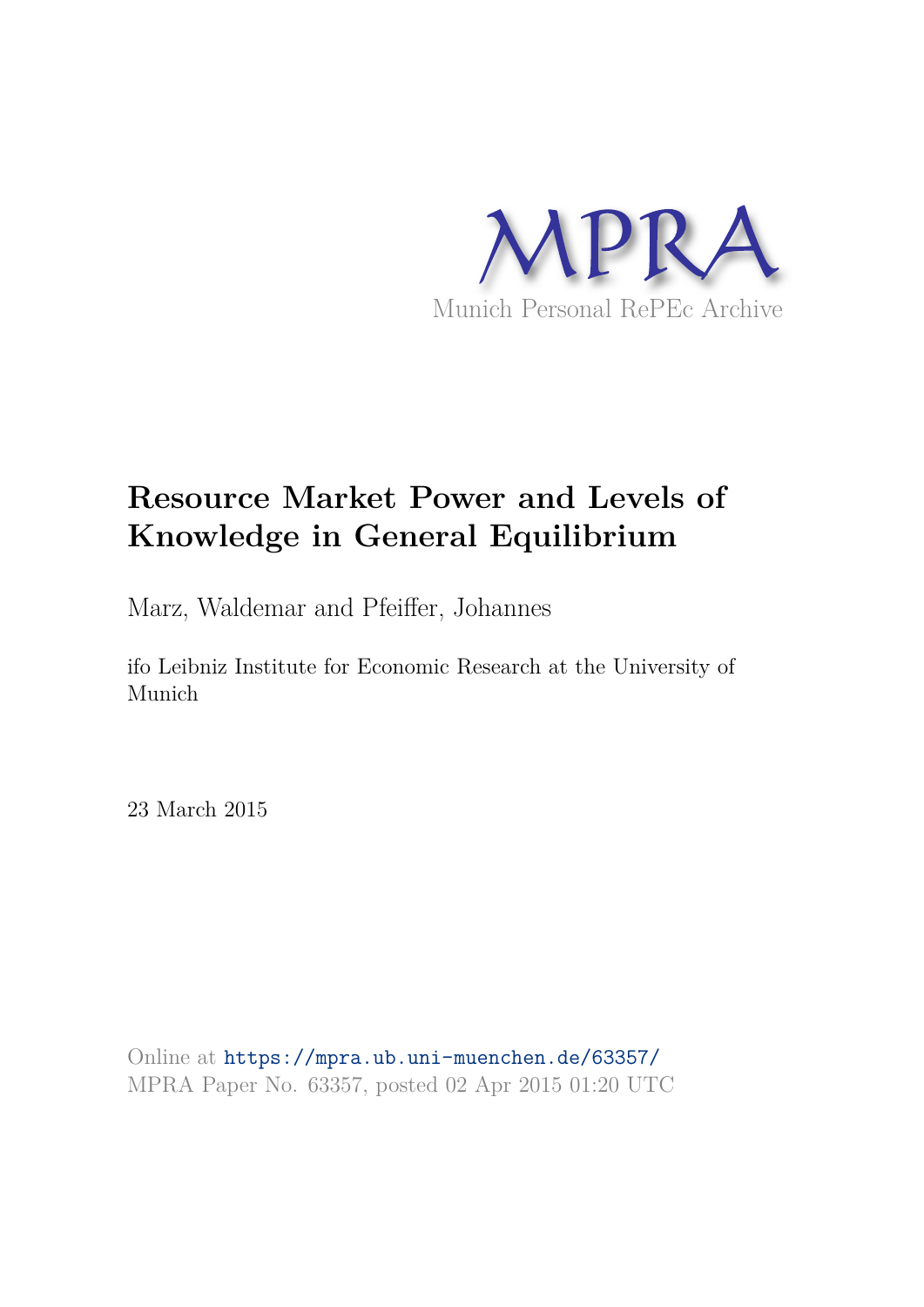# **Resource Market Power and Levels of Knowledge in General Equilibrium**<sup>1</sup>

March 2015

#### **Abstract**

We analyze monopoly power in a market for a complementary fossil resource like oil in a two country/two period model with international trade in general equilibrium. Focusing on the complex interplay of capital and resource market, we elaborate how these effects feed back into the resource monopolist's extraction decision. His level of knowledge about the economic structure thereby plays a key role. The accumulation of own capital assets over time, together with a recognized influence of extraction on the interest rate, can lead the monopolist to accelerate or postpone extraction. Considering the interaction of resource market and global capital accumulation poses an incentive for the monopolist to accelerate extraction and to exploit the importers' increased resource addiction in the future. The conservationist bias of resource market power can be increased, dampened or reversed through the general equilibrium effects.

**JEL codes:** D42; D58; D9; Q3

**Keywords:** Monopoly, fossil energy resources, Hotelling rule, general equilibrium, capital market, sovereign wealth

Waldemar Marz<sup>2</sup> Ifo Institute for Economic Research at the University of Munich Poschingerstr. 5 81679 Munich, Germany Phone: (+49) 89 / 9224 1244 marz@ifo.de

Johannes Pfeiffer Ifo Institute for Economic Research at the University of Munich Poschingerstr. 5 81679 Munich, Germany Phone: (+49) 89 / 9224 1238 pfeiffer@ifo.de

<sup>1</sup>We wish to thank Karen Pittel and Niko Jaakkola for their comments. <sup>2</sup>Corresponding author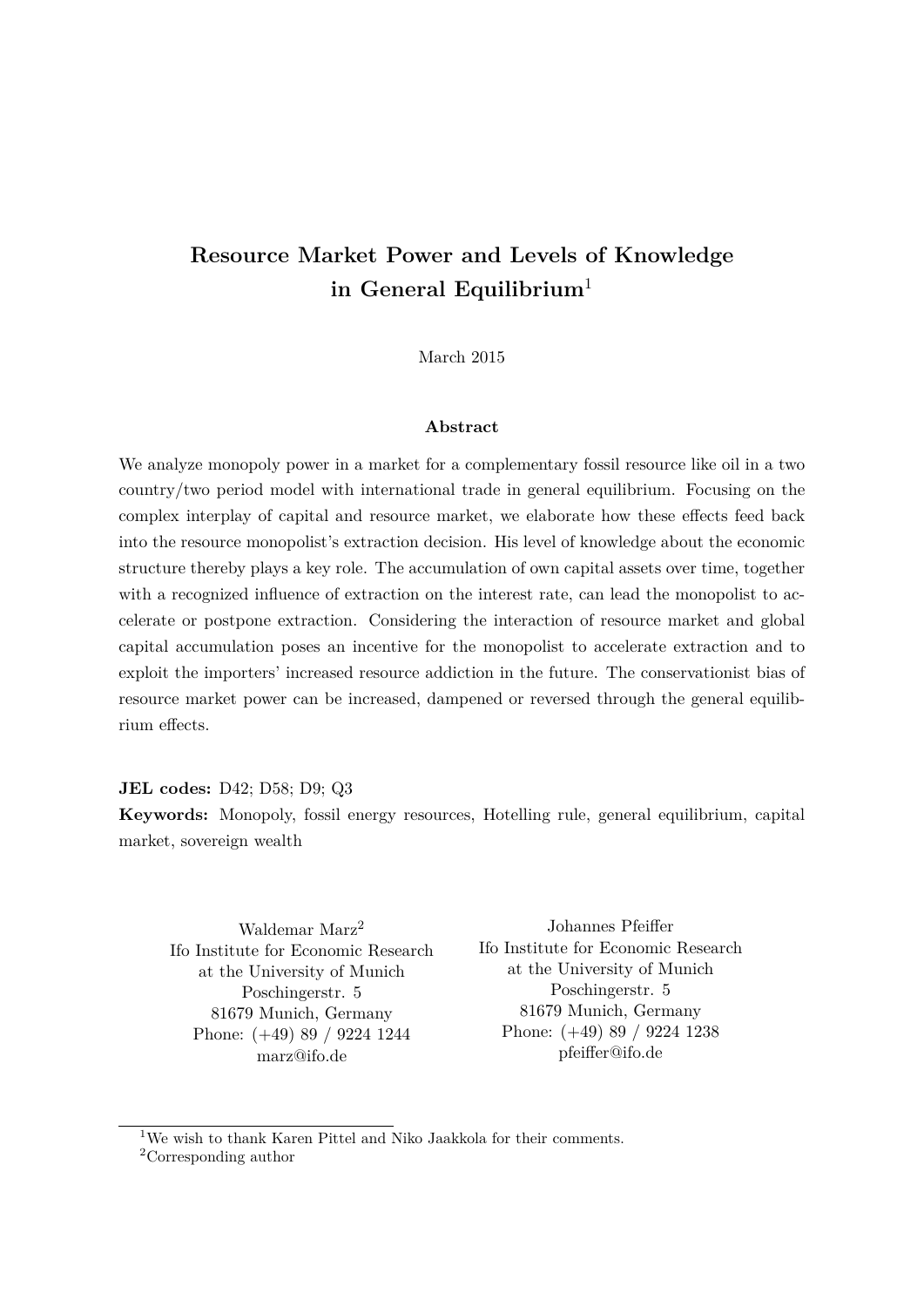# **1 Resource Monopoly in General Equilibrium**

Over two centuries ago, the industrial revolution started when technical developments provided more and more ways to substitute human labor force and animals in production by fossil energy resources. And even after such a long period of unprecedented growth in economic wealth and technological knowledge the availability of fossil energy resources is still seen as a major driving force for economic growth and development in both the industrialized world, as well as in emerging market economies. From an economic perspective, the degree of complementarity between fossil energy resources and other production factors, in particular capital and labor, at the macro level, is still enormous. This is especially true for oil. The lively debates about peak oil, about the heavy dependency of the industrial countries on the supply of oil, and about the drastic consequences of a declining oil supply in the future can be considered as indications of its great influence and importance. The substitutability of oil in the transportation sector, especially with regard to freight and air transport, remains limited, in spite of technological advancements of electric and natural gas engines for passenger cars. Along the same lines, the macroeconomic development and growth paths of big economies and the oil market are naturally treated as strongly interrelated in the debates of market and policy analysts. For instance the oil price peak of 2008 is often explained by the extraordinary growth in emerging markets like China. Overall, reductions in oil supply or increases in the oil price affect the economy so strongly that it is hard to think of any other production input factor or any other market with similarly widespread effects on incomes, prices and expected returns.

To capture these broader effects of oil availability in a consistent model framework we extend the standard partial equilibrium models of resource extraction to a general equilibrium analysis where the overall equilibrium directly depends on the resource extraction path over time. In particular, we are interested in how the influence on the whole economy might feed back into the oil supply decision itself if it is not only implicitly present via equilibrium market prices but explicitly taken into account by oil suppliers. In contrast to a competitive market, this requires the single resource supplier to be able to manipulate and adapt the overall oil supply to his own advantage, so that we assume market power in the resource market. If we think of the geographical concentration of resource stocks and oil suppliers with high market shares such as OPEC, the assumption of resource market power does not seem unrealistic. For simplification – but of course in contrast to the real world oil market – we consider a resource monopolist instead of an oligopolistic (or competitive fringe) market structure.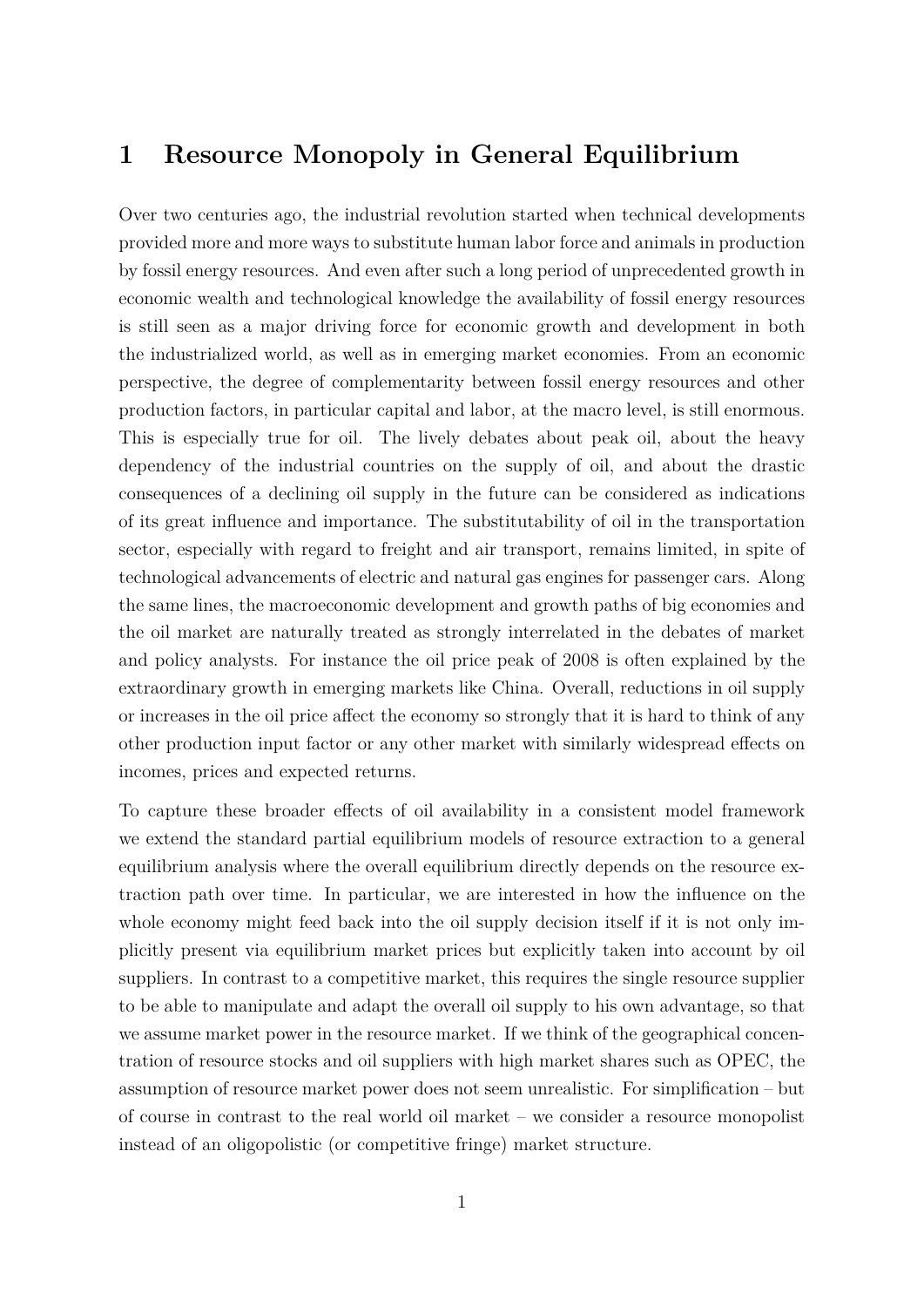Combining these two aspects, the broader economic relevance of the resource in question and market power in the resource market, raises the more general question of how a resource monopolist might act in general equilibrium. Like the usual textbook monopolist, a resource monopolist takes into account the price and demand changes he induces with his supply behaviour. But since the resource is exhaustible, the monopolist optimizes supply not only for one period, as in a static model, but simultaneously for all future periods up to exhaustion of his resource stock considering opportunity costs of restrictions in period supply and following the classical Hotelling rule (cf. Dasgupta and Heal (1979) or Stiglitz (1976)).

In general equilibrium, however, the investment returns, the capital accumulation dynamics, the future factor demand and future price reactions to changes in supply are not exogenously given, but generally dependent on the specific equilibrium outcome, which in turn is directly influenced by the monopolist's supply decision. When analyzing a resource monopolist's strategic behavior while at the same time extending the standard partial equilibrium framework, it is therefore of key importance to consider the monopolist's level of awareness of oil's prominent role and its overall effects on the world economy. In principle, this holds true for every monopolist in general equilibrium. However, given the widely recognized importance of oil, we believe that it is especially plausible for an oil supplier with market power to realize at least some of the widespread effects of his supply decision. With our paper we want to create a better and more realistic understanding of the behavior of an oil supplier with market power and far-reaching influence compared to the standard Hotelling rule in partial equilibrium, not least contributing to the design of more effective climate policy instruments.

We introduce a general equilibrium framework with a finite time horizon of two periods that mainly differs from the conventional partial equilibrium setting in resource economics by including a capital market with an endogenous accumulation of physical capital from the first to the second period, since the endogenous capital stock dynamics constitute the pivot of the various general equilibrium effects. Moreover, in a two country setting we reproduce the typical asymmetry in resource endowments and production technologies between resource exporting and importing countries where the resource-rich country does not have any consumption good to sell apart from the natural resource and where it "just" fuels the production and growth processes in the resource importing country. As a consequence, the resource exporter transforms his resource wealth into financial wealth to finance current consumption and to build up a capital asset stock for future consumption. Due to the lack of investment options at home, these funds are invested abroad. However, as we assume a perfect and competitive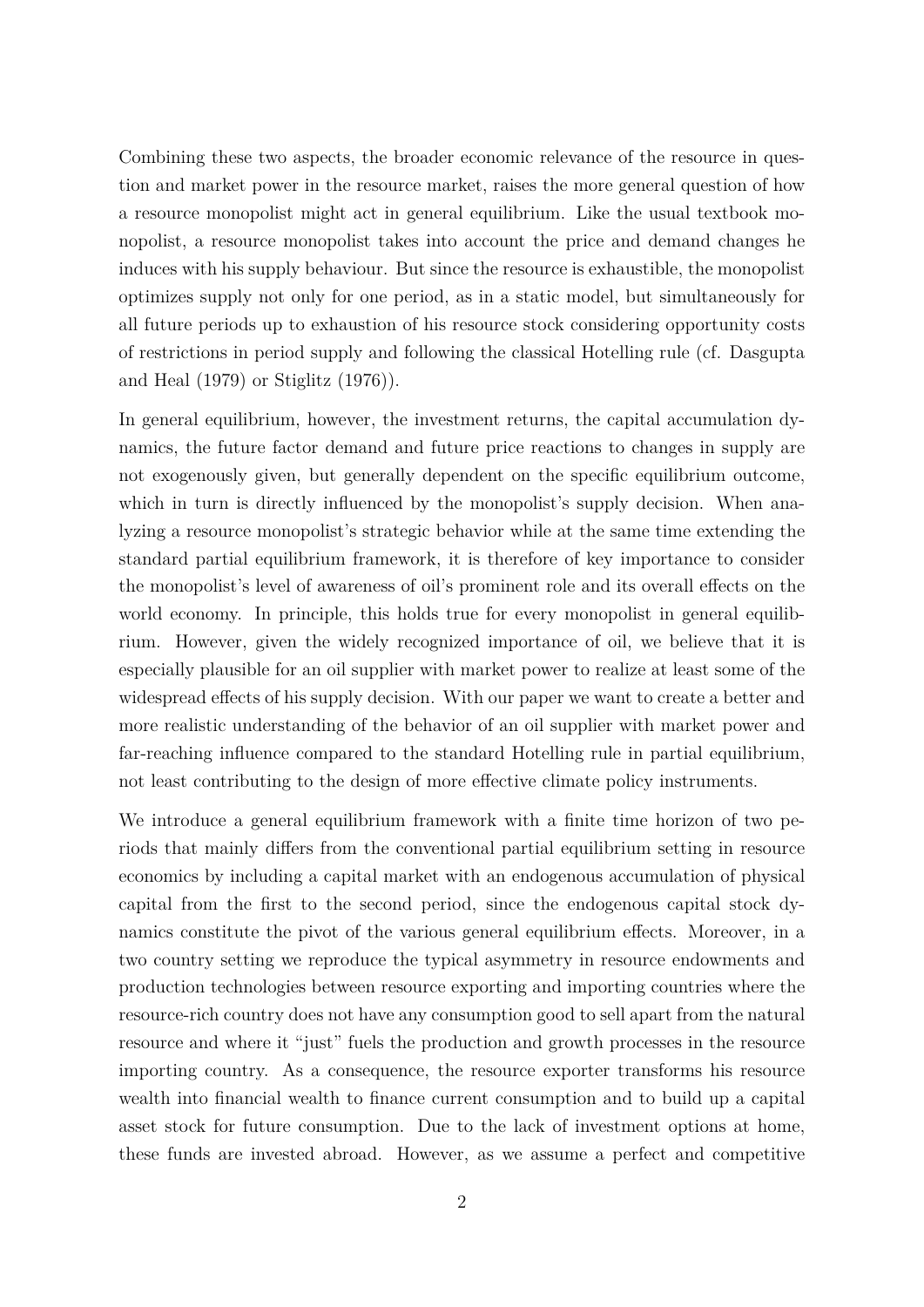international capital market with globally uniform returns, we do not need to specify where the capital savings of resource-exporters are invested. Real exporting countries of fossil energy resources often dispose of considerable sovereign wealth funds following the same logic. The funds of the United Arab Emirates (\$ 1,078.5 billion) and Saudi Arabia (\$ 757 billion) being the two biggest such sovereign asset stocks among OPEC countries (Sovereign Wealth Fund Institute (2014)). Beyond official sovereign wealth funds, all other kinds of petrodollar bank deposits are invested in some manner in the capital market, very often in the industrialized countries.

From the linkage between resource supply and the capital market in general equilibrium in our model follows that the resource-exporting country will have a direct influence on the return of its accumulated capital funds. In contrast to Hillman and Long (1985), this influence runs only via resource market power and explicitly not by assuming that the resource monopolist has additionally capital market power. One of the most striking results of our general equilibrium approach is this inherent new role of capital assets in the resource monopolist's strategy once he realizes that his oil supply has an influence on the interest rate and the growth path (see sections 3.3 and 3.5.1).

On the one hand, this may be interpreted as an extension of conventional resource market power. On the other hand, the dependency of capital returns on the availability of resources constrains the resource exporter when he tries to exert market power in the resource market. The often discussed dependency of the oil importers on the "goodwill" of key resource exporting countries therefore may not be as unilateral as expected at first, but in fact mutual. In any case, recognizing his influence on the return of petrodollar capital funds partly shifts the resource exporter's focus from the resource rents which he can receive from the resource-importing countries to their economic performance.

In the following, we start by comprehensively introducing and interpreting the general equilibrium framework. Since we aim to derive and interpret the optimal extraction policy depending on the monopolist's state of awareness of the overall economic structure, we first describe a conditional equilibrium, which solely depends on the extraction path the monopolist chooses. Next, we vary the monopolist's awareness of the transmission channels of resource supply into the capital market in four steps. In scenario *N* ('naive') the monopolist's knowledge is that of a partial equilibrium monopolist. In scenario *NA* ('naive + assets') awareness of his influence on the interest rate and the resulting capital asset motive is added to the monopolist's considerations. In scenario *G* ('general equilibrium knowledge') the monopolist knows about the capital stock dynamics and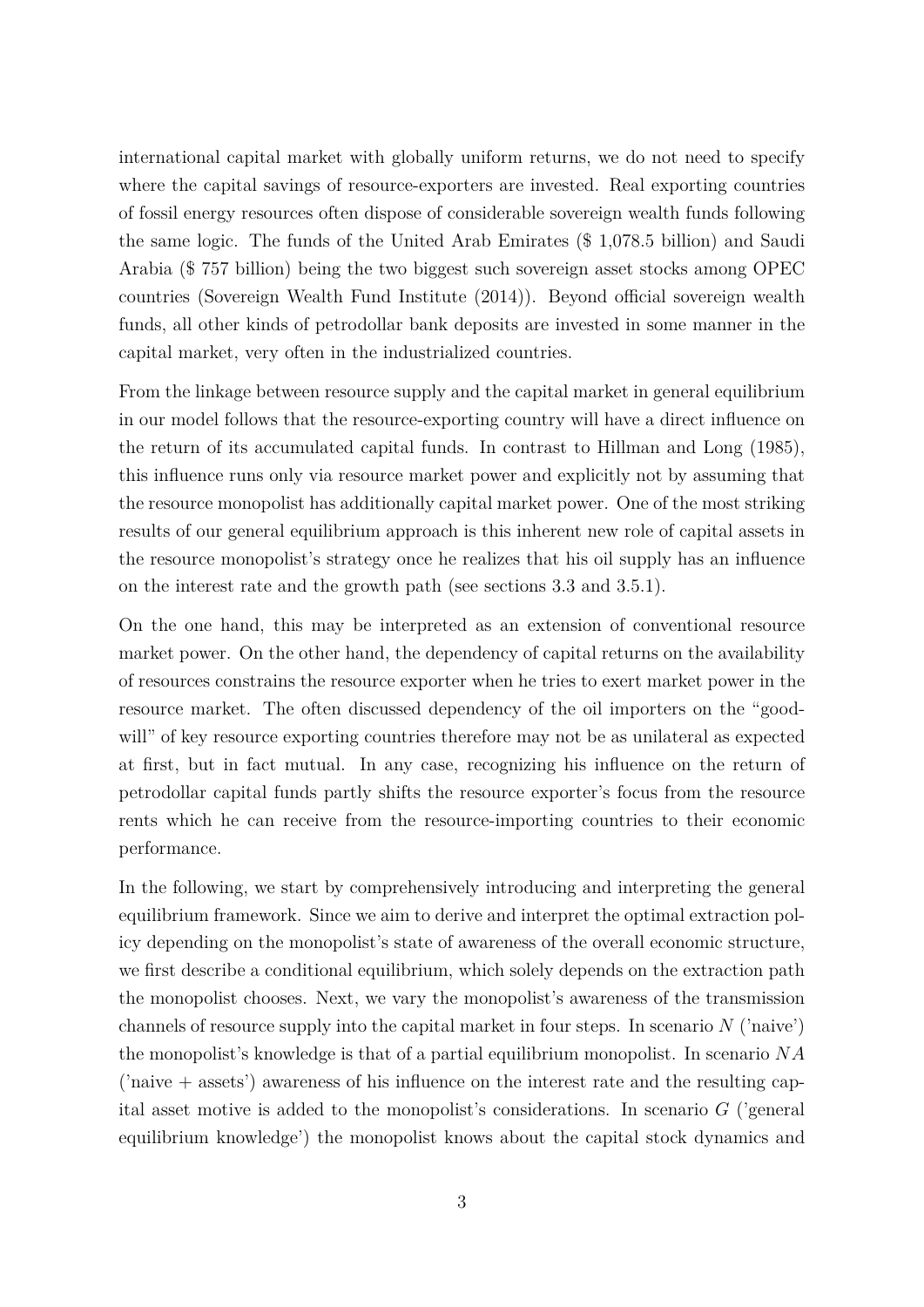uses this knowledge in his strategic 'addiction motive', while the asset motive of scenario *NA* is excluded again. Finally, in scenario *GA* ('general equilibrium knowledge + assets') all previous aspects and levels of awareness are taken and analyzed together.

For each scenario, we derive a modified Hotelling rule or intertemporal non-arbitrage condition which characterizes optimal resource supply over time. We compare these different optimal extraction scenarios analytically, also with the standard monopoly case, to gain intuition on the impact of the general equilibrium feedback effects and on the impact of the specific level of awareness on optimal extraction. Since different supply policies will not only lead to different extraction paths, but also to different equilibrium outcomes, a full analytical comparison of all the scenarios is, however, not feasible. To resolve these analytical ambiguities we employ a numerical simulation of the model, which allows us to graphically illustrate the different scenarios and to derive quantitative results. Finally, we shortly discuss the role of changes in the elasticity of substitution between capital and the resource, which may be interpreted as a measure of input efficiency in production and thereby of technological development.

For our analysis we take into account and build upon previous steps in the literature from partial equilibrium to general equilibrium analysis of exhaustible resource extraction and supply. While Hoel (1981) introduced an influence of a resource monopolist's decision on the interest rate, this influence was still postulated in an otherwise partial equilibrium model and unspecified, disregarding the associated capital stock dynamics. Hassler et al. (2010) also incorporate an influence of the resource supplier on the capital returns, but lack the intertemporal optimization of supply. Hillman and Long (1985) bring forward a general equilibrium model, where the interest rate is freely chosen by a resource exporter with market power on both, the resource and the capital market. However, their model lacks the impact channel from resource extraction on the interest rate directly over the physical production function, as well as the corresponding effect of the capital stock dynamics on the interest rate over the production function and all resulting repercussions. Thus, they leave this aspect of complementarity between oil and physical capital in production out of the picture. Moreover, it's exactly their exporter's free choice of the interest rate as an additional independent variable that excludes the effects of resource supply behavior on the capital market (and the corresponding consequences), that naturally arise in our general equilibrium framework and that we are interested in, from their model. Moussavian and Samuelson (1984) incorporate an exhaustible resource monopolist's influence on the capital accumulation in their model. Our analysis of scenario *G* is consistent with this study and develops it further, drawing additional conclusions. Besides the studies mentioned above, how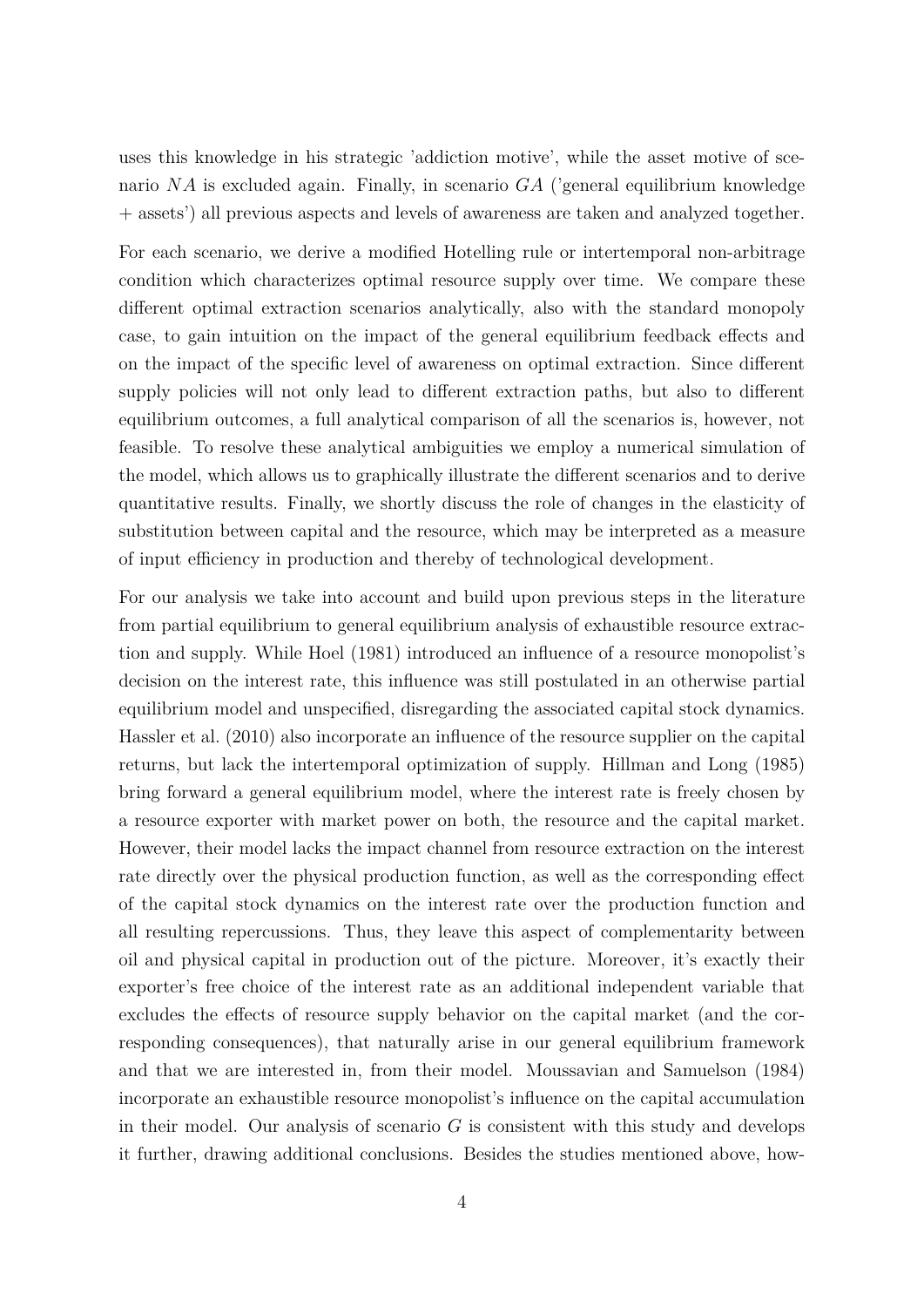ever, a resource monopoly is usually, from Stiglitz (1976) to Fischer and Laxminarayan (2005), analyzed with an exogenous and constant interest rate, as far as we know.

Gaitan et al. (2006) also see the necessity for dynamic general equilibrium models and propose an own such contribution. But they focus on the case of isoelastic resource demand in a competitive resource market, not more general resource demand and monopoly power. Van der Meijden et al. (2014) propose a two-country general equilibrium setup, which is in many ways similar to ours, for the analysis of resource and capital taxation effects with a focus on the Green Paradox. Their model features perfect competition on the resouorce and capital markets, in contrast to our resource monopoly. Long and Stähler (2014) also establish a dynamic general equilibrium model in perfect competition: Their focus lies on the effects of technological change on the interest rate and the consequences for the Green Paradox, i.e. a different effect channel on the interest rate than the one we are looking at.

We start by introducing the model framework and by deriving equilibrium relationships conditional on the chosen resource supply path in section 2. In section 3, we analyze the optimal supply decision of a resource monopolist by distinguishing different scenarios according to the monopolist's level of awareness of the overall economic structure and the widespread effects of his supply decision. We present a visualization of the analytical results by use of an exemplary numerical simulation of the model in section 4 and briefly discuss the crucial importance of the elasticity of substitution in section 5. Section 6 concludes.

# **2 Model**

Consider a two country setting consisting of a resource rich country *E* and the rest of the world represented by country *I* with a finite time horizon of two periods  $t = 1, 2$ . Country *E* owns the entire world stock of an exhaustible energy resource ("oil") *R* but has no production technologies to transform the resource into consumption goods and/or physical capital. Country *E* therefore has to export the resource to trade in final goods for household consumption. In contrast, country *I* produces final goods for consumption but its production technology and thereby its economic development (strongly) depend on the use of imported oil. We choose the consumption good as numeraire and assume perfect substitutability between consumption goods and physical capital.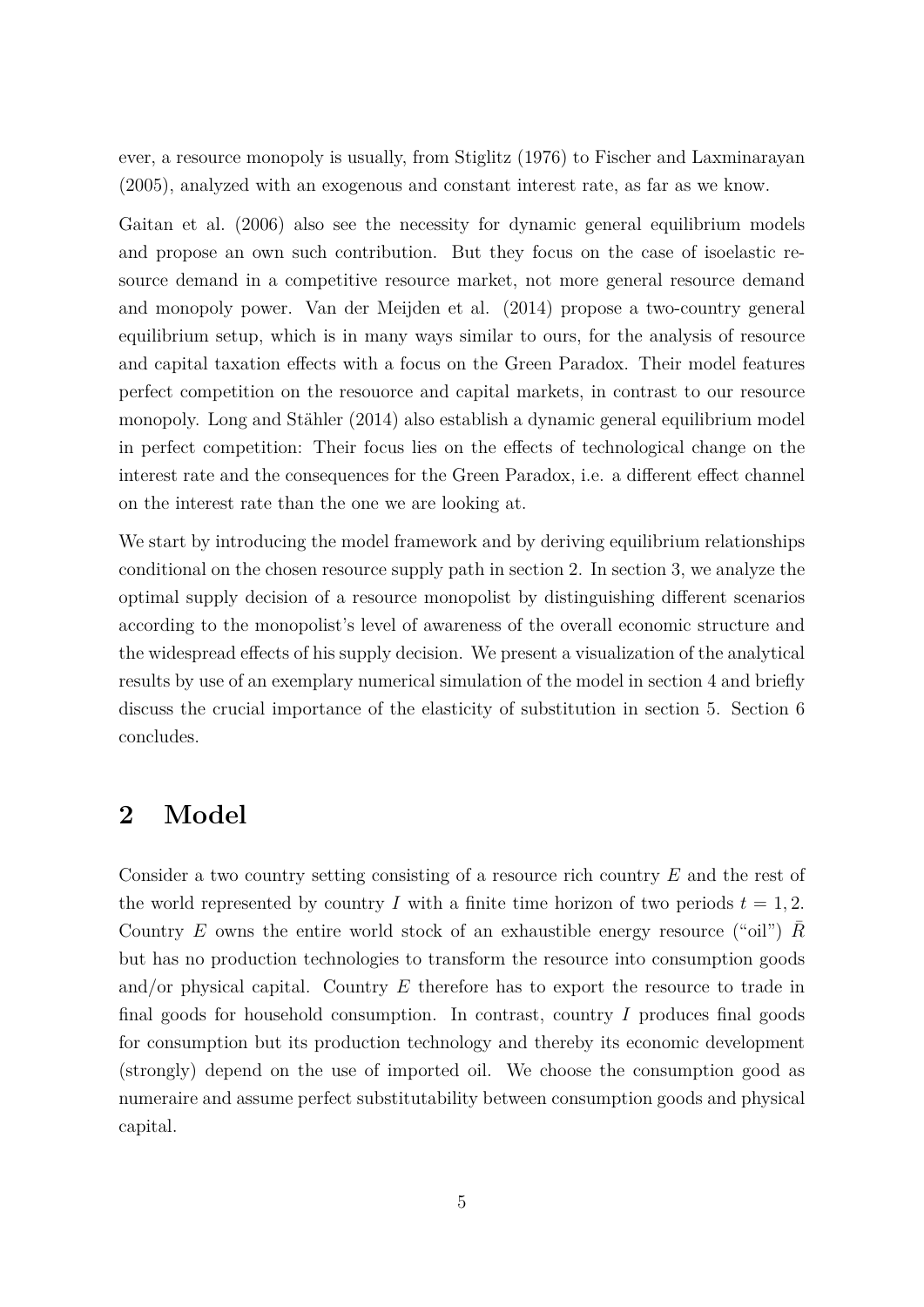In total, the model comprises three (international) markets, the final goods market, the resource market and the physical capital market. All agents can commit to their first period decisions and have perfect foresight but asymmetric knowledge of economic structures. Since we are interested in the importance of different levels of awareness of the model's economic structure for the monopolist's optimal supply behavior, we aim to describe the overall market equilibrium conditional on the resource supply path chosen. The ultimate goal in the following section therefore is to derive market equilibria, in particular market prices, as functions of resource supply only – just as in a partial equilibrium framework where a monopolist optimizes supply for a given demand curve. A monopolist knowing the complete economic structure of the model then will choose resource supply by taking into account the general equilibrium reaction of market prices, for example.

## **2.1 Country** *I*

#### **2.1.1 Consumption Goods Production: Firms in Country** *I*

A large number of symmetric firms competitively produce consumption goods in country *I* by the use of three input factors, the imported (fossil) energy resource  $R_t$ , physical capital  $K_t$  and labour  $L$ . The firms merely observe market prices in each period and act as price-takers. The labour input is supplied by the households at home and assumed to be constant over time, so that we can suppress the time index *t*. Additionally we assume full employment in each period.

The production technology  $F(K_t, R_t, L)$  is strictly concave with respect to each input factor, constant over time and of CES-type so that

$$
F_t = F(K_t, R_t) = A \left[ \gamma K_t^{\alpha} + \lambda R_t^{\alpha} + (1 - \gamma - \lambda) L^{\alpha} \right]^{\frac{1}{\alpha}}
$$
(1)

where  $A > 0$  measures total factor productivity,  $-\infty < \alpha < 1$  and the constant elasticity of substitution between the two variable input factors is given by

$$
\sigma = -\frac{d \ln\left(\frac{K_t}{R_t}\right)}{d \ln\left(\frac{F_{tK}}{F_{tR}}\right)} = \frac{1}{1-\alpha} > 0
$$

With  $F_{tf}$ ,  $F_{tf}$  denoting the first and second derivative with respect to input factor  $f$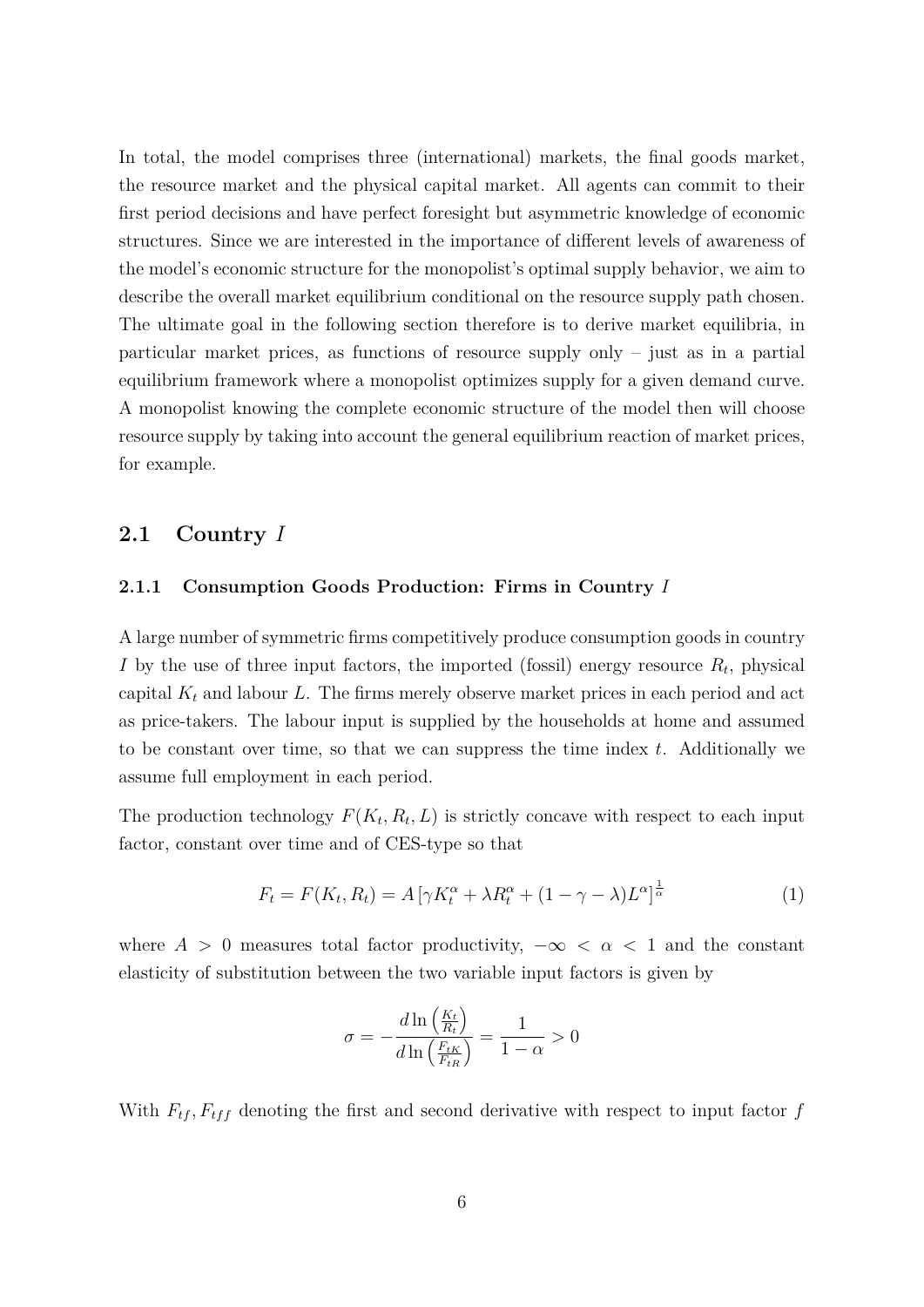at period *t*, we therefore have

$$
F_{tK}, F_{tR} > 0 \t\t and \t\t F_{tKK}, F_{tRR} < 0 \t\t (2)
$$

Additionally, and crucial for the channels that we want to model, we assume at least some complementarity between the input factors so that especially the cross derivative of capital and resource input is strictly positive

$$
F_{tKR} = F_{tRK} > 0\tag{3}
$$

Note, that the given production technology is homogenous of degree 1 with respect to all three input factors to ensure compatibility with a (long-term) competitive market equilibrium for final goods. However, with respect to the only variable production inputs capital and oil, final good production exhibits decreasing returns to scale, so that (cf. Hillman and Long (1985))

$$
\Gamma = F_{tRR}F_{tKK} - F_{tKR}^2 > 0\tag{4}
$$

In competitive equilibrium and with overall constant returns to scale firms earn zero profits. However, with respect to capital and oil only final good producers earn positive profits

$$
\pi_{tI} = F(K_t, R_t, L) - p_t R_t - i_t K_t \tag{5}
$$

which equal labour income (see e.g. van der Meijden et al. (2014)). For simplicity we omit the fixed input factor *L* in the following.

Since consumption goods are produced competitively, factor demand for the variable production factors  $K_t^d$ ,  $R_t^d$  is derived from the first order conditions of profit maximization for given (world) market prices of oil  $p_t$  and capital  $i_t$ 

$$
F_{tR}(K_t, R_t^d) = p_t \tag{6}
$$

$$
F_{tK}(K_t^d, R_t) = i_t \tag{7}
$$

Factor demands for oil and capital therefore are implicitly defined as functions of both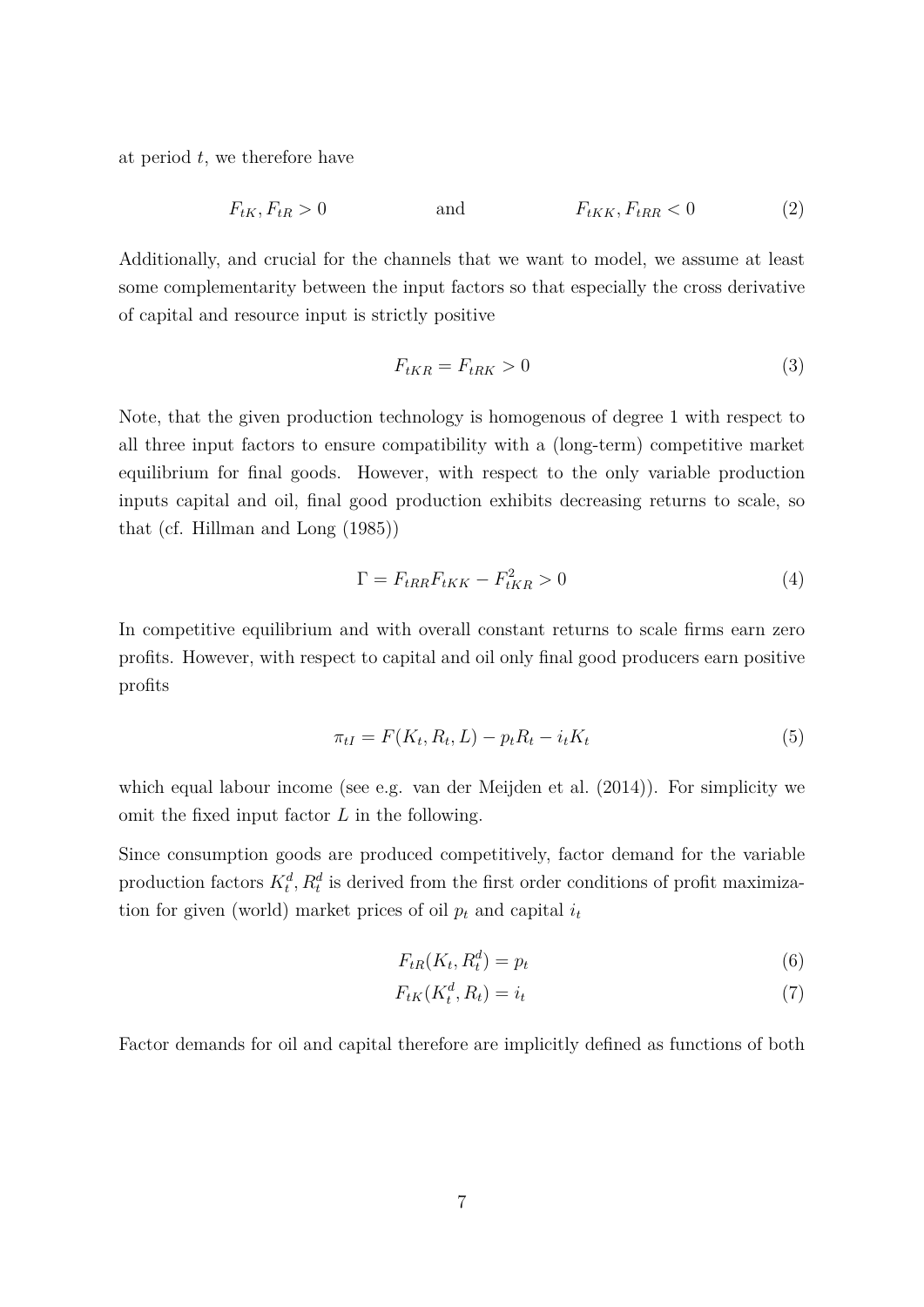market prices

$$
R_t^d = R_t^d(p_t, i_t) \qquad \text{with} \qquad dR_t^d = \frac{F_{tKK}}{\Gamma} dp_t - \frac{F_{tKR}}{\Gamma} di_t \qquad (8)
$$

$$
K_t^d = K_t^d(i_t, p_t) \qquad \text{with} \qquad dK_t^d = \frac{F_{tRR}}{\Gamma} di_t - \frac{F_{tKR}}{\Gamma} dp_t \qquad (9)
$$

Due to the concavity of the production function, the complementarity of capital and the resource, and  $\Gamma > 0$  from (4) capital and resource demand negatively depend on both factor prices. For the first period the capital stock  $K_1$  is given, so that the market interest rate  $i_1$  represents the factor price for capital for a completely inelastic capital supply.

#### **2.1.2 Households in Country** *I*

Consider a representative household in country *I* with homothetic period utility from final goods consumption  $c_{tI}$ . With  $\beta = \frac{1}{1+1}$  $\frac{1}{1+\rho}$  denoting the utility discount factor for time preference rate  $\rho$ , life-time welfare of the household is given by

$$
U_I(c_{1I}, c_{2I}) = u(c_{1I}) + \beta u(c_{2I}) = \begin{cases} \frac{c_{1I}^{1-\eta}}{1-\eta} + \beta \frac{c_{2I}^{1-\eta}}{1-\eta} & \text{for } \eta < 1\\ \ln c_{1I} + \beta \ln c_{2I} & \text{for } \eta = 1 \end{cases}
$$
(10)

where  $1/\eta$  represents the constant elasticity of intertemporal substitution.

Household income is derived from the fixed labour supply to final goods production  $\pi_{tI}$ . Additionally, for the first period, we assume that the household is endowed with exogenous savings from the previous period  $s_{0I}$ . Therefore, total period income, that the household takes as given for its savings decision, is for the first period

$$
y_{1I} = \pi_{1I} + (1 + i_1)s_{0I} \tag{11}
$$

and  $\pi_{2I}$  from (5) for the second period. Note, that the household is also assumed to correctly foresee (labour) income  $\pi_{2I}$  and the market interest rate  $i_2$  in the second period.

The household maximizes life-time utility by optimally choosing savings in the first period *s*1*<sup>I</sup>* , as to smooth first- and second-period consumption subject to the period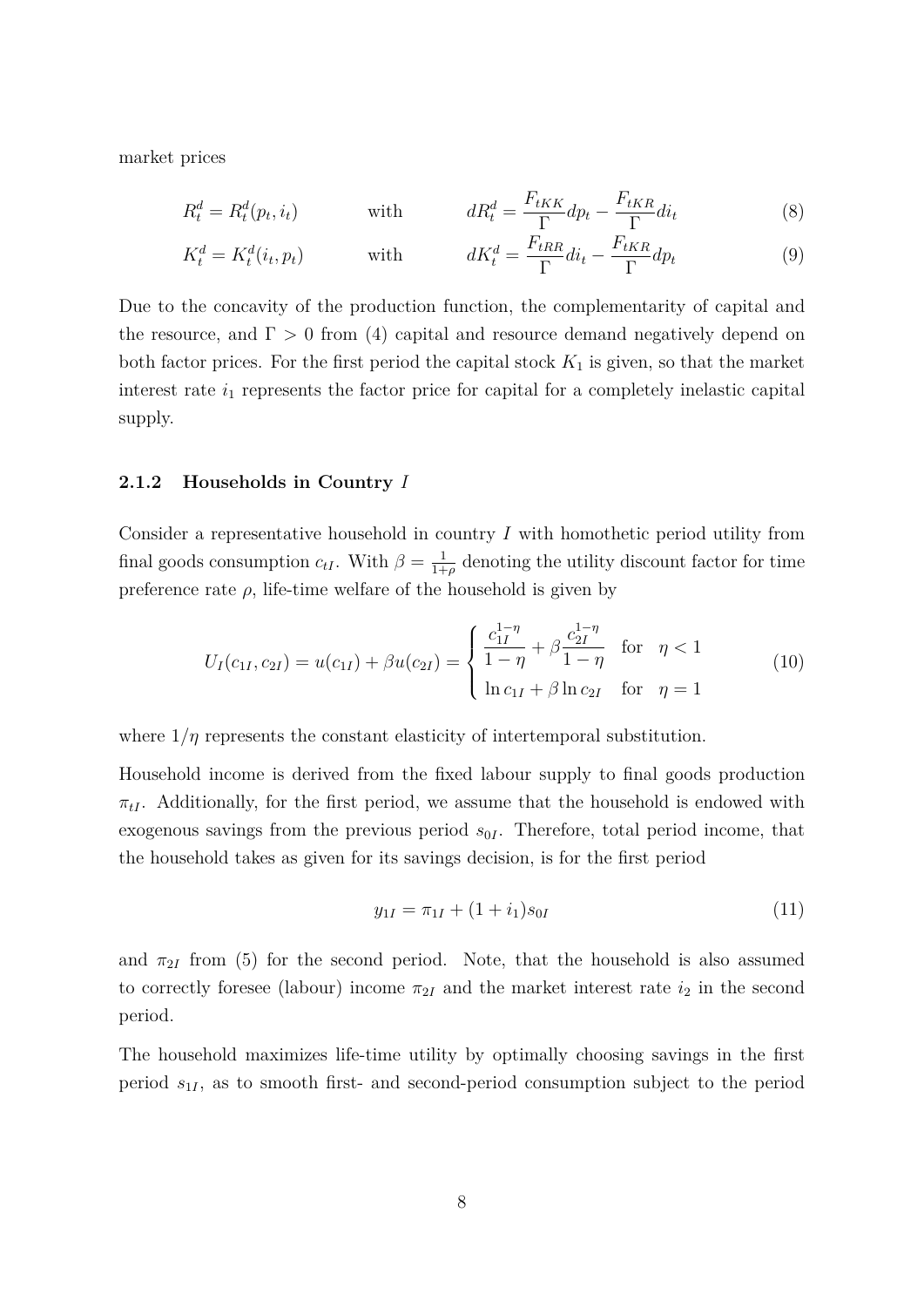constraints

$$
c_{1I} + s_{1I} = y_{1I} \tag{12}
$$

$$
c_{2I} = \pi_{2I} + (1 + i_2)s_{1I} \tag{13}
$$

Utility maximization then yields the familiar Euler equation

$$
\frac{u'(c_{1I})}{u'(c_{2I})} = \beta(1+i_2)
$$
\n(14)

The Euler equation in combination with the period budget constraints (12) and (13) implicitly defines optimal first period capital savings

$$
s_{1I} = s_{1I}(y_{1I}, \pi_{2I}, i_2) \tag{15}
$$

as a function of period income streams and the second period interest rate, i.e. the return on savings. Totally differentiating the Euler equation and using households' budget constraints in (12) and (13) yields the partial influence of changes in period income streams and the interest rate on savings

$$
\frac{\partial s_{1I}}{\partial y_{1I}} = \frac{u''(c_{1I})}{\Delta_I} = \frac{\left[\beta (1 + i_2)\right]^{\frac{1}{\eta}}}{1 + i_2 + \left[\beta (1 + i_2)\right]^{\frac{1}{\eta}}} > 0
$$
\n
$$
\frac{\partial s_{1I}}{\partial \pi_{2I}} = -\frac{\beta (1 + i_2)u''(c_{2I})}{\Delta_I} = -\frac{1}{1 + i_2 + \left[\beta (1 + i_2)\right]^{\frac{1}{\eta}}} < 0
$$
\n
$$
\frac{\partial s_{1I}}{\partial i_2} = -\beta \frac{u'(c_{2I})}{\Delta_I} + \frac{\partial s_{1I}}{\partial \pi_{2I}} s_{1I} = \frac{\pi_{2I} + (1 + i_2)(1 - \eta) s_{1I}}{\eta (1 + i_2) \left[1 + i_2 + \left[\beta (1 + i_2)\right]^{\frac{1}{\eta}}\right]} \ge 0
$$
\n(16)

where  $\Delta_I = u''(c_{1I}) + \beta(1 + i_2)^2 u''(c_{2I}) < 0$ . For homothetic prefences, the marginal propensities to save with respect to period income are constant for a given interest rate and do not depend on the income level of households.

The ambiguous influence of the interest rate  $i_2$  on savings is due to counteracting income and substitution effects. On the one hand, a rising interest rate enlarges the consumption possibilities of the household in the second period for given savings. This income effect diminishes the incentive to save and is captured by the negative second term *∂s*1*<sup>I</sup>*  $\frac{\partial s_{1I}}{\partial \pi_{2I}}s_{1I}$  above. On the other hand, the (opportunity) costs of first period consumption (from foregone interest return) rise with an increase in the interest rate, creating an incentive to substitute first period consumption for consumption in the second period by increasing savings. This substitution effect is captured by the positive first term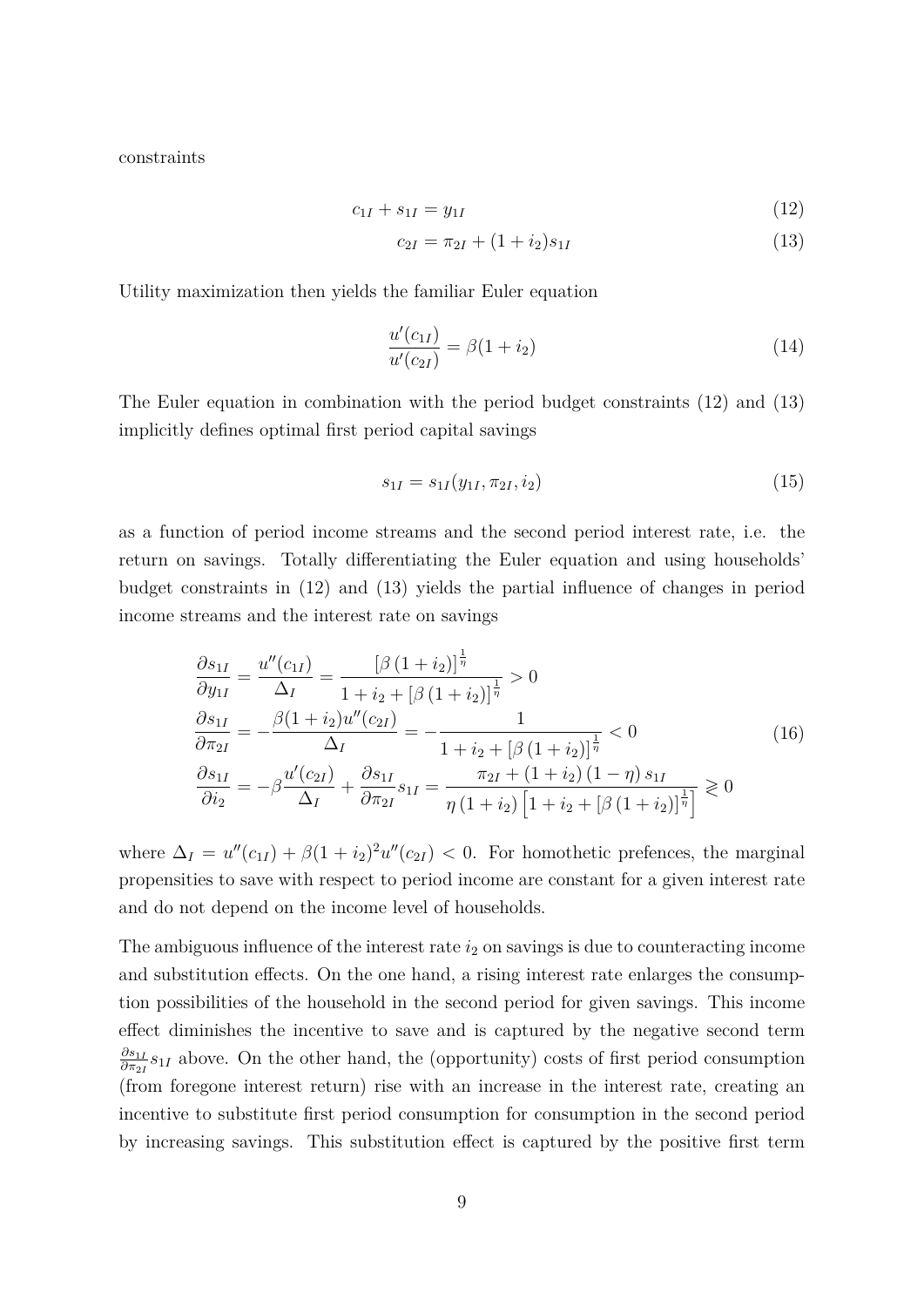$-\beta \frac{u'(c_{2I})}{\Delta I}$  $\frac{(c_{2I})}{\Delta_I}$  and counteracts the income effect in general. For homothetic preferences and  $\eta \leq 1$  (including ln-utility), however, the generally ambiguous sign of the influence of the interest rate on savings turns positive. For  $\eta = 1$  income and substitution effect of an increase in the interest rate exactly cancel out but the interest rate still has a positive influence on savings due to the positive labour income of households in period 2 apart from capital income.

## **2.2 Country** *E*

#### **2.2.1 Resource Extraction**

Extraction of the world stock of the fossil energy resource is controlled by the government (or oil sheikh) in power in country *E*. We assume that the resource is scarce. This implies that after period  $t_2$  reserves are exhausted and that aggregate resource supply  $R_t^s$  is limited by the available stock  $\bar{R}$ 

$$
R_1^s + R_2^s = \bar{R} \tag{17}
$$

There are no further resources to explore and to turn into reserves at any point in time and oil extraction costs are assumed to be zero for simplicity.

#### **2.2.2 Households in Country E**

While countries differ with respect to their factor endowment and production capabilities, we assume symmetric consumption preferences in both countries. As in country *I*, the representative household in country *E* therefore maximizes life-time utility  $U_E(c_{1E}, c_{2E})$  given by (10) by optimally adjusting period consumption  $c_{tE}$  via capital savings  $s_{1E}$  in period 1.

The household again has perfect foresight with regard to the market interest rate  $i_2$ and the resource income in both periods but no control over resource extraction and supply decisions of the sheikh. In the end, the household simply reacts to the interest rate and the income streams it observes. Thus, the savings decision of the household in country *E* and the resource supply decision are in any case separated.

In contrast to country *I*, the household in country *E* does not derive income from labour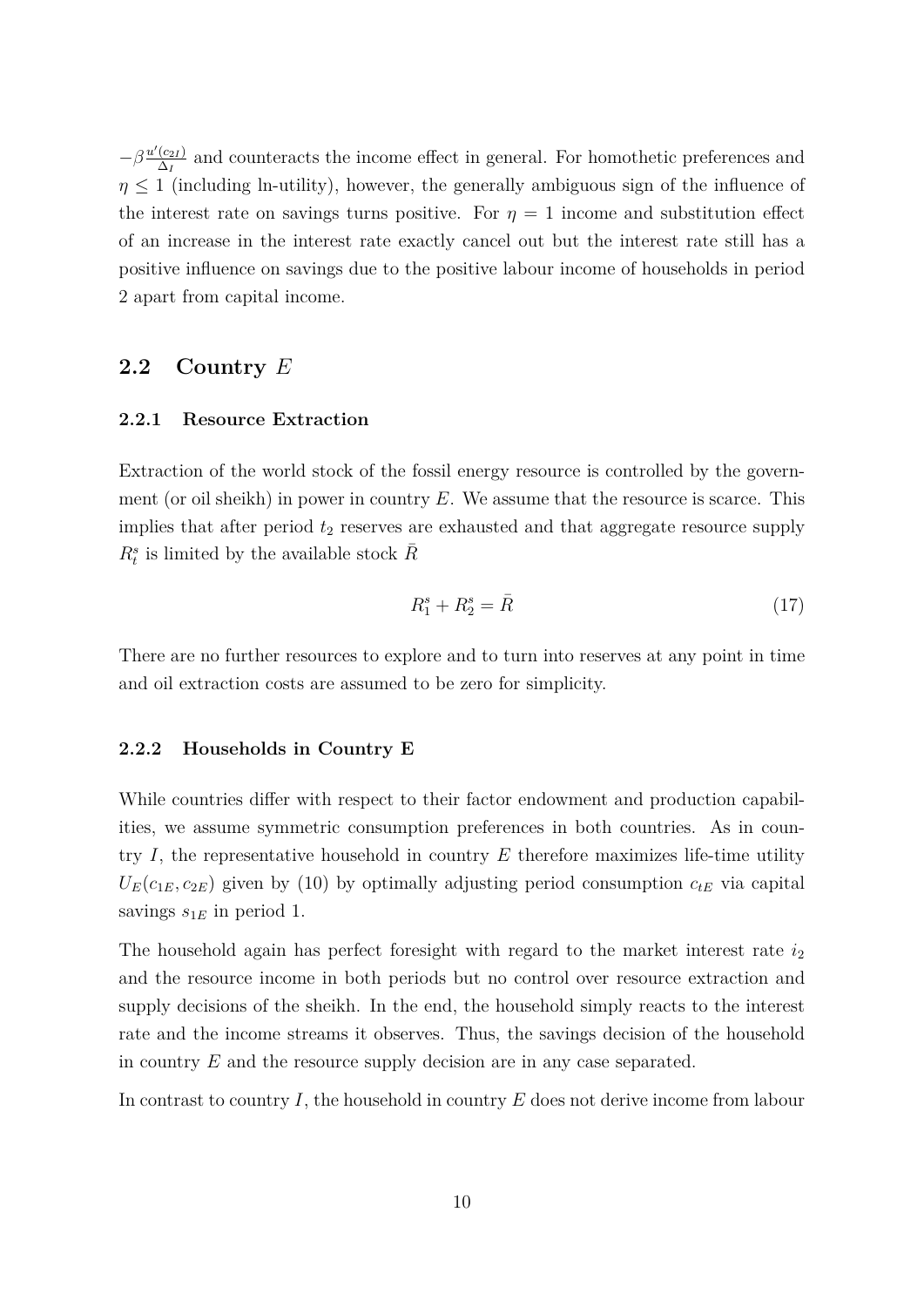supply but from resource revenues

$$
\pi_{tE} = p_t R_t \tag{18}
$$

which the sheikh earns in the resource market and (benevolently) distributes to the households of his country.

When maximizing lifetime-utility the household therefore has to obey the period budget constraints

$$
c_{1E} + s_{1E} = y_{1E} \tag{19}
$$

$$
c_{2E} = \pi_{2E} + (1 + i_2)s_{1E} \tag{20}
$$

where we define total first period income with given savings from the previous period  $s_{0E}$  as

$$
y_{1E} = \pi_{1E} + (1 + i_1)s_{0E} \tag{21}
$$

From the first-order condition, the Euler equation

$$
\frac{u'(c_{1E})}{u'(c_{2E})} = \beta(1 + i_2)
$$
\n(22)

together with budget constraints (19) and (20) implicitly define optimal savings as a function of income streams (exogenous to the savings decision) and the interest rate

$$
s_{1E} = s_{1E}(y_{1E}, \pi_{2E}, i_2) \tag{23}
$$

where the marginal effects of changes in period income streams and the interest rate are completely analogue to (16).

## **2.3 Capital Supply**

Aggregate (world) capital supply  $K_t^s$  for final goods production in period  $t$  is derived from the savings of both countries  $s_{tm}$  ( $m = I, E$ ) from the previous period  $t - 1$ . We assume that both countries are "small" in the capital market so that neither country can exert market power in the capital market via its capital supply from household savings.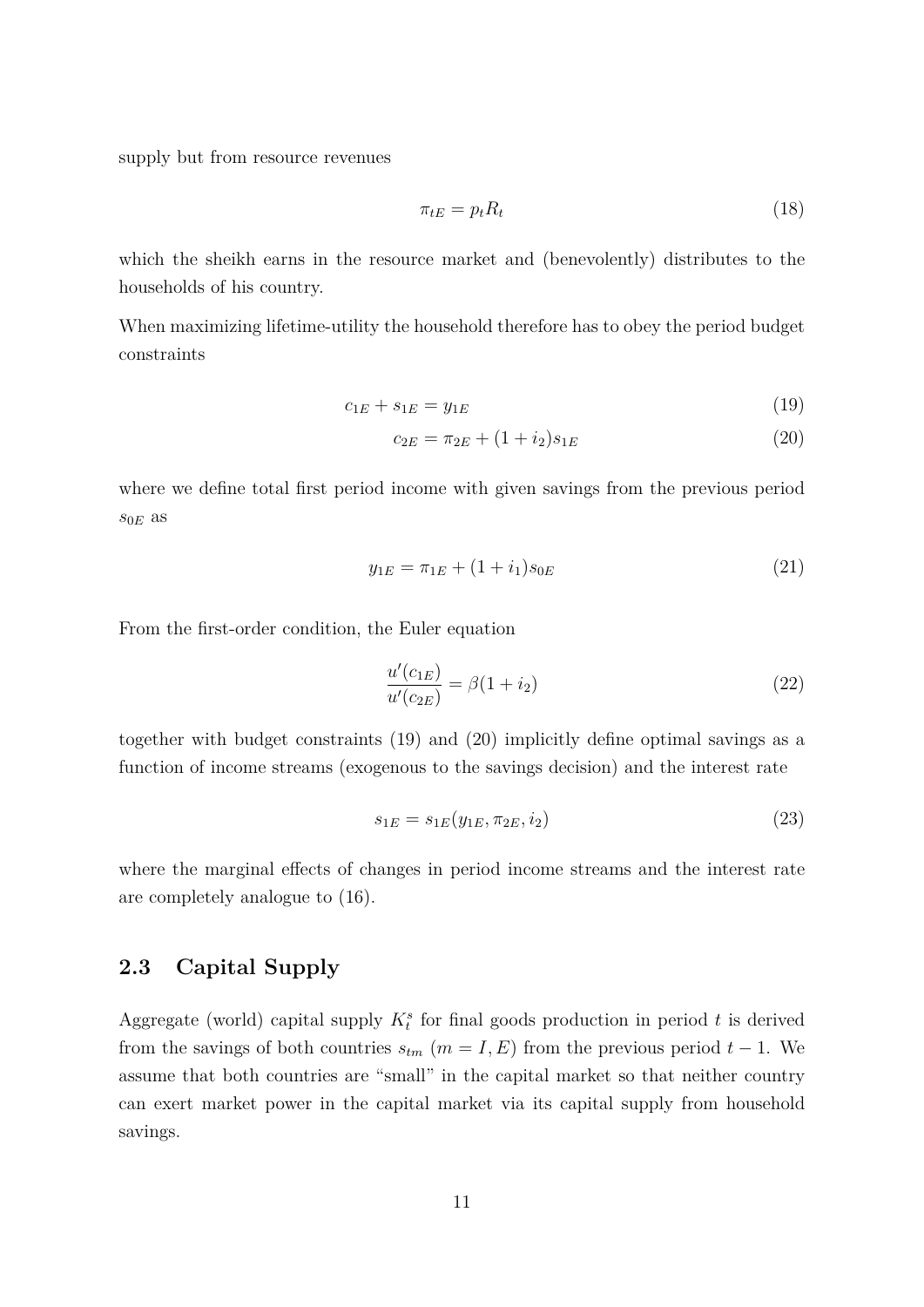For period 1, savings or capital endowments, and therefore aggregate capital supply, are exogenously given

$$
K_1^s = s_{0I} + s_{0E} \tag{24}
$$

For period 2, aggregate capital supply is given by the savings from both countries. Given that savings are functions of period income streams and the interest rate  $i_2$  according to (15) and (23) we derive aggregate capital supply from the first period for second period production as a function of the interest rate *i*2, the resource supply path and aggregated endowments of capital and resources

$$
K_2^s = K_2^s(i_2, R_2, \bar{R}, K_1)
$$
\n(25)

On the one hand we show in appendix A.1.1 that period income streams  $y_{1m}$  and  $\pi_{2m}$ for country  $m = I, E$ , which influence the savings decision of households, are in the end functions of factor prices, capital endowments  $s_{0E}$ ,  $s_{0I}$  and resource supply  $R_1$ ,  $R_2$ . On the other hand, we also more extensively discuss in appendix A.1.2 that for symmetric homothetic preferences, the distribution of income between both countries has no influence on aggregated savings which is due to the constant marginal savings propensities with respect to income changes that are independent of the respective income level (see  $(16)$ ). In particular, this implies that factor price changes for given factor inputs, i.e. for overall constant output and aggregated income, lead to a redistribution of aggregated income between production factors and thereby, in our asymmetric country setting, also between countries but do not influence savings. Using (16) we also derive in the appendix that for symmetric homothetic preferences

$$
dK_2^s = \left(\frac{\partial s_{1I}}{\partial i_2} + \frac{\partial s_{1E}}{\partial i_2} - \frac{\partial s_{1I}}{\partial \pi_{2I}} K_2\right) di_2 + \left(\frac{\partial s_{1E}}{\partial \pi_{2E}} p_2 - \frac{\partial s_{1E}}{\partial y_{1E}} p_1\right) dR_2 + \frac{\partial s_{1I}}{\partial y_{1I}} p_1 d\bar{R} + \frac{\partial s_{1I}}{\partial y_{1I}} i_1 dK_1
$$
\n(26)

Note that we already use the resource constraint (17) to set  $R_1 = \overline{R} - R_2$  and  $dR_1 =$  $-dR_2$  which has to hold in any case per assumption. The changes in aggregated capital and resource endowments are included for completeness.

The influence of the interest rate on aggregated capital supply is due to the pure (aggregated) substitution effect in the savings decisions. A rising interest rate in principle also leads to increases in second period capital income in both countries as we discussed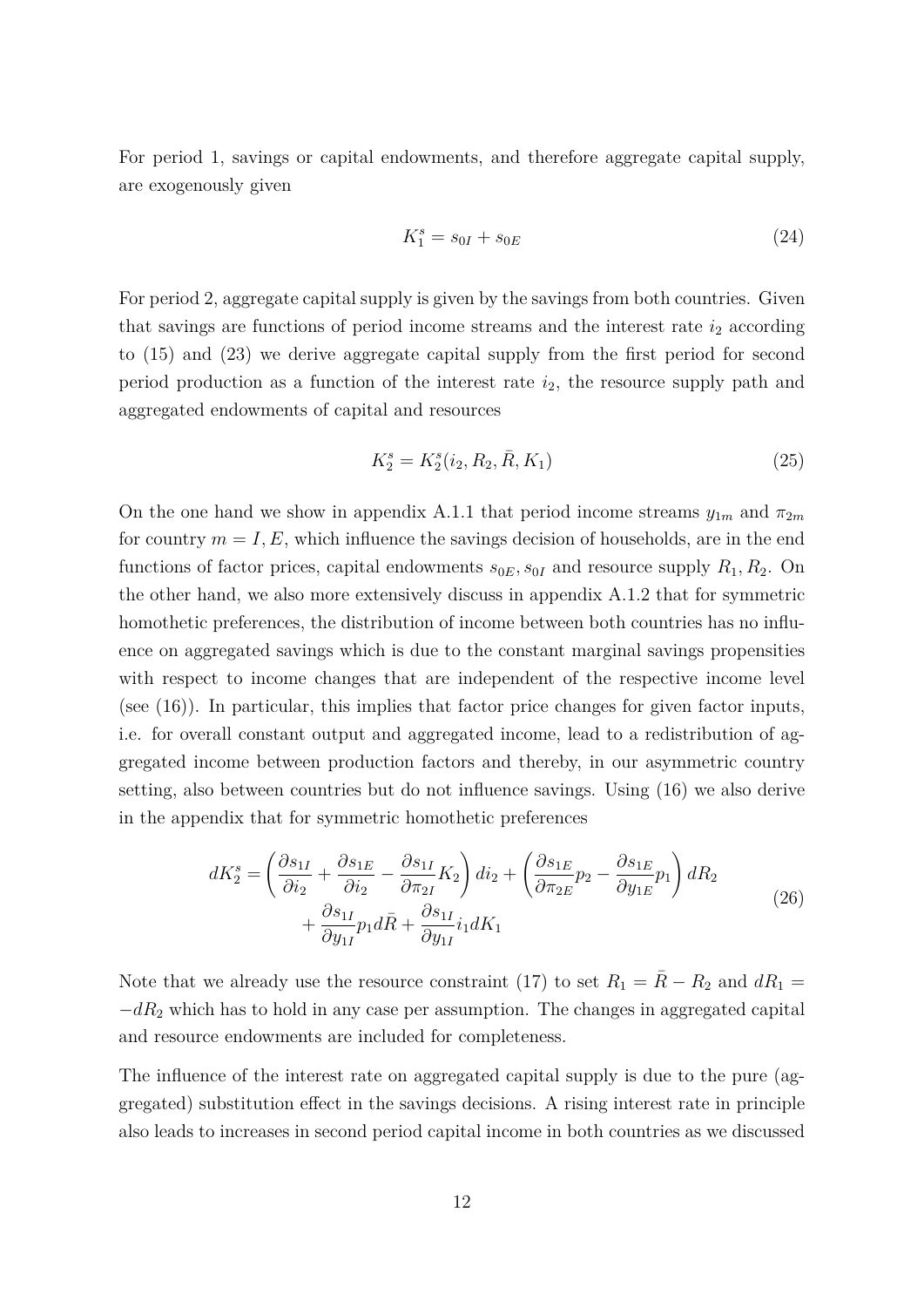in the previous sections. However, for given resource prices, these income effects represent just a redistribution from labour to capital income. The loss in labour income which is captured by the term  $-\frac{\partial s_{1I}}{\partial \pi \partial I}$  $\frac{\partial s_{1I}}{\partial \pi_{2I}} K_2$  completely offsets the capital income gains which therefore are completely neutral with respect to the savings decision for symmetric homothetic preferences. Using  $(16)$ , the aggregated substitution effect in  $(26)$  can be stated as

$$
\frac{\partial s_{1I}}{\partial i_2} + \frac{\partial s_{1E}}{\partial i_2} - \frac{\partial s_{1I}}{\partial \pi_{2I}} K_2 = \frac{dK_2^s}{di_2}\bigg|_{R_2, K_1} > 0
$$
\n(27)

where the notation explicitly points out that the resource extraction path is assumed to be constant and unaffected by the increase in the interest rate here.

The second term in (26) captures the effect that an increase in aggregate future income has on capital supply when resources are reallocated to the future but capital stocks and market prices are held constant. Correspondingly, using the above notation we may summarize this aggregated income effect on total savings by writing

$$
\frac{\partial s_{1E}}{\partial \pi_{2E}} p_2 - \frac{\partial s_{1E}}{\partial y_{1E}} p_1 = \frac{dK_2^s}{dR_2}\bigg|_{i_2, K_1} < 0 \tag{28}
$$

A marginal shift of resources to the second period increases aggregated income in period 2 by the marginal productivity of resources given by  $p_2 = F_{2R}$  according to (6) and correspondingly reduces aggregated income in period  $1$  by  $p_1$ . Due to symmetric homothetic preferences, the aggregated impact savings only depends on the overall income redistribution and not on where period incomes change. However, with constant returns to scale country *E* is able to completely capture the production value of its resource supply so that the aggregated income effect is driven by the induced change in savings from country *E*.

## **2.4 Conditional Market Equilibrium**

We now combine the different elements discussed in the previous sections to describe the market equilibrium of the world economy. We characterize the equilibrium conditional on the resource supply path. Of course, for the overall equilibrium the optimal supply policy of the resource monopolist is still missing. However, by deriving the equilibrium outcome conditional only on the resource supply chosen by the monopolist, the concept of the conditional market equilibrium will allow us to discuss the supply policy of the monopolist depending on his level of awareness of the more widespread effects of resource supply in general equilibrium and, in particular, of the interrelation of resource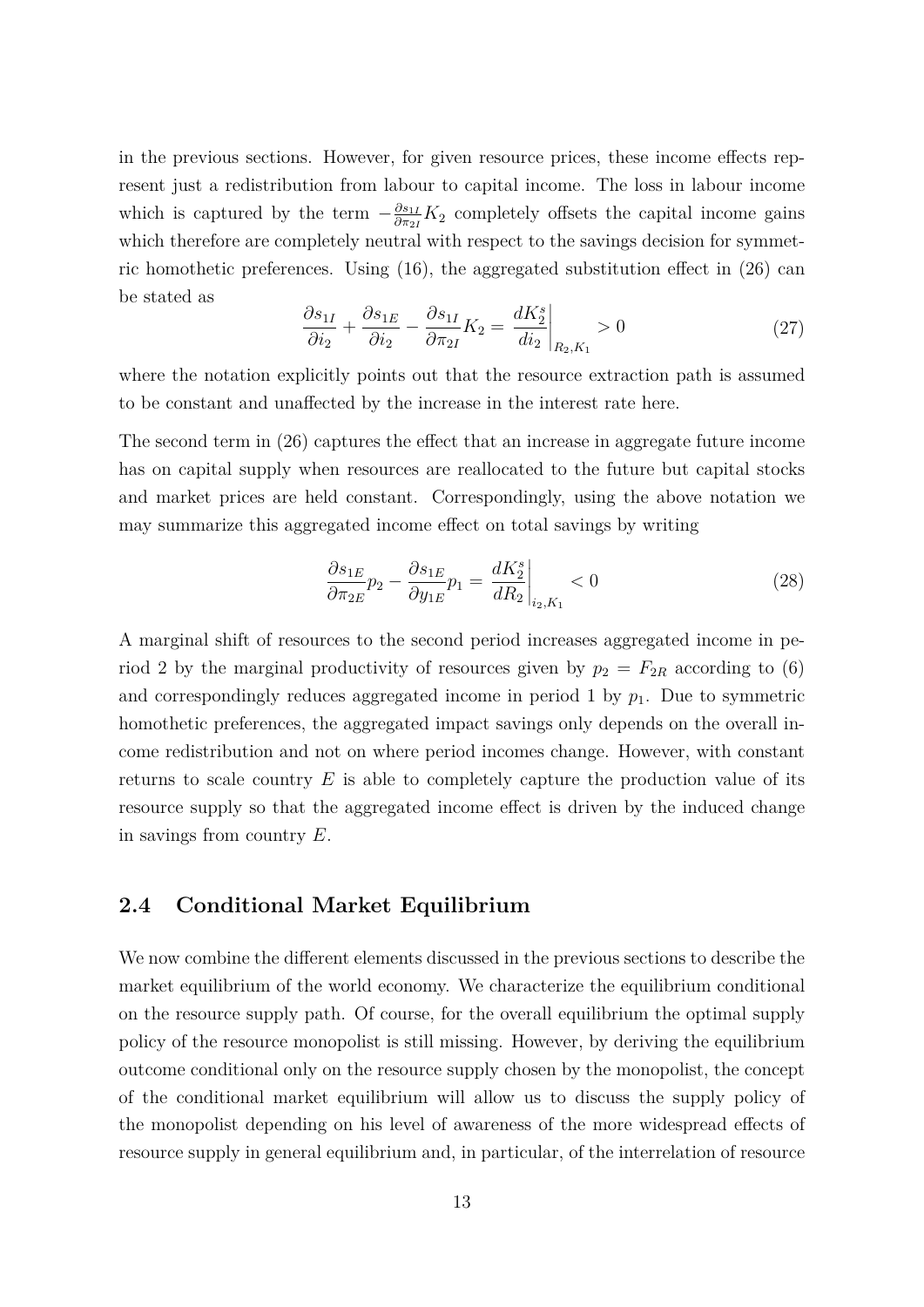and capital market.

In the following, we first summarize the conditions which define the conditional equilibrium on the capital market, the resource market and the final good's market. Second, we provide a comparative static analysis of this conditional equilibrium with respect to changes of the resource supply path.

#### **2.4.1 Capital Market Equilibrium**

From (7), capital demand of producing firms is a function of factor prices. Whereas capital supply is exogenously given for the first period by capital endowment *K*1, second period capital supply with symmetric homothetic preferences is a function of the interest rate, resource supply and capital endowment according to (25). In capital market equilibrium, we therefore must have

$$
K_1^d(i_1, p_1) = K_1 \tag{29}
$$

$$
K_2^d(i_2, p_2) = K_2^s(i_2, R_2, \bar{R}, K_1)
$$
\n(30)

Note that for the second period's capital supply we already take into account the resource constraint (17) here which is assumed to be binding in any case.

#### **2.4.2 Resource Market Equilibrium**

Resource demand is derived from the production of final goods in country *I* under competition as a function of factor prices according to (6). For the conditional market equilibrium, resource supply is not characterized by a specific supply policy but just taken as given. However, for any equilibrium resource supply path  $(R_1, R_2)$  the resource constraint has to hold by assumption. Resource market equilibrium, therefore, is characterized by the market clearing conditions

$$
R_1^d(p_1, i_1) = R_1 \tag{31}
$$

$$
R_2^d(p_2, i_2) = R_2 \tag{32}
$$

for each period. Additionally, equilibrium factor prices are such that

$$
R_1 + R_2 = R_1^d(i_1, p_1) + R_2^d(i_2, p_2) = \overline{R}
$$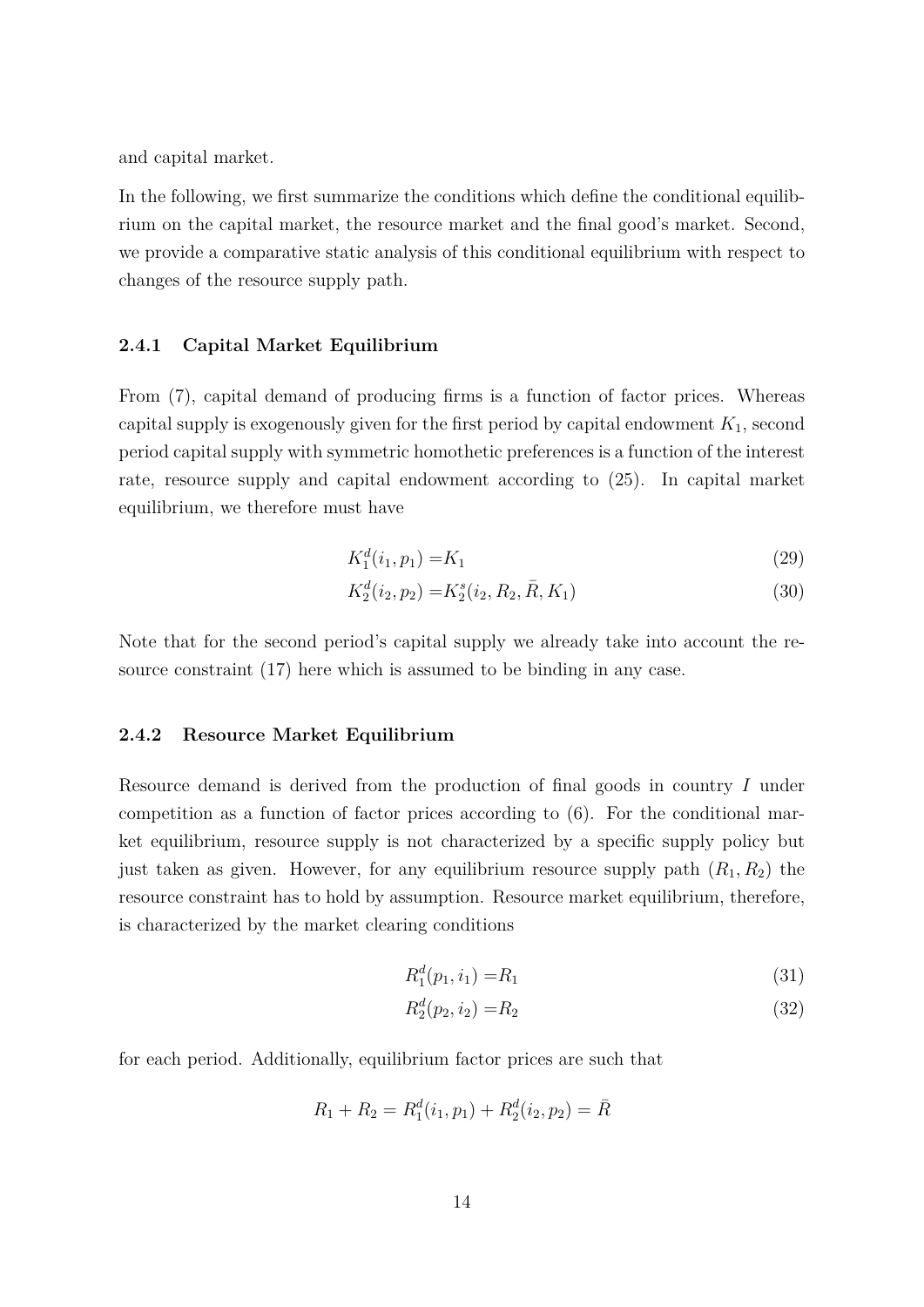holds intertemporally according to (17).

The actual market equilibrium of course also depends on the supply decision of the monopolist which we aim to derive later on. Note, however, that these market clearing conditions will be met in any case as long as the monopolist will optimize his supply over time for the given resource demand functions and for the resource stock available. This holds true independent of the level of awareness we assume the monopolist to have with respect to the economic structures.

#### **2.4.3 Final Goods' Market Equilibrium**

In equilibrium, aggregate consumption and savings of households in both countries must not exceed aggregate consumption possibilities given by the output  $F_t$  and the capital stock  $K_t$  in each period, i.e. the aggregate budget constraints for the world have to hold for given first-period capital stock *K*<sup>1</sup>

$$
c_{1I} + c_{1E} + K_2 = F_1 + K_1 \tag{33}
$$

$$
c_{2I} + c_{2E} = F_2 + K_2 \tag{34}
$$

Note that since we assume symmetric consumption preferences the country specific Euler equations 14 and 22 have to hold for aggregate consumption, too. Thus

$$
\frac{c_{1I}}{c_{2I}} = \frac{c_{1E}}{c_{2E}} = \frac{c_{1I} + c_{1E}}{c_{2I} + c_{2E}} = [\beta(1 + i_2)]^{-\frac{1}{\eta}}
$$

The Euler equation therefore also defines an intertemporal final goods market equilibrium (cf. van der Meijden et al. (2014)), i.e. we have

$$
\frac{c_{1I} + c_{1E}}{c_{2I} + c_{2E}} = [\beta(1 + i_2)]^{-\frac{1}{\eta}} = \frac{F_1 + K_1 - K_2}{F_2 + K_2}
$$

in equilibrium. From Walras' law we can, however, conclude, that the final goods' market will be in equilibrium whenever the capital and the resource market are in equilibrium.<sup>1</sup>

<sup>&</sup>lt;sup>1</sup>Also note that capital supply is directly derived from the Euler equations (14) and (22).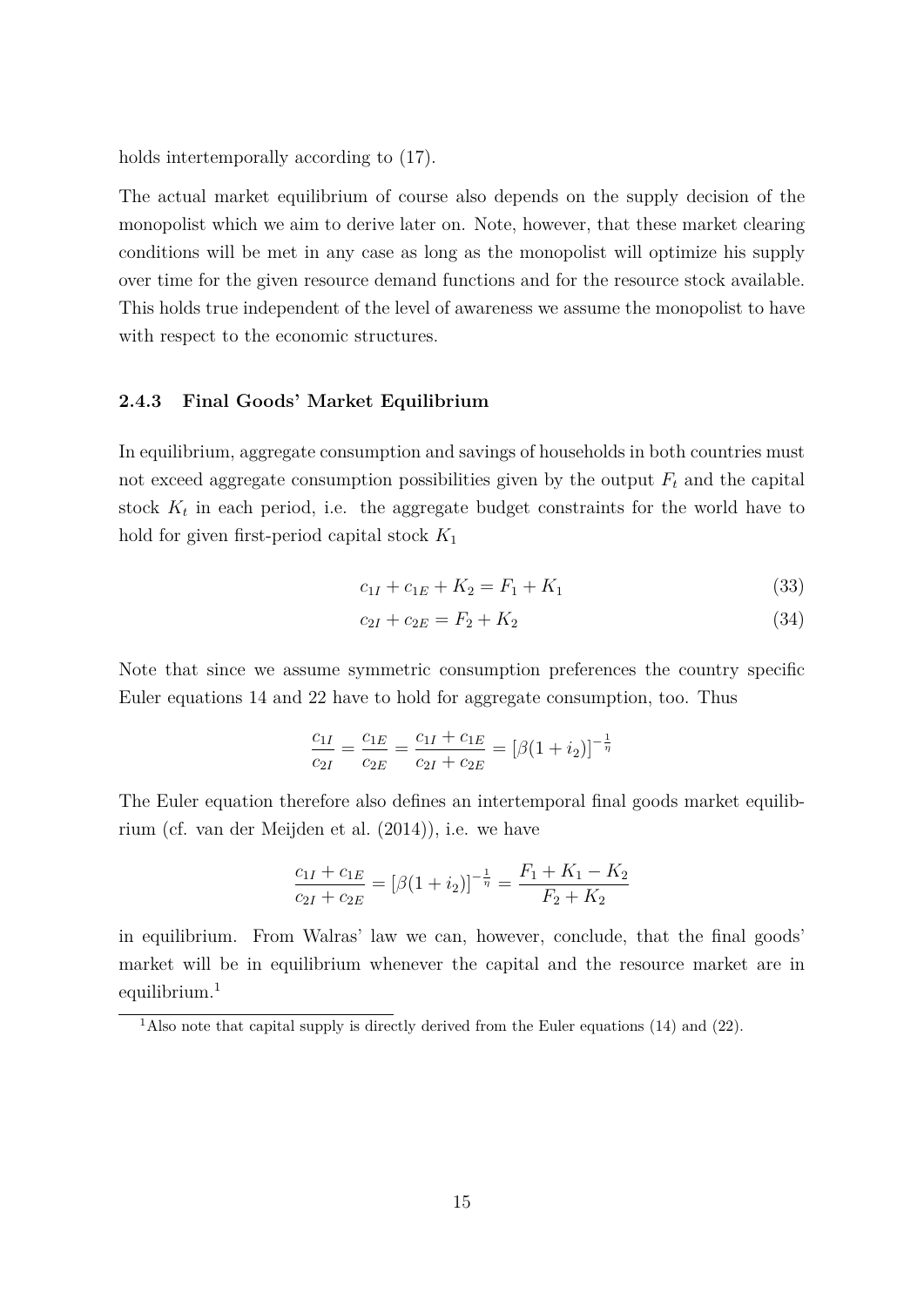#### **2.4.4 Comparative Statics of the Conditional Market Equilibrium**

We now conduct a comparative static analysis of the conditional market equilibrium defined by the market clearance conditions (30), (31), (32) and (33) with respect to the resource supply path in order to illustrate the overall influence of the monopolist's extraction decision on the equilibrium outcome. In particular, we aim to characterize how market prices for capital and the resource in both periods as well as the second period capital stock depend on second period resource supply in equilibrium taking into account that the resource constraint (17) must hold.

For the first period, the capital stock is exogenously given by capital endowments and therefore independent of changes in the resource supply path. Totally differentiating the capital and resource market equilibrium conditions (29) and (31) using (7) and (6) and taking into account  $dR_1 = -dR_2$  by the resource constraint (17) yields

$$
\frac{dp_1}{dR_2} = \frac{\partial p_1}{\partial R_1} \frac{dR_1}{dR_2} = -F_{1RR} > 0
$$
\n(35)

$$
\frac{di_1}{dR_2} = \frac{\partial i_1}{\partial R_1} \frac{dR_1}{dR_2} = -F_{1KR} < 0 \tag{36}
$$

Since there is no feedback effect from a change in the capital stock, there is obviously just a direct influence of resource supply on factor prices via the induced change in the marginal product of the respective production factor in final goods production.

For the second period, we again totally differentiate the market equilibrium conditions (32) and (30) and solve for the equilibrium reaction of the factor prices to a shift of resources from the first to the second period. We show in appendix A.2.1 that the resource price still negatively reacts according to

$$
\frac{dp_2}{dR_2} = \frac{F_{2RR} - \Gamma \frac{dK_2^s}{di_2}\Big|_{R_2} + F_{2KR} \frac{dK_2^s}{dR_2}\Big|_{i_2}}{1 - F_{2KK} \frac{dK_2^s}{di_2}\Big|_{R_2}}
$$
\n
$$
= F_{2RR} + F_{2RK} \frac{dK_2}{dR_2} < 0
$$
\n(37)

The negative sign can be observed from the first line and arises due to strict concavity of the production technology, which gives  $\Gamma > 0$  according to (4), and the unambiguous signs of the induced substitution and income effects of aggregate savings according to (27) and (28). (37) measures the total resource price reaction to a change in the whole extraction path, i.e. including  $dR_1 = -dR_2$ , not only to an isolated increase in second period supply and separates the direct effect, given by the first term in the second line,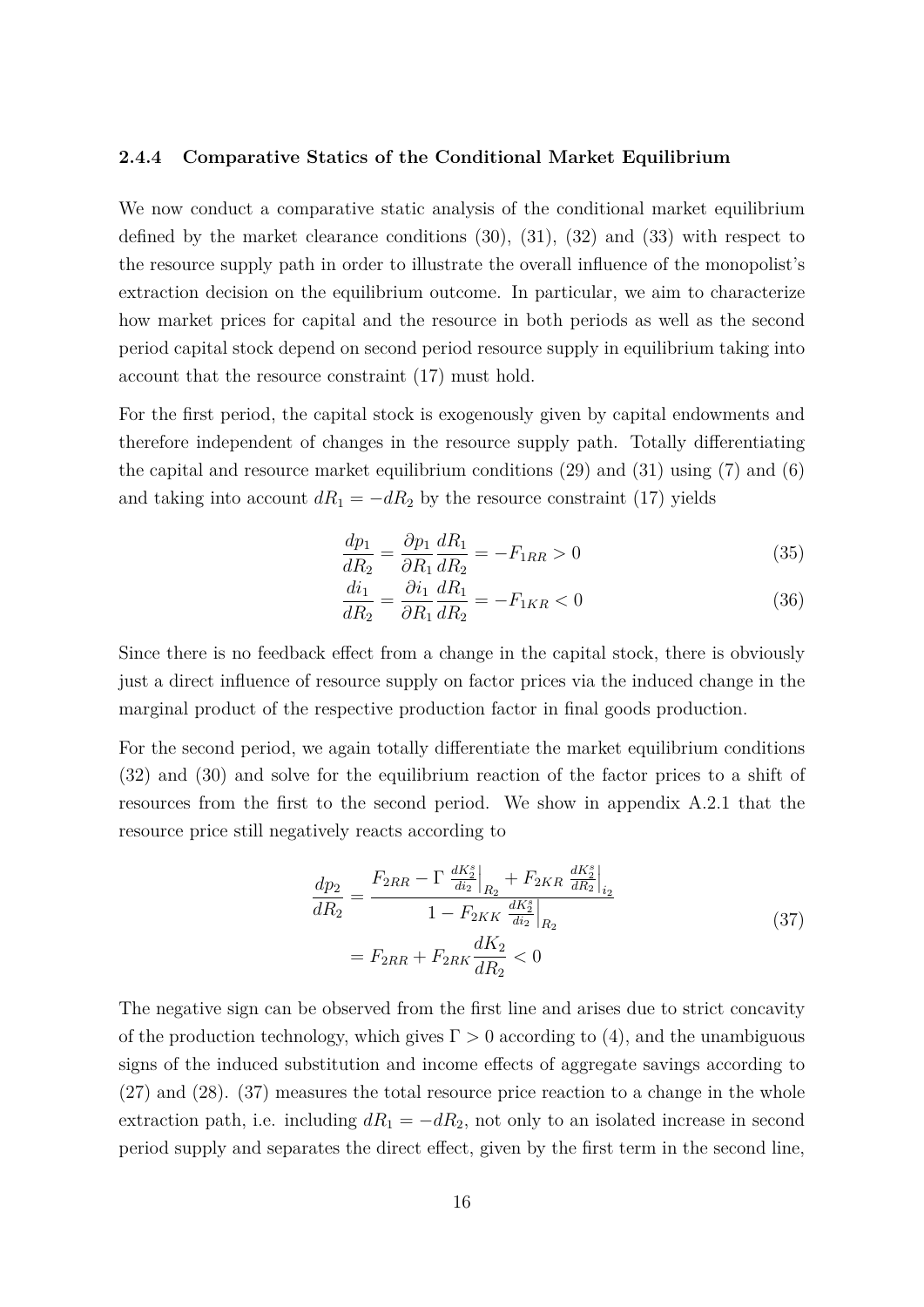from the indirect general equilibrium feedback effect of a change in the resource supply path. Correspondingly, (37) can be interpreted as the slope of the general equilibrium inverse resource demand curve which consists of the conventional/direct negative effect for a given inverse resource demand curve and of a shift of the overall inverse demand curve induced. Whereas the direct effect, as well as the overall effect, are negative, the feedback effect from capital accumulation may dampen or reinforce the standard partial equilibrium direct price effect depending on the general equilibrium effect of the second period resource supply on the capital stock.

Similarly, the interest rate still increases with a postponement of extraction:

$$
\frac{di_2}{dR_2} = \frac{F_{2KR} + F_{2KK} \frac{dK_2}{dR_2}\Big|_{i_2}}{1 - F_{2KK} \frac{dK_2}{di_2}\Big|_{R_2}}
$$
\n
$$
= F_{2KR} + F_{2KK} \frac{dK_2}{dR_2} > 0
$$
\n(38)

This is the case, even though we account for the endogenous saving reactions of households in both countries and while these savings reactions or, more specifically, the reaction of aggregate capital supply are not necessarily unambiguous due to counteracting income and substitution effects (cf.  $(27)$  and  $(28)$ ).<sup>2</sup> In the second line of  $(38)$  we again separate the partial complementarity effect of resource supply from the general equilibrium feedback effect that results from the induced change in capital accumulation. As before, the general equilibrium feedback effect might increase or dampen the partial complementarity effect but cannot reverse its overall positive sign which again arises from the strict concavity of the production technology and the induced unambiguous income and substitution effects in aggregate savings.

The second line in (37) and (38) is derived by using the decomposition of the overall induced change in the second period capital stock into the aggregate substitution  $(27)$ and the aggregate income  $(28)$  effects that arise from a change in the extraction pattern and a thus change in the interest rate *i*<sup>2</sup>

$$
\frac{dK_2}{dR_2} = \frac{dK_2^s}{dR_2} = \frac{dK_2^s}{dR_2}\bigg|_{i_2} + \frac{dK_2^s}{di_2}\bigg|_{R_2}\frac{di_2}{dR_2} \tag{39}
$$

This decomposition can be observed from (26) where we set  $\frac{dK_1}{dR_2} = 0$  and  $\frac{d\bar{R}}{dR_2} = 0$  for given (exogenous) capital and resource endowments. With the equilibrium change in

<sup>&</sup>lt;sup>2</sup>Recall that the unambiguous positive sign of the substitution effect again is due to our assumption of symmetric homothetic preferences.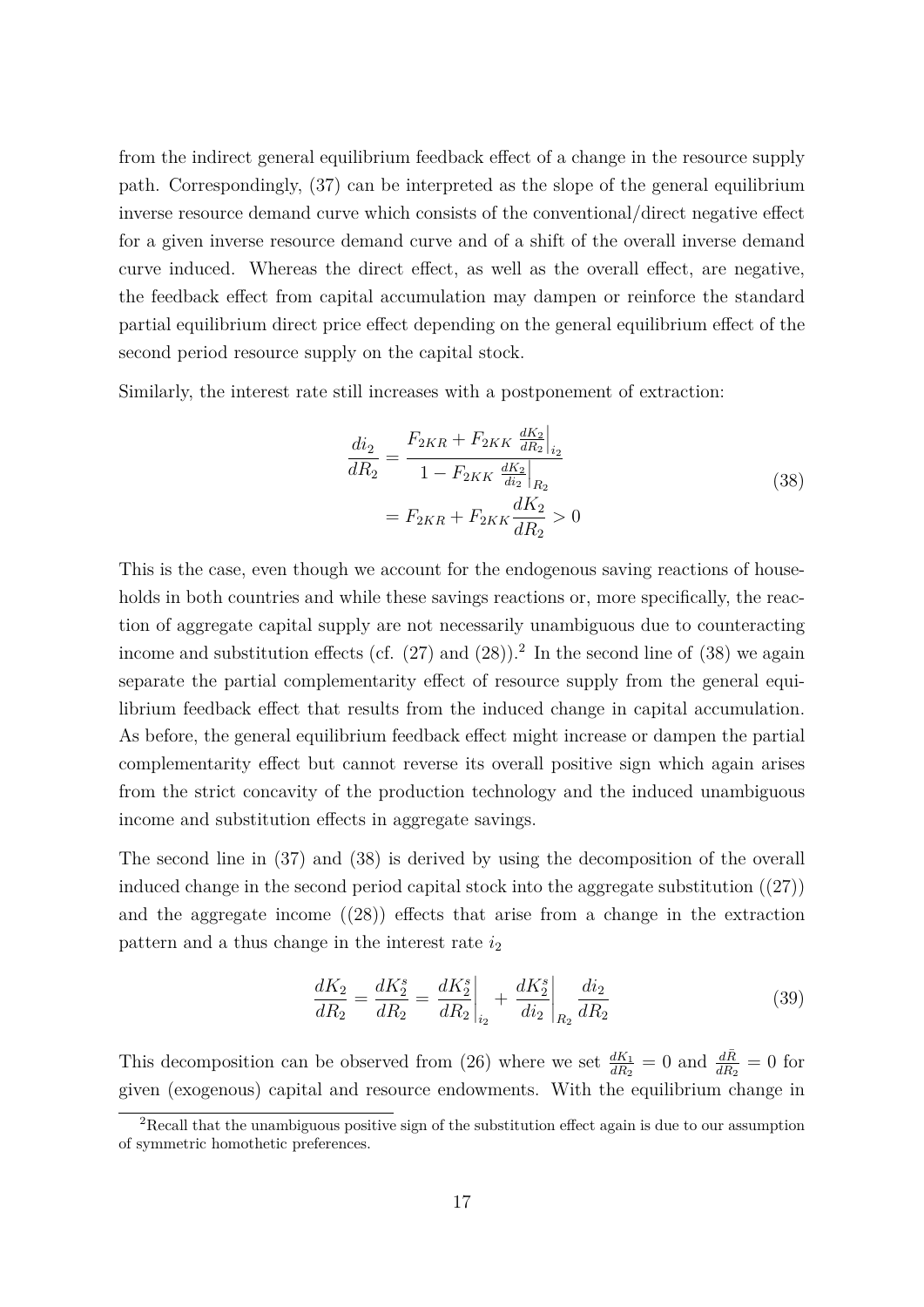the interest rate from (38) and since the aggregated income effect from (28) was derived by accounting for the resource constraint (17), the induced change in aggregate capital supply gives the equilibrium change in the capital stock.

The main difference between the given general equilibrium framework and a partial equilibrium setting is therefore introduced by the feedback via the capital accumulation. Generally, the aggregate substitution and income effects from (28) and (27) are counteracting so that the sign of  $\frac{dK_2}{dR_2}$  depends on the sign of  $\frac{di_2}{dR_2}$  and is ambiguous as we have  $\frac{di_2}{dR_2} > 0$  from (38).<sup>3</sup> However, the negative aggregated income effect from shifting resources from the present to the future period (cf.  $\frac{dK_2}{dR_2}$  $\Big|_{i_2}$  in (28)) dominates the positive aggregated substitution effect of an increase in the interest rate (cf.  $\frac{dK_2}{di_2}$  $\Big|_{R_2}$ in  $(27)$ ) if<sup>4</sup>

$$
\frac{1}{\sigma\eta} < \frac{(1+i_2)F_2}{i_2F_2 + i_2K_2} \left\{ \left[ \beta(1+i_2) \right]^{\frac{1}{\eta}} \frac{p_1}{p_2} + 1 \right\} \tag{40}
$$

Since the right side is larger than unity, a sufficient condition for a negative relationship between postponing extraction and the second period capital stock is

$$
\sigma \eta \ge 1 \tag{41}
$$

When resources are shifted to the second period, the production possibilities and thereby the world income will increase at the expense of the first period. Both, the decrease of first period income and the increase in the second period income, tend to reduce savings. With a high elasticity of substitution – and a low complementarity between capital and the resource  $(3)$  – a postponement of extraction boosts second period production and income even with a lower capital stock. For a high  $\eta$ , the elasticity of intertemporal substitution  $(1/\eta)$  is rather low and households' savings are rather insensitive to a change in the interest rate. This implies that the savings incentive from the increase in the interest rate, which a postponement of extraction induces according to (38), is rather weak and at the same time likely to be overcompensated by the effect on savings from the intertemporal redistrubtion of income.

For intuitive reasons, we assume the sufficient condition (41) to hold in the following.

<sup>3</sup>Recall that the overall capital stock is unaffected by the distribution of income (and resource rents) between both countries, for a given resource supply path, due to our assumption of symmetric homothetic preferences in both countries.

<sup>&</sup>lt;sup>4</sup>See appendix A.2.2 for the derivation of this condition. In the appendix, we also include a figure taken from the numerical simulation of the model which shows the equilibrium sensitivity of second period capital stock and interest rate as a function of *R*2.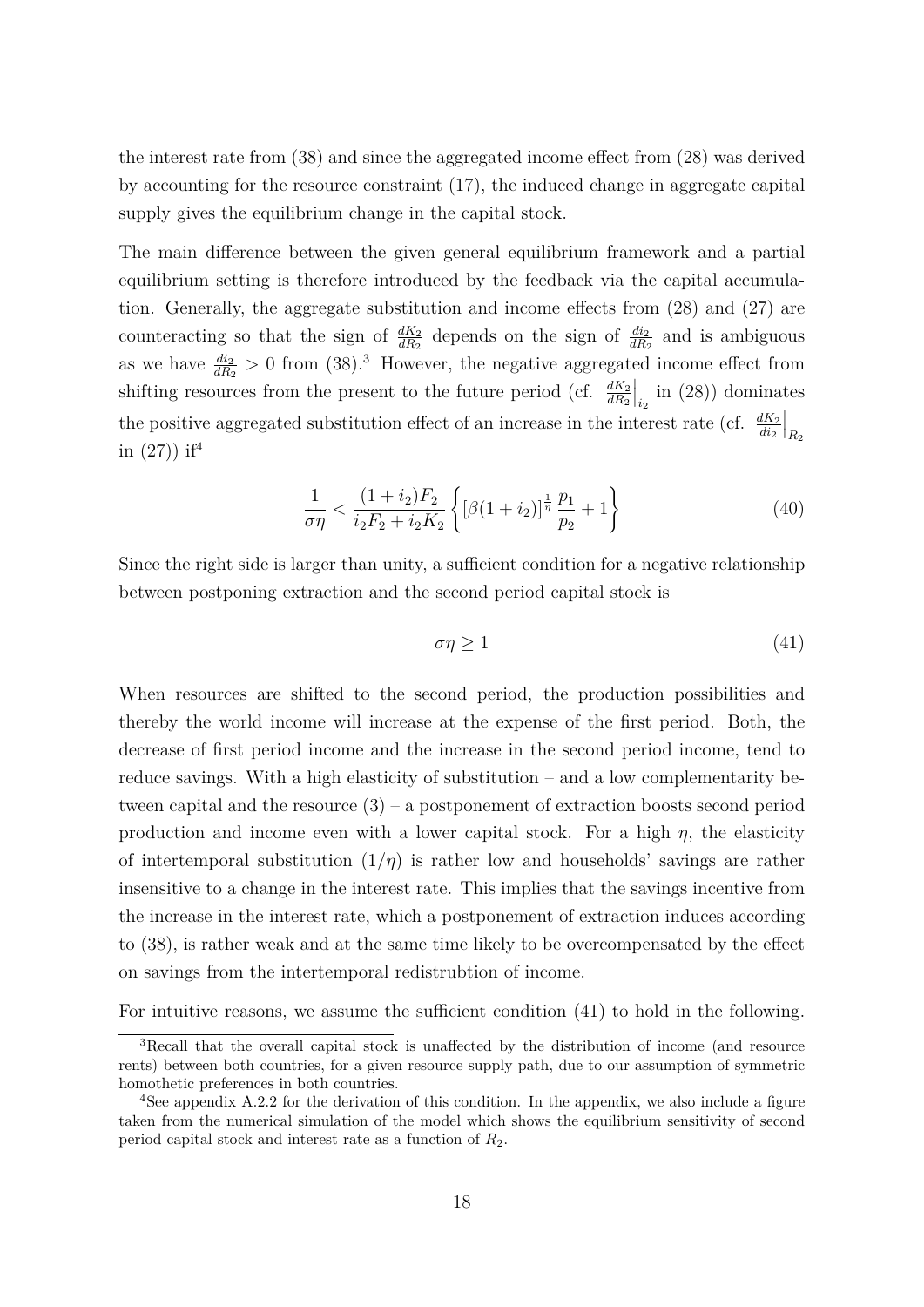Whenever resources are shifted from the first to the second period, a fall in the future capital stocks seems to be much more in line with economic history and the current world economy. For example, industrialized production and capital accumulation in the 19th century heavily relied on the use of fossil (energy) resources, i.e. by using fossil resources people were in a much better position to save and to build up capital stocks. Moreover, even at present an unexpected drop in fossil resource supply would most probably still lead to a decreasing world output and not to an increase in capital accumulation, especially not in physical capital accumulation, which we have in mind here.

Nevertheless, even if we assume that  $\sigma \eta \geq 1$  holds and  $\frac{dK_2}{dR_2} < 0$  according to (41) the equilibrium overall savings reaction with the partial effects given for the respective country by (16)

$$
\frac{ds_{1m}}{dR_2} = \frac{\partial s_{1m}}{\partial y_{1m}} \frac{\partial y_{1m}}{\partial R_1} \frac{dR_1}{dR_2} + \frac{\partial s_{1m}}{\partial \tau_{2m}} \frac{\partial \tau_{2m}}{\partial R_2} + \frac{\partial s_{1m}}{\partial i_2} \frac{di_2}{dR_2} \quad \text{for country } m = I, E \tag{42}
$$

is of ambiguous sign, in general. In contrast to the overall capital accumulation, the signs of the savings reactions of each country depend on the distribution of wealth between both countries and thereby on the distribution of capital endowments as well as on the resource rents that country *E* can earn by exerting market power. We demonstrate this ambiguity in more detail in appendix A.2.3 where we also include a figure which illustrates the relationship between second period resource supply and savings in both countries as well as the capital stock in equilibrium in the numerical simulation we introduce and use for the discussion of the different supply scenarios in the following.

# **3 The Resource Monopolist's Optimal Extraction Path**

In section 2 we characterized the general equilibrium of the model conditional on the monopolist's resource supply decision, in particular by deriving the resource price reaction (38) and the interest rate reaction (37) to changes in the resource extraction path. We now turn to the optimal resource supply decision of the monopolist, i.e. of country *E*, to characterize and interpret the overall (and no longer conditional) equilibrium of the model.

In a standard partial equilibrium setting, a monopolist exerts market power typically by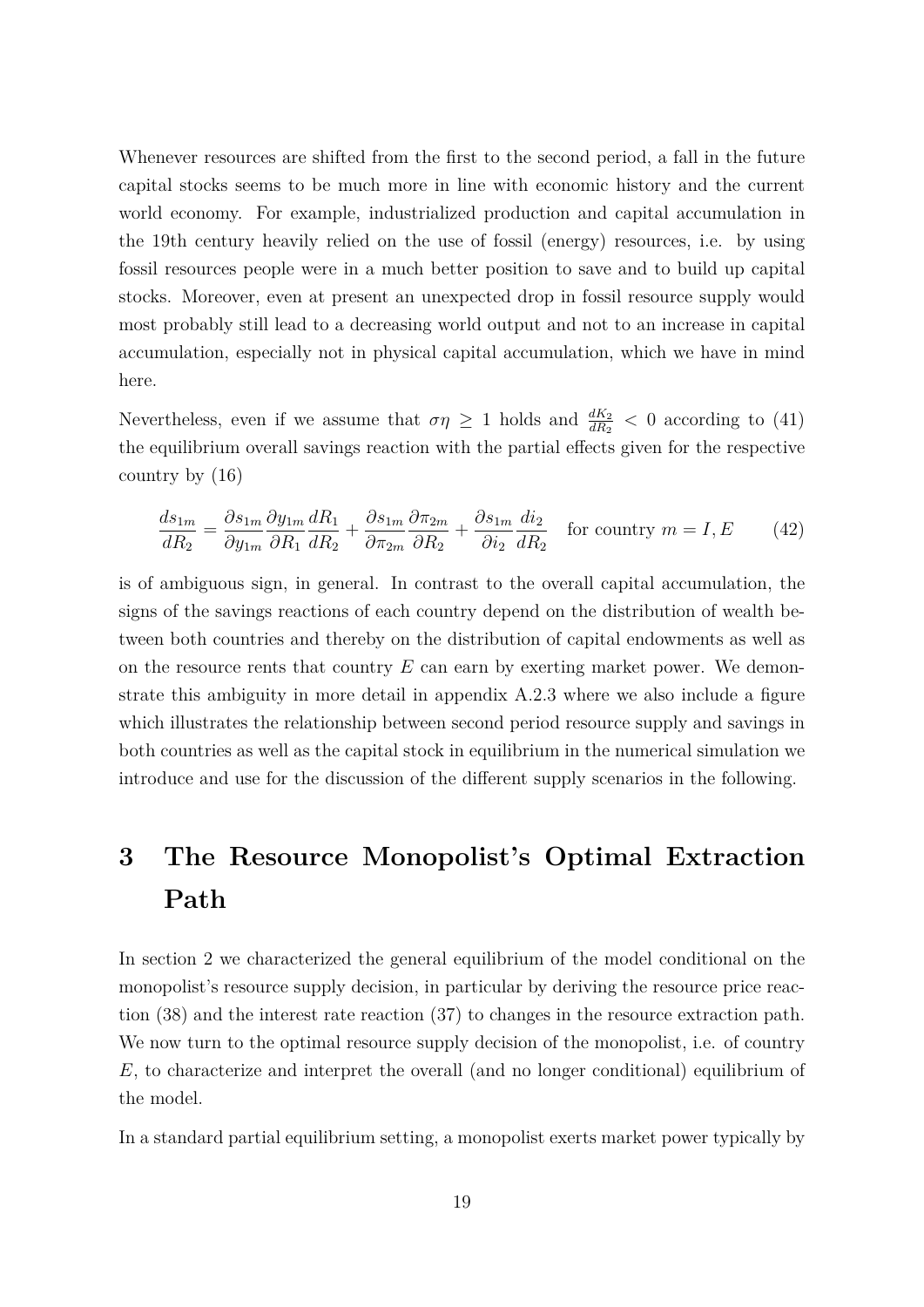choosing supply for a given (inverse) demand curve as to maximize his objective function. In contrast to competitive suppliers, a monopolist therefore directly accounts for market price reactions when he optimizes supply. Obviously, this requires the monopolist to know about the price-quantity relation that is defined by demand. In a general equilibrium setting, however, we know from the introduction of the model framework in section 2 that there are additional effects of the supply decision that can feed back into the resource market. Naturally, as far as these additional effects have implications for his objective function, the monopolist should account for them. However, this requires the monopolist to actually know about these additional effects which implies that the monopolist is aware of the underlying economic structures.

In a general equilibrium setting, the level of awareness of the economic structures therefore will determine what the monopolist considers optimal. For example, it depends on the monopolist's level of awareness whether he takes into account the overall general equilibrium resource price effect (37) of his supply decision or whether he neglects the feedback via the capital market and just accounts for the standard (partial) reaction of the resource price. Note that the additional general equilibrium transmission effects are still present and still influence the equilibrium outcome, even if the monopolist is not explicitly aware of them. In this case, the monopolist just cannot actively use them to his own advantage but observes equilibrium outcomes like a price taker in a competitive market.

In the following, to assess the importance of the various aspects of the monopolist's knowledge for optimal resource supply, we change his scope of information about the structure of the world economy, i.e. about various effects of resource supply that are introduced via the endogeneity of the capital market equilibrium and future resource demand. We start by deriving the characterization of optimal resource supply if the monopolist is indeed aware of the overall economic structure so that he realizes and internalizes all the widespread effects of his supply decision in general equilibrium. Given this overall equilibrium, we analyze how the equilibrium outcome will change as soon as we restrict the monopolist's awareness. Due to the additive structure of the first order condition that characterizes optimal resource supply, we can directly link assumptions about the monopolist's awareness of single effects to specific terms in the first order condition. Therefore, apart from the full knowledge scenario, we can distinguish three different scenarios by suppressing the corresponding terms in the first order condition for optimal resource supply.

First (scenario N), we consider a monopolist who only accounts for the resource market's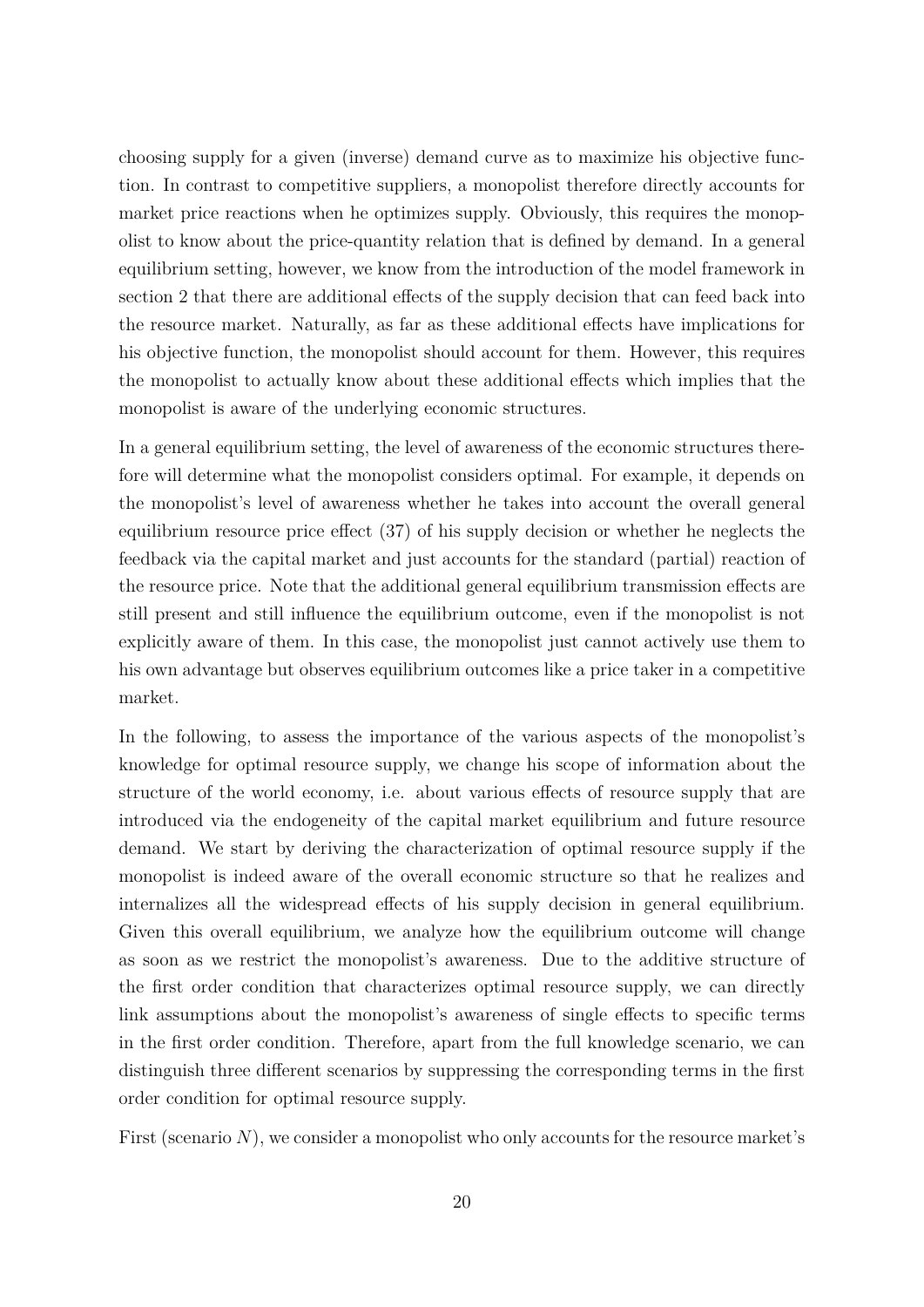|                                    | Without<br>Capital Assets                                                         | With<br>Capital Assets                                                                                    |
|------------------------------------|-----------------------------------------------------------------------------------|-----------------------------------------------------------------------------------------------------------|
| Partial<br>Equilibrium<br>Thinking | $Scenario$ N.<br>Naive Monopolist                                                 | <i>Scenario NA</i> :<br>Naive Monopolist with<br>Asset Motive                                             |
| General<br>Equilibrium<br>Thinking | <i>Scenario</i> G:<br>General Equilibrium<br>Monopolist<br>(Oil Addiction Motive) | <i>Scenario GA</i> :<br>General Equilibrium<br>Monopolist with Asset<br>Motive<br>(Omniscient Monopolist) |

Table 1: Overview over the four scenarios

specific effects of his extraction decision, just as in a conventional partial equilibrium framework. Second (scenario *NA*), the monopolist is still assumed to base his overall supply decision on partial equilibrium information but now he knows about the production side/technology in the resource importing country. Hence, the monopolist is aware of the complementarity of fossil resources and capital in final goods production and thereby of the positive and instantaneous impact of resource supply on the return on capital assets. This enables the monopolist to pursue a so called asset motive as a second strategic motive of exerting market power in addition to the standard own price effect on infra-marginal resource units sold. In a third scenario (scenario  $G$ ), the monopolist recognizes the influence of the resource extraction path on the accumulation of capital and the dependency of future resource demand on the capital stock from which the so called addiction motive may arise. At the same time and in contrast to the second case *NA*, we assume that the monopolist does not understand his influence on the interest rate. By isolating the different strategic motives of resource extraction – the asset motive and the addiction motive – this differentiation allows us to compare the equilibrium outcomes and thereby analyze the fully informed monopolist's extraction decision more intuitively. Scenario *GA* is then the full general equilibrium knowledge without any suspended terms. An overview over the scenarios is presented in table 1.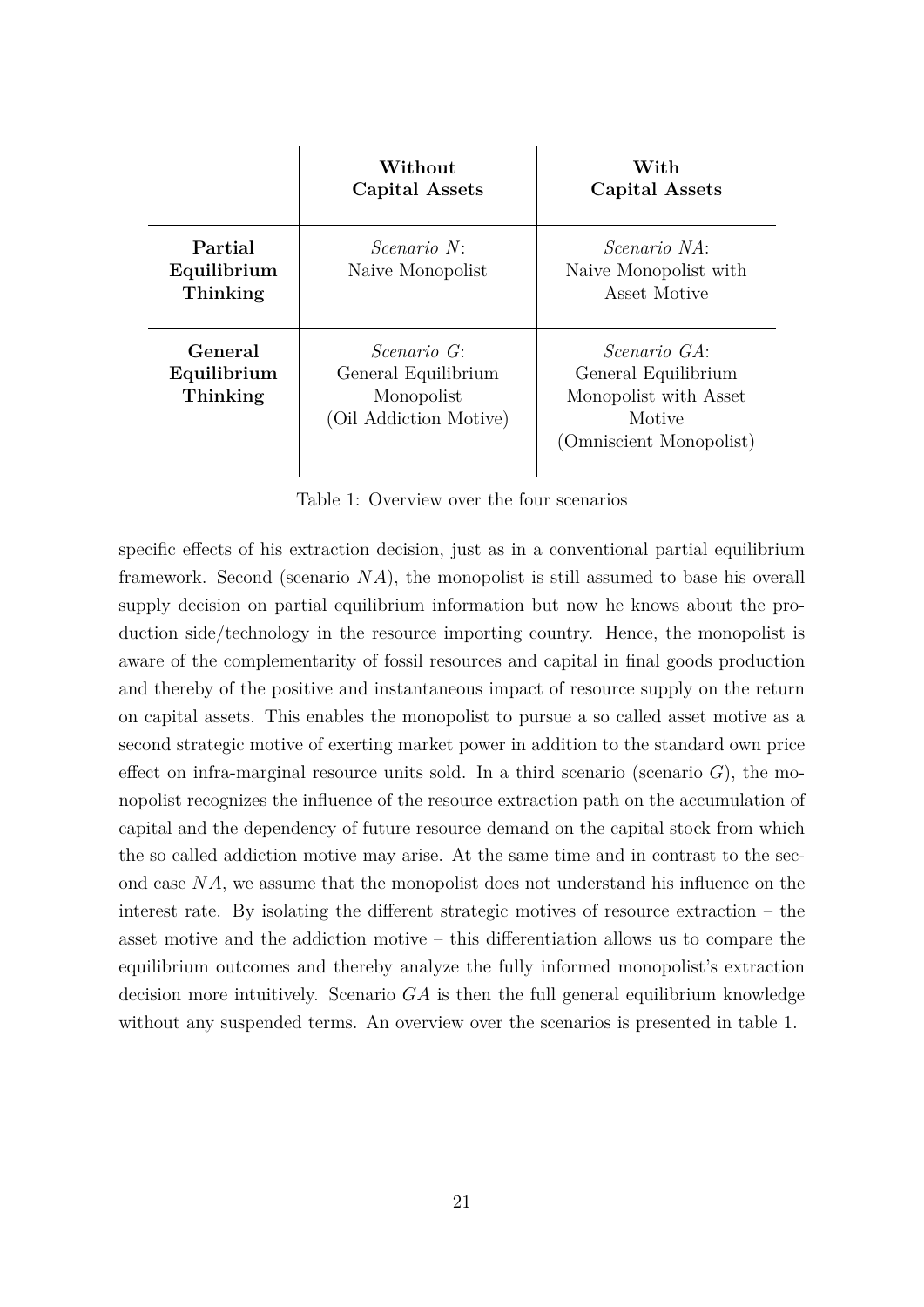# **3.1 Optimal Resource Supply: Full General Equilibrium**

Think of a sheikh<sup>5</sup>, who controls resource extraction in country  $E$  and benevolently distributes resource revenues (18) back to his people. The sheikh as a benevolent planner knows about the households' consumption preferences (10) and savings behavior as characterized by (22) and is fully aware of the economic structure of the world economy.

Given these assumptions, the benevolent sheikh chooses the resource supply path  $(R_1, R_2)$ as to maximize life-time utility of the representative household in country *E* (10)

$$
\max_{R_1, R_2} U(c_{1E}; c_{2E}) = u(c_{1E}) + \beta u(c_{2E}) = \frac{c_{1E}^{1-\eta}}{1-\eta} + \beta \frac{c_{2E}^{1-\eta}}{1-\eta}
$$

Thereby, the sheikh has to obey the binding resource constraint (17) and knows about the budget constraints of the representative household in his country (19) and (20). Due to his level of awareness and information, the omniscient monopolist also explicitly takes into account that the conditional market equilibrium from section 2.4.1 holds. More specifically, the sheikh is aware of the total influence of his resource supply on the conditional market equilibrium. Following the concept of the familiar monopoly model, the sheikh therefore accounts not only for the partial resource price change but for the reactions of factor market prices in conditional equilibrium in both periods, i.e. for  $\frac{dp_1}{dR_2}$ from (35) and  $\frac{di_1}{dR_2}$  from (36) for the first period as well as  $\frac{dp_2}{dR_2}$  from (37) and  $\frac{di_2}{dR_2}$  from (38) for the second period.

The overall optimal extraction path from the sheikh's perspective, is then characterized by the first-order condition

$$
u'(c_{1E})\left[-\left(p_{1} + \frac{\partial p_{1}}{\partial R_{1}}\right) - \frac{\partial i_{1}}{\partial R_{1}}s_{0E} - \frac{ds_{1E}}{dR_{2}}\right] + \beta u'(c_{2E})\left[p_{2} + \frac{dp_{2}}{dR_{2}}R_{2} + s_{1E}\frac{di_{2}}{dR_{2}} + (1+i_{2})\frac{ds_{1E}}{dR_{2}}\right] = 0
$$

The sheikh only has an indirect influence on savings via his extraction policy as households in country E separately decide on savings given some distribution of period incomes  $y_{1E}, \pi_{2E}$  (exogenous to the savings decision) and the interest rate  $i_2$ . The latter implies, however, that the Euler equation (22) will hold for any distribution of period incomes and any interest rate in equilibrium and therefore for any resource extraction path. Thus, we can substitute for the marginal utilities from the Euler equation and

 $5$ or any other benevolent authority in country  $E$ .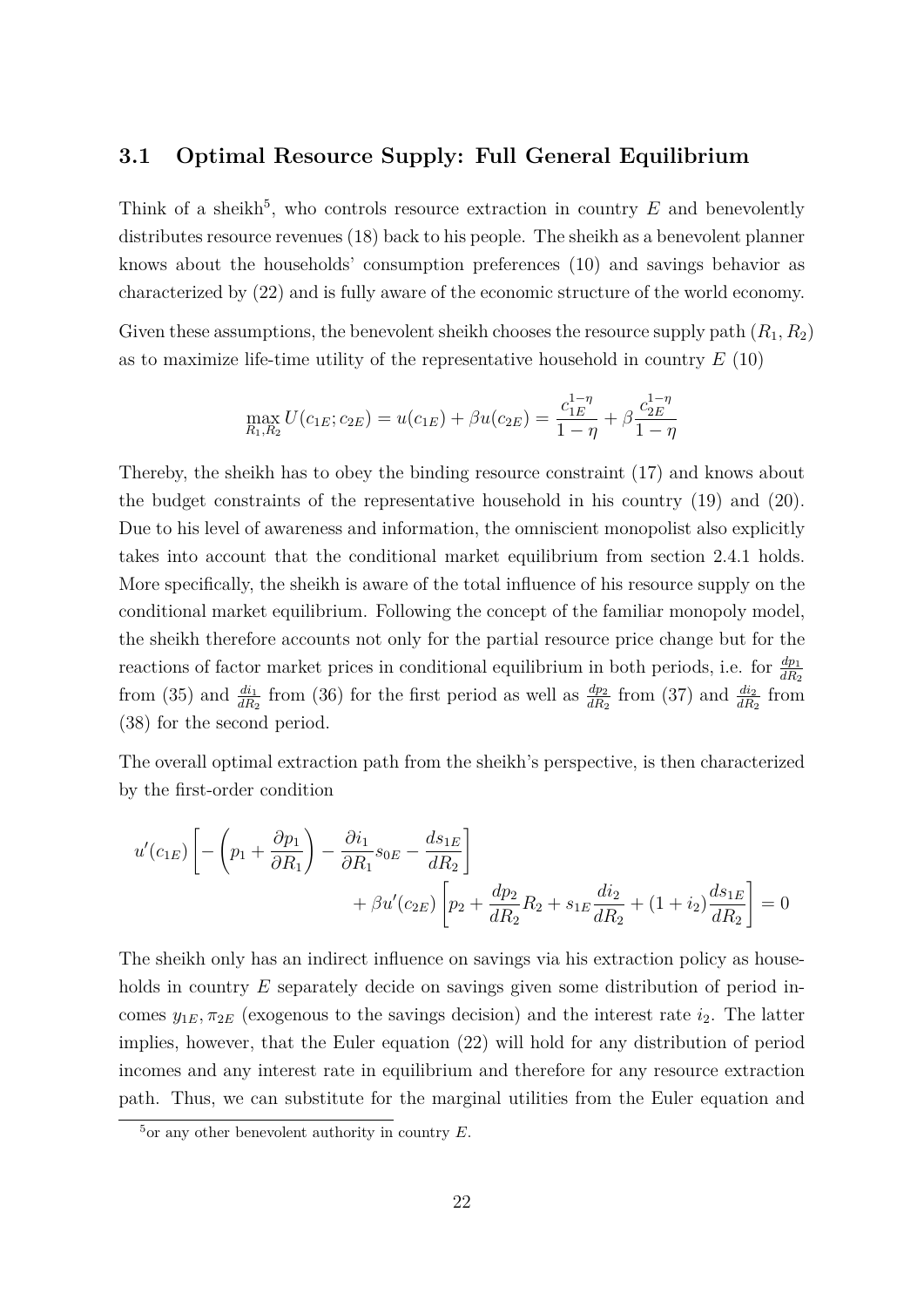finally characterize optimal resource supply as

$$
(1 + i_2^{GA*})MR_1^{GA*} = MR_2^{GA*}
$$
\n(43)

where we define the marginal resource value from the sheikh's perspective – the modified marginal resource revenue – if he is fully informed about the underlying economic structure as

$$
MR_t^{GA} = MR_t^{GA}(K_t, R_t) = p_t + \frac{dp_t}{dR_t}R_t + \frac{di_t}{dR_t}s_{(t-1)E}
$$
\n(44)

In the first period, the factor market price reactions to a change in resource supply are given by the partial effects  $\frac{dp_1}{dR_1} = \frac{\partial p_1}{\partial R_1}$  $\frac{\partial p_1}{\partial R_1} = F_{1RR}$  and  $\frac{di_1}{dR_1} = \frac{\partial i_1}{\partial R_1}$  $\frac{\partial i_1}{\partial R_1} = F_{1KR}$  as the capital stock  $K_1$  is exogenously given. For the second period, the sheikh, due to his comprehensive level of awareness, takes into account the total change in factor prices in equilibrium as defined by  $(38)$  and  $(37)$ .<sup>6</sup> Given that households always will save optimally, the resource extraction policy cannot increase life-time utility of households in country *E* via all the indirect effects on savings summarized in  $\frac{ds_{1E}}{dR_2}$  from (42), in line with the Envelope theorem. Therefore, all these indirect effects cancel out. We may interpret condition (43) as a modified Hotelling rule for a omniscient monopolist in general equilibrium. The optimal equilibrium extraction path that is implicitly defined by (43) is denoted as  $(R_1^{GA*}, R_2^{GA*})$  and correspondingly all equilibrium variable values for this scenario are labeled with "  $G_A^*$ ".

Alternatively, we could consider the benevolent sheikh as an omnipotent social planner *for country* E if the sheikh is assumed to make the savings decision on his own instead of taking the households' decision as given. However, since households also have perfect foresight and in equilibrium always save optimally according to (22) for any extraction path, the social planner could not improve the outcome of the benevolent sheikh. Note that this holds true as long as the planner cannot exert market power in the capital market by his savings decision. However, to focus just on the effect of resource market power we explicitly excluded capital market power. For an analysis of a resource monopolist with additional capital market power in general equilibrium see Hillman and Long (1985).

We examine the existence of equilibria for the different scenarios, which are defined by the respective Hotelling-type condition, in the appendix B.4. In general, an equilibrium

<sup>&</sup>lt;sup>6</sup>Note that these equilibrium reactions hold for changes in the overall extraction path, i.e. only for an intertemporal reallocation of the given resource stock, and cannot be interpreted for an isolated increase in second period resource supply.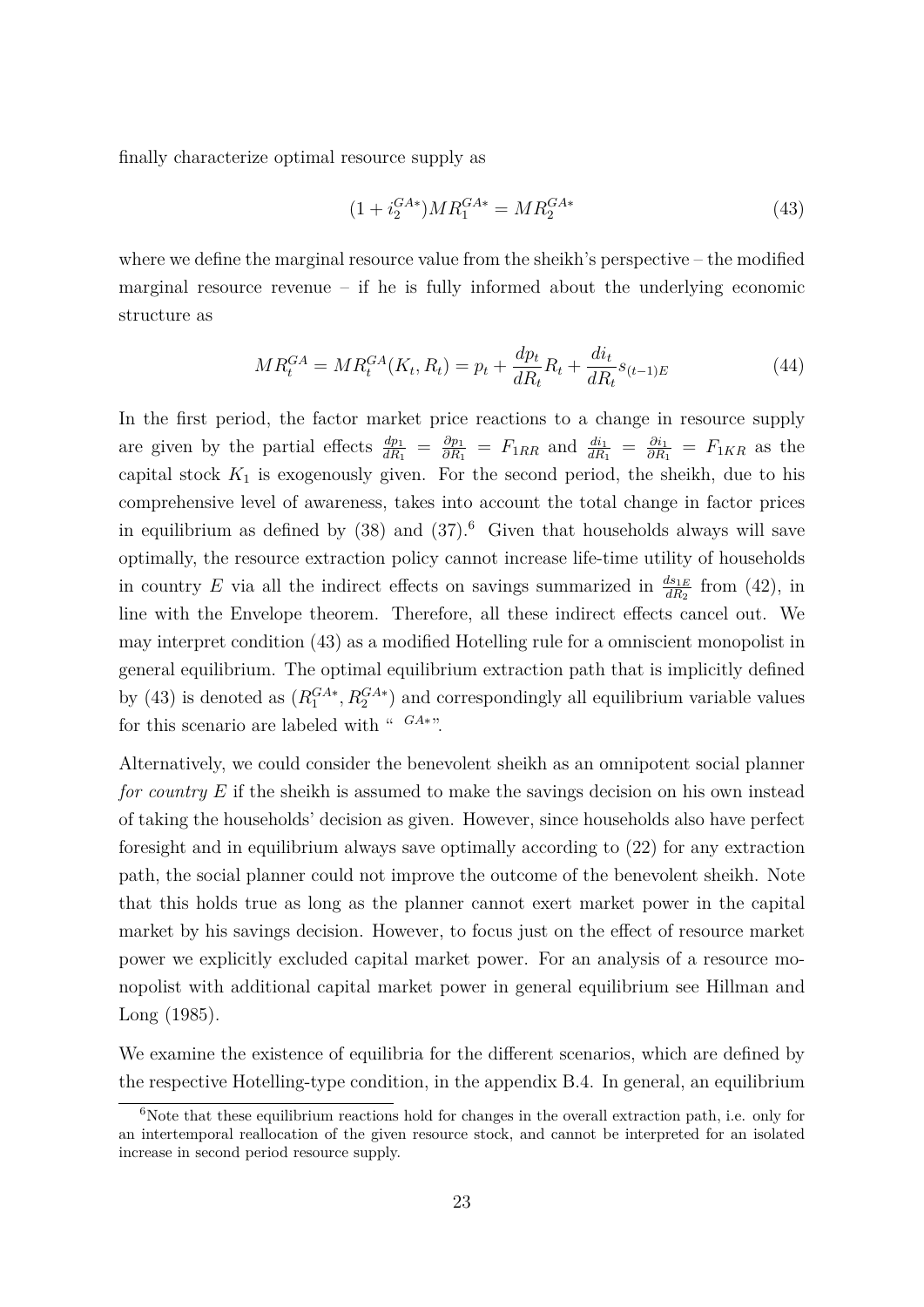is stable if we have  $(1 + i_2)MR_1^{GA} > MR_2^{GA}$  for a too high resource extraction in the future period and  $(1 + i_2)MR_1^{GA} < MR_2^{GA}$  for a too high resource extraction in the present. In each case, the sheikh then has an incentive to reallocate resource extraction towards the equilibrium. Considering both sides of  $(43)$  as functions of  $R_2$ , this stability criterion implies that the slope of the left side is steeper than the slope of the right side in the equilibrium.

In the following we will develop the interpretation of the modified Hotelling rule (43) and the corresponding extraction path from the discussion of different scenarios where the sheikh is constrained in his awareness of some or all of the more widespread effects of his supply decision in the general equilibrium framework at hand.

## **3.2 Scenario N: A 'Naive' Monopolist**

We start with the most restrictive scenario. Assume that the sheikh does not realize the more widespread effects of his supply decision at all. The sheikh is "naive" (Moussavian and Samuelson (1984)) in the sense that he completely neglects the endogeneity of capital accumulation and second period resource demand and their dependency on the resource extraction path he directly chooses. Instead, the sheikh takes the second period capital stock  $K_2$  and thereby resource demand as exogenously given for both periods and consequently also does not recognize the influence of resource supply on the interest rate  $i_t$  for periods  $t = 1, 2$ . With these assumptions the sheikh effectively has a conventional partial equilibrium thinking. Since from the naive sheikh's perspective  $\frac{dK_2}{dR_2} = 0$  and *di*<sup>2</sup>  $\frac{du_2}{dR_2} = 0$  in (43), the optimal resource supply is characterized by the condition

$$
(1 + i_2^{N*})MR_1^{N*} = MR_2^{N*}
$$
\n(45)

for given capital stocks  $K_1$  and  $K_2$ , where we define

$$
MR_t^N = MR_t^N(K_t, R_t) = p_t + \frac{\partial p_t}{\partial R_t} R_t = \frac{p_t}{\sigma} [\theta_{tR} - (1 - \sigma)] \tag{46}
$$

The last transformation holds for the CES production technology (1) in resource market equilibrium (cf. (6)) and  $\theta_{tf} = \frac{F_{tf}f}{F_t}$  $\frac{tf}{F_t}$  denotes the share of total output which factor *f* captures as remuneration.

Maximizing life-time utility of the representative household by choice of the resource extraction path is equivalent to maximizing the present-value of life-time income for the household, as the sheikh does not take into account the additional effects of resource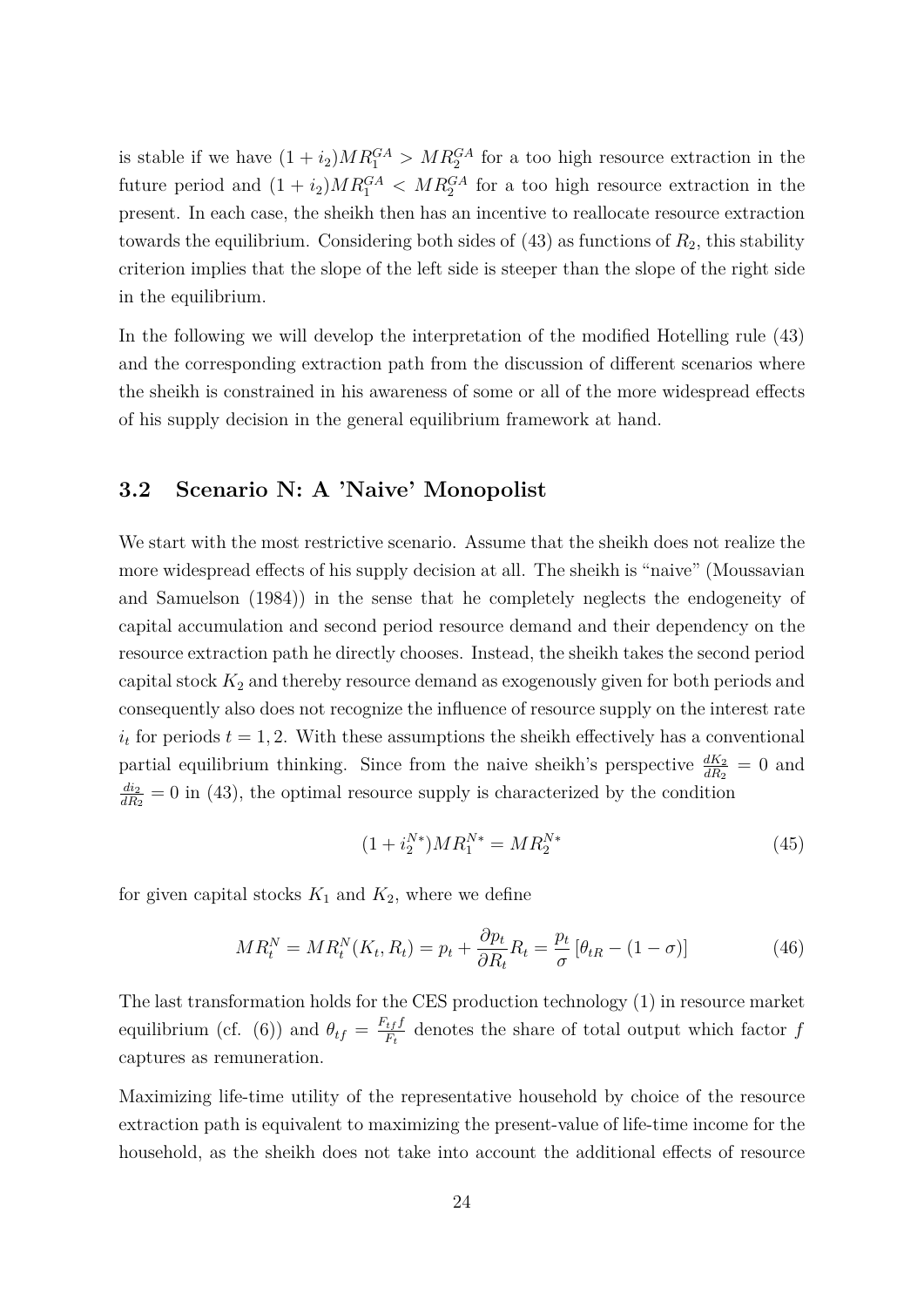supply on households' period income via the interest rate and on the capital stock. We could equivalently assume that the resource is extracted by a private firm in country *E*. 7

Condition (45) requires an increase in the marginal value of the resource. The general equilibrium transmission channels influence the equilibrium outcome so that this increase may derive from the resource supply pattern over time as well as from the change in the capital stock, or a combination of both. Due to the concavity of the CES technology from (1), we have

$$
\frac{\partial MR_t^N}{\partial R_t}\bigg|_{K_t} = \frac{2-\sigma}{\sigma} \left[\theta_{tR} - \frac{1-\sigma}{2-\sigma}\right] \frac{\partial p_t}{\partial R_t} < 0 \quad \text{for all } \sigma > 0 \tag{47}
$$

and

$$
\left. \frac{\partial M R_t^N}{\partial K_t} \right|_{R_t} = \frac{F_{tRK}}{F_{tRR}} \left. \frac{\partial M R_t^N}{\partial R_t} \right|_{K_t} > 0 \quad \text{for all } \sigma > 0 \tag{48}
$$

given that the monopolist has chosen supply such that  $MR_t^N > 0$ .<sup>8</sup>

### **3.2.1 Comparison with Perfect Competition**

In the following, we analyze the naive monopolist's solution in more detail by comparison with the competitive outcome. Since an explicit solution for the optimal supply path defined by the modified Hotelling rule is generally not feasible, we first hold the capital stock fixed and focus on the effect of market power. In the next section, we consider the influence of capital accumulation on the optimal extraction path both for the monopolistic and the competitive case in more detail.

Without capital accumulation – the special case of a fixed capital stock  $K_1 = K_2$  in our model framework –the inverse demand  $p_t(K_t, R_t)$  is given by the same function for *both* 

$$
\max_{R_2} \pi_{1E} + \frac{\pi_{2E}}{1 + i_2} \quad \text{s.t. } R_1 = \bar{R} - R_2
$$

again condition (49) follows for *given* resource demand functions and a *given* second-period market interest rate  $i_2$ , i.e. for a naive private monopolist with perfect foresight. This equivalency also arises in Hillman and Long (1985) where in contrast to the model at hand the supply and savings decisions are not made separately by two distinct agents but by the authority controlling the resource supply.

<sup>8</sup>For  $MR_t^N \leq 0$ , the resource would not be scarce at least from the monopolist's perspective. In this case, the given resource stock would no longer constrain the monopolist in his supply decision over both periods and the dynamic setting effectively would be reduced to the static case where profit maximization without production costs always leads the monopolist to supply such that  $MR_t^N = 0$ .

<sup>&</sup>lt;sup>7</sup>In fact, from maximizing the present value of resource revenues  $\pi_{tE}$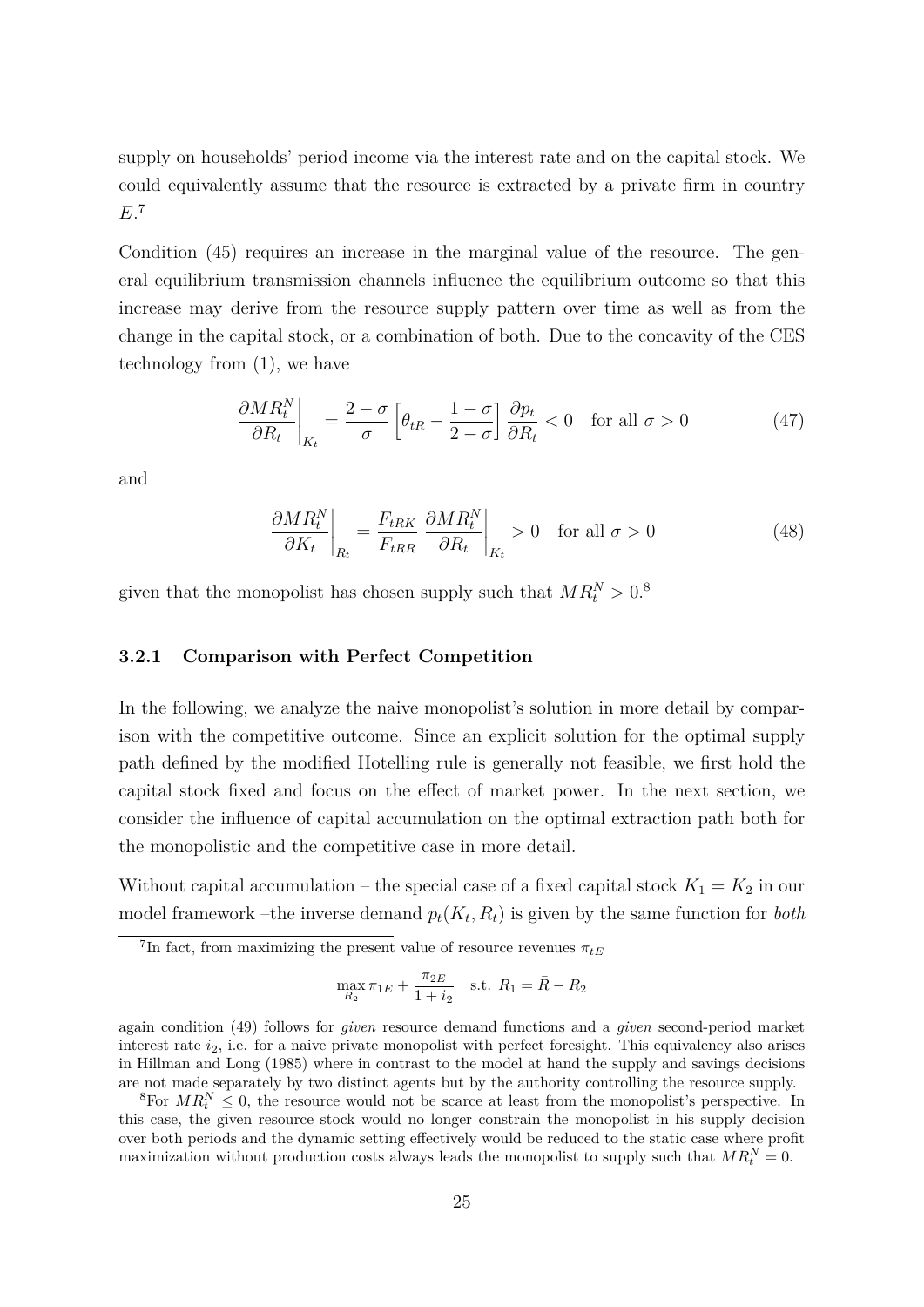periods. Moreover, for the comparison with the competitive outcome, it proves useful to rearrange the naive monopolist's solution (45) to

$$
1 + i_2^{N*} = \frac{MR_2^N(K_2, R_2^*)}{MR_1^N(K_1, R_1^*)}
$$
\n(49)

For constant capital stocks we know from (47) that condition (49) can only be met for a decreasing resource supply path. In fact, by holding the capital stock constant, we effectively replicate the well-known partial equilibrium analysis of monopolistic resource supply (see Stiglitz (1976)).

In the competitive market equilibrium, the overall market extraction path  $(R_1^{C*}, R_2^{C*})$ is characterized by the Hotelling condition (see e.g. Dasgupta and Heal (1979))

$$
1 + i_2^{C*} = \frac{p_2(K_2, R_2^{C*})}{p_1(K_1, R_1^{C*})}
$$
\n(50)

Comparing both Hotelling conditions for constant capital stocks brings us to the following proposition which reproduces the results of Stiglitz (1976).

**Proposition 1.** *With a constant capital stock over time the monopolist will choose a more (less) conservationist extraction path compared to the competitive market outcome if*  $\sigma$  < 1 ( $\sigma$  > 1). For iso-elastic demand or  $\sigma$  = 1, the monopolistic and competitive *extraction path coincide.*

Even though both the monopolist and competitive resource suppliers will completely exhaust the resource stock and thereby choose the same total market supply if the resource is indeed scarce, the speed of extraction may differ due to the resource market power. In fact, the growth of the marginal resource revenue in the monopolistic equilibrium generally does not only derive from the growth of resource market prices over time as for the competitive case, but also from changes in the price elasticity of resource demand  $\epsilon_{R_t, p_t}$ . This can be observed by rearranging marginal resource revenue  $MR_t^N$  to

$$
MR_t^N = p_t \left( 1 + \frac{\partial p_t}{\partial R_t} \frac{R_t}{p_t} \right) = p_t \left( 1 + \frac{1}{\epsilon_{R_t, p_t}} \right)
$$

where the price elasticity of demand  $\epsilon_{R_t,p_t}$  is (negatively) defined for the CES-technology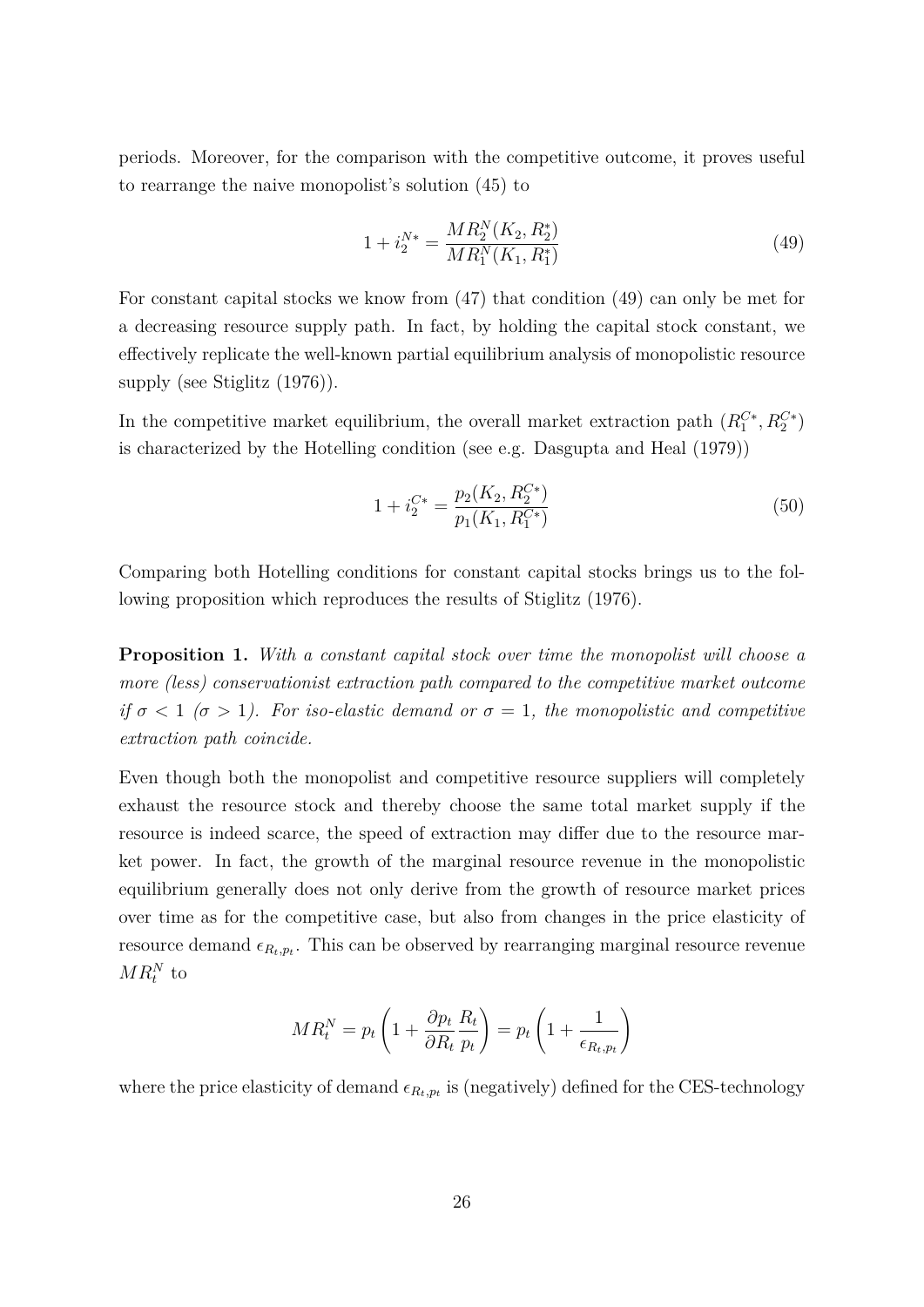from  $(1)^9$ 

$$
\epsilon_{R_t, p_t} = \frac{1}{F_{tRR} \frac{R_t}{F_{tR}}} = -\frac{\sigma}{1 - \theta_{tR}} < 0 \tag{51}
$$

In general, the change in the price elasticity of resource demand which is directly induced by resource supply for a fixed capital stock depends on the elasticity of substitution

$$
\left. \frac{\partial \epsilon_{R_t, p_t}}{\partial R_t} \right|_{K_t} = \frac{\sigma - 1}{\sigma} \frac{F_{tR}}{F_t} \epsilon_{R_t, p_t} \gtrless 0 \quad \text{for } \sigma \lesseqgtr 1 \tag{52}
$$

To assess the influence of market power on the extraction path, we evaluate the monopolistic Hotelling rule (49) for the optimal competitive extraction path  $(R_1^{C*}, R_2^{C*})$ . Since the Hotelling rule (50) for the competitive outcome holds per assumption, we have

$$
\frac{1 + \frac{1}{\epsilon_{R_2, p_2}}}{1 + \frac{1}{\epsilon_{R_1, p_1}}} \geq 1 \quad \text{or} \quad \epsilon_{R_2, p_2} \leq \epsilon_{R_1, p_1} \tag{53}
$$

so that any inequality in (49) derives from the induced change in the price elasticity of demand between both periods.<sup>10</sup> Since the optimal competitive extraction path  $(R_1^{C*}, R_2^{C*})$  decreases for constant capital stocks we can conclude from (52) that

$$
\epsilon_{R_2,p_2} \lesseqqgtr \epsilon_{R_1,p_1} \quad \text{for} \quad \sigma \lesssim 1
$$

For  $\sigma = 1$ , i.e. for the special case of a Cobb-Douglas production technology, resource demand is iso-elastic. In this case, the marginal resource market revenue is directly proportional to the market prices so that the monopolistic and the competitive extraction paths clearly coincide completely (Stiglitz (1976)). If the absolute value of the price elasticity of demand falls in *R* or  $\sigma$  < 1,<sup>11</sup> (47) implies that the monopolist – starting from the competitive extraction path – has an incentive to shift resources to the second period to meet condition (49) and thereby to slow down extraction. This result motivates the famous suggestion of the monopolist being "the conservationist's best friend" (Solow (1974), referring to Hotelling (1931)). In contrast, if the absolute value of the price elasticity of demand increases in *R* for  $\sigma > 1$ ,<sup>12</sup> the monopolistic

<sup>&</sup>lt;sup>9</sup>The price elasticity of demand is always negative because the share of production factor  $f$ 's remuneration in total output  $\theta_{tf} = \frac{F_{tR}R_t}{F_t}$  cannot exceed unity by definition.

 $10$ Note that the price elasticity of demand is negatively defined according to  $(51)$ .

<sup>&</sup>lt;sup>11</sup>i.e. as the price elasticity is negatively defined here, if  $\frac{\partial \epsilon_{R_t,p_t}}{\partial R_t}\Big|_{K_t} > 0$  and therefore  $\sigma < 1$ . <sup>12</sup>i.e. if  $\frac{\partial \epsilon_{R_t, p_t}}{\partial R_t}\Big|_{K_t} < 0$  and therefore  $\sigma > 1$ .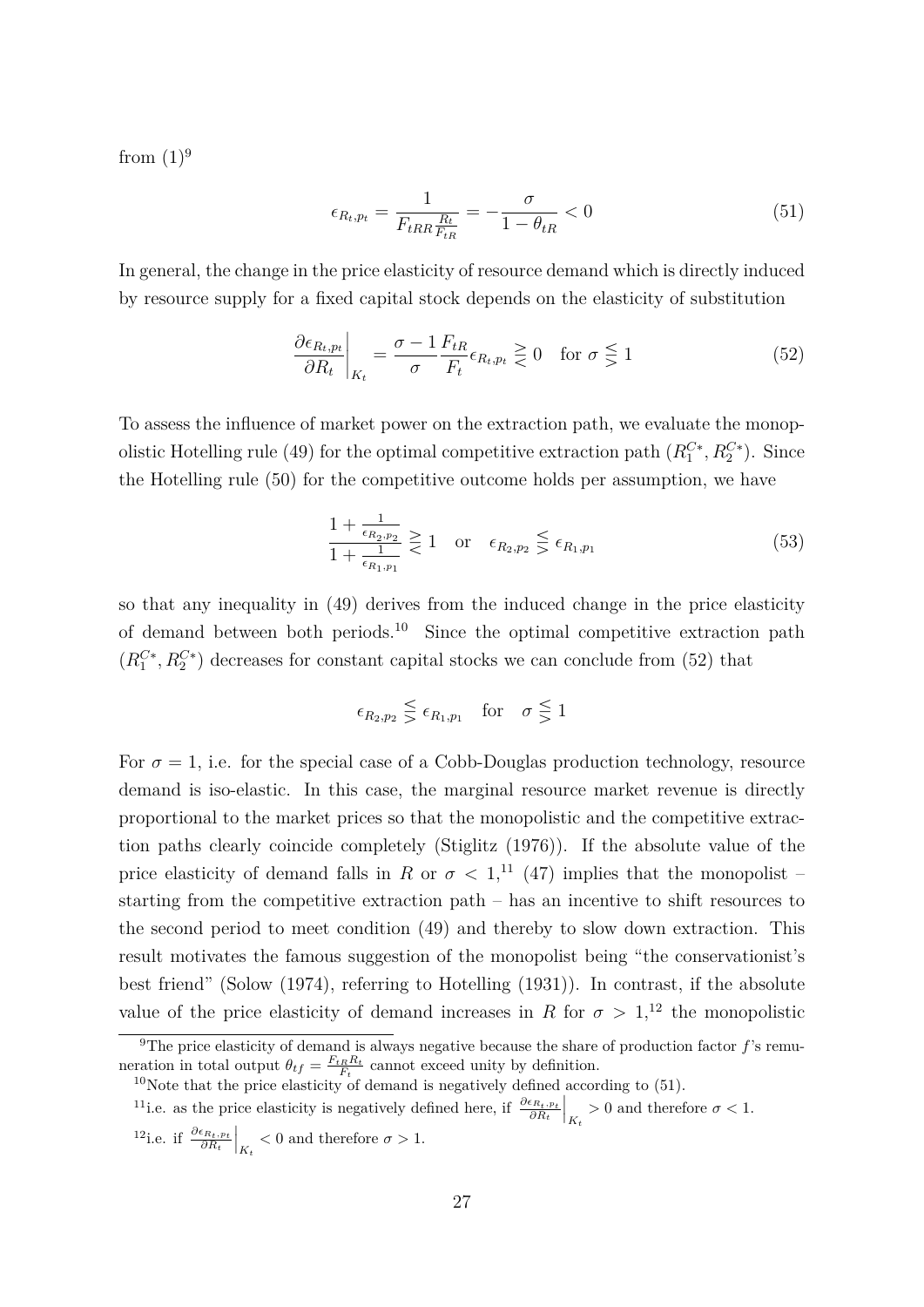equilibrium is characterized by an even stronger decreasing supply path compared to the competitive case.

#### **3.2.2 The Role of Capital Accumulation**

To focus on the pure effect of market power on the optimal extraction path and the equilibrium outcome respectively we so far assumed constant capital stocks over time and thereby effectively removed one of the main differences between a partial equilibrium setting and the general equilibrium setting introduced before. However, the capital stock generally is very likely to change over time. We want to focus on positive capital accumulation over time, in the following, so that  $K_2 > K_1$ . Due to the complementarity of fossil resources and capital the resource will be more valuable with a higher capital stock so that there is an upward shift in the (inverse) resource demand.

Regarding resource extraction under competition, at least part of the resource market price increase from period 1 to period 2, which is necessary for the competitive Hotelling condition (50) to hold, results from the upward shift of resource demand. Compared to the standard case with a fixed demand curve (i.e. fixed capital stocks) over time, positive capital accumulation therefore tends to raise future resource extraction. If capital accumulation is sufficiently high, this extraction shift might even lead to an increasing competitive supply path over time. This holds also true for the naive monopolist as marginal revenue increases with capital ((48)).

Note that an increase in the second period capital stock will also lead to a lower equilibrium interest rate *i*<sup>2</sup> ceteris paribus, i.e. given the initially optimal competitive supply path for constant capital stocks, again due to the concavity of the CES production technology. This decrease in the interest rate additionally strengthens the incentives for competitive resource suppliers to postpone extraction (cf. van der Meijden et al. (2014)). In the general equilibrium framework, any shift of resources to the second period will also influence capital accumulation itself according to 4 and the equilibrium interest rate according to (38). However, even though these feedback effects dampen the impact of capital accumulation on the equilibrium extraction path, they cannot reverse the qualitative result that competitive and monopolistic extraction will be slowed down compared to a setting with constant capital stocks.

Nevertheless, given that both the monopolist and the competitive market tend to increase second period resource supply, we cannot exclude that capital accumulation may reverse the conclusions about the comparison between the naive monopolist and the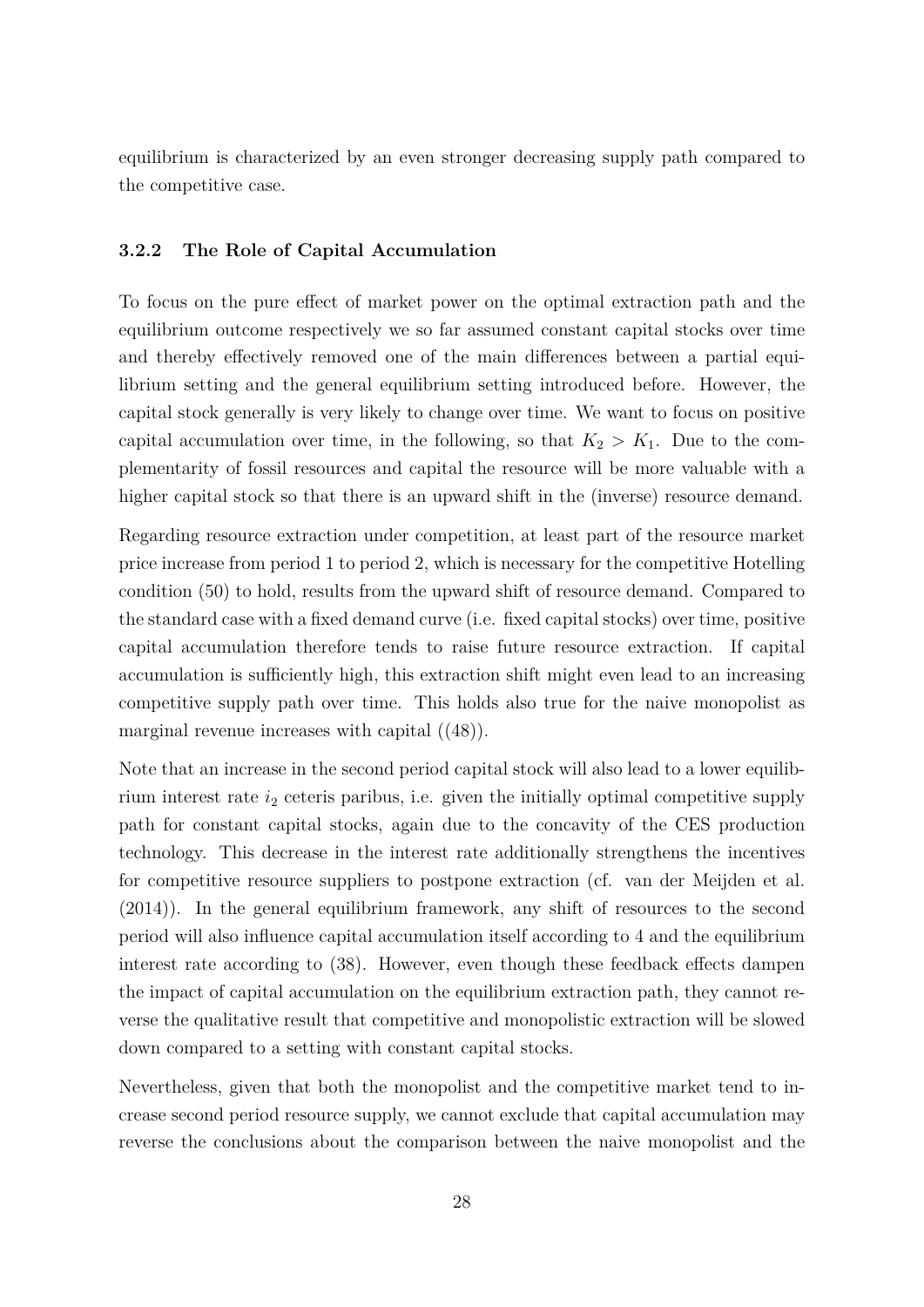competitive market outcome summarized in proposition 1. We know from the previous section that given (47) the monopolistic extraction bias is directly linked to the development of the price elasticity of demand over time for any given competitive extraction path (cf. (53)). With capital accumulation the price elasticity of demand changes due to the modified competitive extraction path, which we take as reference to characterize the monopolistic extraction bias, but also due to the influence of the higher capital stock. We summarize our results on the comparison between the naive monopolist and the competitive outcome with capital accumulation in the the following proposition 2.

**Proposition 2.** *With capital accumulation, naive monopoly power still leads to an extraction shift to the future compared to the competitive equilibrium ("conservationist's best friend") if*  $R_1^{C*} > R_2^{C*}$  *and*  $\sigma < 1$ *. However, if capital accumulation leads to*  $R_1^{C*} < R_2^{C*}$ , the monopolistic bias is ambiguous. A similar ambiguity arises for negative *capital accumulation*  $K_1 > K_2$ .

The effect of capital accumulation on the price elasticity of demand is given by

$$
\left. \frac{\partial \epsilon_{R_t, p_t}}{\partial K_t} \right|_{R_t} = (\sigma - 1) \frac{\theta_{tR} \frac{F_{tK}}{F_t}}{\left(1 - \theta_{tR}\right)^2} \lesssim 0 \quad \text{for } \sigma \lesssim 1. \tag{54}
$$

and crucially depends on the elasticity of substitution  $\sigma$ . The overall positive influence of capital accumulation on marginal revenue  $MR_t^N$  according to (48) therefore derives from two distinct, and sometimes counteracting, effects as rearranging shows

$$
\left. \frac{\partial M R_t^N}{\partial K_t} \right|_{R_t} = F_{tRK} \left( 1 + \frac{1}{\epsilon_{R_t, p_t}} \right) - \frac{F_{tR}}{\epsilon_{R_t, p_t}^2} \left. \frac{\partial \epsilon_{R_t, p_t}}{\partial K_t} \right|_{R_t} > 0 \tag{55}
$$

The first term on the right captures the induced upward shift in (inverse) resource demand in  $R_t$ - $p_t$ -space that also drives the postponement of the extraction in the competitive case. For  $\sigma$  < 1, i.e. if capital and the resource are complementary in production, the second term on the right adds positively to the first. For  $\sigma > 1$ , the second term contributes negatively to the overall positive effect of capital accumulation on  $MR_t^N$ from  $(48).^{13}$ 

From comparing (52) and (54) we can conclude that the effect of capital accumulation on the (negatively defined) price elasticity of resource demand is exactly contrary to the effect of resource supply for any given elasticity of substitution  $\sigma \neq 1$ . If we have

<sup>&</sup>lt;sup>13</sup>Note, that for  $\sigma > 1$  resources and capital are substitutes in production. Capital accumulation then makes final goods producers less dependent on the resource and thereby lowers the market power the monopolist can exert in the second period.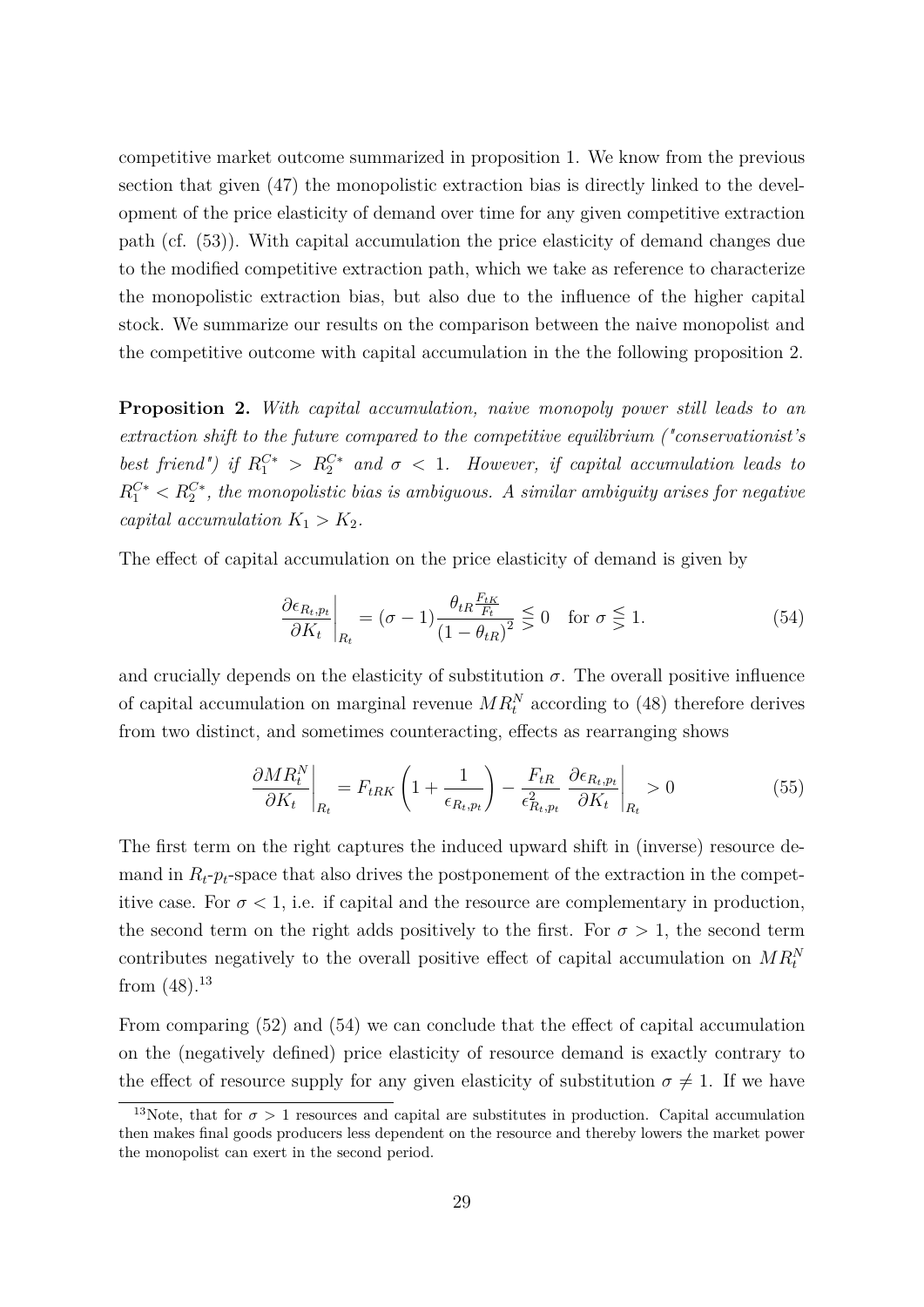$K_1 < K_2$  and  $R_1^{C*} > R_2^{C*}$  in the competition case, then both, the capital accumulation and the falling resource extraction, contribute to an unambiguous decrease (rise) in  $\epsilon_{R_t,p_t}$ <sup>14</sup> over time for  $\sigma < 1$  (for  $\sigma > 1$ ). This implies that the naive monopolist will choose a more (less) conservationist extraction path compared to the competitive market for  $\sigma$  < 1 (for  $\sigma$  > 1).<sup>15</sup> If either  $K_1$  <  $K_2$  while  $R_1^{C*}$  <  $R_2^{C*}$  or  $K_1 > K_2$ while  $R_1^{C*} > R_2^{C*}$ , then the effects of capital dynamics and supply pattern on the price elasticity of demand  $\epsilon_{R_t,p_t}$  are counteracting each other. This implies that the incentive for the monopolist to deviate from the competitive outcome is ambiguous.<sup>16</sup>

For  $\sigma = 1$  and Cobb-Douglas technology the price elasticity of demand is not affected by changes in the capital stock and naive monopolistic and competitive extraction coincide with and without capital dynamics.

#### **3.2.3 General Equilibrium Feedback and Existence of Equilibrium**

The role of capital accumulation was so far discussed with exogenous changes in the capital stock. In our model framework, however, the second period capital stock  $K_2$  and the future interest rate  $i_2$  are endogenous and lead to additional general equilibrium feedback effects while the monopolist deviates from the competitive extraction path. The interest rate even changes in the case with exogenously and constant capital stocks when switching from the competitive market to the naive monopoly in section 3.2.1. These feedback effects from the endogeneity of the capital market equilibrium have an impact on the naive monopolist's extraction path in equilibrium, even though the naive monopolist is not aware of them. For example, when the naive monopolist shifts resources to the future compared to the competitive outcome and thereby reproduces the conservationist bias the postponement of extraction goes along with an increase in  $i_2$  according to (38) and a decrease in  $K_2$  as (41) is assumed to hold throughout.

These feedback effects imply that in contrast to a partial equilibrium analysis, the left side of the Hotelling condition (45) effectively reacts to a shift of resources extraction from the first to the second period according to

$$
\frac{d(1+i_2)MR_1^N}{dR_2} = \frac{d(1+i_2)MR_1^N}{dR_1}\frac{dR_1}{dR_2} = MR_1^N\frac{di_2}{dR_2} - \frac{\partial MR_1^N}{\partial R_1}\bigg|_{K_1} > 0
$$
\n(56)

<sup>&</sup>lt;sup>14</sup>A decrease in the negative  $\epsilon$  means a rise in its absolute value.

<sup>&</sup>lt;sup>15</sup>Nevertheless, we generally cannot conclude that the conservationist bias is stronger or weaker than in the partial equilibrium setting.

<sup>&</sup>lt;sup>16</sup>Note that a scenario  $K_1 > K_2$  and  $R_1^{C*} < R_2^{C*}$  is logically inconsistent.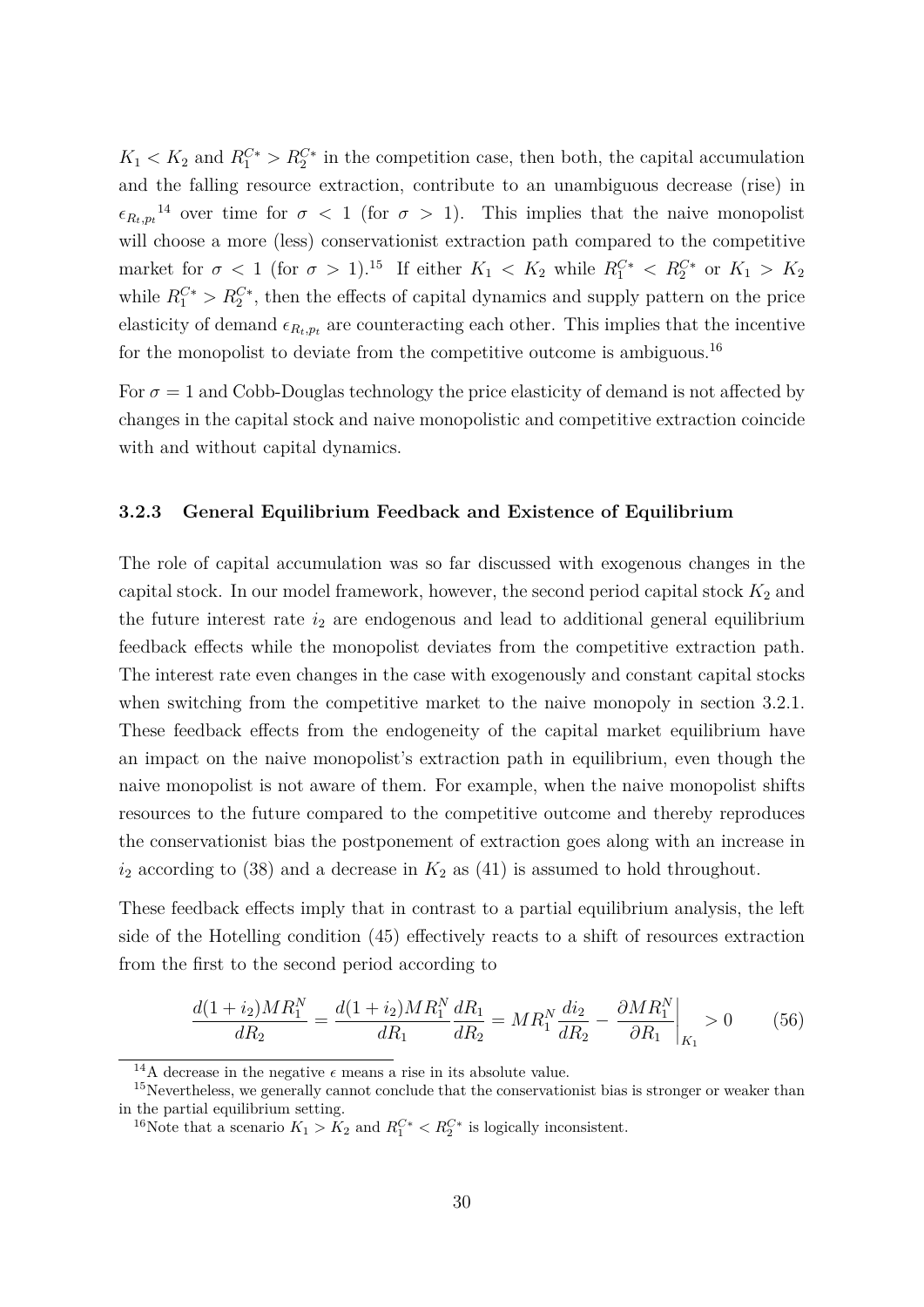The effective total reaction of the right side of Hotelling condition (45) is given by

$$
\frac{dMR_2^N}{dR_2} = \frac{\partial MR_2^N}{\partial R_2}\bigg|_{K_2} + \frac{\partial MR_2^N}{\partial K_2}\bigg|_{R_2}\frac{dK_2}{dR_2} = \frac{2-\sigma}{\sigma}\left(\theta_{2R} - \frac{1-\sigma}{2-\sigma}\right)\frac{dp_2}{dR_2} < 0\tag{57}
$$

which is unambiguously negative at least for  $MR_2^N \geq 0$  according to (47), (48) and *dK*<sup>2</sup>  $\frac{dK_2}{dR_2} < 0.17$ 

Since  $MR_1^N \frac{di_2}{dR_2}$  $\frac{di_2}{dR_2}$  ≥ 0 and  $\frac{\partial MR_2^N}{\partial K_2}$  $\Big|_{R_2}$ *dK*<sup>2</sup>  $\frac{dK_2}{dR_2}$  < 0, these feedback effects strengthen the partial equilibrium reaction of the marginal revenue in each period and thus dampen the reallocation of resources by the naive monopolist when starting from the competitive market equilibrium relative to a partial equilibrium analysis.

To prove the existence of an equilibrium solution, we consider the limits of the left and the right side of the Hotelling condition (45) for  $R_2 \to 0$  ( $R_1 \to \overline{R}$ ) and  $R_2 \to \overline{R}$  $(R_1 \rightarrow 0)$ . We show in appendix B.4.2 that

$$
\lim_{R_2 \to \bar{R}} (1 + i_2)MR_1^N > \lim_{R_2 \to \bar{R}} MR_2^N
$$

whereas

$$
\lim_{R_2 \to 0} (1 + i_2)MR_1^N < \lim_{R_2 \to 0} MR_2^N
$$

This implies that there necessarily exists an inner equilibrium solution defined by the Hotelling condition (45) and given that the conditional market equilibrium holds. Moreover, since both sides of the Hotelling condition are falling in the respective resource supply, this equilibrium outcome is unique and stable.

# **3.3 Scenario NA: A 'Naive' Monopolist with a Capital Asset Motive**

For the second scenario, we enlarge the monopolist's scope of information of the more widespread effects of resource supply. The monopolist is aware of the final goods' production technology in country *I* or, more specifically, of the complementarity of fossil resources and capital in production (see (3)). However, the monopolist still evaluates feasible resource supply paths based on partial equilibrium considerations and therefore

<sup>&</sup>lt;sup>17</sup>Note that  $MR_t^N \ge 0$  implies  $\theta_{tR} \ge \frac{1}{2-\sigma}$ .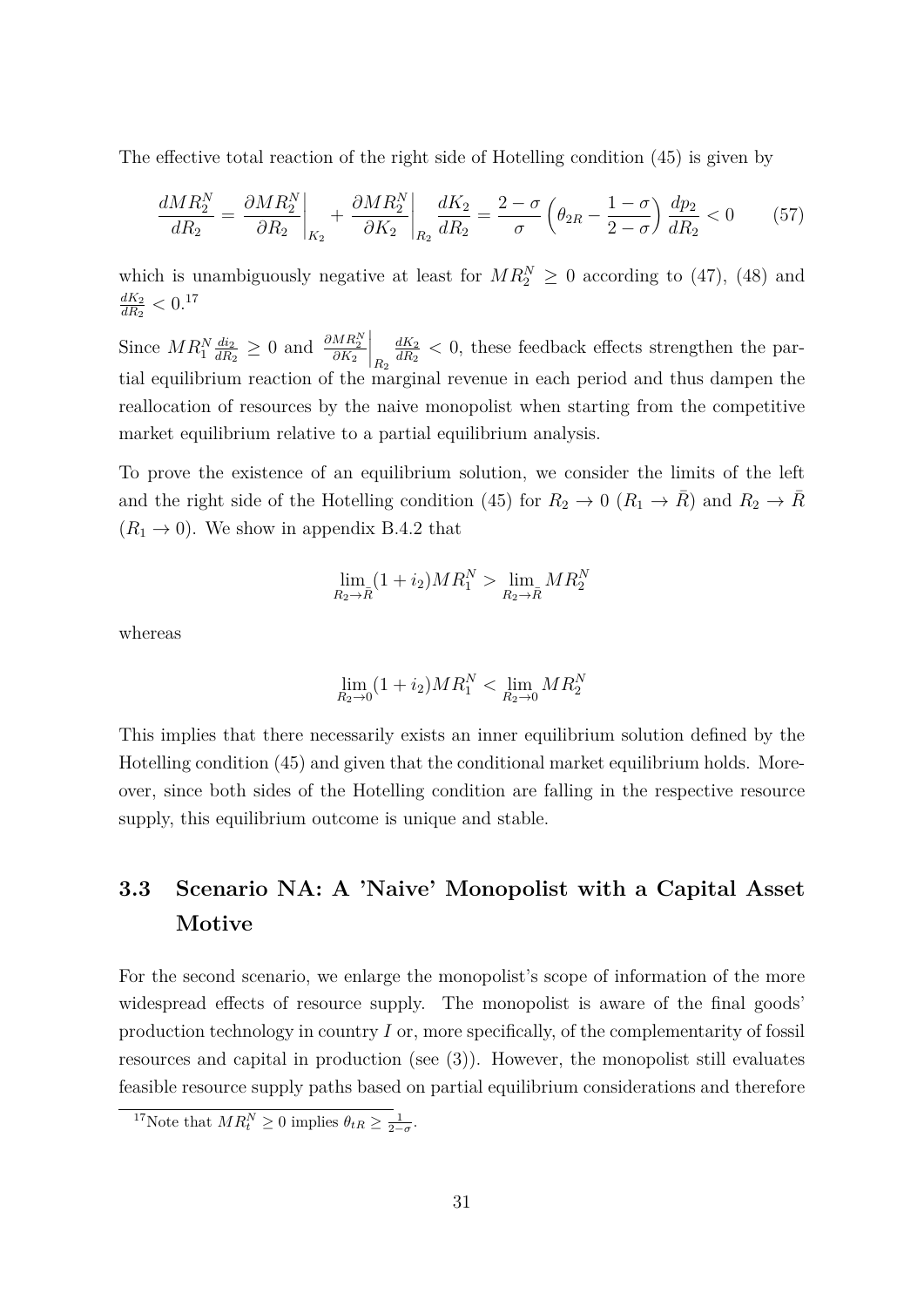is still considered "naive" with respect to the general equilibrium feedback effects from the endogeneity of the capital market equilibrium overall.

Without all the general equilibrium related terms in (43), the equilibrium and the corresponding optimal resource extraction path then is characterized by the modified Hotelling condition

$$
\left(1 + i_2^{NA*}\right)MR_1^{NA*} = MR_2^{NA*} \tag{58}
$$

where we define the modified marginal revenue

$$
MR_t^{NA} = MR_t^{NA}(K_t, R_t) = MR_t^N + F_{tKR}(K_t, R_t) s_{(t-1)E}(y_{1E}, \pi_{2E}, i_2)
$$
(59)

as the marginal value of the resource from the monopolist's perspective. We denote the optimal extraction policy by  $(R_1^{NA*}, R_2^{NA*})$  and, correspondingly, the equilibrium outcomes of all the endogenous variables by the superscript " <sup>NA∗</sup>".

From the benevolent sheikh's perspective, there is now a positive and simultaneous influence of resource supply on the capital return on households' savings running via the complementarity of resources and capital in final goods' production.<sup>18</sup> This introduces an "asset motive" to the optimal resource supply decision, additional to the standard monopolistic strategic motive. The asset motive adds to the standard resource market revenue  $MR_t^N$  from (46) whenever country E's households have positive foreign capital holdings  $s_{(t-1)E} > 0$ , i.e. no debt positions (cf. Calvo and Findlay (1978)). It is interesting that there may be situations where the naive monopolist considers the resource only as scarce if he accounts for the asset motive (i.e.  $MR_t^M > 0$  while  $MR_t^N < 0$ ). With a finite time horizon, the scarcity of the resource from the monopolistic supplier's perspective therefore not only depends on the resource stock available but also on the level of information that the supplier has.

An intuitive interpretation of the scenario at hand is again the notion of a benevolent sheikh. For a monopolistic profit maximizing oil firm there obviously would not be any reason to consider the returns on the households' capital savings. Moreover, due to the asset motive pure resource profit maximization does no longer lead to households' income or utility maximization. With households endogenously and optimally choosing

$$
\frac{\partial p_t}{\partial R_t} = F_{tRR}(K_t, R_t) \qquad \text{and} \qquad \frac{\partial i_t}{\partial R_t} = F_{tKR}(K_t, R_t)
$$

<sup>18</sup>Since the sheikh still takes capital stocks as given, but is aware of the complementarity of resources and capital in final goods production, the resource price  $p_t$  and the capital price  $i_t$  are just functions of resource supply from his perspective with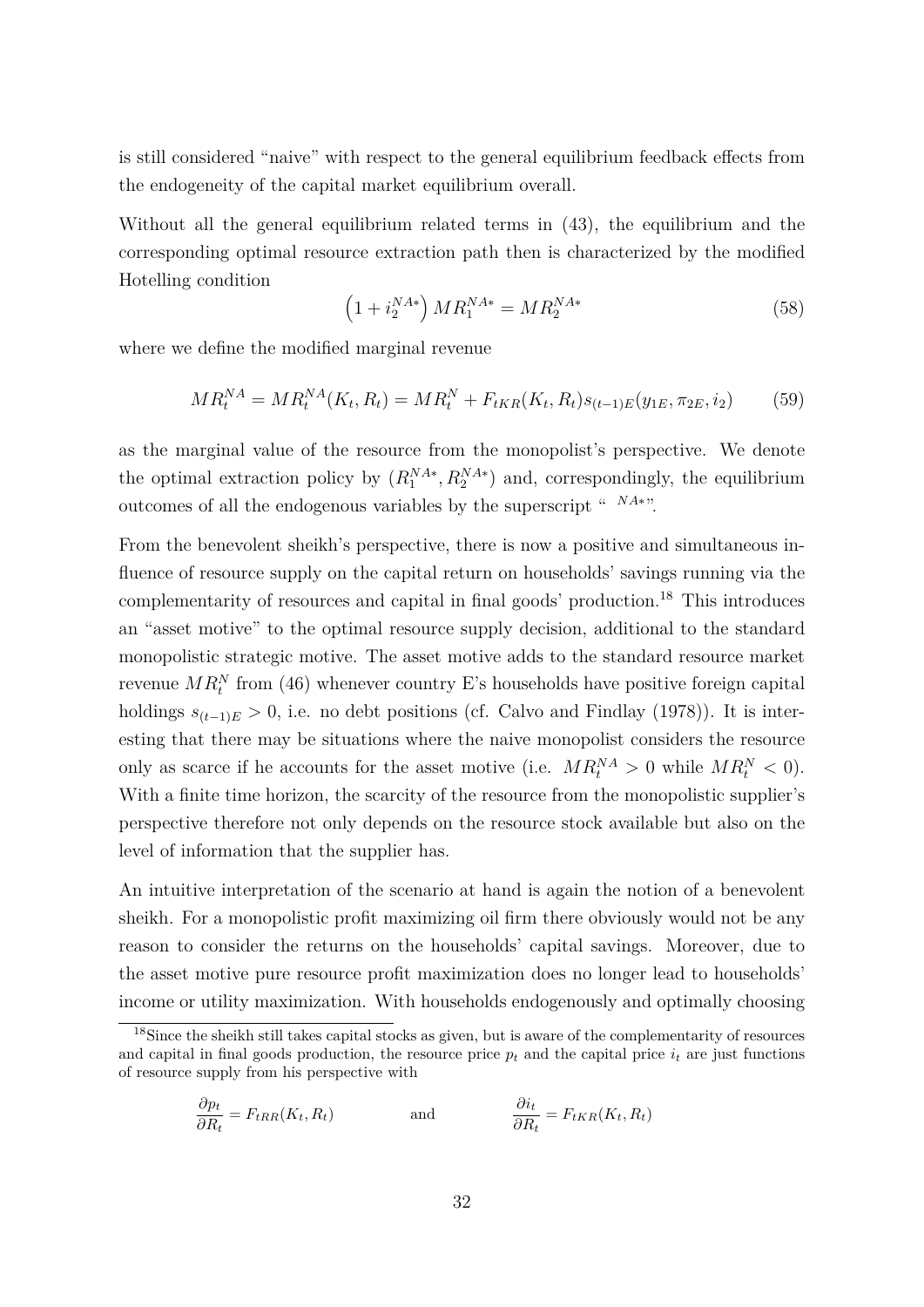savings, utility maximization by planning resource extraction is, in the end, equivalent to maximizing households' life-time income. However, as soon as the sheikh accounts for the asset motive, maximizing just resource income by choice of the resource extraction path generally cannot be optimal in contrast to scenario *N*.

#### **3.3.1 Effects of the Asset Motive**

We now consider the effect of the asset motive on the optimal extraction choice of the benevolent sheikh. For a single period, the asset motive always raises the marginal value of the resource from the monopolist's perspective and thereby in principle creates an incentive to increase resource supply ceteris paribus whenever there are positive capital holdings  $s_{(t-1)E} > 0$ . Along the lines of section 3.2, we can rearrange the extended marginal revenue of resource supply  $\mathrm{to}^{19}$ 

$$
MR_t^{NA} = \frac{p_t}{\sigma} \left[ \theta_{tR} + \theta_{tK} \frac{s_{(t-1)E}}{K_t} - (1 - \sigma) \right]
$$
 (60)

where  $\theta_{tf} = \frac{F_f(t)f_t}{F_t}$  $\frac{(t) f_t}{F_t}$  again denotes factor *f*'s income share in total final goods output of period *t*. Thus, the weight of the asset motive relative to the standard monopoly considerations from scenario *N* in one period is determined by the share of total production (or income) that the monopolist's country *E* receives as capital income from abroad  $\theta_{tK} \frac{s_{(t-1)E}}{K_t}$  $\frac{(-1)E}{K_t}$ . The latter notably does not depend on the amount (value in terms of final goods) of capital assets held by country *E* but on the share of these assets in total capital stock.

However, for positive capital endowment and savings, there is an asset motive in both periods. Since we generally cannot solve for the optimal extraction path explicitly, we assess the effect of pursuing the asset motive on the extraction path by use of a thought experiment. We assume that the sheikh extracts according to the standard monopoly Hotelling rule (45) but then, for whatever reason, becomes aware of the (partial) complementarity of fossil resources and capital. The sheikh will update his decision rule for resource supply to (58) and assess the initially optimal extraction path  $(R_1^{N*}, R_2^{N*})$  based on this updated optimality condition. In the following, we aim to characterize the direction of the adjustment in resource extraction that will be necessary to fulfill the new equilibrium condition (58).

As a benchmark, we derive the case when the asset motive is neutral relative to the

<sup>19</sup>A similar transformation can be found in Calvo and Findlay (1978).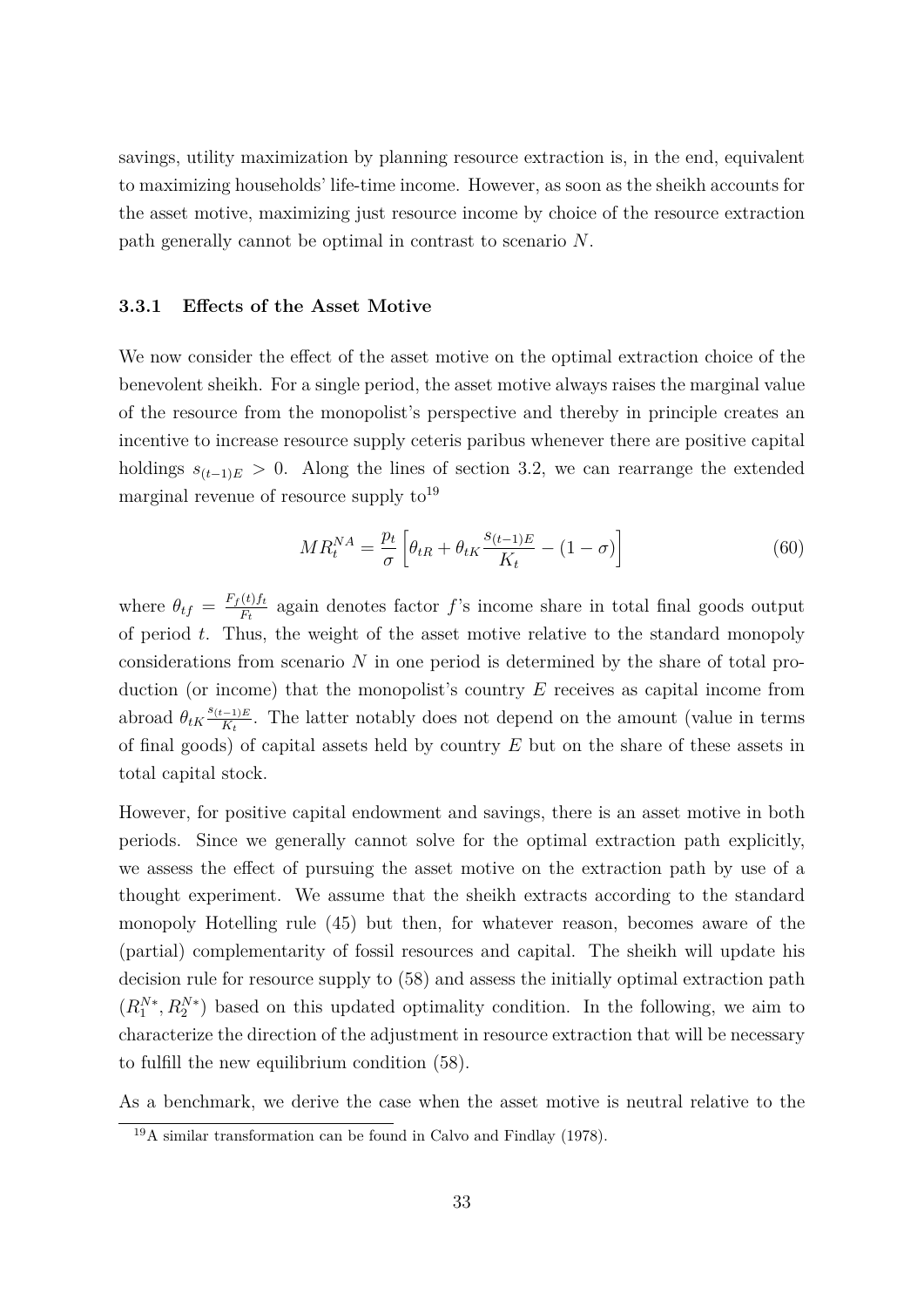standard monopoly outcome so that it does not induce any change in resource supply. Correspondingly, taking extraction path  $(R_1^{N*}, R_2^{N*})$  from the naive monopolist's equilibrium as reference supply policy, neutrality of the asset motive implies that

$$
\frac{MR_2^{NA}(K_2^{N*}, R_2^{N*})}{MR_1^{NA}(K_1, R_1^{N*})} = 1 + i_2^{N*} = \frac{MR_2^N(K_2^{N*}, R_2^{N*})}{MR_1^N(K_1, R_1^{N*})}
$$

holds when we combine the equilibrium resource supply conditions (45) and (58). Rearranging and using  $\frac{\partial i_2}{\partial R_2} = F_{2KR}$ , yields

$$
\frac{F_{2KR}(K_2^{N*}, R_2^{N*}) \cdot s_{1E}(y_{1E}^{N*}, \pi_{2E}^{N*}, i_2^{N*})}{F_{1KR}(K_1, R_1^{N*}) \cdot s_{0E}} = \frac{MR_2^{N*}}{MR_1^{N*}} = 1 + i_2^{N*}
$$
(61)

Thus, the asset motive is exactly neutral if the returns for conserving one resource unit underground are the same in terms of capital income and resource income.<sup>20</sup>

We summarize our results on the effect of the asset motive in the following proposition.

**Proposition 3.** *The effect of the asset motive on the monopolist's extraction decision in comparison to the equilibrium outcome of scenario*  $N(R_1^{N*}, R_2^{N*})$  *depends on country E's asset accumulation. The asset motive is exactly neutral if*

$$
\frac{s_{1E}^{N*}}{s_{0E}} = \frac{\frac{MR_2^{N*}}{F_{2KR}(K_2^{N*}, R_2^{N*})}}{\frac{MR_1^{N*}}{F_{1KR}(K_1, R_1^{N*})}} \equiv \Phi(R_1^{N*}, R_2^{N*})
$$
(62)

*If*  $\frac{s_{1E}}{s_{0E}}$  <  $\Phi$ , the asset motive leads to a shift of resources to the first period. In contrast,  $for \frac{s_{1E}}{s_{0E}} > \Phi$  *or*  $s_{0E} = 0$  *and*  $s_{1E} > 0$  *the asset motive induces a postponement of extraction.*

Taking the extraction path  $(R_1^{N*}, R_2^{N*})$  as reference effectively fixes all the endogenous variables from the conditional market equilibrium but country  $E$ 's capital savings  $s_{1E}$ .

$$
\theta_{2R}^{N*} + \theta_{2K}^{N*}\frac{s_{1E}}{K_2^{N*}} - \left(\theta_{1R}^{N*} + \theta_{1K}^{N*}\frac{s_{0E}}{K_1}\right) = \theta_{2R}^{N*} - \theta_{1R}^{N*}
$$

When shifting resources to period *t*, the sheikh knows that he can capture from the marginal production increase  $F_{tR}$  the share  $\theta_{tR} + \theta_{tK} \frac{s_{(t-1)E}}{K}$  $\frac{(-1)E}{K_t}$  if he pursues the asset motive. In contrast, from the purely naive monopolist's perspective this share is reduced to  $\theta_{tR}$ .

<sup>&</sup>lt;sup>20</sup> In this case the difference in the second and the first period share of total production which is captured by country *E* and taken into account by the sheikh when choosing resource supply is the same as when the sheikh does not pursue the asset motive and just considers resource income as in scenario *N*, i.e. we have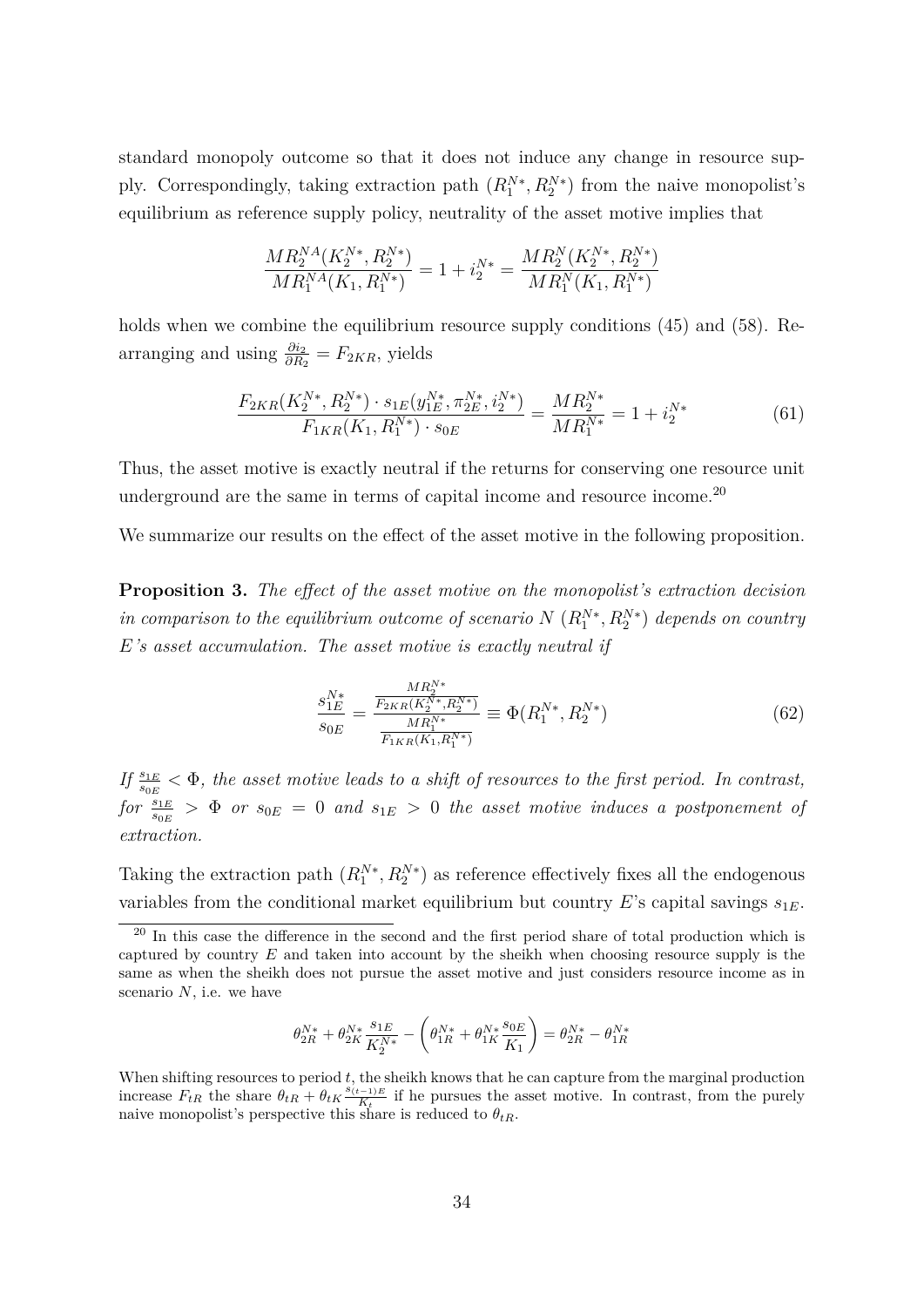Since the aggregated capital stock  $K_2$  is a function of the resource supply path only.<sup>21</sup> the reference equilibrium from scenario *N* does not depend on the distribution of capital endowment between both countries. In contrast, the savings decision of households in country *E* is a function of the overall first period household income  $y_{1E}$  according to  $(23).^{22}$  Therefore, not only  $MR_1^{NA}$  but also capital holdings of households in the second period *s*1*<sup>E</sup>* directly depend on the (exogenous) distribution of the given capital stock  $K_1$  between both countries. To isolate the role of capital endowment  $s_{0E}$ , we solve neutrality condition (61) for the ratio of asset holdings which gives the threshold  $\Phi$  in (62). The threshold  $\Phi$  may be lower or greater than unity, in general.<sup>23</sup> For  $\sigma = 1$ , the factor shares  $\theta_{tf}$  for  $f = K_t, R_t$  are constant over time<sup>24</sup> so that  $\Phi = \frac{K_2^{N*}}{K_1}$ .<sup>25</sup>

If  $\frac{s_{1E}}{s_{0E}} > \Phi$ , we can refer to (61) and conclude that conserving a marginal resource unit for future supply yields a higher return from capital income than from resource income due to the increase in capital holdings. This implies that the sheikh is confronted with the inequality

$$
MR_2^{NA}(K_2^{N*}, R_2^{N*}) > (1+i_2^{N*})MR_1^{NA}(K_1, R_1^{N*})
$$

when he suddenly becomes aware of the asset motive and evaluates the modified Hotelling rule with assets (58) for the extraction path  $(R_1^{N*}, R_2^{N*})$  which is optimal according to (49). For  $\frac{s_{1E}}{s_{0E}} < \Phi$ , the contrary holds true.

In either case, the sheikh has an incentive to adjust his extraction path and will shift resources to the period where the marginal resource value from his perspective is higher. For  $\frac{s_{1E}}{s_{0E}} > \Phi$ , the asset motive leads to a postponement of extraction compared to the standard monopoly equilibrium of scenario *N*. This is also the case for  $s_{0E} = 0$  when the asset motive only adds to the second period marginal resource value.<sup>26</sup> In contrast, for  $\frac{s_{1E}}{s_{0E}} < \Phi$ , the asset motive induces the sheikh to accelerate extraction compared to the standard monopoly equilibrium, because the positive effect of resource supply

 $^{23}$ Recall that  $\theta_{tR} > 1 - \sigma$  for  $MR_t^N > 0$ .

<sup>25</sup>By use of (46), we may rewrite 
$$
\Phi = \frac{K_2^{N*}}{K_1} \frac{\frac{\theta_{2R}^{N*} - (1 - \sigma)}{\theta_{1R}^{N*} - (1 - \sigma)}}{\frac{\theta_{2K}^{N*}}{\theta_{1K}^{N*}}}.
$$

<sup>26</sup>Note that the elasticity of substitution determines whether and how neutrality condition (62) is violated for a given capital endowment  $s_{0E}$  as it influences the right side and via the savings decision also the left side. We discuss the role of the elasticity of substitution in more detail in section 5.

<sup>&</sup>lt;sup>21</sup>Recall that this is due to our assumption of symmetric homothetic preferences in both countries and the exogeneity of the aggregated capital endowment *K*1.

<sup>&</sup>lt;sup>22</sup>Recall that  $y_{1E} = \pi_{1E} + (1 + i_1)s_{0E}$  by (21).

<sup>&</sup>lt;sup>24</sup>For  $\sigma = 1$  or  $\alpha = 0$ , the CES-technology in (1) is equivalent to a Cobb-Douglas production function  $F_t = K_t^{\gamma} R_t^{\lambda} L^{1-\gamma-\lambda}$  so that the income share of the respective production factor is given by the respective constant exponent.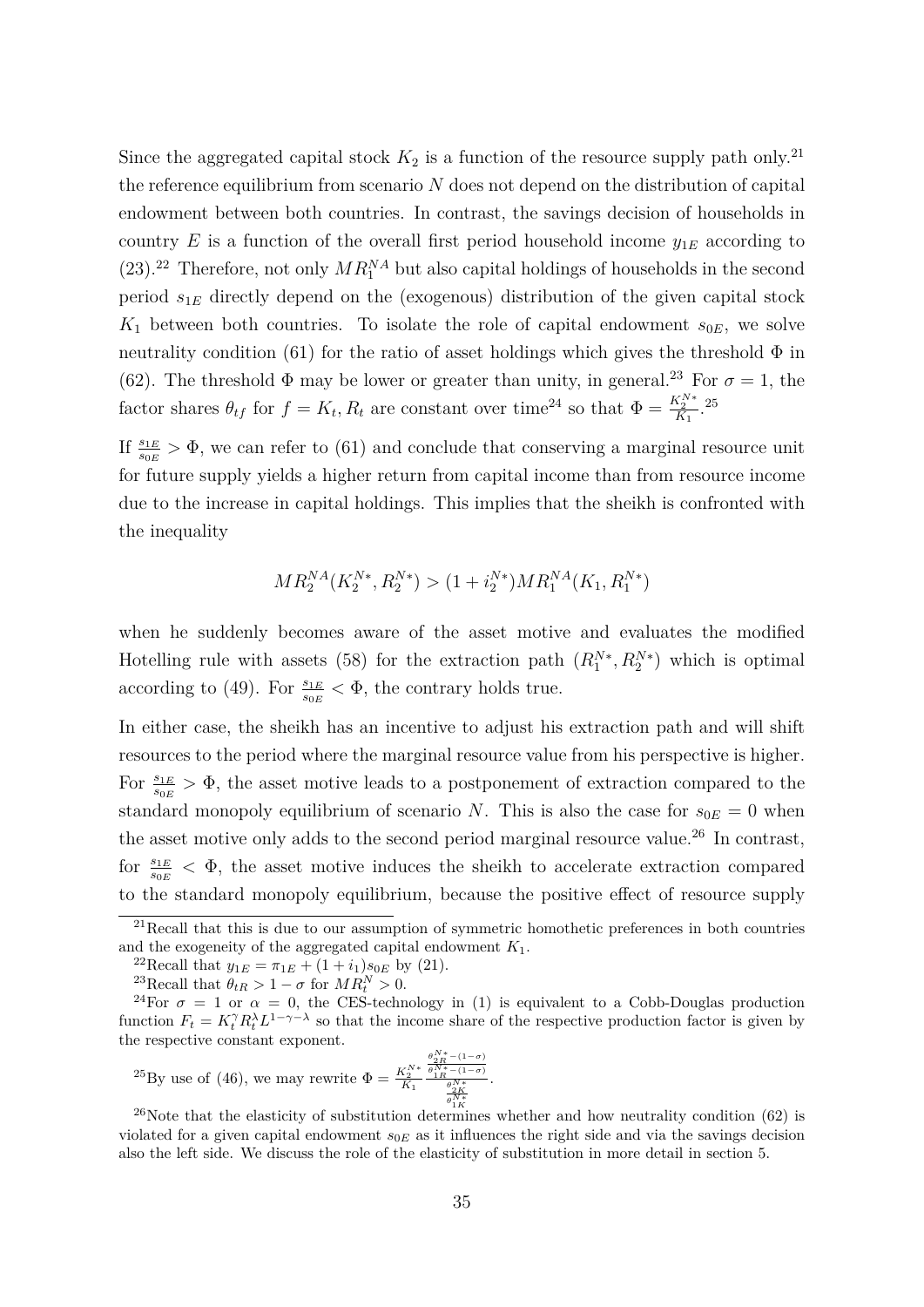on capital income in the first period dominates the capital income effect in the second period.

The impact of a redistribution of capital endowments is summarized in proposition 4.

**Proposition 4.** *A redistribution of capital endowments towards country E always leads to an acceleration of extraction.*

A redistribution of capital endowments between both countries does not influence the threshold Φ because the equilibrium outcome in scenario *N* does not depend on the distribution of capital endowments. From (16), the marginal savings propensities then are insensitive to changes in the capital endowment distribution, too. We show in appendix B.1.1 that savings  $s_{1E}$  therefore are ceteris paribus linearly increasing in capital endowment  $s_{0E}$  when capital endowments are redistributed to country  $E$  whereas we have  $27$ 

$$
\frac{\partial \frac{s_{1E}}{s_{0E}}}{\partial s_{0E}}\bigg|_{K_1, R_1^{N*}, R_2^{N*}} = \frac{1}{s_{0E}} \left[ \frac{\partial s_{1E}}{\partial y_{1E}} (1 + i_1^{N*}) - \frac{s_{1E}}{s_{0E}} \right] = -\frac{s_{1E}(0)}{s_{0E}^2} < 0 \tag{63}
$$

so that the ratio of asset holding will fall with any redistribution of capital endowment to country *E*. This implies that the monopolist's incentive to postpone extraction is more and more reduced and is even reversed if the ratio of second to first period capital holdings falls below Φ. By increasing first period capital holdings, the redistribution of endowments disproportionally strengthens the capital income component in the first period over the one of the second period and thereby lowers the return via capital income which the sheikh can get from conserving resources underground.

The capital endowment redistribution to country *E* is, however, limited by the given first period capital stock  $K_1$  so that there is a lower bound on the ratio of asset holdings. Therefore, the neutrality condition (62) cannot be met even for any  $s_{0E} > 0$  (cf. appendix B.1.1) if

$$
\Phi \le \frac{\partial s_{1E}}{\partial y_{1E}} (1 + i_1^{N*}) = \lim_{s_{0E} \to \infty} \frac{s_{1E}}{s_{0E}} \Big|_{K_1, R_1^{N*}, R_2^{N*}}
$$

where  $\frac{\partial s_{1E}}{\partial y_{1E}}(1+i_1^{N*})$  measures the marginal increase in savings from a marginal increase in capital endowment upon redistribution. In this case, we always have  $\frac{s_{1E}}{s_{0E}} > \Phi$  and a postponement of extraction compared to the outcome of scenario *N* for all  $s_{0E} > 0$ .

 $27_{s_{1E}}(0)$  denotes savings for the case of no capital endowment  $s_{0E} = 0$ .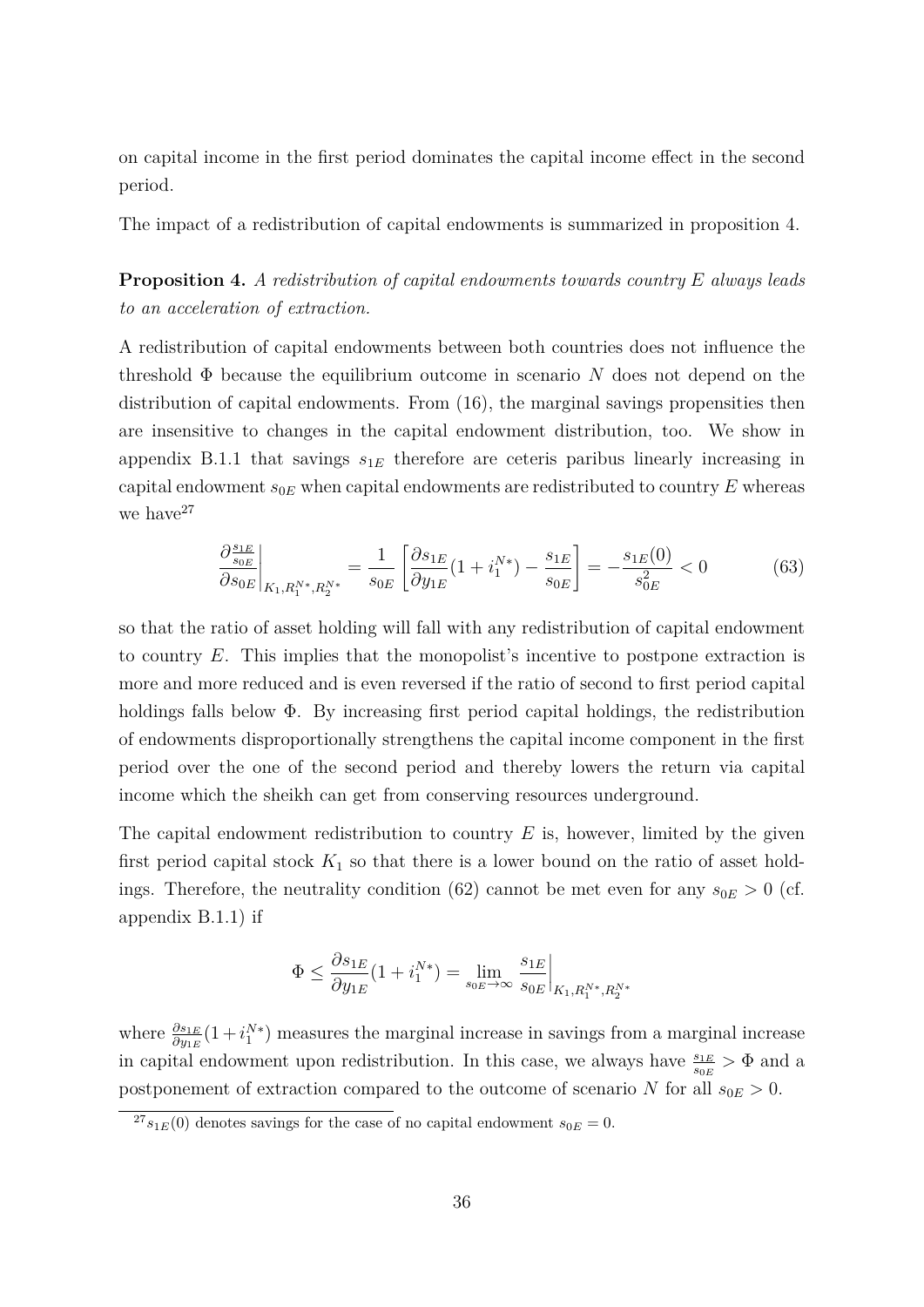### **3.3.2 Asset Motive and Competitive Resource Extraction**

We showed that the asset motive may induce the monopolist both to speed up or to slow down extraction depending on the capital endowment  $s_{0E}$ . In general, the asset motive, therefore, may strengthen, dampen or even reverse the conservationist bias in the extraction pattern which is introduced by market power in comparison with a competitive resource sector for  $\sigma < 1$  (see section 3.2.1).

To analyze the extraction decision of the naive monopolist pursuing the asset motive in comparison with the competitive outcome we again rely on a comparative static analysis. We assume that the optimal competitive extraction path  $(R_1^{C*}, R_2^{C*})$  falls over time even though we have capital accumulation and evaluate Hotelling condition (58) for the optimal competitive extraction. The asset motive will exactly overturn the conservationist bias of the naive monopolist without asset motive in scenario *N* if

$$
(1 + i_2^{C*})MR_1^{NA}(K_1, R_1^{C*}) = MR_2^{NA}(K_2^{C*}, R_2^{C*})
$$
\n(64)

The following proposition summarizes our results.

**Proposition 5.** *The asset motive counterbalances the conservationist bias from (naive) monopoly power for*  $\sigma < 1$  *and a decreasing competitive supply path if* 

$$
\Delta \equiv \theta_{2R} + \theta_{2K} \frac{s_{1E}}{K_2} - \left(\theta_{1R} + \theta_{1K} \frac{s_{0E}}{K_1}\right) = 0 \quad \text{for } (R_1^{C*}, R_2^{C*}).
$$
 (65)

*If*  $\Delta$  < 0*, the asset motive reverses the conservationist bias whereas for*  $\Delta$  > 0*, the naive monopolist with asset motive still extracts more conservationist than the competitive market. For iso-elastic demand, the equivalency of competitive and monopolistic extraction may fall apart. A reversal of the conservationist bias is more likely with higher asset endowments in country E.*

Since along the optimal competitive extraction path the Hotelling rule (50) holds, we can rearrange and simplify the equality condition (64) using (60) to get (65). The parameter  $\Delta$  indicates whether the share of final goods' production which the sheik consciously can capture as factor remuneration for his constituency increases or falls over time for the competitive equilibrium extraction path.<sup>28</sup>

<sup>&</sup>lt;sup>28</sup> The reasoning is, therefore, similar to the previous assessment of the effect of the asset motive in comparison with the purely naive monopolist from scenario *N*. However, whereas the latter only accounts for resource income and thereby considers the development of the resource income share over time when choosing the extraction path, a competitive resource supplier does not account for his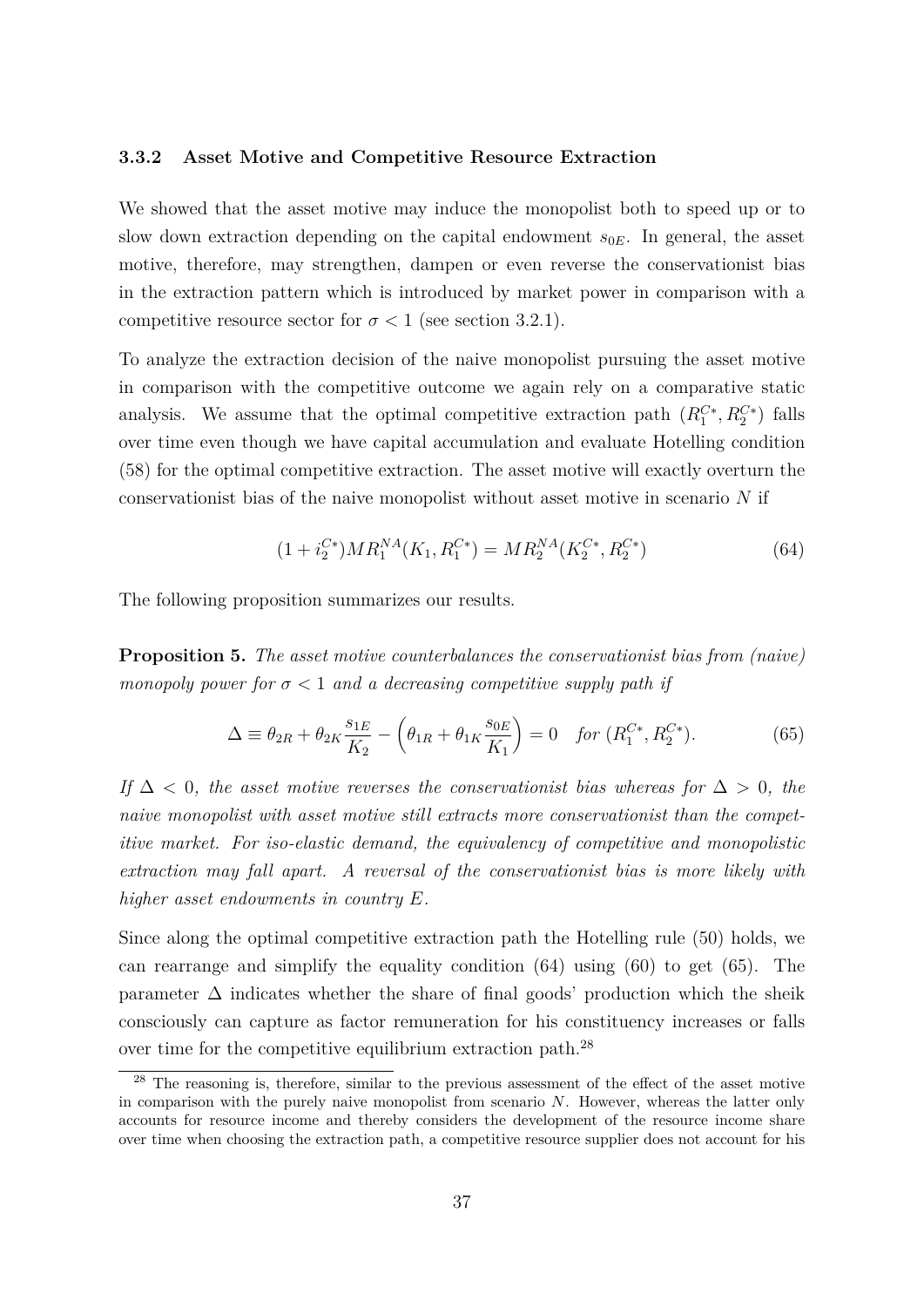The monopolist will shift resources to the period where the share of the marginal increase in total output which he captures as factor income is greater. Therefore, if  $\Delta$  < 0 for  $(R_1^{C*}, R_2^{C*})$ , the monopolist has an incentive to shift resources to the first period and thereby to reverse the conservationist bias. In contrast, if  $\Delta > 0$ , the monopolist will choose a more conservationist extraction policy relative to the competitive extraction path. In this case, the conservationist bias may be dampened or strengthened, in general.<sup>29</sup>

Even though iso-elastic resource demand for  $\sigma = 1$  implies constant resource and capital factor shares  $\theta_{tR}$  and  $\theta_{tK}$  (see above), resource market power no longer needs to be neutral compared to the competitive outcome when the monopolist pursues the asset motive. The reason is that at least the share of country *E*'s assets in the capital stock is very likely to change over time. Moreover, since the naive monopoly outcome coincides with the competitive case for  $\sigma = 1$ , the effect of the asset motive on the supply choice of the monopolist can equivalently be identified from  $\Delta$  from (65) and the threshold  $\Phi$ from (62).

With a redistribution of endowment to country  $E$ ,  $\Delta$  falls as the ratio of asset holdings *s*1*<sup>E</sup>*  $\frac{s_{1E}}{s_{0E}}$  decreases (cf. (88)) whereas competitive extraction and thereby the factor shares  $\theta_{tR}, \theta_{tK}$  do not change due to the assumption of symmetric homothetic consumption preferences. Thus, the asset motive therefore is more likely to reverse the conservationist bias the higher the asset endowment of country *E*. This is also in line with our previous conclusion that an increase in asset endowment *s*0*<sup>E</sup>* generally creates an incentive to speed up extraction relative to the standard monopoly case.

### **3.3.3 General Equilibrium Feedbacks and Existence of Equilibrium**

As in section (3.2), even though the naive monopolist with asset motive is not aware of the general equilibrium feedback effects from the endogenous adjustment of the overall

influence on aggregated supply, production and market prices at all.

Moreover, note that the conservationist bias for  $\sigma < 1$  and a falling competitive extraction path  $(R_1^{C*} > R_2^{C*})$  (see section 3.2) arises because we then have  $\theta_{1R} < \theta_{2R}$ . Similarly, the monopolist speeds up extraction for  $\sigma > 1$  when  $\theta_{1R} > \theta_{2R}$ , and does not deviate from the competitive extraction path for  $\sigma = 1$  which implies  $\theta_{1R} = \theta_{2R}$ .

Therefore, with and without asset motive, the extraction decision of the monopolist in comparison to the competitive market is directly linked to the development of the share of total production which the monopolist can capture for "his" households and which the monopolist, depending on his level of information, is consciously influencing by his extraction decision.

<sup>&</sup>lt;sup>29</sup>Note that for  $\Delta < 0$  we must have  $\theta_{1K} \frac{s_{0E}}{K_1} > \theta_{2K} \frac{s_{1E}}{K_2}$  as the conservationist bias in the standard naive monopoly case follows from  $|\epsilon_{R_1,p_1}| < |\epsilon_{R_2,p_2}|$  which implies  $\theta_{1R} < \theta_{2R}$  by (51). In contrast, for  $\Delta > 0$  the capital income share of country *E* may rise or fall over time.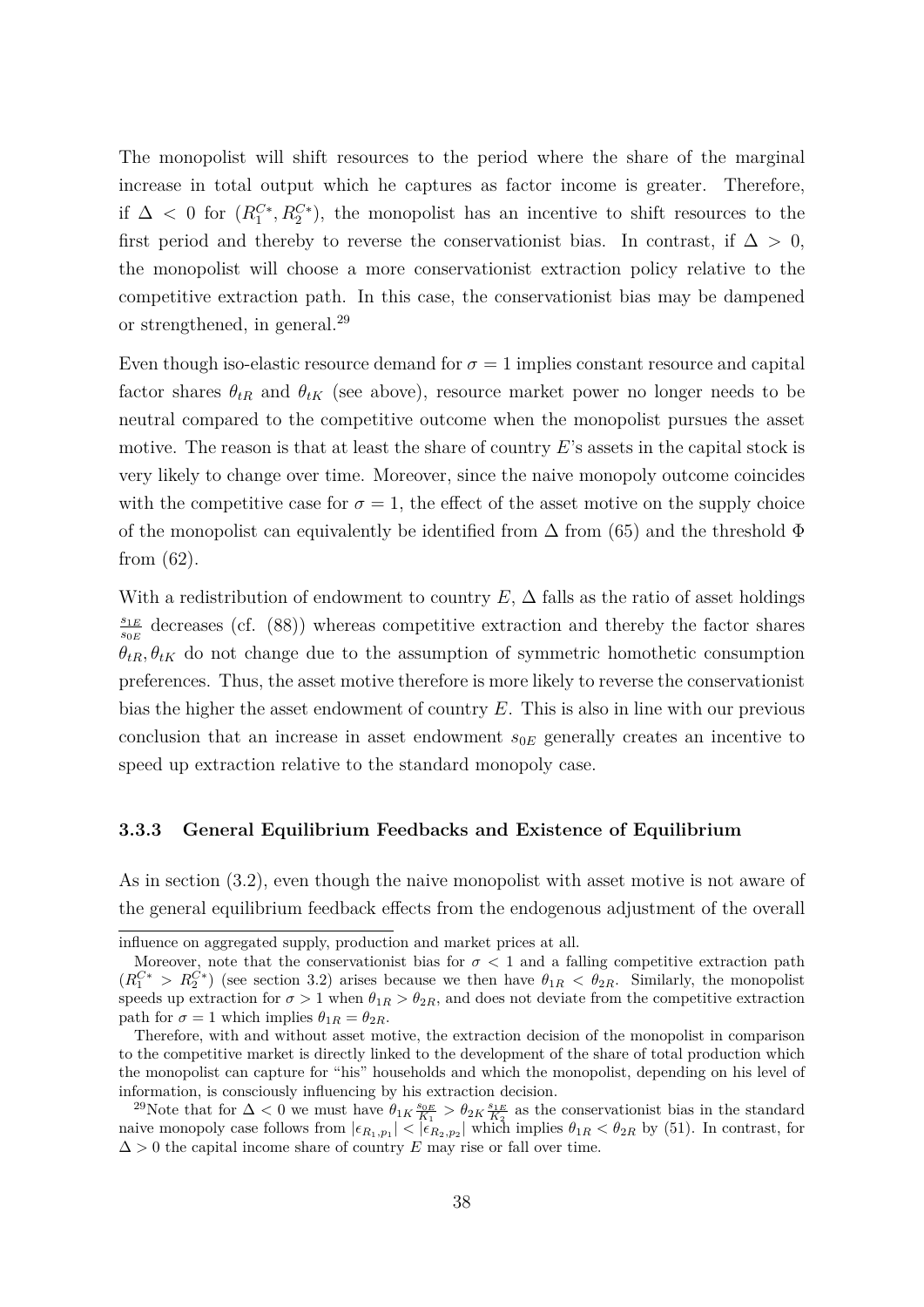capital market equilibrium, these feedback effects influence the overall equilibrium outcome. Moreover, with the asset motive both sides of the modified Hotelling condition (58) may no longer fall monotonously in the resource supply of the respective period.

We show in appendix B.1.2 that the left side in (58) unambiguously decreases in *R*<sup>1</sup> taking into account the resource constraint (17) and therefore unambiguously increases in  $R_2$ <sup>30</sup> i.e. we have

$$
\frac{d(1+i_2)MR_1^{NA}}{dR_2} = -(1+i_2) \left. \frac{\partial MR_1^{NA}}{\partial R_1} \right|_{s_{0E}, K_1} + MR_1^{NA} \frac{di_2}{dR_2} > 0 \tag{66}
$$

at least as long as  $MR_1^{NA} \geq 0$ . The first term measures the partial (ceteris paribus) change in the modified marginal revenue from a marginal shift of resource supply from the first to the second period. The second term captures the feedback effect in general equilibrium via the induced change in the market discount rate  $i_2$  and is positive according to  $\frac{di_2}{dR_2} > 0$  from (38). As already pointed out before, this endogenous reaction of the interest rate in the general equilibrium setting generally attenuates any incentive to reallocate resource extraction compared to a partial equilibrium analysis but cannot reverse the incentive to accelerate or postpone extraction itself.

For the left side of (58), the discussion in appendix B.1.2 demonstrates that

$$
\frac{dMR_2^{NA}}{dR_2} = \frac{\partial MR_2^{NA}}{\partial R_2}\bigg|_{s_{1E}, K_2} + \frac{\partial MR_2^{NA}}{\partial K_2}\bigg|_{s_{1E}, R_2} \frac{dK_2}{dR_2} + \frac{\partial MR_2^{NA}}{\partial s_{1E}}\bigg|_{R_2, K_2} \frac{ds_{1E}}{dR_2}
$$
(67)

is generally of ambiguous sign. The ambiguity arises due to the second and third terms which capture the feedback effects from the endogeneity of overall capital accumulation and of the households' asset holdings in general equilibrium and their influence on  $MR_2^{NA}$ . The second term measures the effect of the induced decrease in the second period capital stock  $\left(\frac{dK_2}{dR_2} \right)$  on the modified marginal revenue  $MR_2^{NA}$ which generally may be positive or negative. The third term in  $(67)$  represents the feedback from the induced change in asset holdings in the second period where we have  $\frac{\partial MR_2^{NA}}{\partial s_{1E}}$  $\Bigg|_{R_2,K_2}$  $= F_{2KR} > 0$ . Since a change in the extraction path leads to changes in the interest rate and the period incomes, the savings reaction of households in country *E* is generally of ambiguous sign due to counteracting substitution and income effects (see also appendix A.2.3) although overall capital accumulation falls with any postponement

<sup>&</sup>lt;sup>30</sup>Note again that the resource monopolist always chooses the extraction path such that  $MR_t^{NA} > 0$ in both periods. Otherwise, the resource would not be scarce so that the resource constraint no longer binds and the functional relationships in the conditional market equilibrium derived in section 2.4 no longer hold.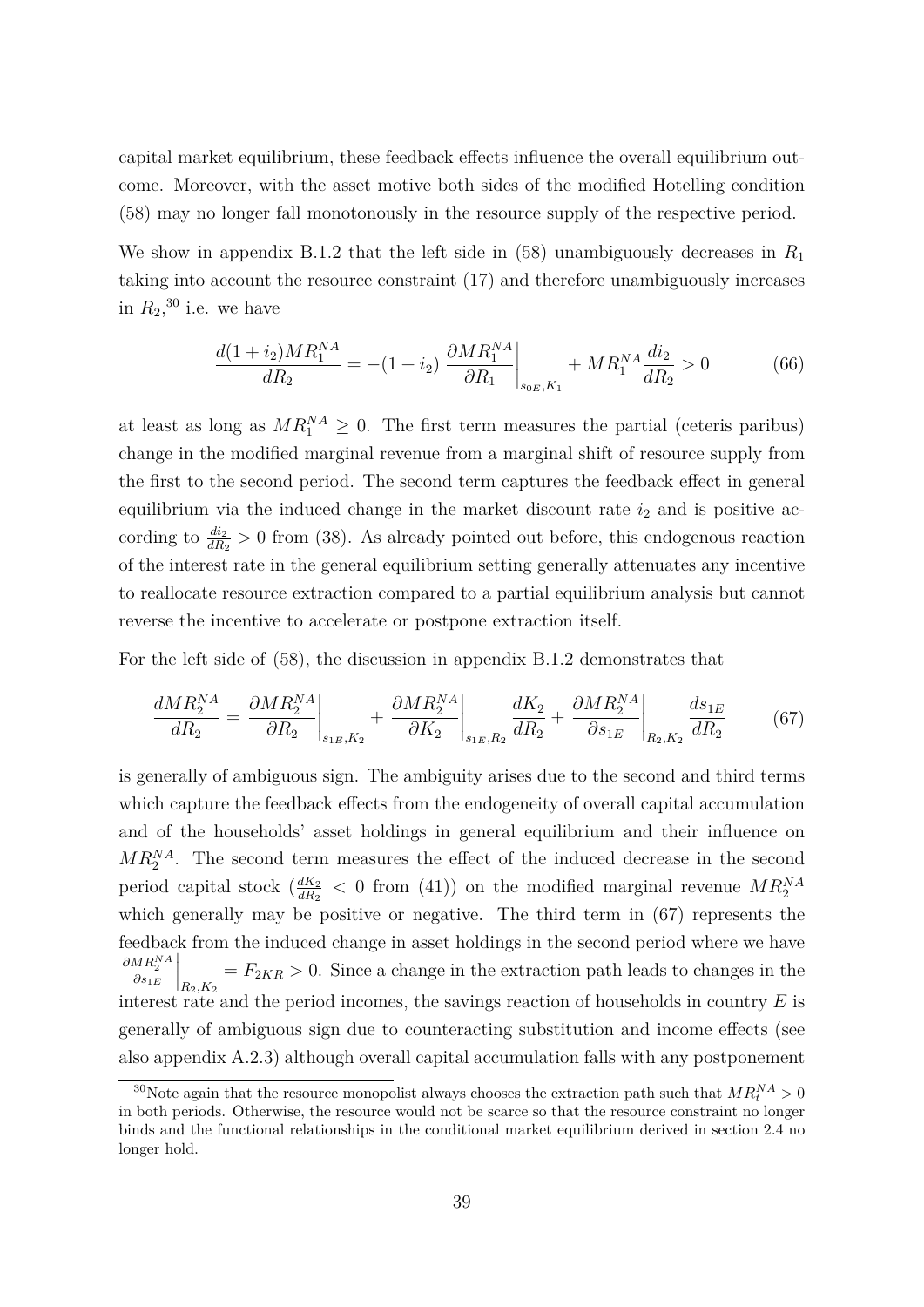of extraction.

In contrast to  $MR_2^N$ , which monotonously falls in  $R_2$  according to (67), we therefore cannot exclude that  $MR_2^{\text{NA}}$  may increase in  $R_2$  due to the influence of the endogeneity of capital accumulation and savings on the second period asset motive. In appendix B.1.2, we show that  $MR_2^{\text{NA}}$  may increase only for rather high  $R_2$  on the one hand and is ceteris paribus more likely to increase in  $R_2$  if country  $E$  owns higher capital endowment  $s_{0E}$  on the other.

The potential upward slope of  $MR_2^{\text{NA}}$  may in principle be problematic for proving the existence of an equilibrium outcome defined by Hotelling condition (58) by following the reasoning of section 3.2.3 and considering the limits of the left and the right side of the Hotelling condition for  $R_2 \to 0$  and  $R_2 \to \overline{R}$ . However, we show in appendix B.4.3 that still

$$
\lim_{R_2 \to \bar{R}} (1 + i_2)MR_1^{NA} > \lim_{R_2 \to \bar{R}} MR_2^{NA}
$$

whereas

$$
\lim_{R_2 \to 0} (1 + i_2) M R_1^{NA} < \lim_{R_2 \to 0} M R_2^{NA}
$$

so that there again must exist at least one interior solution for which Hotelling condition (58) holds in the conditional market equilibrium. In contrast to scenario *N*, if  $MR_2^{NA}$  is indeed upward sloping for some  $R_2$ , the equilibrium in scenario  $NA$  may not be uniquely defined but there may be multiple (interior) solutions. Still, our previous conclusions about the effect of the asset motive on the extraction decision of the monopolist hold as long as we consider only stable equilibrium outcomes. As generally pointed out in section 3.1, stability requires that

$$
\frac{d(1+i_2)MR_1^{NA}}{dR_2} > \frac{dMR_2^{NA}}{dR_2} \quad \text{for } (R_1^{NA*}, R_2^{NA*})
$$

which implies that if the monopolist is confronted with any inequality in the Hotelling condition, he is induced to restore the equilibrium outcome by comparing the marginal resource value in both periods (in terms of period 2 values).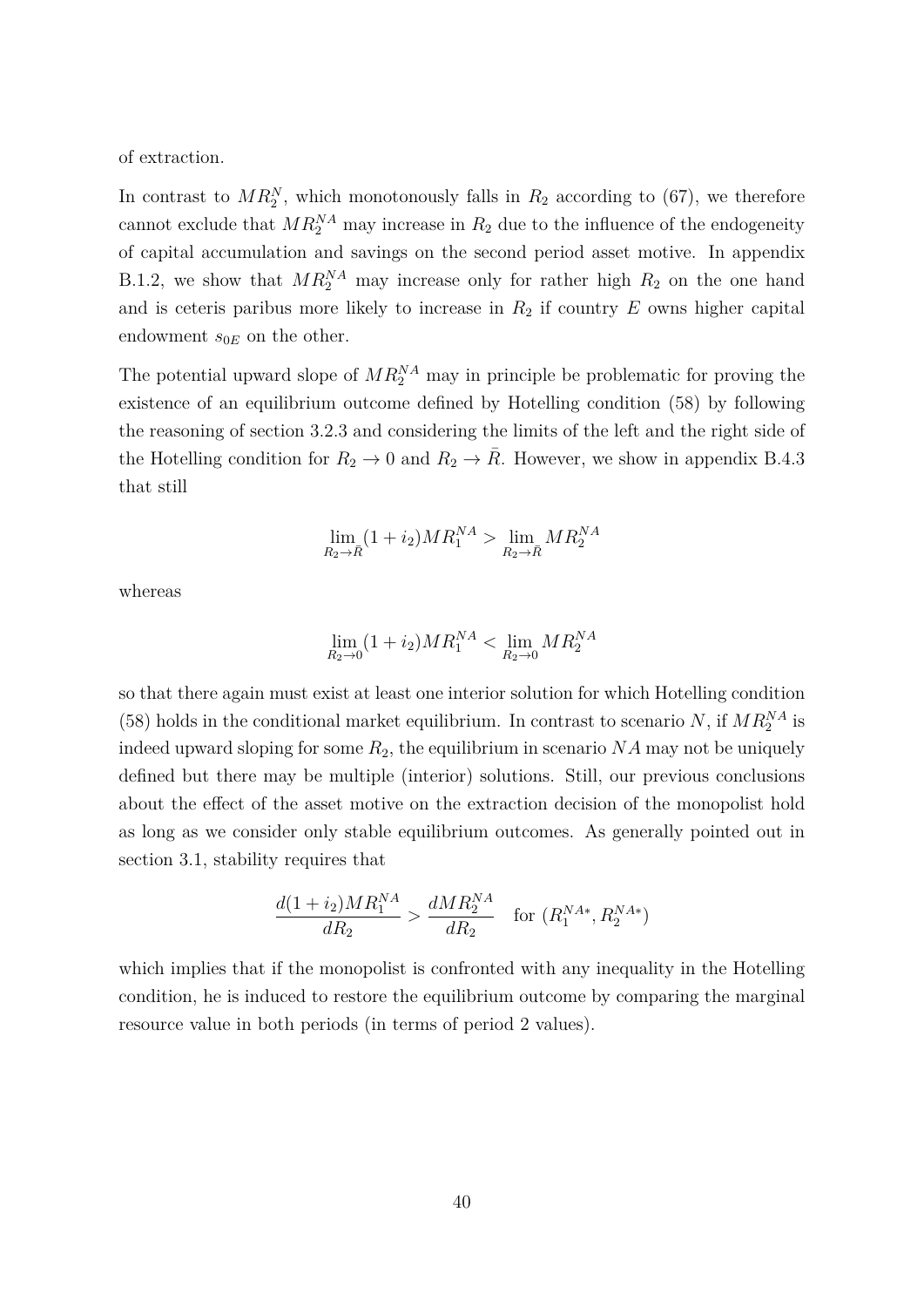# **3.4 Scenario G: General Equilibrium Information without Asset Motive**

We now assume that the monopolist realizes the endogeneity of second period resource demand  $p_2(K_2, R_2)$  in general equilibrium, but does not consider his influence on the return on capital. The monopolist therefore accounts for the total price reaction  $\frac{dp_2}{dR_2}$ from (37), which notably also includes the feedback from capital accumulation. At the same time, however, he does not recognize (or does not care for  $31$ ) any influence on the interest rate, neither from the complementarity effect of resource supply  $(F_{tKR})$  nor from the induced change in capital accumulation  $(F_{2KK}\frac{dK_2}{dR_2})$  $\frac{dK_2}{dR_2}$ .

By suppressing the asset related terms in (43), optimal extraction and the overall equilibrium in this third scenario  $G$  is therefore defined by condition

$$
(1 + i_2^{G*})MR_1^{G*} = MR_2^{G*}
$$
\n(68)

where the marginal resource value from the sheikh's perspective is given by

$$
MR_2^G = MR_2^G(K_2, R_2) = p_2 + \frac{dp_2}{dR_2}R_2 = MR_2^N + \frac{\partial p_2}{\partial K_2}R_2 \frac{dK_2}{dR_2}
$$
(69)

The optimal extraction path, which is again implicitly defined by (68), is denoted by  $(R_1^{G*}, R_2^{G*})$  and correspondingly the equilibrium outcome of the endogenous variables by the superscript "  $G^*$ ". We may interpret scenario G as the general equilibrium counterpart to scenario *N* of a naive monopolist in section 3.2. With the scenario at hand we introduce a distinction between cases with and without an asset motive in general equilibrium, which is in line with the distinction of scenarios *N* and *NA* for the naive monopolist.

### **3.4.1 Addiction Motive**

To analyze the influence of the general equilibrium feedback effects we compare condition (68) with (49), the respective Hotelling rule from scenario *N*. Since the first period's marginal revenues formally coincide without pursuing any asset motive and with given capital endowments  $K_1$ , we can first restrict the analysis to the second period. In particular, we do not need to derive an intertemporal neutrality condition as

 $31$ Maybe the intuitive interpretation as an oil ministry as more appropriate than a comprehensively benevolent sheikh in this scenario.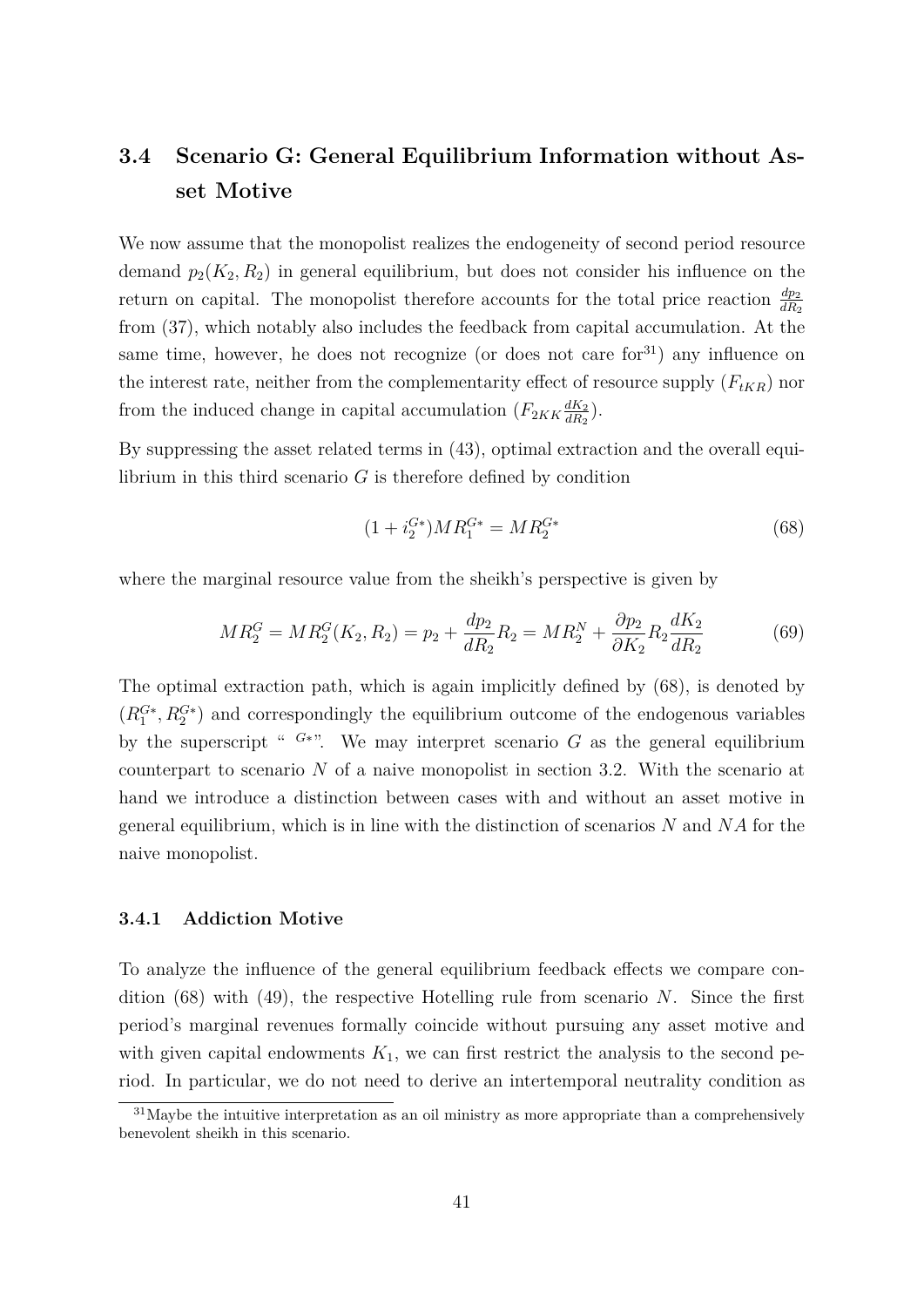in scenario *NA* in section 3.3.

For the comparison of the optimal extraction paths, that are implicitly defined by (68) and (49), we again assume that the sheikh initially supplies the resource according to (49), but then notices the dependency of second period demand on his extraction policy via capital accumulation, so that he updates his supply policy to (68). Proposition 6 summarizes the results on the comparison with the naive monopolist's outcome.

**Proposition 6.** *Letting the monopolist become aware of the endogeneity of secondperiod resource demand, the so-called addiction motive of resource supply arises in general equilibrium if capital and resources are complementary in production and*  $\frac{dK_2}{dR_2} < 0$ . *The addiction motive always induces the monopolist to speed up extraction compared the naive monopolist's equilibrium solution from scenario N. The strength of the addiction motive depends on the relationship between first period resource supply and second period resource demand but not on the distribution of capital endowments.*

From (37) we know that

$$
\frac{dp_2}{dR_2} < \frac{\partial p_2}{\partial R_2} < 0
$$

for  $\frac{dK_2}{dR_2} < 0$ , and correspondingly

$$
MR_2^G = p_2 + \frac{\partial p_2}{\partial R_2} + \frac{\partial p_2}{\partial K_2} \frac{dK_2}{dR_2} < MR_2^N = p_2 + \frac{\partial p_2}{\partial R_2}
$$

for any extraction path  $(R_1, R_2)$ . This implies on the one hand that there is no point of intersection between  $MR_2^G$  and  $MR_2^N$  (for the same extraction path) as long as  $\frac{dK_2}{dR_2} \neq 0$ . Moreover, as before, the Hotelling rule (68) only constitutes an equilibrium condition if  $MR_1^N, MR_2^G > 0$  for extraction path  $(R_1^{G*}, R_2^{G*})$  and complete exhaustion of the resource stock  $\bar{R}$ . Changing the monopolist's level of knowledge from scenario  $N$  to scenario *G* thus could turn a scarce resource into an abundant one for some extraction paths from his perspective. Assuming, as we do, that the resource constraint indeed binds, we can also conclude from these observations that for the optimal extraction path in scenario G  $(R_1^{G*}, R_2^{G*})$  the marginal revenue in scenario *N MR*<sup>N</sup><sub>2</sub> $(R_1^{G*}, R_2^{G*})$ from (46) has to be strictly positive, too.

For extraction policy  $(R_1^{N*}, R_2^{N*})$ , which is initially optimal in our thought experiment, we therefore always have  $MR_2^G < MR_2^N$ . The first period marginal revenues and the interest rate  $i_2$  completely coincide for the given extraction path  $(R_1^{N*}, R_2^{N*})$ . Thus,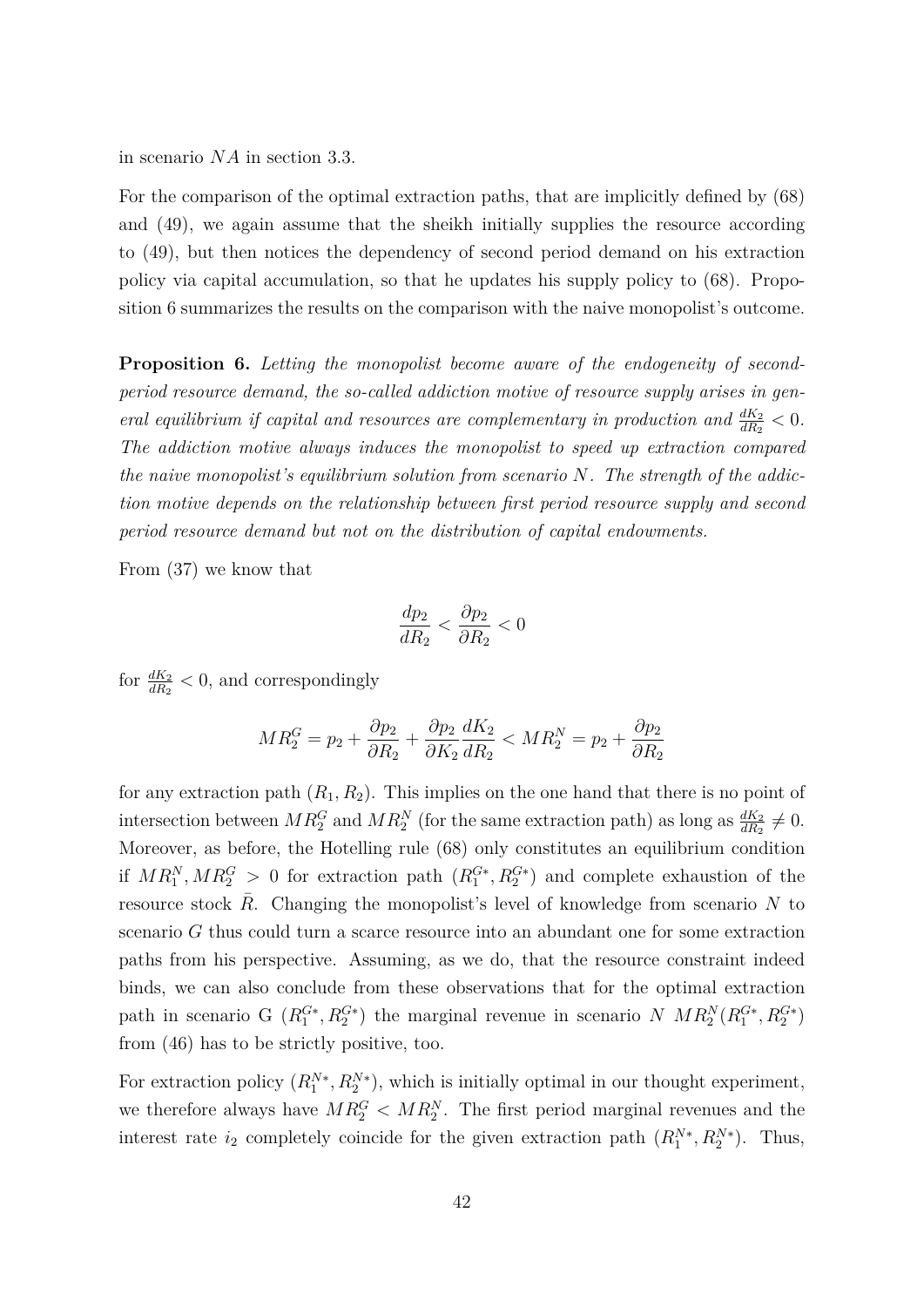the sheikh will unambiguously speed up extraction as soon as he becomes aware of his negative influence on capital accumulation, future resource demand and the value of future extraction.

By shifting resources from the second to the first period, the monopolist aims to boost capital accumulation and to increase – given the complementarity of capital and resources in production – the dependency of the importing economy on the input factor "oil" or, equivalently, future resource demand. The monopolist therefore may be seen as an "oil-drug" dealer who is not only exploiting but even manipulating country *I*'s addiction to fossil resources. We refer to this strategic component of resource supply in general equilibrium as "addiction motive" which inherently arises from the introduced general equilibrium framework for  $\frac{dK_2}{dR_2} < 0$  as soon as we let the monopolist become aware of the endogeneity of second period resource demand.

The effect of the addiction motive may also be described with the aid of a total general equilibrium price elasticity of demand, which incorporates the general equilibrium feedback effects (cf. appendix B.2.1). The according reformulation of the Hotelling condition shows that the higher the sensitivity of the capital stock  $\frac{dK_2}{dR_2}$ *K*<sup>2</sup>  $\frac{K_2}{R_2}$ , the less price elastic will be second period demand and the less attractive will be second period resource supply from the monopolist's perspective. Moreover, with symmetric homothetic preferences the relationship between aggregated capital accumulation and the extraction path does not depend on the distribution of asset endowments between both countries. In contrast to the asset motive, any redistribution of endowments is completely neutral with respect to the addiction motive.

As in general equilibrium the interest rate reacts with shifting resources according to (38) and depending on the elasticity of substitution between resource and capital, the addiction motive is dampened and the difference between the equilibrium extraction paths defined by (68) and by (45) is reduced. The acceleration of extraction cannot be reversed though.

### **3.4.2 Addiction Motive and Competitive Extraction**

Proposition 6 does not depend on the elasticity of substitution being lower or greater than unity. Extraction is always accelerated relative to the naive monopoly in scenario *N*. The occurrence of the addiction motive thus modifies the comparison monopoly vs. competition in section 3.2.1 as summarized by the following proposition.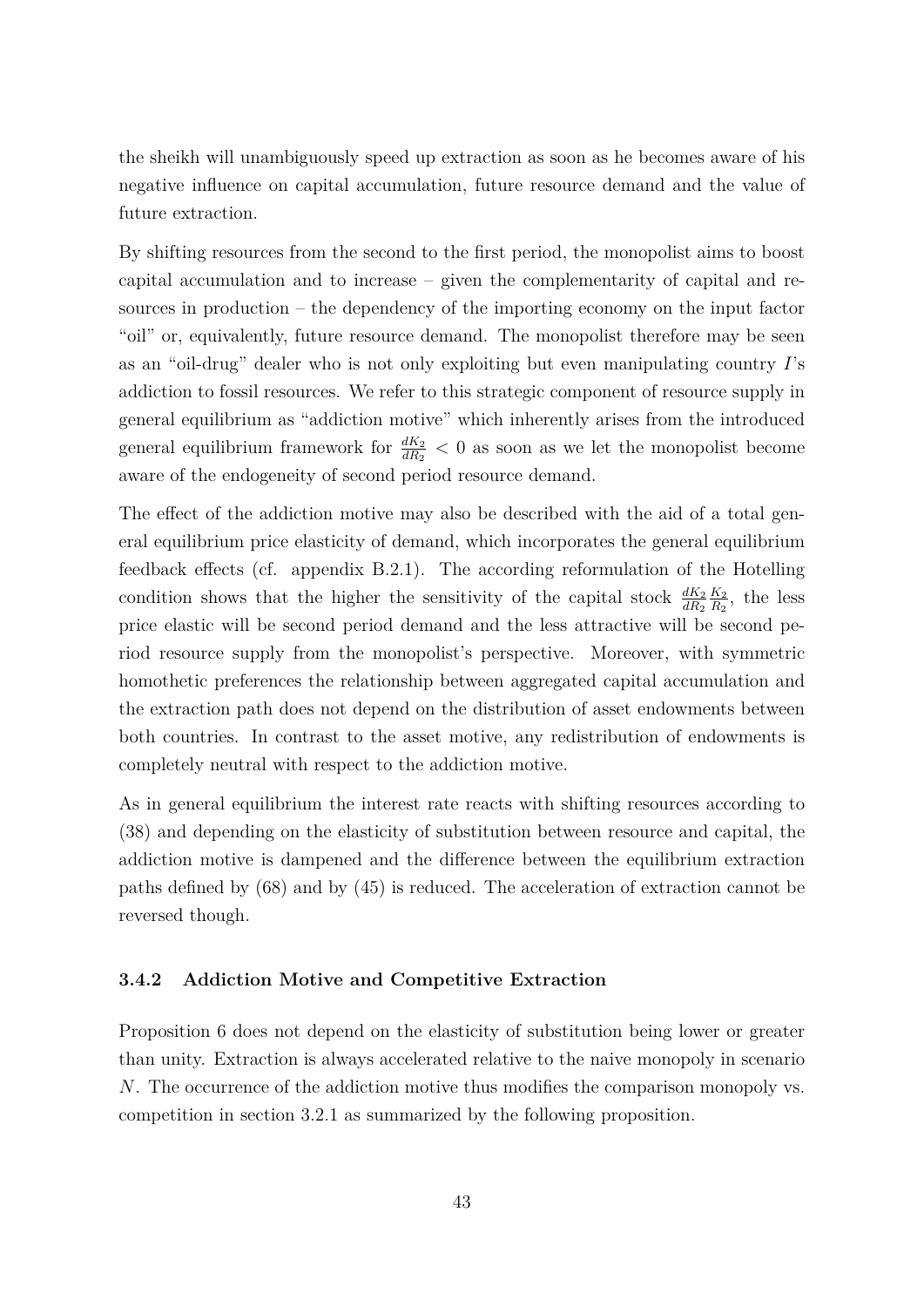**Proposition 7.** *The addiction motive induces the monopolist to additionally accelerate extraction.* For  $\sigma > 1$ , the monopolist accelerates extraction even further compared to *the competitive outcome than the naive monopolist. He also speeds up extraction for*  $\sigma = 1$  *(iso-elastic demand) so that the equivalency of monopolistic and competitive extraction no longer holds. For*  $\sigma < 1$  *and a sufficiently high*  $\frac{dK_2}{dR_2}$ , the addiction motive *may even reverse the conservationist bias of the standard naive monopoly case.*

The condition for a reversal of the conservationist bias is explained in the appendix (cf. B.2.3).

### **3.4.3 General Equilibrium Feedbacks and Existence of Equilibrium**

Due to the general equilibrium feedback effects, the total reaction of the future marginal revenue  $MR_2^G$  to changes in  $R_2$  is of ambiguous sign. All additive terms in  $\frac{dMR_2^G}{dR_2}$  are negative (cf. appendix B.2.2) apart from  $F_{2KR}R_2 \frac{d^2 K_2}{(dR_2)}$  $\frac{d^2 K_2}{(dR_2)^2}$ , which can be positive, at least according to our numerical example in figure 4 (cf. appendix). Therefore, we can not exclude one or more areas with a positive slope and the incidence of multiple (interior) equilibria, although we did not observe any in our numerical examples. In the appendix (B.4.4) we show that at least one interior equilibrium exists, that it must be a stable one according to the stability criterion in section 3.1 and that multiple equilibria (in case they exist) must also be interior solutions. Even if multiple equilibria occured,  $MR_2^G$  <  $MR_2^N$  holds and the conclusion that the addiction motive always leads to an acceleration of extraction remains unaffected.

# **3.5 Scenario GA: General Equilibrium Information with Asset Motive**

Finally, if we let the sheikh be aware of the endogeneity of the second period capital stock as well as of the dependency of the capital income on resource supply, we return to equilibrium condition (43) and consider a truly omniscient and benevolent resource monopolist. In general equilibrium, a full level of awareness of the economic structure naturally leads the benevolent monopolist to pursue both strategic motives at the same time, the asset motive and the addiction motive. In the following, we first will show that the asset motive is modified by the general equilibrium feedback effect from the capital market. Moreover, we will discuss the interaction between both strategic motives which characterizes the supply policy in this final scenario by comparison with the naive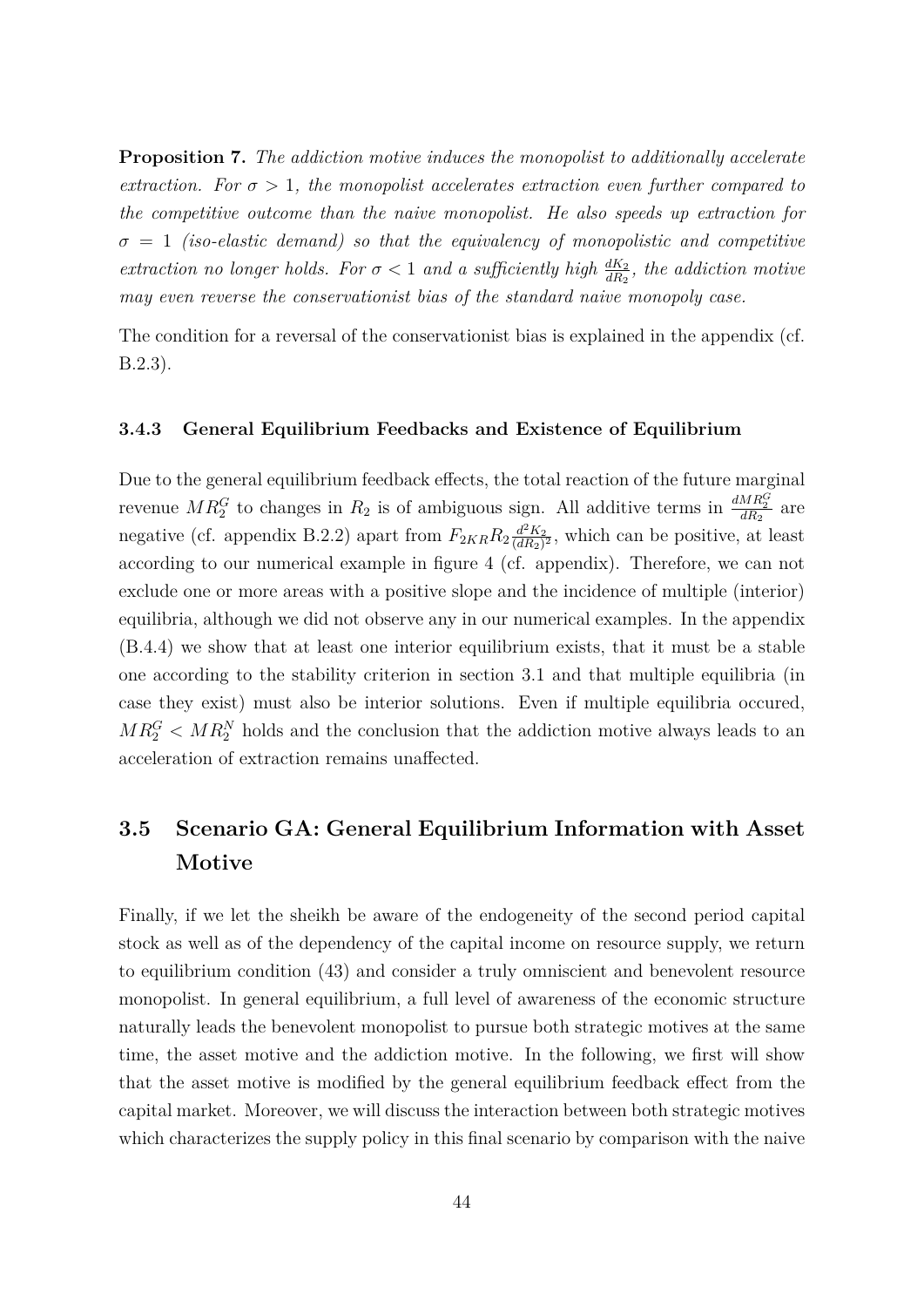standard monopoly case and with the competitive extraction path.

## **3.5.1 The Asset Motive in General Equilibrium and the Interrelationship Between the Resource and the Capital Market**

We start by considering the modified marginal revenues  $MR_t^{GA}$  in (43) in more detail. The left side of (43) is identical to the left side in (58) so that we have

 $(1 + i_2)MR_1^{GA} = (1 + i_2)MR_1^{NA}$  for any extraction path  $(R_1, R_2)$ .

Expanding the monopolist's awareness does not change his marginal revenue in the first period in comparison to scenario *NA*, since the present capital stock *K*<sup>1</sup> is fixed and does not cause any general equilibrium feedback effects.

Since the omniscient monopolist explicitly recognizes the endogeneity of the second period capital stock, the marginal revenues in the second period of scenarios *NA* and *GA* are not identical, i.e. the right side of (43) significantly differs from the right side in (58) as decomposing  $MR_2^{GA}$  by use of (37) and (38) demonstrates

$$
MR_2^{GA} = p_2 + \left(\frac{\partial p_2}{\partial R_2} + \frac{\partial p_2}{\partial K_2} \frac{dK_2}{dR_2}\right) R_2 + \left(\frac{\partial i_2}{\partial R_2} + \frac{\partial i_2}{\partial K_2} \frac{dK_2}{dR_2}\right) s_{1E}
$$
(70)

**Proposition 8.** *Letting the naive monopolist with a partial or naive asset motive become aware of the overall economic structure strengthens the asset motive in period 2 by adding a feedback effect from capital accumulation, which unambiguously contributes to an extraction shift to the future.*

With full general equilibrium knowledge, the monopolist pursuing the asset motive not only considers the positive influence of resource supply on capital returns from the complementarity of fossil resources and capital but also the effect of changes in capital accumulation that are induced by any shift in the extraction path. The asset motive in the "true" marginal revenue in period 2 (from the omniscient monopolist's point of view), therefore, encompasses an additional component relative to scenario *NA* which supports the complementarity effect on the capital return

$$
\frac{di_2}{dR_2}s_{1E} = \frac{\partial i_2}{\partial R_2}s_{1E} + \frac{\partial i_2}{\partial K_2}\frac{dK_2}{dR_2}s_{1E}
$$

according to (38). This feedback effect from capital accumulation is positive because we have a strictly concave production technology  $(F_{2KK} < 0)$  and assume  $\sigma \eta > 1$  and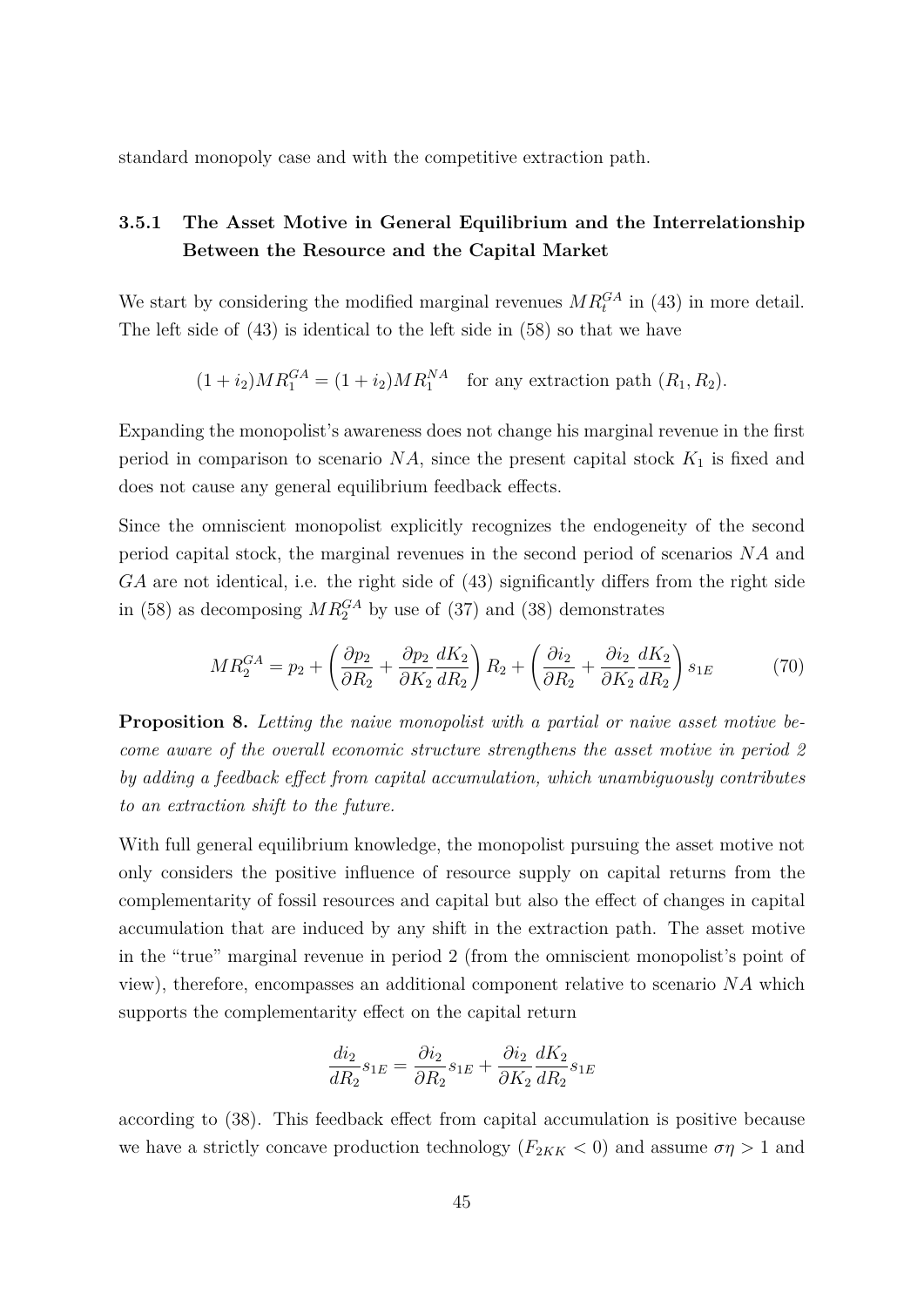therefore  $\frac{dK_2}{dR_2} < 0$  (see (41)) throughout the analysis. Shifting resources to the second period, on the one hand, increases future capital returns since additional resources foster the productivity of the given capital stock. On the other hand, the future capital stock will be lower, which also raises the marginal productivity of capital, i.e. (in equilibrium) the interest rate *i*2. Thus, the second period asset motive is generally strengthened by the additional term  $\frac{\partial i_2}{\partial K_2}$ *dK*<sup>2</sup>  $\frac{dK_2}{dR_2} s_{1E}$  for given savings and capital endowment which in principle establishes an incentive for the omniscient monopolist to slow down extraction relative to scenario *NA*.

The decomposition of  $MR_2^{GA}$  in (70), however, also demonstrates that becoming aware of the overall economic structure and the interrelation between capital and resource market also introduces the addiction motive of scenario *G*. In total, therefore, two additional but counteracting considerations influence the monopolist's supply strategy. The addiction motive creates an unambiguous incentive to speed up extraction. Thereby, it obviously counteracts the strengthening of the second period's asset motive. The overall implication of being aware of the interrelation between the capital and resource markets for the monopolist's supply decision therefore depends on the weighting of these counteracting effects and motives. To this end, we may define

$$
\Psi \equiv \frac{\partial p_2}{\partial K_2} R_2 + \frac{\partial i_2}{\partial K_2} s_{1E} \tag{71}
$$

which is a nonlinear function of  $R_2$  and generally of ambiguous sign, discussed in more detail in appendix B.3.1. Wherever  $\Psi > 0$ , we have  $\frac{\partial p_2}{\partial K_2} R_2 > -\frac{\partial i_2}{\partial K_2}$  $\frac{\partial i_2}{\partial K_2} s_{1E}$  and the addiction motive dominates the strengthening of the second period's asset motive. In this case, internalizing the feedback effect from capital accumulation creates an incentive for the omniscient monopolist to accelerate extraction at the given extraction path for which we evaluate  $\Psi$ . In contrast, for  $\Psi < 0$ , the strengthening of second period's asset motive outweighs the addiction motive so that the feedback effect from capital accumulation overall works towards a more conservationist extraction policy relative to the given extraction path. By (44) and (59),  $\Psi$  also indicates whether the marginal resource value from the omniscient monopolist's perspective exceeds the marginal revenue from the perspective of the naive monopolist with asset motive or not.

### **3.5.2 Scenario GA vs. Scenario G**

The general equilibrium counterpart to our analysis of the asset motive in section 3.3 is a comparison between the omniscient monopolist's outcome and scenario *G* from sec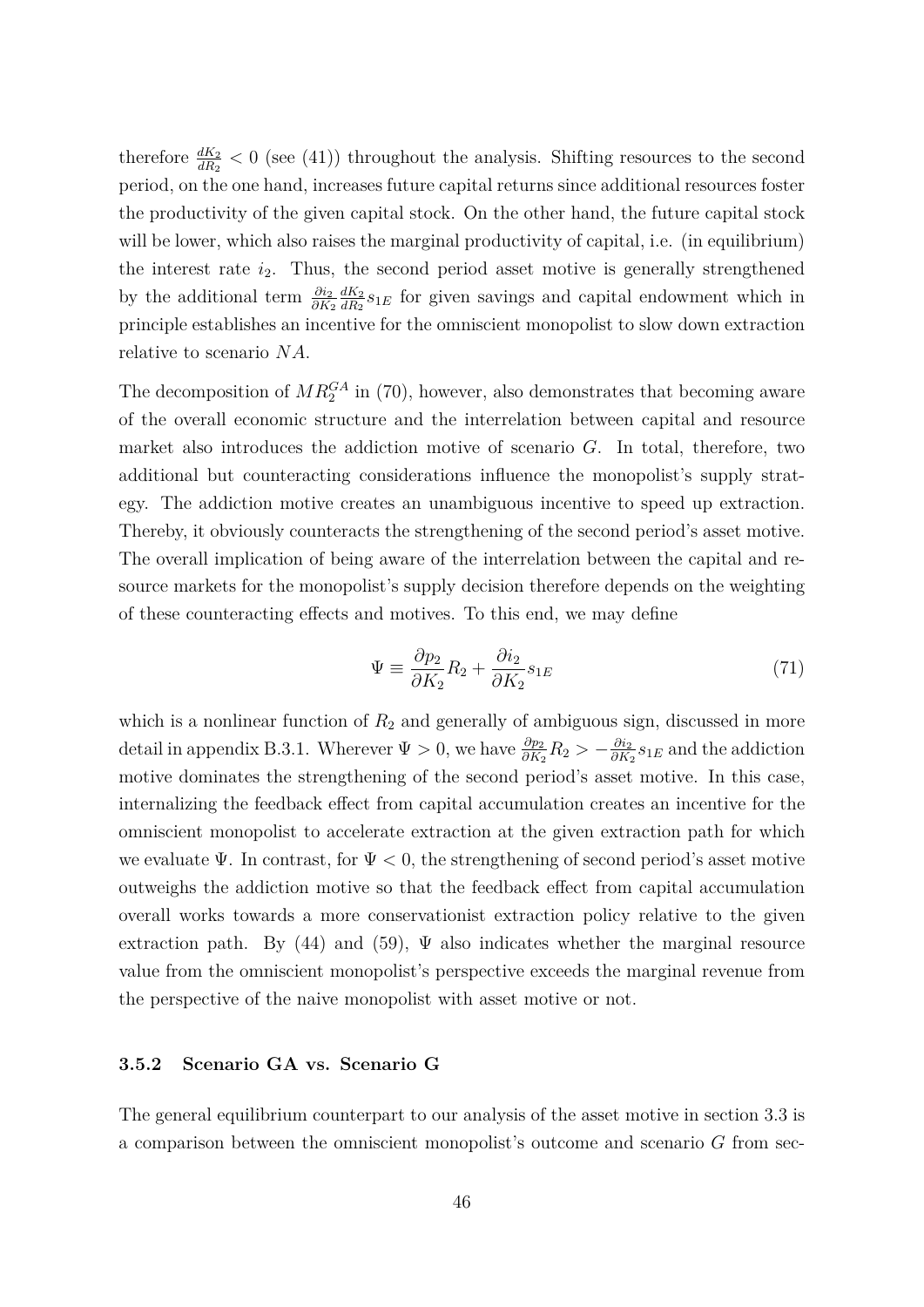tion 3.4. Proceeding along the lines of section 3.3 we characterize the effect of the full general equilibrium asset motive on the extraction path relative to a monopolist who already pursues the addiction motive only. We summarize our results by the following proposition.

**Proposition 9.** *Taking the addiction scenario G as reference, the asset motive may induce the omniscient monopolist to both postpone or speed up extraction in general equilibrium. It is exactly neutral if*

$$
\frac{s_{1E}}{s_{0E}} = \frac{MR_2^{G*}}{MR_1^{G*}} \frac{\frac{\partial i_1}{\partial R_1}}{\frac{di_2}{dR_2}} \equiv \hat{\Phi}
$$
\n(72)

*The monopolist accelerates extraction for*  $\frac{s_{1E}}{s_{0E}} < \hat{\Phi}$  *but slows down extraction for*  $\frac{s_{1E}}{s_{0E}} >$  $\hat{\Phi}$  *(for*  $\frac{dK_2}{dR_2}$  < 0*).* A redistribution of capital endowments to country E makes the *monopolist shift the resource extraction to the present.*

The overall asset motive in general equilibrium (i.e. including the partial complementarity effect  $F_{tKR}$  as well as the general equilibrium feedback via capital accumulation for the second period  $F_{2KK} \frac{dK_2}{dR_2}$  $\frac{dK_2}{dR_2}$  will be neutral compared to the pure addiction scenario *G* so that it does not induce any change in the optimal extraction path if

$$
\frac{MR_{2}^{GA*}}{MR_{1}^{GA*}} = \frac{MR_{2}^{G*}}{MR_{1}^{G*}} = 1 + i_{2}^{G*}
$$

holds for extraction path  $(R_1^{G*}, R_2^{G*})$  that is implicitly defined by (68). Following the reasoning from section 3.3.1, we isolate the effect of capital endowment  $s_{0E}$  by solving for the ratio of asset holdings which yields the modified neutrality threshold in (72). For extraction path  $(R_1^{G*}, R_2^{G*})$  we may additionally substitute for  $\frac{MR_2^{G*}}{MR_1^{G*}}$  from (68). The modified threshold  $\hat{\Phi}$  thus is the general equilibrium counterpart of threshold  $\Phi$  from (62). Since  $MR_1^G = MR_1^N$  and  $MR_2^G < MR_2^N$  according to (46), (69) and (37) as well as  $F_{2KR} < \frac{di_2}{dR}$  $\frac{di_2}{dR_2}$  according to (38), we have  $\Phi > \hat{\Phi}$  for any extraction path.<sup>32</sup> Note, however, that we evaluate the neutrality conditions (62) and (72) for different reference extraction paths.

The interpretation of the modified neutrality condition (72) is completely analog to our previous discussion of threshold  $\Phi$  in section 3.3.1. If  $\frac{s_{1E}}{s_{0E}} < \hat{\Phi}$ , conserving resources

<sup>&</sup>lt;sup>32</sup> From the definition of  $\hat{\Phi}$  and  $\Phi$  in (62) also follows that  $\hat{\Phi} = \Phi \frac{F_{2}K R}{\frac{dip}{dR_2}}$  $\frac{MR_{2}^{G}}{MR_{2}^{N}}$  which shows that  $\hat{\Phi} < \Phi$ as  $\frac{F_{2KR}}{\frac{di_2}{dR_2}} < 1$  and  $\frac{MR_2^G}{MR_2^N} < 1$ .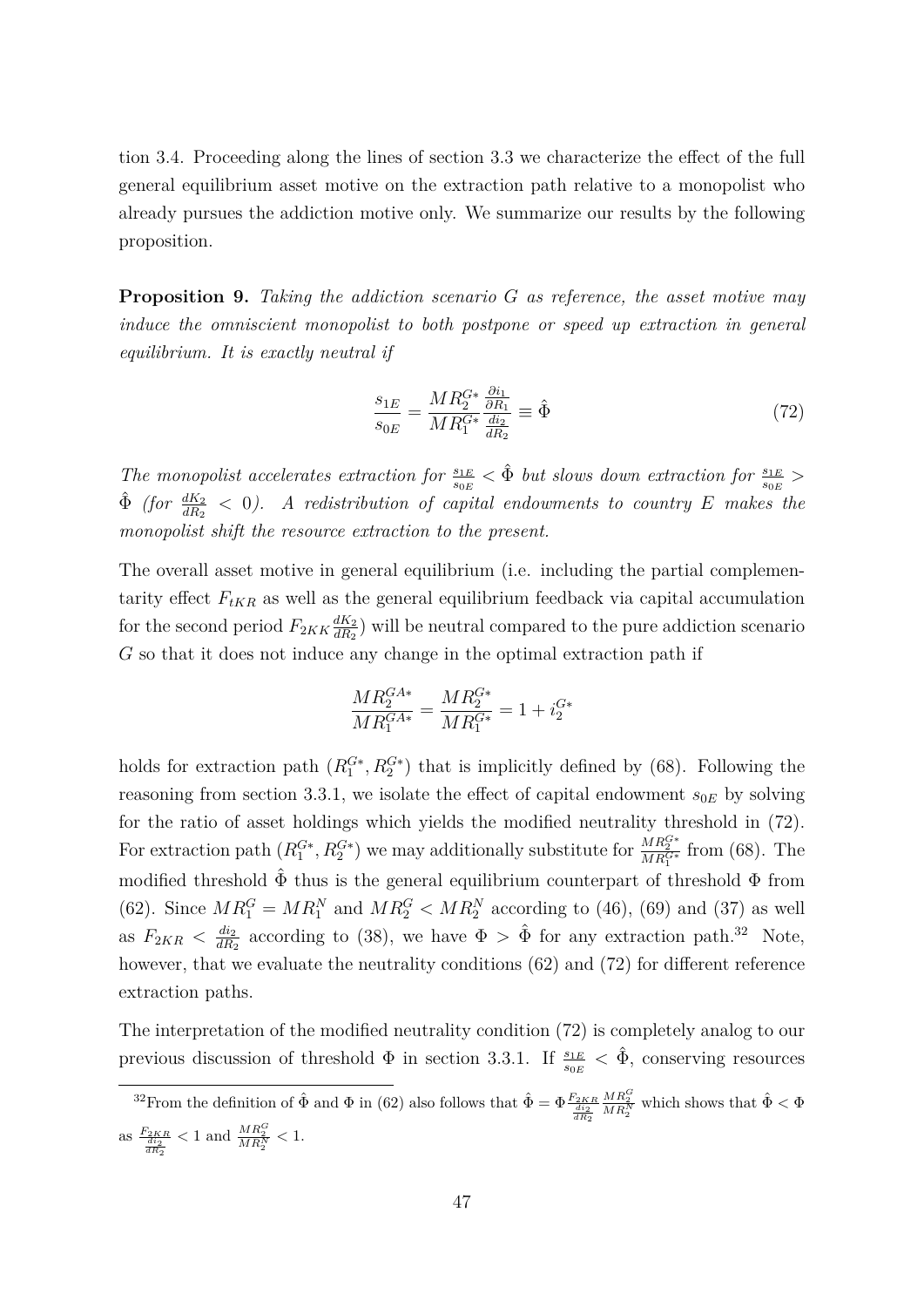underground yields a lower return in terms of capital income from the now omniscient monopolist's perspective than in terms of pure resource market income. Therefore, the monopolist will speed up extraction even further (compared to the already nonconservationist extraction path of the addiction scenario) as soon as he updates his extraction strategy from (68) to (43). As the general equilibrium component of the asset motive contributes to a postponement of extraction, this incentive to speed up extraction even more than in the addiction case *G* for  $\frac{s_{1E}}{s_{0E}} < \hat{\Phi}$  must be established by the naive or partial equilibrium component of the asset motive. $33$ 

For  $\frac{s_{1E}}{s_{0E}} > \hat{\Phi}$ , the second period asset motive overall gives the monopolist an incentive to conserve more resources for future supply compared to the reference extraction path  $(R_1^{G*}, R_2^{G*})$ . However, in this case, we cannot attribute the incentive to slow down extraction to a specific component of the second period's asset motive because the complementarity component of the asset motives may or may not establish an incentive to speed up extraction at the same time. This also demonstrates that we generally cannot conclude from the threshold condition (72) on the sign of the weighting parameter  $\Psi$ from (71).

Since the addiction motive and the according extraction decision in scenario *G* are completely independent of the distribution of capital endowments (symmetric homothetic preferences), taking extraction path  $(R_1^{G*}, R_2^{G*})$  as reference, therefore, fixes all the endogenous variables which are functions of the extraction path. The only exception is that for the omniscient monopolist savings  $s_{1E}$  depend on the initial distribution of capital endowments between both countries, as in section 3.3.1. Thus,  $\Phi$ , just as  $\Phi$ , is independent of the distribution of capital endowments whereas we know (cf. (88) in the appendix) that the ratio of asset holdings is a decreasing function of capital endowments for a given extraction path. Just as for the naive monopolist with asset motive, we therefore can conclude the following:

**Proposition 10.** *A redistribution of the capital endowment to country E ceteris paribus will accelerate extraction in absolute terms (and thus also relative to the addiction scenario which remains unaffected by the endowment redistribution) by strengthening the capital income motive of resource supply in the first period relative to the one in the second period.*

<sup>&</sup>lt;sup>33</sup>I.e. we must have  $\frac{s_{1E}}{s_{0E}} < \hat{\Phi} < \Phi$ .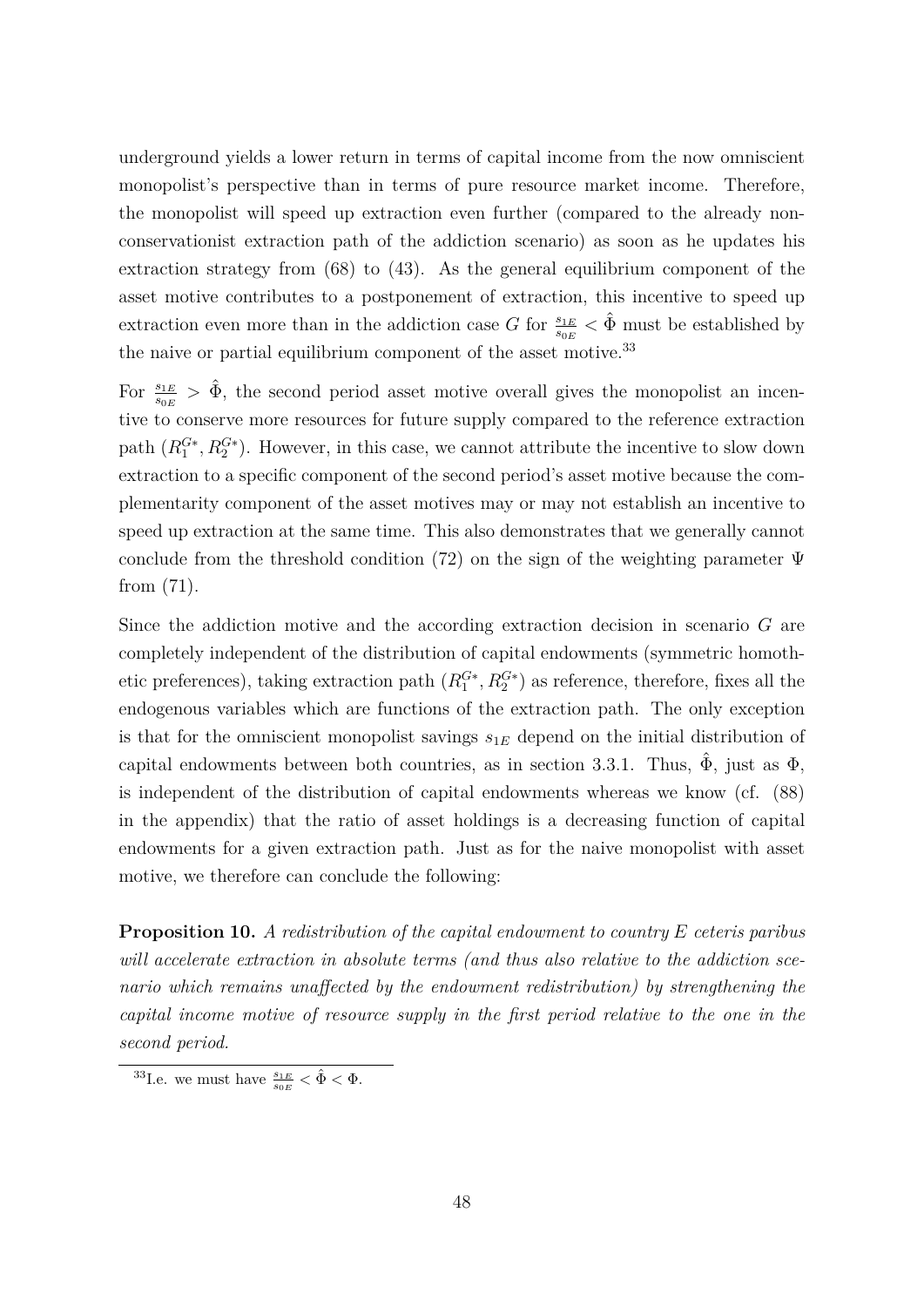#### **3.5.3 Omniscient vs. Purely Naive Monopoly**

As in sections 3.3 and 3.4 the natural benchmark for the omniscient monopolist's extraction decision (defined by (43)) is the naive monopoly scenario *N*. In the following, we characterize the additional extraction incentives of the omniscient monopolist and their implications for the optimal extraction path by investigating the incentive of the omniscient monopolist to deviate from reference path  $(R_1^{N*}, R_2^{N*})$  which fulfills the naive monopolist's Hotelling rule (49). We summarize our results in the next proposition.

**Proposition 11.** *The omniscient monopolist exactly follows the extraction policy of the naive monopolist if*

$$
\frac{s_{1E} + \frac{\Psi}{F_{2KR}} \frac{dK_2}{dR_2}}{s_{0E}} = \Phi \quad \text{for extraction path } (R_1^{N*}, R_2^{N*}). \tag{73}
$$

 $\iint \frac{s_{1E} + \frac{\Psi}{F_{2KR}} \frac{dK_2}{dR_2}}{s_{2E}}$  $\frac{f_{2KR} dR_2}{g_{0E}} > \Phi$ , the omniscient monopolist chooses a more conservationist extrac*tion path and for*  $\frac{s_{1E} + \frac{\Psi}{F_{2KR}} \frac{dK_2}{dR_2}}{s_{2E}}$  $\frac{f_{2KR} dR_2}{s_{0E}} < \Phi$  *a less conservationist extraction path than the naive monopolist.*

Since full general equilibrium information affects both, the first period and the second period marginal resource value from the monopolist's perspective, we start by analyzing analogue to section 3.3 when the additional information is completely neutral relative to the standard naive monopoly case. In this sense, neutrality implies that by combining Hotelling conditions (49) and (43)

$$
\frac{M R_2^{GA*}}{M R_1^{GA*}} = \frac{M R_2^{N*}}{M R_1^{N*}} = 1 + i_2^{N*}
$$

holds for extraction path  $(R_1^{N*}, R_2^{N*})$ . Using (44), (46) and (71) we can rearrange this neutrality condition along the lines of  $(62)$  to get  $(73)$ . The threshold  $\Phi$  is known from (62) and our discussion of the asset motive which derives solely from the complementarity effect of resource supply on capital return  $F_{tKR}$  in section 3.3.1 where we notably based our analysis on exactly the same reference extraction path  $(R_1^{N*}, R_2^{N*})$ according to (45) as in the scenario comparison at hand. Since the omniscient monopolist explicitly internalizes the feedback effect from capital accumulation (cf. section 3.5.1), the neutrality condition relative to the purely naive monopolist is modified for the omniscient monopolist by including the parameter  $\Psi$ .

The interpretation of neutrality condition (73) and the conclusion about the extraction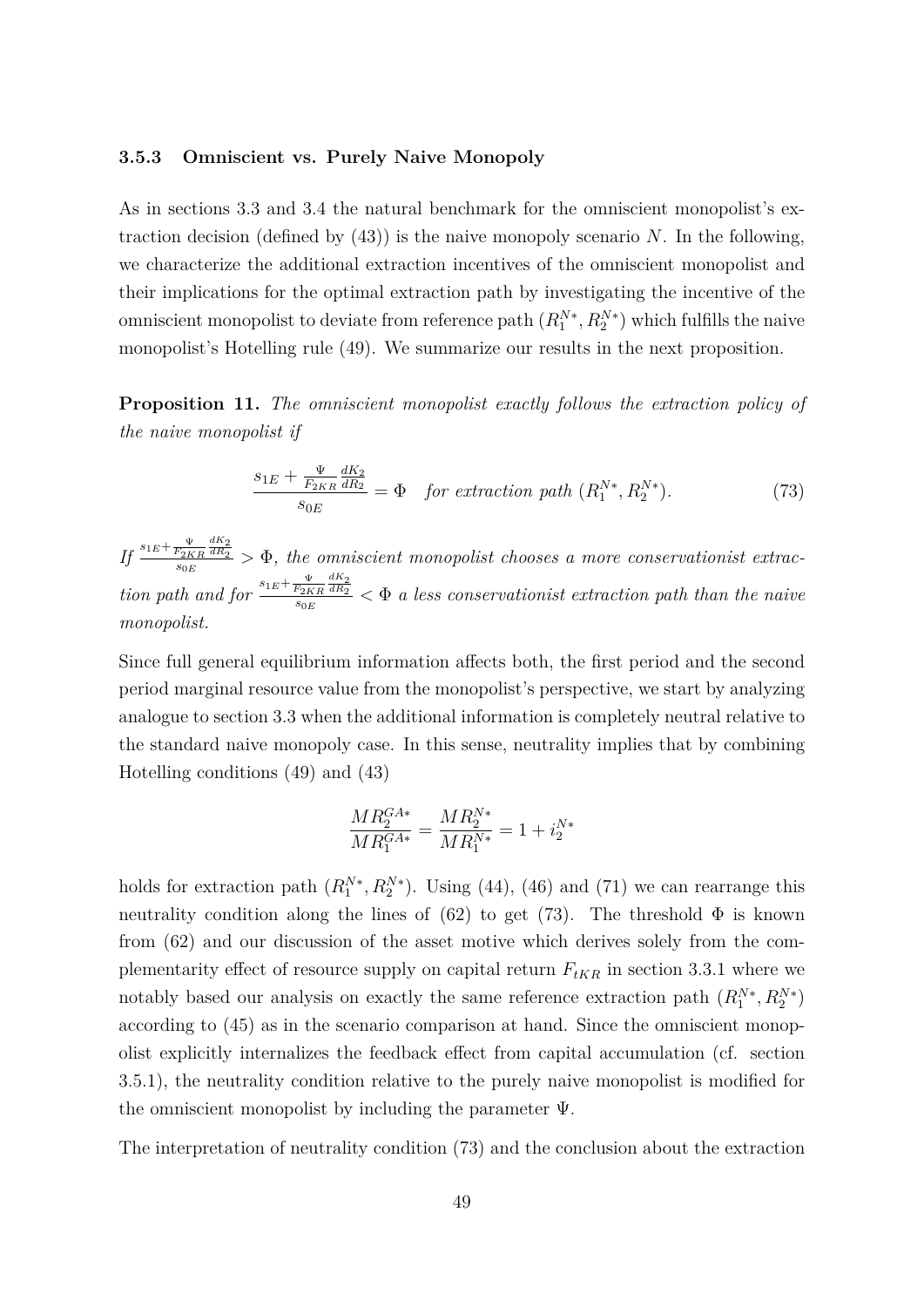incentives of the omniscient monopolist in comparison with the purely naive monopolist is completely analogue to section 3.3.1. Still, neutrality condition (73) illustrates that the extraction decision of the omniscient monopolist is characterized by the interaction of the asset motive (with its partial and general equilibrium components) and the addiction motive. Due to the ambiguity of  $\Psi$  and the ambiguity of the partial equilibrium asset motive which we observed in section 3.3.1 we may in principle get any ordering of the supply scenarios of the purely naive monopolist, the naive monopolist with asset motive and the omniscient monopolist, depending on the relative weights of the different motives. Our previous results, however, allow us to draw the following conclusions about the ordering and the relationship of scenarios *N*, *NA* and *GA* in equilibrium:

- When we evaluate neutrality condition (73) and the sign of  $\Psi$  for the optimal extraction path  $(R_1^{N*}, R_2^{N*})$  in scenario *N*, we still generally cannot draw any conclusion whether the omniscient monopolist extracts more or less conservationist than the naive monopolist with assets. The only exception is the special case when scenarios *N* and *NA* coincide ( $\frac{s_{1E}}{s_{0E}} = \Phi$ ).
- If  $\Psi = 0$  and  $\frac{s_{1E}}{s_{0E}} = \Phi$ , all three scenarios, *N*, *NA* and *GA*, coincide, despite very different levels of knowledge.

Similar conclusions are possible regarding scenarios *N*, *G* and *GA* in equilibrium, because the purely addiction motivated monopolist always chooses a less conservationist extraction policy than the naive monopolist from scenario *N*:

- The extraction paths in scenarios *N*, *G* and *GA* can never coincide at the same time.<sup>34</sup>
- For scenarios *N* and *GA* to coincide or *GA* to be more conservationist than *N* (according to (73)), the omniscient monopolist must choose a more conservationist extraction path than the purely addiction motivated monopolist from scenario *G* and pursuing the general equilibrium asset motive must induce a postponement of extraction (cf. (72)).

In line with section 3.3.1 and the discussion of neutrality condition (62), the right side of (73) will not change with a redistribution of capital endowments, as the threshold Φ remains unaffected. Redistributing capital endowments to country *E*, however, will alter the left side and thus the extraction policy of the omniscient monopolist as the

<sup>&</sup>lt;sup>34</sup>The same holds true for scenario *NA*. If  $\frac{s_{1E}}{s_{0E}} = \Phi$  and the naive monopolists with and without asset motive choose exactly the same extraction path, the monopolist of scenario *G* pursuing only the addiction motive will always extract less conservationist.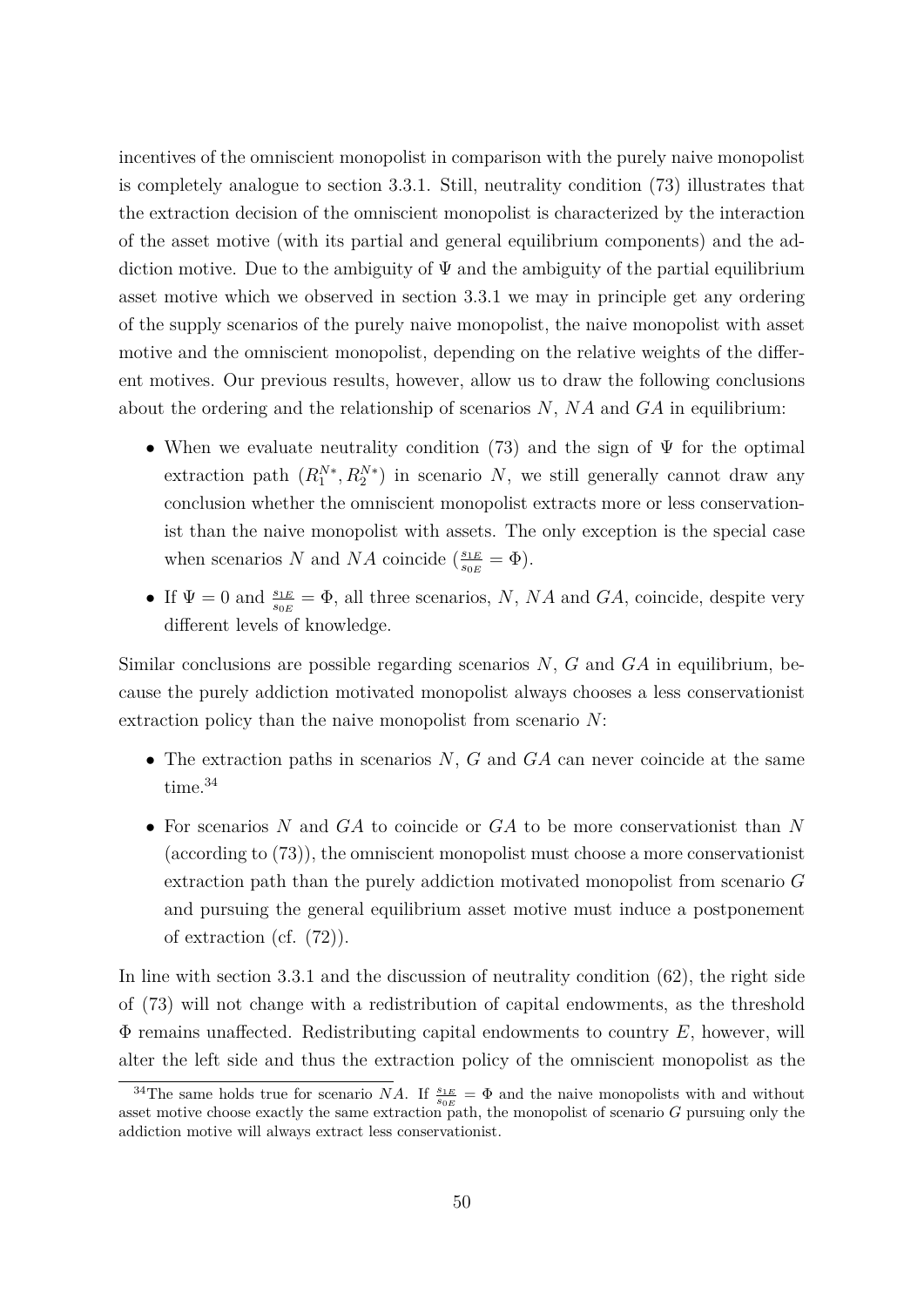following proposition summarizes.

**Proposition 12.** *Redistributing capital endowment to country E will overall increase the speed of extraction by the omniscient monopolist relative to the standard naive monopolist's outcome.*

Following the previous section 3.5.2 we already know that redistributing capital endowment to country *E* always gives the omniscient monopolist an incentive to speed up extraction compared to the monopolist pursuing only the addiction motive whose extraction decision does not depend on the distribution of capital endowment. However, since the naive monopolist does not react to any redistribution of the capital endowment either, the omniscient monopolist must accelerate extraction also in comparison with the naive monopolist's outcome and the proposition holds.<sup>35</sup>

### **3.5.4 Comparison with Competitive Extraction**

In the following, we again extend the characterization of the omniscient monopolist's supply decision by comparing it with the competitive supply path and examining whether the omniscient monopolist may reverse the standard textbook conservationist bias of a resource monopolist for  $\sigma < 1$ .

**Proposition 13.** *The omniscient monopolist generally may choose a more or less conservationist extraction path than the competitive market due to the interplay of addiction and asset motive. Iso-elastic resource demand or*  $\sigma = 1$  *is no longer a sufficient condition for the neutrality of market power with a full level of information.*

Following the reasoning in section 3.3.2 the omniscient monopolist's extraction path will correspond to the competitive outcome if

 $(1 + i_2^{C*})$  $C^*$ ) $MR_1^{GA} = MR_2^{GA}$  for the competitive extraction path  $(R_1^{C*})$  $R_1^{C*}, R_2^{C*}$ 

<sup>35</sup>Proposition 3 showed that increasing first period's asset holdings establishes – except for the special case  $(\Phi \lt (1 + i_1^{N*}) \frac{\partial s_{1E}}{\partial y_{1E}})$  where the endowment distribution does not influence the effect of the asset motives on the extraction path at all – an incentive for the naive monopolist pursuing an asset motive to speed up extraction, too. Since both extraction policies change, we generally cannot derive any conclusion about the influence of the endowment distribution on the comparison between scenarios *GA* and *NA* in equilibrium.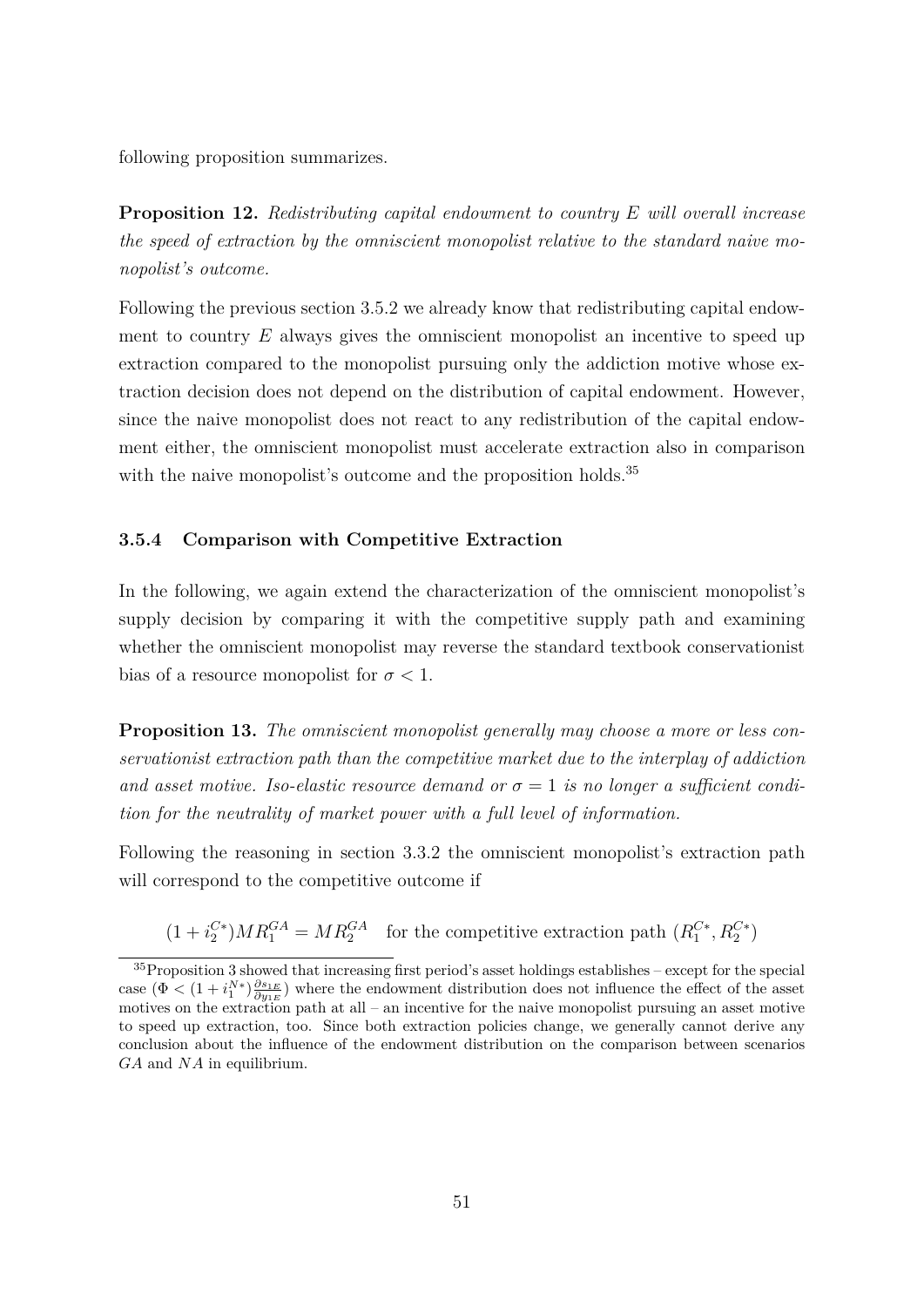or by using (70), (65), (71) and (60) if

$$
\hat{\Delta} \equiv \frac{p_2^{C*}}{\sigma} \Delta + \Psi \frac{dK_2}{dR_2} = 0
$$
 for the competitive extraction path  $(R_1^{C*}, R_2^{C*})$ . (74)

We define the parameter  $\hat{\Delta}$  as the general equilibrium counterpart to  $\Delta$  from (65). In analogy to scenario *NA*,  $\hat{\Delta}$  measures the incentive of the omniscient monopolist to deviate from the competitive outcome. The omniscient monopolist chooses a more conservationist extraction path for  $\hat{\Delta} > 0$  but speeds up extraction relative to the competitive outcome for  $\hat{\Delta}$  < 0.

Obviously, whether the omniscient monopolist deviates from the competitive outcome or not depends on the respective incentive of the naive monopolist with asset motive  $(\Delta \text{ from } (65))$  and the influence of the additional considerations which the omniscient monopolist takes into account due to his awareness of the endogeneity of capital accumulation  $(\Psi \text{ from } (71))$ . If, for example, the share of final goods' production which country *E* can capture as factor remuneration increases over time ( $\Delta > 0$ ) and the naive monopolist with asset motive extracts more conservationist than the competitive market according to (65), the omniscient monopolist will only offset the conservationist extraction bias for  $\Psi > 0$  due to  $\frac{dK_2}{dR_2} < 0$  according to (41). Intuitively, the addiction motive must dominate sufficiently the strengthening of the second period's asset motive to establish a sufficient incentive for the omniscient monopolist to speed up extraction compared to the naive monopolist with asset motive.

In general, however, we may have any combination of  $\Delta$  and  $\Psi$  so that the omniscient monopolist can have an incentive to extract faster than the competitive market  $(\hat{\Delta} < 0)$ even if the scenario *NA* monopolist chooses a more conservationist extraction path  $(\Delta > 0)$ , or vice versa.

For iso-elastic resource demand, i.e. for the case  $\sigma = 1$ , the factor shares  $\theta_{tR}$  and  $\theta_{tK}$  are constant.<sup>36</sup> Nevertheless, since the share of country *E*'s asset holdings in total capital stock  $\frac{s_{1E}}{K_2}$  is likely to change over time so that  $\Delta \neq 0$  and, similarly, since  $\sigma = 1$  does not necessarily imply  $\Psi = 0$ , iso-elastic resource demand no longer is a sufficient condition for the monopolistic outcome to coincide with the competitive outcome.

<sup>&</sup>lt;sup>36</sup>Indeed, we have  $\theta_{tR} = \frac{F_{tR}R_t}{F_t} = \lambda \frac{R_t}{F_t} \left(\frac{F_t}{R_t}\right)^{1-\alpha} = \lambda$  and  $\theta_{tK} = \frac{F_{tK}K_t}{F_t} = \gamma \frac{K_t}{F_t} \left(\frac{F_t}{K_t}\right)^{1-\alpha} = \gamma$ according to (1) because  $\sigma = \frac{1}{1-\alpha} = 1$  implies  $\alpha = 0$ .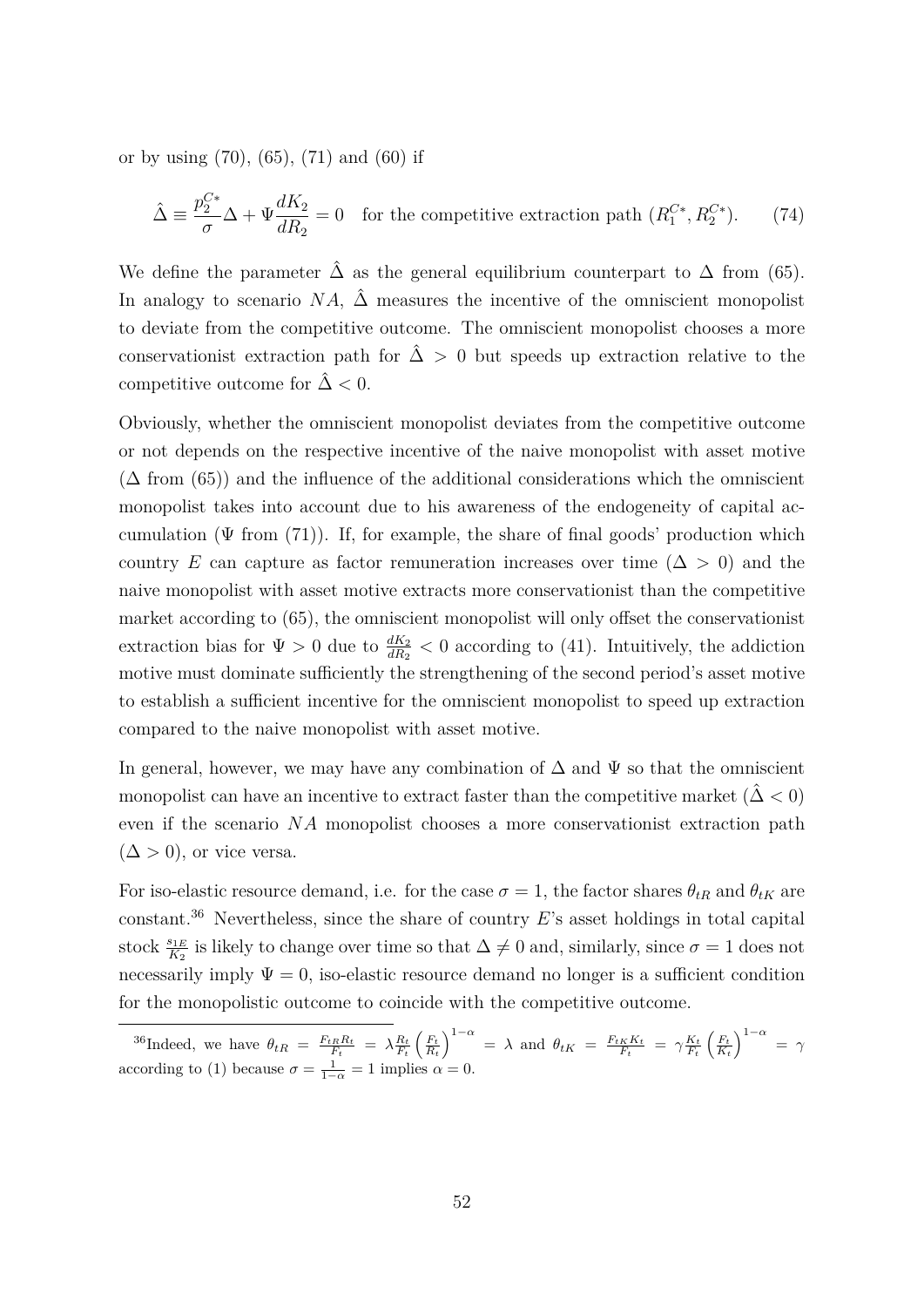### **3.5.5 General Equilibrium Feedbacks and Existence**

To prove the existence of an equilibrium outcome as defined by the Hotelling condition (43) given that the conditional market equilibrium holds, we again have to consider how the left and the right side of (43) react to a change in the extraction pattern. However, in contrast to scenarios *N* and *NA*, the omniscient monopolist is explicitly aware of the feedback effect in general equilibrium from the endogeneity of the capital market equilibrium.

For the left side of condition (43), we can refer to (66) and conclude that it unambiguously will fall in  $R_1$  or, correspondingly, increase in  $R_2$ , because we have  $MR_1^{GA} =$  $MR_1^{NA}$  and the functional relationship  $i(R_2)$  in the conditional equilibrium is independent of the respective supply scenario.

Totally differentiating the right side of condition (43) gives

$$
\frac{dMR_2^{GA}}{dR_2} = \frac{dMR_2^{NA}}{dR_2} + \frac{d\Psi}{dR_2}\frac{dK_2}{dR_2} + \Psi \frac{d^2K_2}{(dR_2)^2}
$$
(75)

by using (71) and the decomposition in (70). The first term is already known from (67) and generally of ambiguous sing. The second and third terms arise due to the monopolist's awareness of the general equilibrium feedback effects and measure how this general equilibrium effects change in response to a change in the extraction path. Both are of ambiguous sign, in general. We discuss  $\frac{d\Psi}{dR_2}$  in more detail in appendix B.3.1. In the last term,  $\Psi$  from (71) is generally ambiguous, as well as  $\frac{d^2 K_2}{(dR_2)}$  $\frac{d^2 K_2}{(dR_2)^2}$  which was already pointed out before in section 3.4.3. As in scenario *NA* (s. section 3.3.3), the ambiguity of the total derivative implies that the marginal resource value in the second period from the omniscient monopolist's perspective may increase in *R*2. However, in the scenario at hand such an upward slope may not only arise from the influence of the general equilibrium feedback effect on the partial equilibrium asset motive (as captured by the first term in (75)) but also from the induced change in the general equilibrium feedback effects which the omniscient monopolist explicitly takes into account.

We discuss the total derivative and the potential upward sloping of  $MR_2^{GA}$  in particular in more detail in appendix B.3.2. This analysis suggests that an upward sloping of  $MR_2^{GA}$  is more likely to arise the more capital endowments are distributed to country  $E$  ceteris paribus, just as in scenario  $NA$ . Moreover,  $MR_2^{GA}$  tends to increase stronger than  $MR_2^{NA}$  if both are indeed increasing in  $R_2$ .

In contrast to scenario  $NA$ , the upward sloping of  $MR_2^{GA}$  might not only give rise to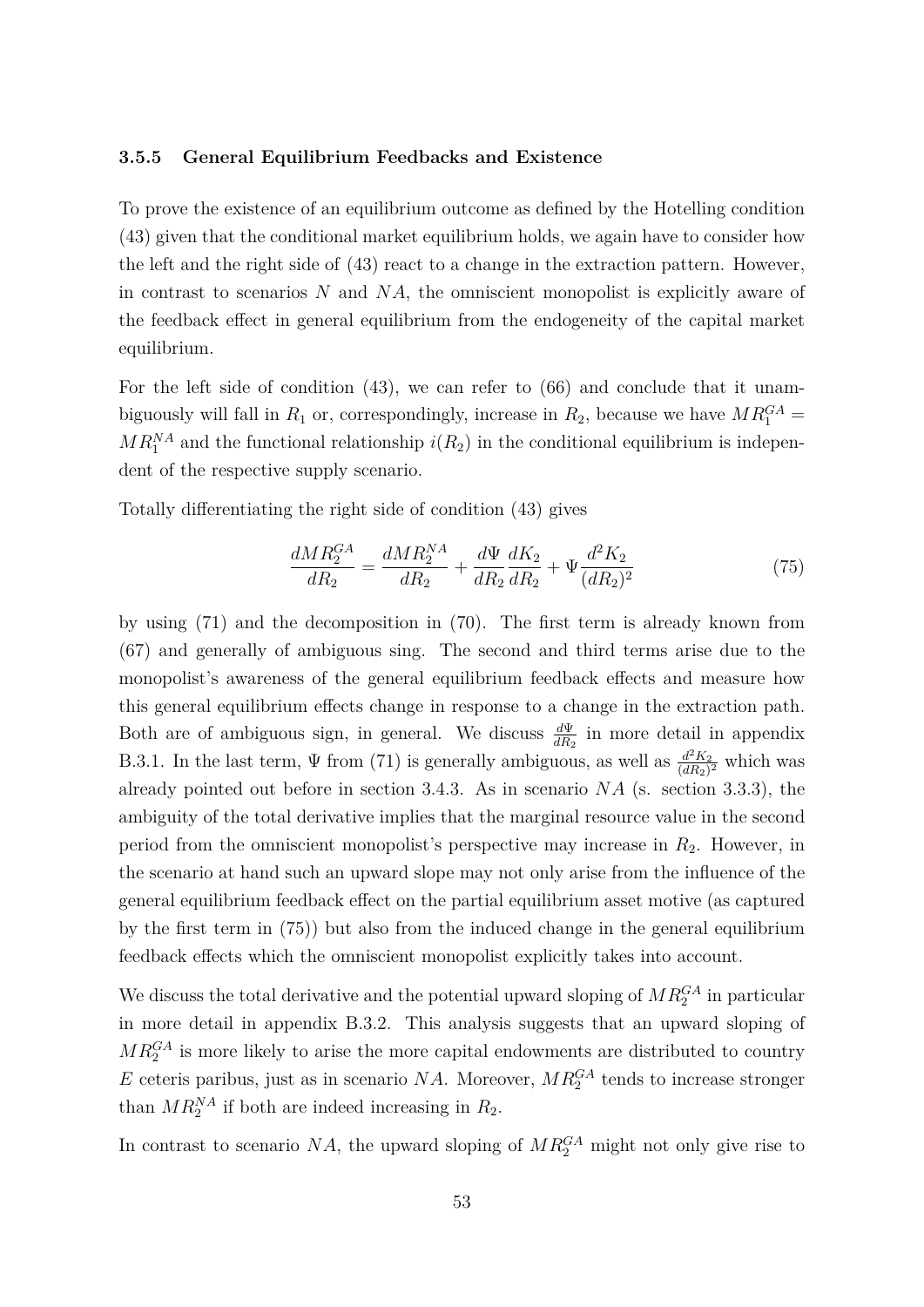multiple equilibria but also to corner solutions in scenario *GA*. We show in appendix B.4.5 that we have

$$
\lim_{R_2 \to 0} (1 + i_2)MR_1^{GA} < \lim_{R_2 \to 0} MR_2^{GA}
$$

but we cannot exclude in general that

$$
\lim_{R_2 \to \bar{R}} (1 + i_2) M R_1^{GA} < \lim_{R_2 \to \bar{R}} M R_2^{GA}
$$

Thus, there need not be an equilibrium outcome for which Hotelling condition (43) is met given that the conditional market equilibrium holds. However, the assessment of the limits of the left and the right side of the Hotelling condition at least demonstrates that there might be a corner solution for  $R_2 \to \overline{R}$  but not for  $R_2 \to 0$ , i.e. there might only be such a corner solution that the monopolist chooses to extract the whole resource stock just in the second period. Given that the addiction motive always works towards an acceleration of extraction, this is only possible for a very strong second period asset motive.<sup>37</sup> Note that the occurrence of such a corner solution is, in general, independent of whether we assume  $\sigma \leq 1$  or  $\sigma > 1$  even though the latter ensures that final goods production in the first period does not break down for  $R_1 = 0.^{38}$ 

If there is no corner solution, the upward sloping of  $MR_2^{GA}$  may lead to multiple equilibria, just as in scenarios *NA* and *G*. Due to the left side of Hotelling condition  $(43)$  monotonously falling in  $R_1$ , however, there will be at least one stable equilibrium outcome, i.e. we will have

$$
\frac{d(1+i_2)MR_1^{NA}}{dR_2} > \frac{dMR_2^{GA}}{dR_2}
$$

for some extraction path  $(R_1^{GA*}, R_2^{GA*})$  for which Hotelling condition (43) is met. Note that for any stable equilibrium outcome the interpretation and intuition laid out in the previous sections and scenario comparisons hold irrespective of whether  $MR_2^{GA}$  is upward or downward sloping for the respective equilibrium extraction path.

<sup>37</sup> In particular, since such a corner solution is excluded in scenario *NA*, it must be due to the strengthening of the second period asset motive via the feedback effect from capital accumulation.

<sup>&</sup>lt;sup>38</sup>If  $\sigma \leq 1$  and  $R_2 = \overline{R}$ , consumption needs of the first period are satisfied out of capital endowments only.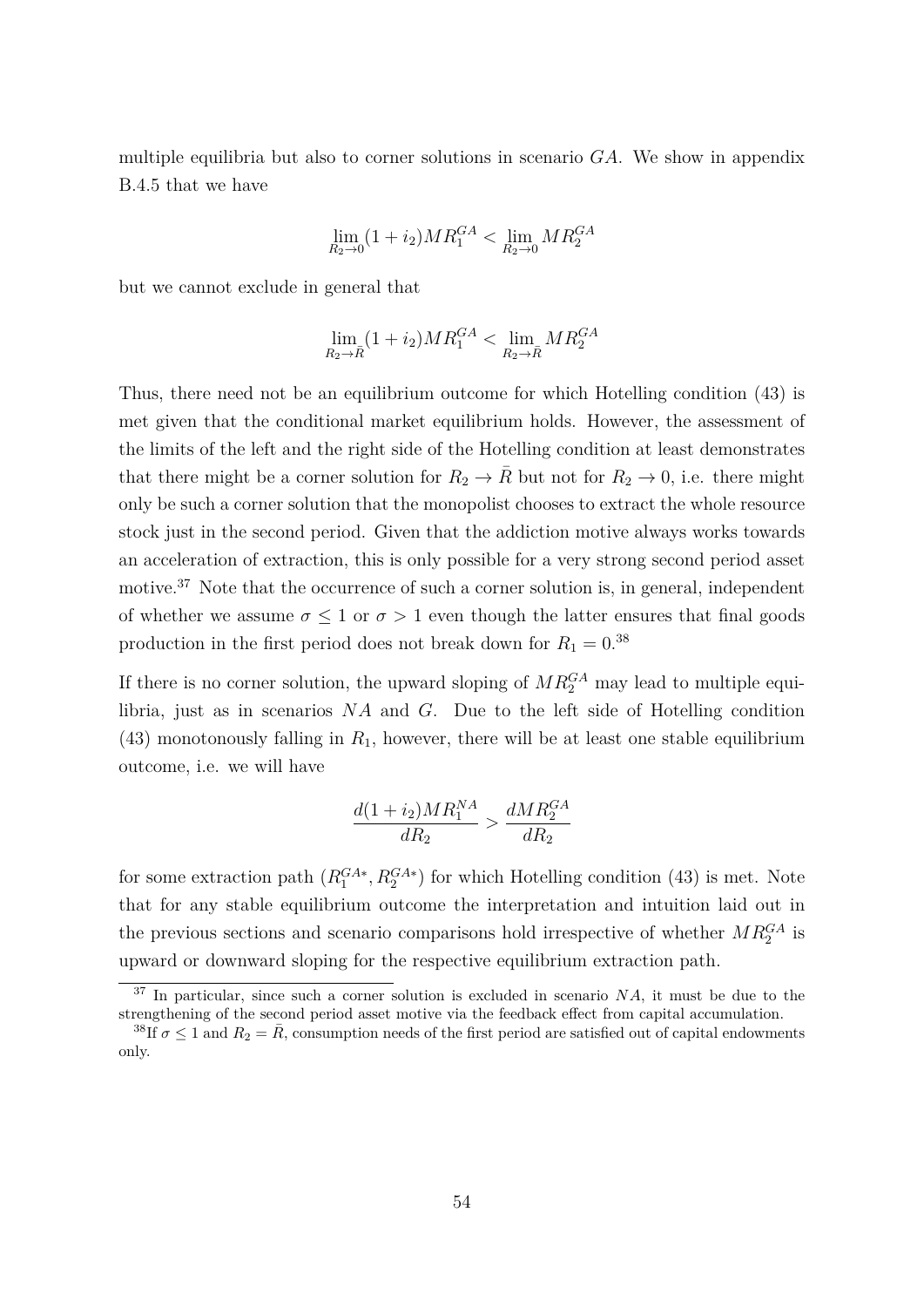## **4 Numerical Simulation and Graphical Illustration**

To illustrate our results, figure 1 shows the respective paths of the perceived marginal revenue of all four scenarios from a numerical simulation. The curves show the resulting manifestations of the effects that the respective monopolist considers in the model for the exemplary parameters  $\sigma \approx 0.91$  (high but below 1),  $\eta = 2$ ,  $\beta = 0.3$ ,  $\lambda = 0.1$ ,  $\gamma = 0.4$ , *A* = 300 and the exemplar endowments  $K_1 = 200$ ,  $s_{0E} = 20$ ,  $s_{0I} = 180$ ,  $\bar{R} = 10$ . I.e. we construct figure 1 by exogenously varying the extraction path within the limits of the given resource stock and by calculating the extended marginal resource revenues  $MR<sub>t</sub>$  and the corresponding endogenous variables. The conditional market equilibrium holds along these marginal revenue curves which implies that the capital stock and the interest rate  $i_2$  change along the curves. In particular, there is a unique and specific second period capital stock for the extraction paths feasible within the given resource constraint. The width of the diagram is defined by the resource stock available so that we can include both sides of the respective Hotelling condition into one figure. The overall equilibrium and optimal extraction path is obviously defined by the point of intersection of the first and the second period marginal revenue curves.



Figure 1: Marginal revenues for all four analyzed scenarios in comparison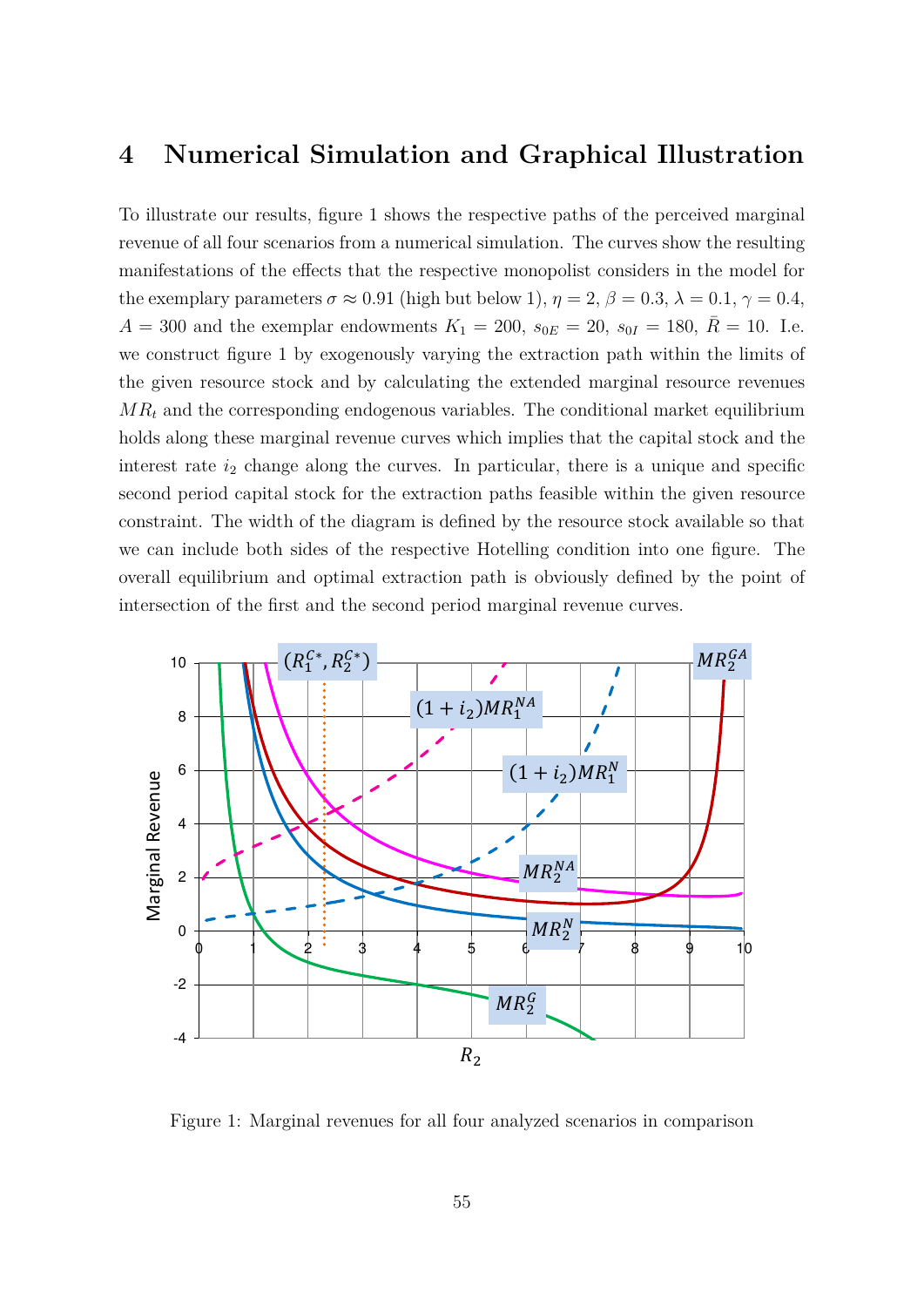Compared to scenario *N*, the asset motive of scenario *NA* induces the monopolist to speed up extraction. The vertical difference between the revenue curves exactly measures the influence of the asset motive. In scenario *NA*, the second-period marginal revenue curve with assets does indeed not fall monotonously in *R*<sup>2</sup> but exhibits a slightly upward sloping part for high values of *R*2, which illustrates the analytical ambiguity of (67), that results from the asset motive in general equilibrium. An even stronger upward sloping part due to an enhanced asset motive is visible for scenario *GA*. Such an upward sloping part is more likely with higher capital endowments to country *E*, which also tends to accelerate extraction ceteris paribus.

In scenario *G* the monopolist speeds up extraction compared to the standard monopoly case due to the addiction motive. If we compare the shape of both marginal revenue curves  $MR_2^N$  and  $MR_2^G$ , the figure also demonstrates the influence of the capital accumulation feedback on the marginal revenue  $MR_2^G$ . While  $MR_2^G$  strongly declines for high *R*<sup>2</sup> due to the internalization of the increasingly strong feedback effects from capital accumulation, these effects are overcompensated in scenario *GA* by the asset motive related general equilibrium effects.

The conservationist extraction bias from naive monopoly power relative to the competition case is dampened by the asset motive in scenario *NA* ( $\Delta > 0$ ) and even reversed for the omniscient monopolist  $(\hat{\Delta} < 0)$  and the monopolist in the addiction scenario *G*.

## **5 The Role of the Elasticity of Substitution** *σ*

As the interplay of the resource market and the capital market is the central field of analysis in our paper, a change in the substitution parameter is of direct importance for the considered effects. In the following we use the numerical simulation to vary the elasticity of factor substitution, discuss the impact on the equilibrium outcomes of the different scenarios and thus to elaborate on the role of the substitution elasticity in our model.

## **5.1 Influence of** *σ* **on the Equilibrium Extraction Path**

The influence of the elasticity of substitution on the equilibrium extraction paths in all four treated monopoly cases and in the competition case is visible in figure 2. Evidently, it varies substantially.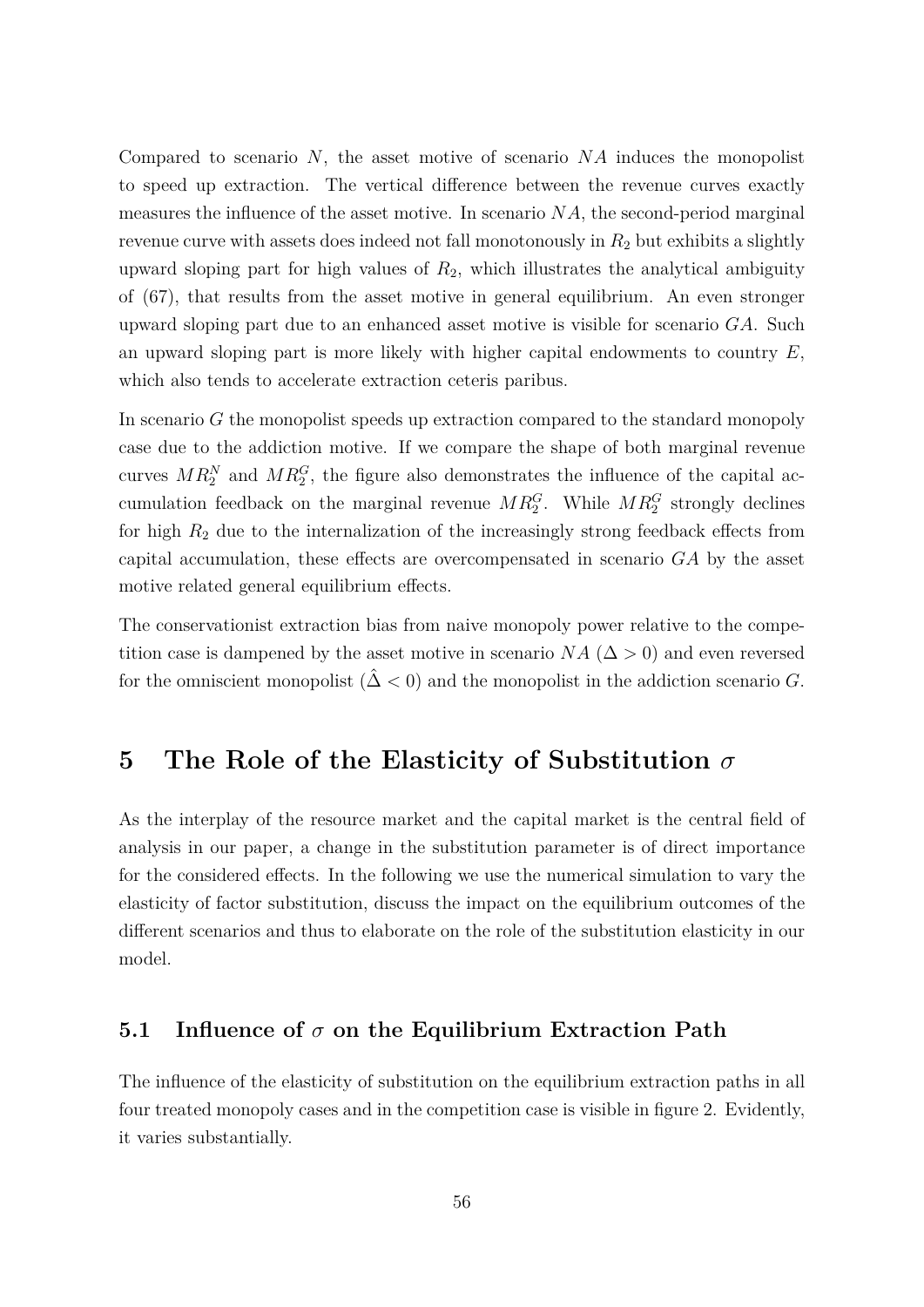

Figure 2: Dependence of the equilibrium present extraction rates on the elasticity of substitution  $\sigma$  between *R* and *K* 

The dashed vertical line marks the value of approximately  $\sigma = 0.091$ , which was used in the numerical simulation of the scenarios above. The order of scenarios is mostly constant over the range of  $\sigma$ , but we see two intersection points for  $\sigma \leq 1$ : As mentioned in section 3.2, the equilibrium extraction path of the naive monopoly case *N* coincides with the one of the competition case for  $\sigma = 1$  (isoelastic resource demand). And the second intersection is between cases *N* and *NA* (at roughly  $\sigma = 0.98$ ). This is the point where the asset motive as described in section 3.3.1 is exactly neutral and does not lead to any extraction shift at all, compared to scenario *N*. 39

The curves of the monopoly cases in figure 2 all end between  $\sigma = 0.87$  and  $\sigma = 0.91$ . While  $\sigma$  is falling, the marginal revenues of all cases are going down, finally reaching zero at the end of the respective curve. For lower values of  $\sigma$  the marginal revenue would become negative and the optimization problem changes in the way that it becomes favorable for the monopolist to leave some resource in the ground. This regime change is

<sup>&</sup>lt;sup>39</sup>Keep in mind here, that the neutrality threshold  $\Phi$  and the level of savings  $s_{1E}$  depend on  $\sigma$ themselves.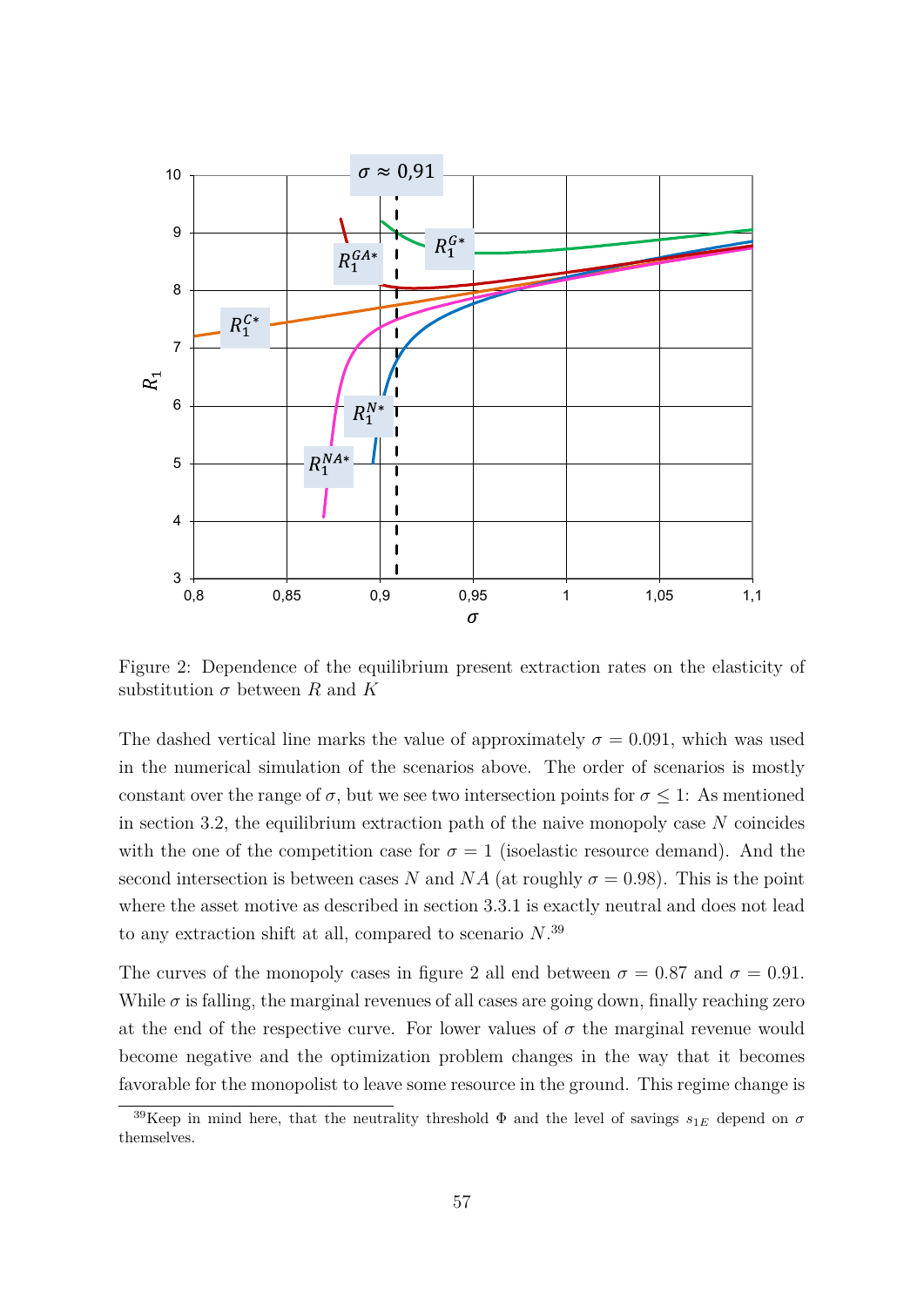beyond the scope of this paper. The marginal revenue in the competitive case goes down as well, but it can never hit zero, since the marginal products with a CES production function are always positive.

### **5.2 Present Extraction Falling with a Decrease in** *σ*

A reduction in the substitution elasticity obviously causes a decrease in the present extraction rate  $R_1$  in the competitive case. And since this effect is transmitted over the marginal product of the resource in each period, which plays a prominent role in every modification of the Hotelling rule, it affects the four monopoly cases as well. For higher values of  $\sigma$  all scenarios exhibit mostly the same extraction shift to the future as *σ* goes down. But for lower values of *σ* mechanisms, which cause the divergence of the scenario outcomes (discussed in the next section), more and more dominate the pure extraction shift to the future. First of all, with a decrease in  $\sigma$ , all marginal products are reduced. But in the competitive case the first period's marginal revenue in current terms  $(1 + i_2)p_1$  experiences a stronger reduction through the movement in both,  $i_2$ and  $p_1$ , than the second period's marginal revenue  $p_2$ , although  $p_1$  alone goes down less than *p*2. As a result, the extraction path shifts towards the higher marginal revenue in the future.

### **5.3 Divergence of Scenarios with a Reduction in** *σ*

Another striking feature of the plot is the increasing divergence of the scenario outcomes with sinking values for  $\sigma$ . While the difference between the cases for  $\sigma > 1$ is almost negligible (except for scenario *G*, whose addiction motive (see section 3.4.1) is persistent), it grows substantially for lower  $\sigma$ . This divergence is explained by two factors: An accelerated extraction shift to the future in the 'naive' scenario *N* and an increasing shift to the present in scenario *G*. The scenarios *NA* and *GA* exhibit additional deviations from their 'base cases' *N* and *G* due to the asset motive, but do not change the divergence finding dramatically.

As we have already seen in section 3.2, the naive monopoly scenario *N* generally features a more conservationist extraction path compared to the competition case. But this difference increases with a falling substitution elasticity  $\sigma$ . When monopoly power is 'switched on' in the competitive equilibrium, then the resulting imbalance in the monopolist's Hotelling rule must be sorted out through an extraction shift to the fu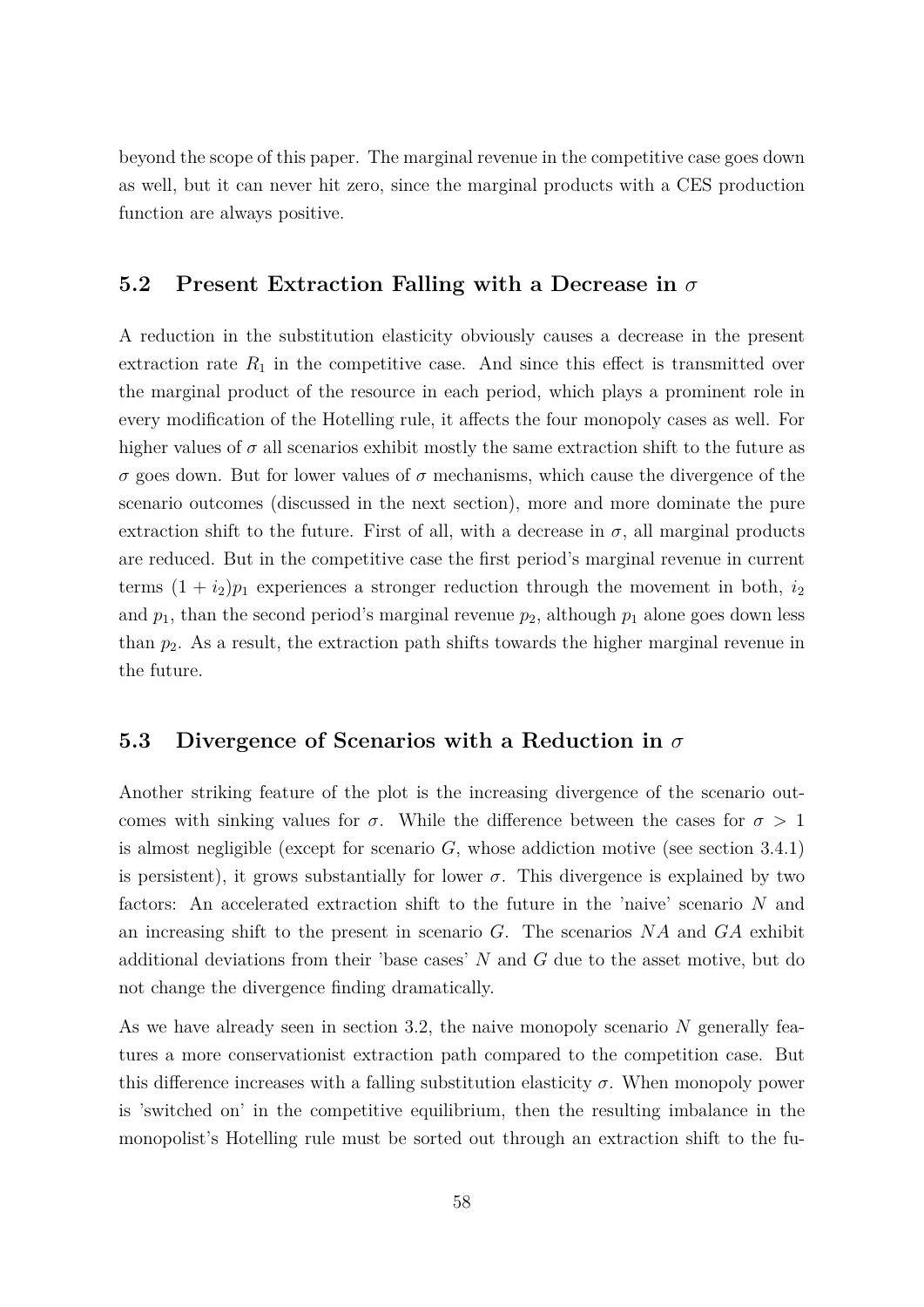ture and the according adjustment of both periods' marginal revenues. However, the adjustment reaction of the marginal revenue depends itself on  $\sigma$  (cf. (47) and (57)).

While  $\frac{dp_2}{dR_2}$  is the reaction function of the marginal revenue of the competitive case to a shift in  $R_2$ , the factor in front of it falls almost linearly with a reduction in  $\sigma$  until it reaches zero shortly below  $\sigma = 0.9$ . As a result, the extraction shift, that is necessary to achieve a certain movement of the marginal revenue in the monopoly case, rises approximately in a hyperbolic manner, as we see in figure 2 for the curve of scenario *N*. 40

On the other hand, the curves of scenario *G* and of the full general equilibrium case *GA* are convex and a reduction in  $\sigma$  prompts a smaller postponement of extraction than we see in the competitive case and, finally, even an increase in present extraction, when further reducing the elasticity of substitution. The addiction motive, as it is described in section 3.4.1, is reinforced through the reduction in  $\sigma$ . The corresponding negative term *∂p*<sup>2</sup> *∂R*<sup>2</sup> *dK*<sup>2</sup>  $\frac{dK_2}{dR_2}R_2$  in this scenario's marginal revenue is increased in absolute terms. This fast growth in the addiction motive obviously overcompensates the extraction postponement of the scenarios N and NA, that follows from the reduction in  $\sigma$ , in this simulation example and leads to ever higher extraction rates in the present, the further the elasticity of substitution is reduced. As we have seen in 3.4.2, while the outcome of scenario G always exhibits a higher present extraction than the naive monopoly of scenario *N*, it does not necessarily have to feature even a higher present extraction than the competition case, but can rather also lie between the outcomes of scenario *N* and competition.

## **6 Conclusion**

We provide an analysis of monopoly power on the market for a crucial resource like oil in general equilibrium with elastic demand. The formal analysis is enhanced with a numerical simulation of the model. Our model framework takes the impact of oil extraction on the endogenous interest rate, output and capital accumulation into account, as well as the resulting complex effects on resource demand and again on the

<sup>&</sup>lt;sup>40</sup>The  $\sigma$ -depending factor in (47) and (57), that dampens the necessary adjustment reaction of the monopolist's marginal revenue, is overlain by the increasing demand elasticity  $\frac{\partial \epsilon}{\partial R_2} > 0$  in equation (51) during the extraction shift, that increases the effect of a shift in  $R_2$  on  $MR_2^N$  and thus alleviates the adjustment of the monopolist's Hotelling rule. However, this alleviation melts down itself with a reduction in  $\sigma$ , so that a low  $\frac{dMR_2^N}{dR_2}$  remains.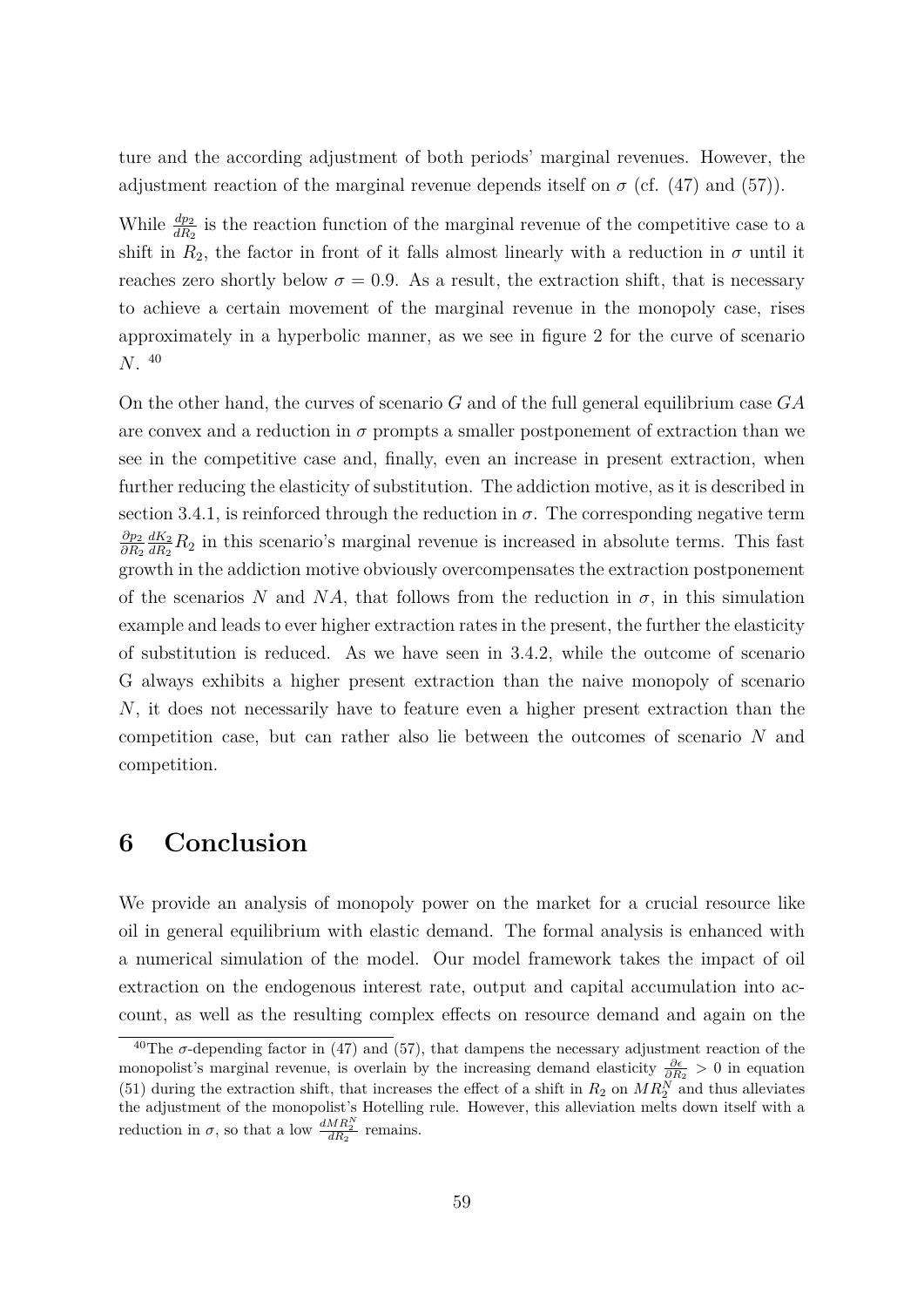interest rate. As a central contribution of the paper, we find that the monopolist's level of knowledge about the different effect channels, feedback effects and economic structures in the general equilibrium setup is crucial for his choice of the optimal extraction path from his respective view. We change his level of awareness in steps to define and analyze four scenarios and to make the influence of different parts of the monopolist's knowledge on his resource extraction decision more transparent. Finally, the scenario *GA* incorporates complete knowledge about the whole economic structure on the side of the monopolist and constitutes a case of comprehensive general equilibrium resource monopoly.

In the naive monopoly case (scenario  $N$ ), as in a partial equilibrium model, where the monopolist only knows the resource demand behavior, monopoly power leads to a postponement of extraction if the according competitive extraction path is falling over time and capital accumulation is positive. This classical conservationist bias of the monopoly, however, is put in question as the extraction shift of the monopolist relative to the competitive outcome becomes ambiguous if capital accumulation is negative, or if the competitive extraction path is upward sloping (due to high enough positive capital accumulation).

Knowledge about the impact of resource extraction on the capital accumulation dynamics and the resulting changes in resource demand in scenario *G* lead to the emergence of an unambiguous 'addiction motive': Taking into account this aspect of interconnectedness of the capital market and the resource market, the monopolist is less conservationist than the naive monopolist of scenario *N* and shifts the extraction path to the present (for  $\frac{dK_2}{dR_2}$  < 0). The higher resource supply in the present leads to more output and capital accumulation in the present and a higher dependence on the resource in the future, that can be exploited strategically by the exporter. The strength of the addiction motive in the monopolist's considerations depends on the relationship between changes in resource extraction in period 1 and the resulting changes in resource demand (via capital accumulation) in period 2. This acceleration of extraction due to general equilibrium knowledge can even lead to faster extraction under monopoly than in the perfect competition case, so that Robert Solow's (1974) dictum of the monopolist being 'the conservationist's friend' can be reversed. Also, it is possible that the monopolist chooses the social optimum extraction path of the competition case. Moreover, even for an isoelastic resource demand (i.e. elasticity of substitution between capital and resource  $\sigma = 1$ ) the extraction shift to the present persists and the resulting extraction paths of monopoly and competitive case cease to be identical, in contrast to the usual partial equilibrium setup.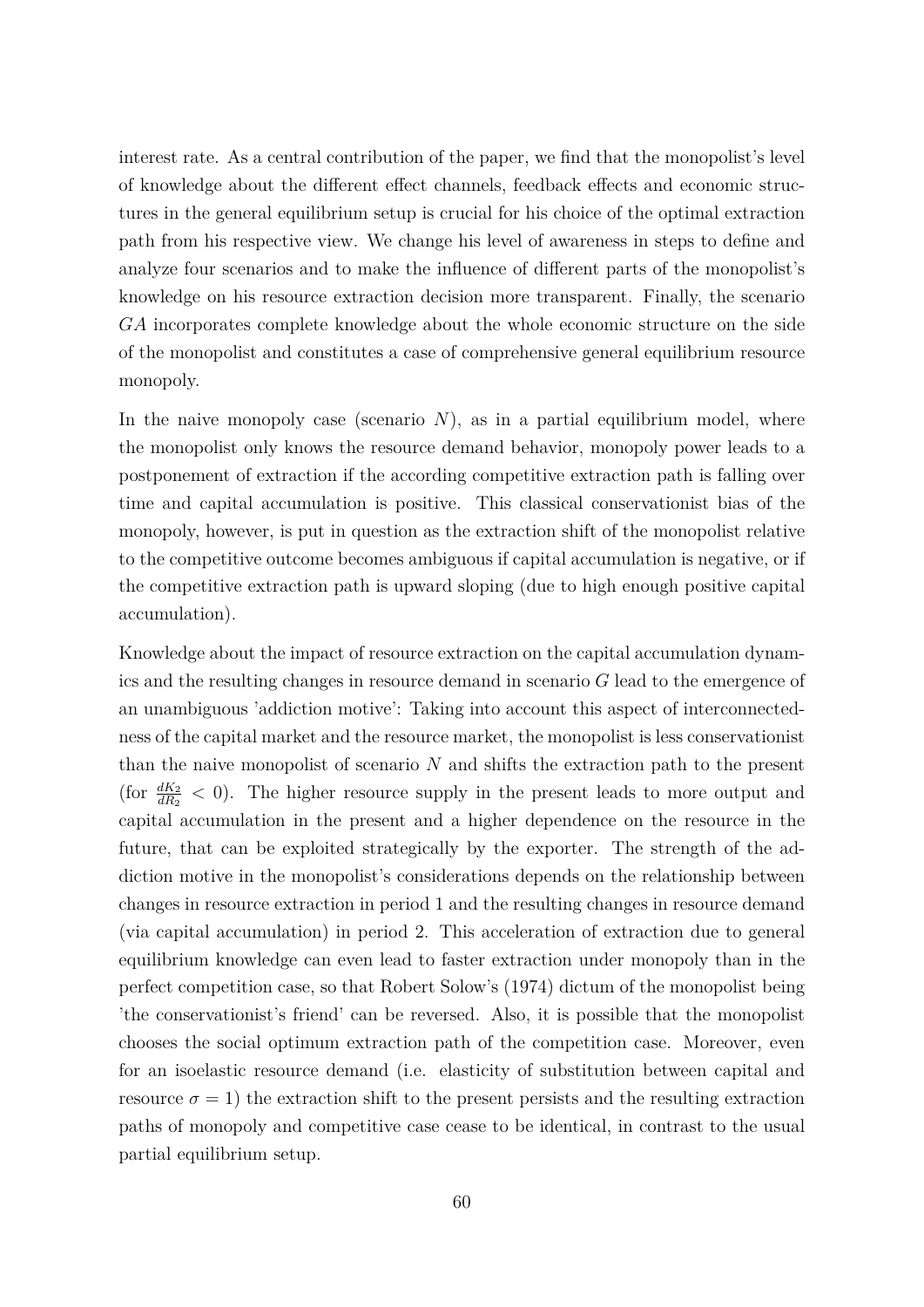Another striking result of our analysis of resource market power in general equilibrium is the emergence of what we call the 'capital asset motive'. The investment of a part of the resource revenues from period 1 leads to the build up of a capital asset stock by the resource exporting country, akin to the recycling of petrodollars and the creation of sovereign wealth funds and other capital deposits, that we have seen in the last decades by many OPEC countries. As a result, returns on capital investments are added as a second income source and the role of the classical resource monopolist, as he is known from the literature, changes to that of a simultaneous resource extractor and capital investor. In scenario *NA* the monopolist first knows about his direct power over the future interest rate and then, in scenario *GA*, even about the whole capital market dynamics, which affect his capital income. Taking this asset motive into account can shift the monopolist's optimal extraction path to the future or to the present. The direction of the shift depends on the initial capital endowments and on the rate of growth of the resource exporting country's share in the world capital asset stock. Put differently, the relative 'strength' of the asset motive in both periods determines the direction of the extraction shift. In scenario *GA* with its full general equilibrium dynamics being considered by the monopolist, the future period's asset motive is stronger than in scenario *NA* with its lower level of the monopolist's awareness. Thresholds for the change in direction of the extraction shift when switching from one scenario to another are provided. Another interesting phenomenon, for both scenarios *NA* and *GA*, is that the monopolist's marginal resource revenue in period 2 can develop an area with a positive slope in resource extraction  $R_2$ , in contrast to the normal falling marginal revenue in a case without an asset motive. The conclusions that we draw in the different sections, however, refer to constellations where the marginal revenue curves in both periods fall in a conventional manner.

The analysis of the strategic capital asset motive makes dynamic changes in the role of a resource exporter with market power visible. Starting as a pure resource exporter, the monopolist over time turns into a capital investor with influence on the capital market via his resource market power. The pure resource revenues may become secondary during this process. A change of strategic incentives and political priorities of OPEC countries over the decades in their competition with industrialized countries in the political arena can be made plausible in this way.

Both, the asset motive and the addiction motive constitute different aspects of the mutual dependency of oil exporters and importers. The industrialized countries are not simply at the exporter's mercy, but the monopolist's interest in the importing countries' prosperity is at the least twofold: On the one hand, the exporter wants to maintain and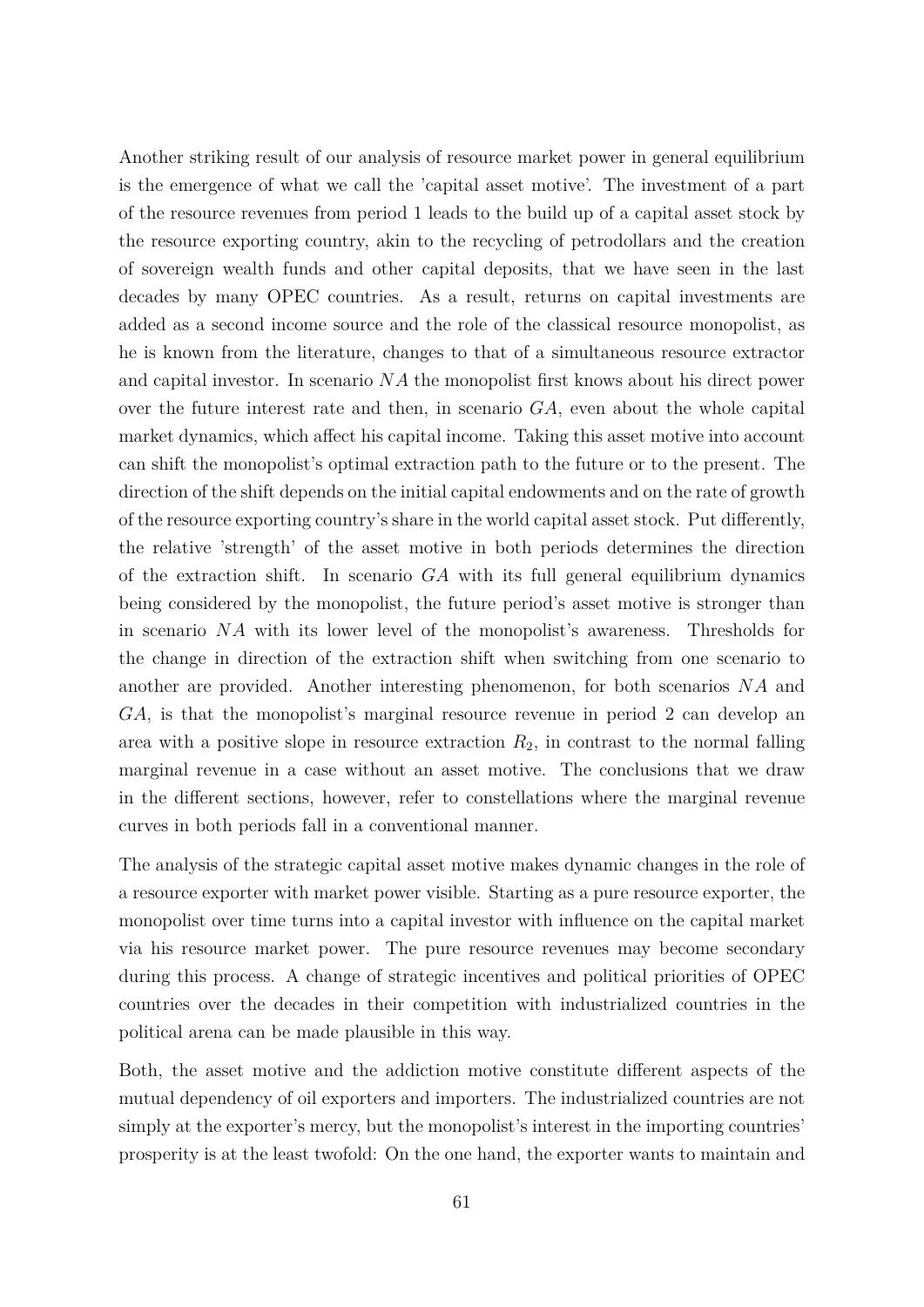increase the importers' 'oil addiction' for the future. On the other hand, he does not want to jeopardize his capital asset returns. The general equilibrium perspective has proven very useful for gaining insights, not only into the strategic relation of resource exporters and importers, but also into the complex interlocking of capital and resource markets (especially for oil). Our analysis thus contributes to a better understanding of the supply motives and strategies of suppliers of fossil energy resources and of the conditions of successful climate policy.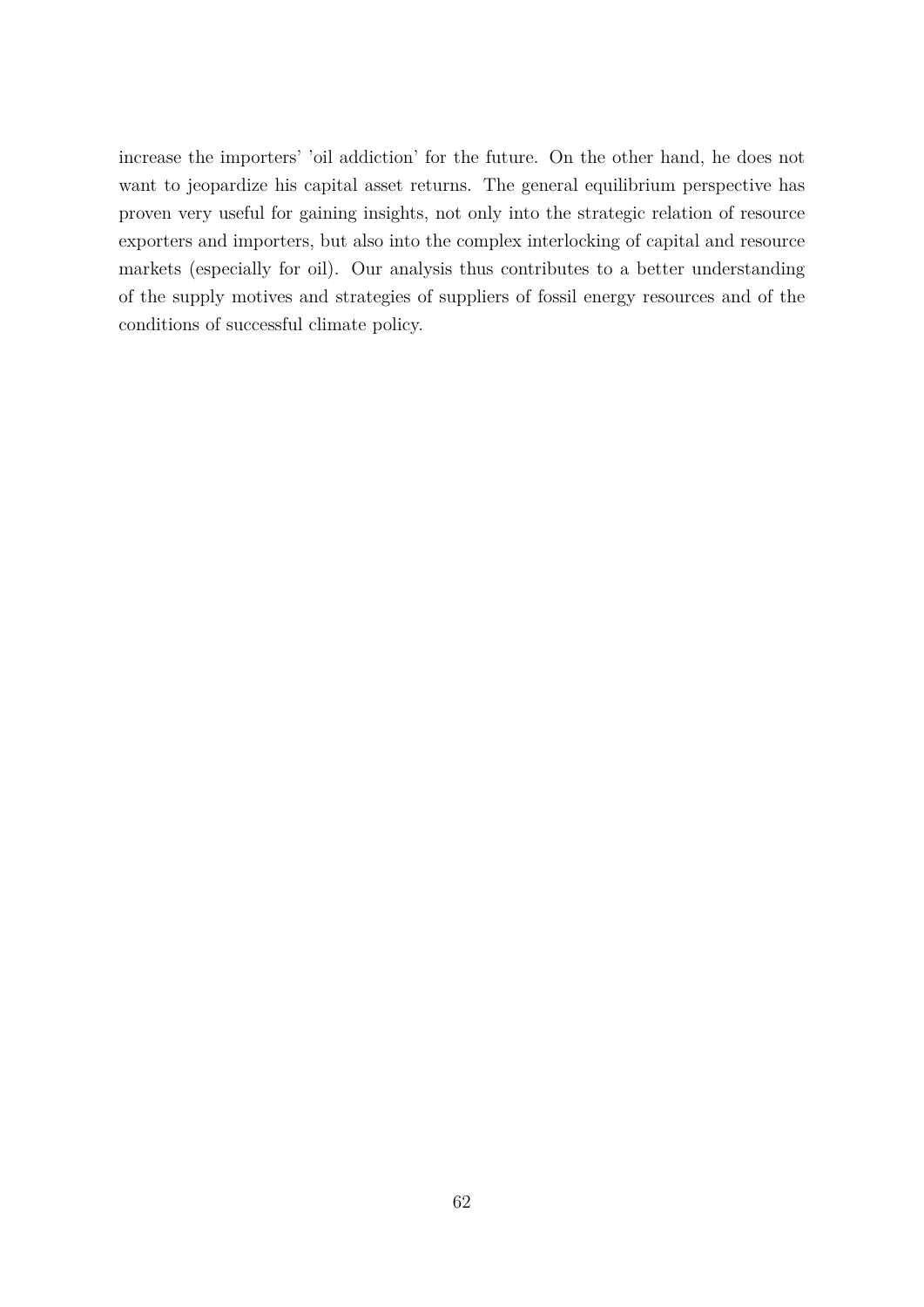# **A Appendix: Model**

## **A.1 Capital Supply**

### **A.1.1 General Characterization**

Without assuming symmetric and homothetic consumption preferences for both countries, aggregated capital supply is given by

$$
K_2^s = K_2^s(y_{1I}, y_{1E}, \pi_{2I}, \pi_{2E}, i_2) = s_{1I}(y_{1I}, \pi_{2I}, i_2) + s_{1E}(y_{1E}, \pi_{2E}, i_2)
$$
(76)

Totally differentiating aggregate capital supply yields

$$
dK_2^s = \frac{\partial s_{1I}}{\partial y_{1I}} dy_{1I} + \frac{\partial s_{1I}}{\partial \pi_{2I}} d\pi_{2I} + \frac{\partial s_{1I}}{\partial i_2} di_2 + \frac{\partial s_{1E}}{\partial y_{1E}} dy_{1E} + \frac{\partial s_{1E}}{\partial \pi_{2E}} d\pi_{2E} + \frac{\partial s_{1E}}{\partial i_2} di_2
$$

However, in both countries, period income streams are functions of factor prices and quantities as well as capital endowment. For describing the fundamental functional form of aggregate capital supply we therefore have to further decompose the changes in period income streams in both countries. To this end, we totally differentiate  $y_{1E}$  from  $(21)$  and  $\pi_{2E}$  from (18) which gives

$$
dy_{1E} = p_1 dR_1 + R_1 dp_1 + s_{0E} di_1 + (1 + i_1) ds_{0E}
$$
  

$$
d\pi_{2E} = p_2 dR_2 + R_2 dp_2
$$
 (77)

Similarly, for country *I*, totally differentiating period income streams  $y_{1I}$  from (11) and  $\pi_{2I}$  from (5) yields

$$
dy_{1I} = F_{1R}dR_1 + F_{1K}dK_1 - p_1dR_1 - R_1dp_1 - i_1dK_1 - K_1di_1 + s_{0I}di_1 + (1 + i_1)ds_{0I} =
$$
  
\n
$$
= -R_1dp_1 - K_1di_1 + s_{0I}di_1 + (1 + i_1)ds_{0I}
$$
  
\n
$$
d\pi_{2I} = F_{2R}dR_2 + F_{2K}dK_2 - p_2dR_2 - R_2dp_2 - i_2dK_2 - K_2di_2 =
$$
  
\n
$$
= -R_2dp_2 - K_2di_2
$$
\n(78)

where we set  $F_{tR} = p_t$  and  $F_{tK} = i_t$  according to (7) and (6) which both hold due to the Envelope theorem. However, note, that since households in both countries derive their period incomes from supplying production factors and the production technology exhibits constant returns to scale (cf. (5)), aggregate period income that is available for consumption and savings in period 1 is made up of total output and capital endowments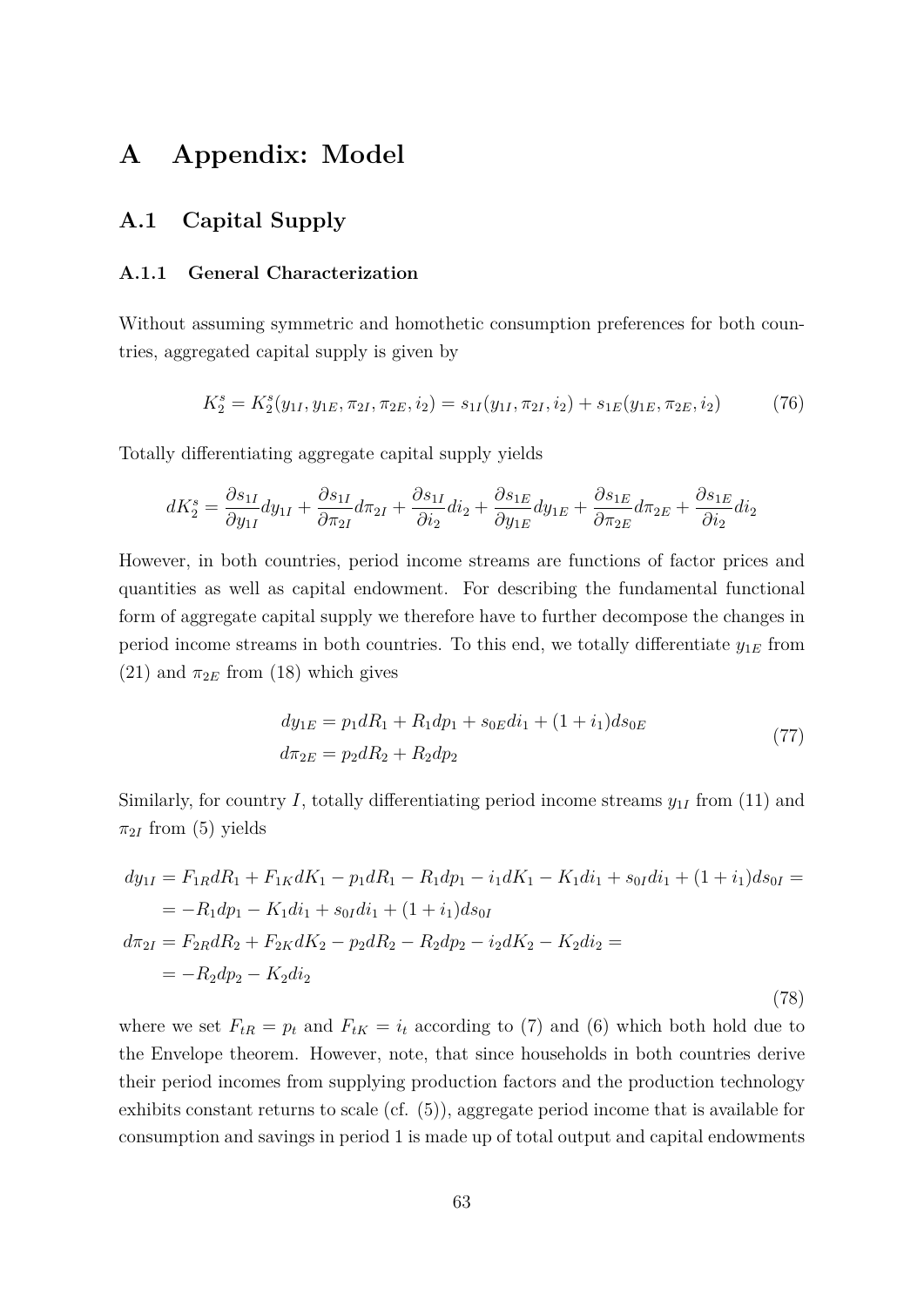for period 1

$$
Y_1 = y_{1I} + y_{1E} = \pi_{1I} + (1 + i_1)s_{0I} + \pi_{1E} + (1 + i_1)s_{0E} = F_1 + K_1
$$

and just of total output for period 2

$$
\Pi_2 = \pi_{2I} + \pi_{2E} = F_2
$$

Thus, changes in factor prices do not (directly) influence aggregate period incomes, unless they induce changes in factor inputs.

Given (77) and (78) we can conclude that aggregate capital supply is, in the end, a function factor prices, resource input and asset endowments:

$$
K_2^s = K_2^s(p_1, p_2, i_1, i_2, R_1, R_2, s_{0I}, s_{0E})
$$
\n(79)

Correspondingly, by use of (77) and (78), we may rearrange the total derivative of (76) to get

$$
dK_2^s = \left(\frac{\partial s_{1E}}{\partial y_{1E}} - \frac{\partial s_{1I}}{\partial y_{1I}}\right) R_1 dp_1 + \left(\frac{\partial s_{1E}}{\partial \pi_{2E}} - \frac{\partial s_{1I}}{\partial \pi_{2I}}\right) R_2 dp_2
$$
  
+ 
$$
\left(\frac{\partial s_{1E}}{\partial y_{1E}} s_{0E} + \frac{\partial s_{1I}}{\partial y_{1I}} s_{0I} - \frac{\partial s_{1I}}{\partial y_{1I}} K_1\right) di_1 + \left(\frac{\partial s_{1E}}{\partial i_2} + \frac{\partial s_{1I}}{\partial i_2} - \frac{\partial s_{1I}}{\partial \pi_{2I}} K_2\right) di_2 \qquad (80)
$$

$$
+ \frac{\partial s_{1E}}{\partial y_{1E}} p_1 dR_1 + \frac{\partial s_{1E}}{\partial \pi_{2E}} p_2 dR_2 + \frac{\partial s_{1I}}{\partial y_{1I}} (1 + i_1) ds_{0I} + \frac{\partial s_{1E}}{\partial y_{1E}} (1 + i_1) ds_{0E}
$$

where exogenous changes in first-period capital endowments  $s_{0m}$  are taken into account for completeness. Obviously, with an higher capital endowment households have an incentive to save more and to enlarge capital supply.

Given the constant return to scale technology, factor prices determine the distribution of the value added from production between all production factors. However, since households from country *E* and *I* supply different factors and labour income is defined as residual profits according to (5), factor prices also determine the distribution of aggregate income between both countries. Therefore, as far as countries differ in their propensity to save with respect to income changes, factor prices do influence capital supply, even though they do not directly change aggregate (world) income. With fixed factor inputs, an increase in the resource price (for whatever reason) reduces labour income (cf.  $(5)$ ) and therefore shifts income from country *I* to country *E* in both periods. If households in country *E* react stronger to the income gain with respect to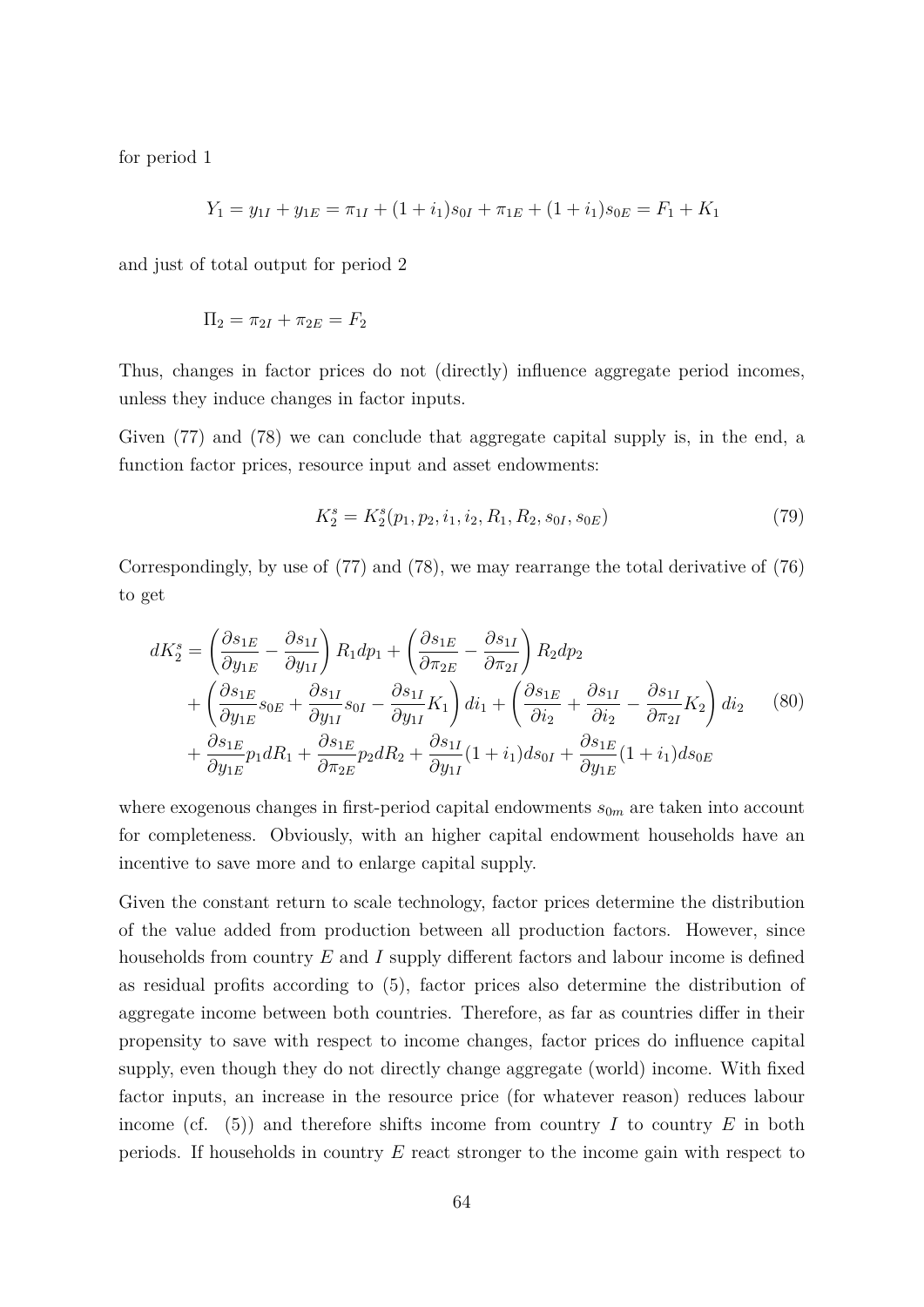savings than households in *I* to their income loss, then an increase in the first period resource price will boost capital supply as the first term on the right in (80) shows. Correspondingly, with an increase in the second period resource price capital supply will be reduced.

For the influence of the interest rate – the factor price of capital – note, that an increase in the interest rate raises the return from capital holdings (endowments or savings) of households in both countries and in both periods. However, higher capital income is directly at the expense of labour income according to (5). Thus, whenever country *E* owns part of the capital stock, a higher interest rate also involves a redistributive effect between countries, because households in country *I* will earn only a part of the increased capital costs as capital income if everything else is held constant. In fact, with fixed capital endowments, the first period interest rate has an influence on capital supply (for the second period) only via its redistributive effect as the aggregate change in exogenous capital endowment equals a change in the first period capital stock  $ds_{0I} + ds_{0E} = dK_1$ so that

$$
\frac{\partial s_{1E}}{\partial y_{1E}} s_{0E} + \frac{\partial s_{1I}}{\partial y_{1I}} s_{0I} - \frac{\partial s_{1I}}{\partial y_{1I}} K_1 = \left(\frac{\partial s_{1E}}{\partial y_{1E}} - \frac{\partial s_{1I}}{\partial y_{1I}}\right) s_{0E}
$$

The redistributive effect from labour income in country *I* to capital income in country *E* also holds for the effect the second period interest rate has on aggregate savings which can be observed by substituting for the partial derivatives with respect to the interest rate from (16)

$$
\frac{\partial s_{1E}}{\partial i_2} + \frac{\partial s_{1I}}{\partial i_2} - \frac{\partial s_{1I}}{\partial \pi_{2I}} K_2 = -\beta \frac{u'(c_{2E})}{\Delta_E} + \frac{\partial s_{1E}}{\partial \pi_{2E}} s_{1E} - \beta \frac{u'(c_{2I})}{\Delta_I} + \frac{\partial s_{1I}}{\partial \pi_{1I}} s_{1I} - \frac{\partial s_{1I}}{\partial \pi_{2I}} K_2
$$

$$
= -\beta \frac{u'(c_{2E})}{\Delta_E} - \beta \frac{u'(c_{2I})}{\Delta_I} + \left(\frac{\partial s_{1E}}{\partial \pi_{2E}} - \frac{\partial s_{1I}}{\partial \pi_{2I}}\right) s_{1E}
$$

However, the second period interest rate applies to capital holdings the households actively decide on. The redistributive effect derives from the standard (negative) income effect, that a rising interest rate has for given savings. Again, since households in country *I* earn labour and capital income, the overall standard income effect is at least attenuated as some parts of the gains in capital income are compensated by the loss in labour income. In addition, the first two positive terms capture the counteracting substitution effects on savings in both countries. Hence, the overall effect of the secondperiod interest rate on capital supply is generally ambiguous.

Increasing first period resource supply  $(dR_1)$  raises first period production marginally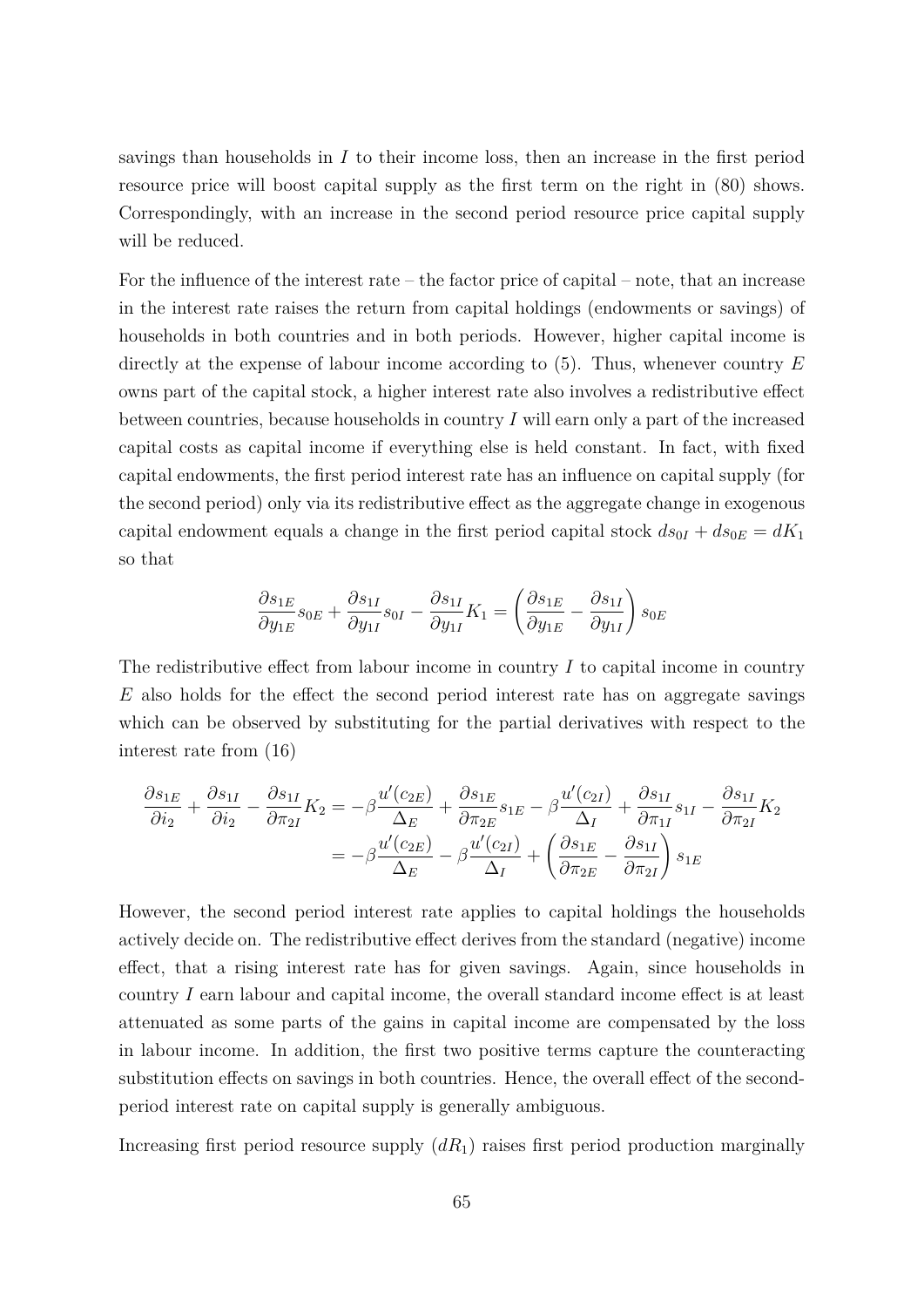by  $p_1 = F_{1R}$ . The same holds true for second period resource supply  $(dR_2)$ . Since country *E* completely captures the production value of its resources due to the constant returns to scale technology, these resource supply induced changes of total output in the respective period only affect savings of households of country *E* by the corresponding income effects as the third line in (80) demonstrates. In contrast to an increase in first period income any increase in second period income  $\pi_{2E}$  lowers savings from country *E* according to (16).

However, since we assume that the resource constraint (17) is binding in any case, we have  $R_1 = \overline{R} - R_2$  and shifting resources to the second period always is associated with a decreasing resource use in the first period, i.e.  $dR_1 = -dR_2$ . This implies that capital supply, in its most general specification, is a function of factor prices, the resource supply *path*, as well as the resource and capital endowments

$$
K_2^s = K_2^s(p_1, p_2, i_1, i_2, R_2, \bar{R}, s_{0I}, s_{0E})
$$
\n(81)

and the third the third line in (80) is overall modified by having

$$
\left(\frac{\partial s_{1E}}{\partial \pi_{2E}} p_2 - \frac{\partial s_{1E}}{\partial y_{1E}} p_1\right) dR_2 + \frac{\partial s_{1E}}{\partial y_{1E}} p_1 d\overline{R}
$$

For given factor prices, resource income of country *E* rises in the second period while it shrinks in the first period according to (77) when shifting resources to the second period. This unambiguously lowers savings from country *E* given the partial effects in (16). For a given production technology (and given capital stocks) the resource constraint implies that reallocating resources to the future shifts total production output and thereby aggregate income from the present to the future. However, since country *E* completely captures the production value of its resources, the induced redistribution of aggregate income directly corresponds to changes in period incomes of country *E* so that the reallocation of resources between both periods only affects savings from country *E* ceteris paribus.<sup>41</sup> The effect of an increase in the resource stock  $d\overline{R}$  which is directly comparable to an increase in capital endowments.

### **A.1.2 Capital Supply for Homothetic Preferences**

To simplify this so far very general characterization of capital supply in (80) we assume symmetric and homothetic consumption preferences for households in both countries

<sup>41</sup>i.e. not taking into changes of the interest rate.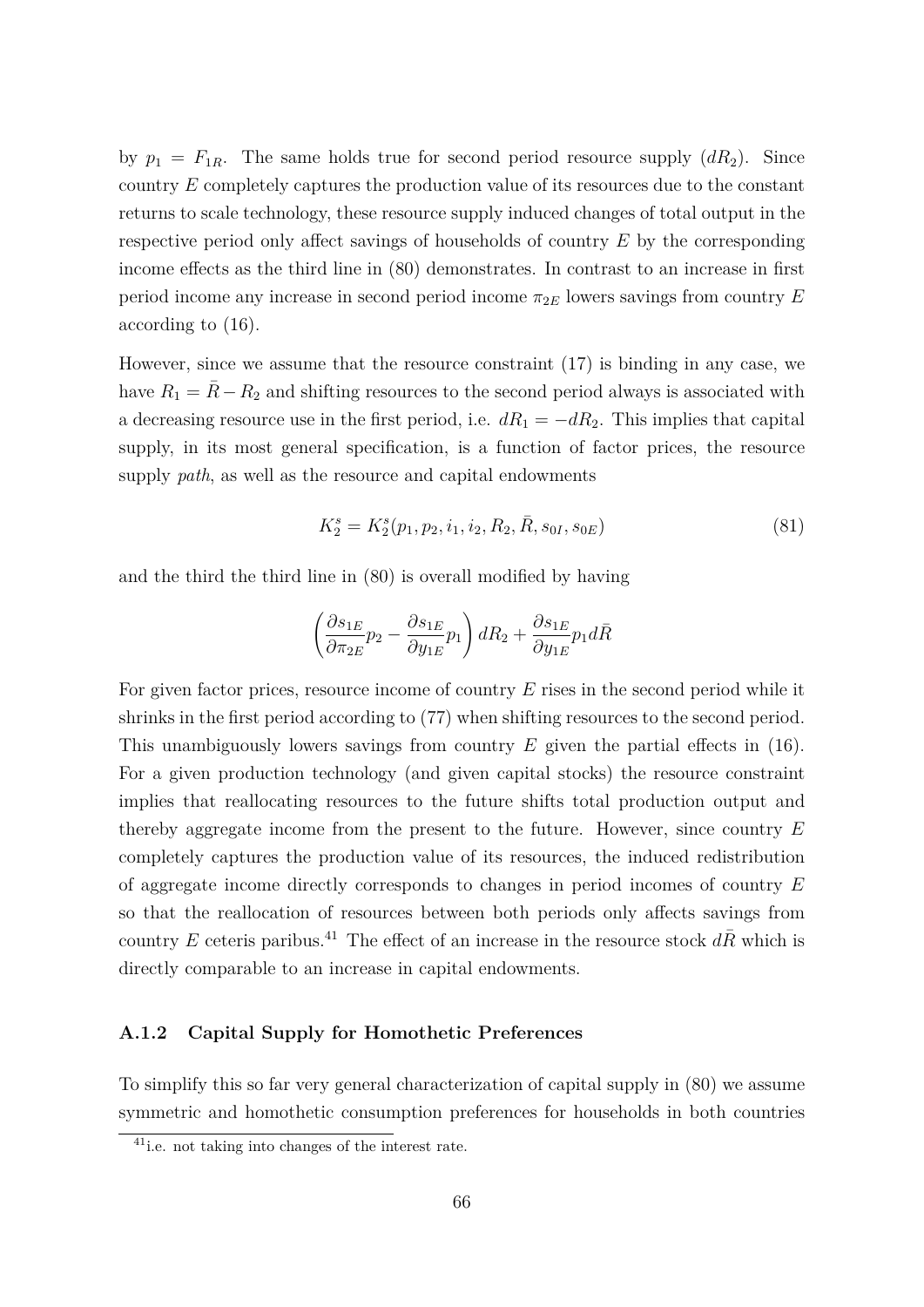$m \in \{E, I\}$  in the model (see (10)). From the Euler equations (14) and (22) then follows

$$
\frac{c_{1m}}{c_{2m}} = \left[\beta \left(1 + i_2\right)\right]^{-\frac{1}{\eta}}\tag{82}
$$

i.e. along the optimal intertemporal consumption path, the relation of first and secondperiod consumption only depends on the time preference and the interest rate but not on the income level. Moreover, this implies that for a given present-value of life-time income

$$
w_m = y_{1m} + \frac{\pi_{2m}}{1+i_2} = c_{1m} + \frac{c_{2m}}{1+i_2}
$$
\n(83)

only the prevailing interest rate and the time preference rate determine the expenditures that the household dedicates to first and second period consumption<sup>42</sup>

$$
c_{1m} = \frac{1 + i_2}{1 + i_2 + \left[\beta(1 + i_2)\right]^{\frac{1}{\eta}}} w_m
$$

$$
c_{2m} = \frac{\beta^{\frac{1}{\eta}}(1 + i_2)^{\frac{1}{\eta}}}{1 + i_2 + \left[\beta(1 + i_2)\right]^{\frac{1}{\eta}}} w_m
$$

For  $\eta = 1$  (ln-utility), the income and substitution effect of a changing interest rate exactly offset each other and the expenditure share for first-period consumption no longer depends on the interest rate.

From (16) we already observed that the marginal propensities to save with respect to income changes are constant in both countries for a given interest rate and do not depend on the absolute income levels. Since the preferences of the two countries are not only homothetic, but also symmetric, the distribution of income between the countries has no effect on the saving propensities, nor on the total amount of savings. For any distribution of wealth between country *E* and country *I* we therefore have

$$
\frac{\partial s_{1I}}{\partial y_{1I}} = \frac{\partial s_{1E}}{\partial y_{1E}} \quad \text{and} \quad \frac{\partial s_{1I}}{\partial \pi_{1I}} = \frac{\partial s_{1E}}{\partial \pi_{1E}} \quad \text{but not necessarily} \quad \frac{\partial s_{1I}}{\partial i_2} = \frac{\partial s_{1E}}{\partial i_2}.
$$

This implies that all terms representing pure redistribution of income between countries *I* and *E* cancel out. Moreover, the distribution of capital endowments between both countries no longer has any influence on capital supply as well as any exertion of market power. Thus, based on (81) capital supply with symmetric homothetic preferences in

 $42$ The expenditure shares can be derived by substituting for the second-period consumption in (83) from the Euler equation.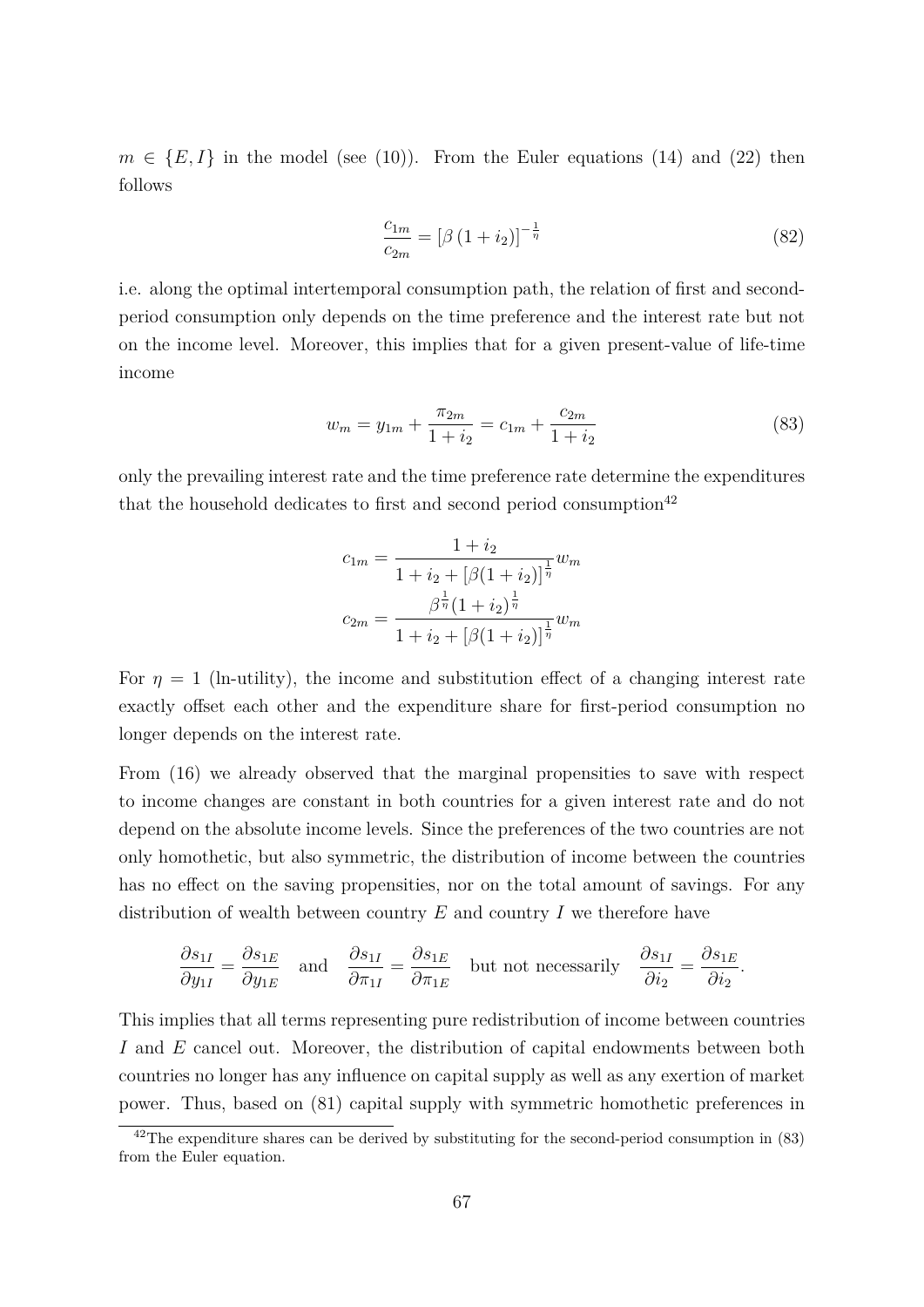both countries is just a function of the second period interest rate, the resource supply path, as well as resource and capital endowments as stated in (25). An overview over the different components of the aggregate savings reaction for the case of symmetric homothetic utility is given in figure 3.



Figure 3: Overview over the reaction of aggregate savings for homothetic utility to a shift in resource supply  $dR_2$ 

### **A.2 Conditional Market Equilibrium**

### **A.2.1 Comparative Statics**

In the conditional market equilibrium, all three markets, the resource market, the capital market and the final goods' market, clear given some resource supply path  $(R_1, R_2)$ . To derive (35) and (36) we totally differentiate (31) and substitute  $dR_1^d$  from (6) which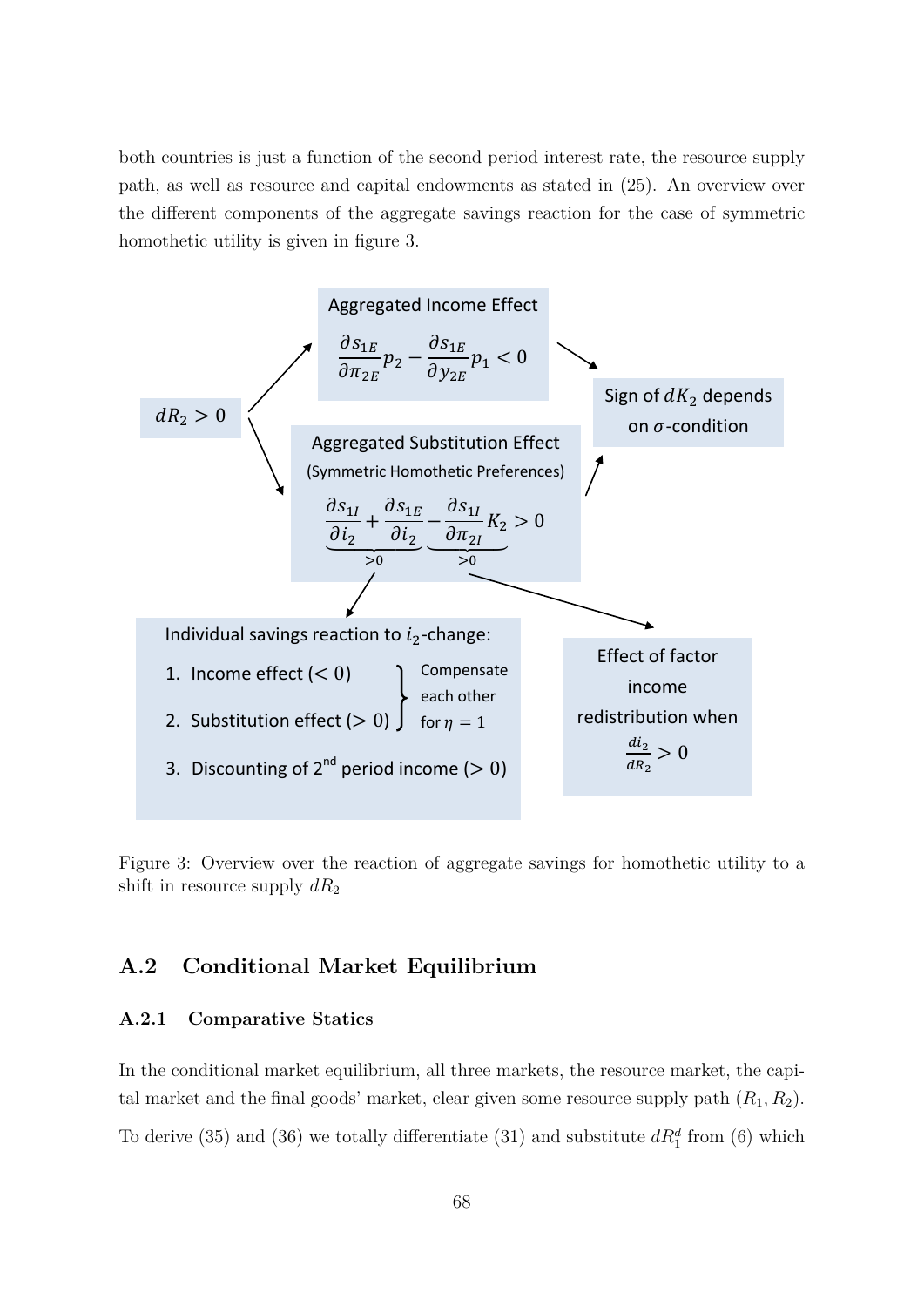gives

$$
\frac{F_{1KK}}{\Gamma} dp_1 - \frac{F_{1KR}}{\Gamma} di_1 = -dR_2
$$

where  $\Gamma$  is positive according to (4) and where we use  $dR_1 = -dR_2$  by the binding resource constraint (17). Setting

$$
di_1 = \frac{F_{1KR}}{F_{1RR}} dp_1
$$

by totally differentiating (29) we get (35) and finally (36).

For the second period, we start by totally differentiating (32) which yields

$$
\frac{dp_2}{dR_2} = \frac{\Gamma}{F_{2KK}} + \frac{F_{2KR}}{F_{2KK}} \frac{di_2}{dR_2}
$$
\n(84)

In equilibrium, this has to coincide with

$$
\frac{dp_2}{dR_2} = -\frac{\Gamma}{F_{2KR}} \left. \frac{dK_2^s}{dR_2} \right|_{i_2} + \frac{1}{F_{2KR}} \left[ F_{2RR} - \Gamma \left. \frac{dK_2^s}{di_2} \right|_{R_2} \right] \frac{di_2}{dR_2}
$$

from totally differentiating (30) by use of (6) and (26). Due to the exogeneity of capital and resource endowments, we have  $dK_1 = d\overline{R} = 0$ . Note that we have  $\frac{dK_2^s}{dR_2}$  $\Big|_{i_2} \, = \,$  *∂s*1*<sup>E</sup>*  $\frac{\partial s_{1E}}{\partial \pi_{2E}} p_{2} - \frac{\partial s_{1E}}{\partial y_{1E}}$  $\frac{\partial s_{1E}}{\partial y_{1E}} p_1$  from (28) and  $\frac{dK_2^s}{di_2}$  $\Big|_{R_2} = \Big(\frac{\partial s_{1E}}{\partial i_2}$  $\frac{\partial s_{1E}}{\partial i_2} + \frac{\partial s_{1I}}{\partial i_2}$  $\frac{\partial s_{1I}}{\partial i_{2}}-\frac{\partial s_{1I}}{\partial \pi_{2I}}$  $\frac{\partial s_{1I}}{\partial \pi_{2I}} K_2$  from (27).

By equating and rearranging we get for the induced change in the equilibrium interest rate

$$
\frac{di_2}{dR_2} = \frac{F_{2KR} + F_{2KK} \frac{dK_2}{dR_2}\Big|_{i_2}}{1 - F_{2KK} \frac{dK_2}{di_2}\Big|_{R_2}}
$$
(85)

and by substituting for  $\frac{di_2}{dR_2}$  in (84)

$$
\frac{dp_2}{dR_2} = \frac{F_{2RR} - \Gamma \left. \frac{dK_2^s}{di_2} \right|_{R_2} + F_{2KR} \left. \frac{dK_2^s}{dR_2} \right|_{i_2}}{1 - F_{2KK} \left. \frac{dK_2^s}{di_2} \right|_{R_2}}
$$
\n(86)

Thus, the interest rate unambiguously reacts positively to a shift of resources from the first to the second period whereas the resource price unambiguously falls at the same time, even though we account for the influence of resource supply on capital accumulation, which is generally ambiguous due to counteracting income and substitution effects,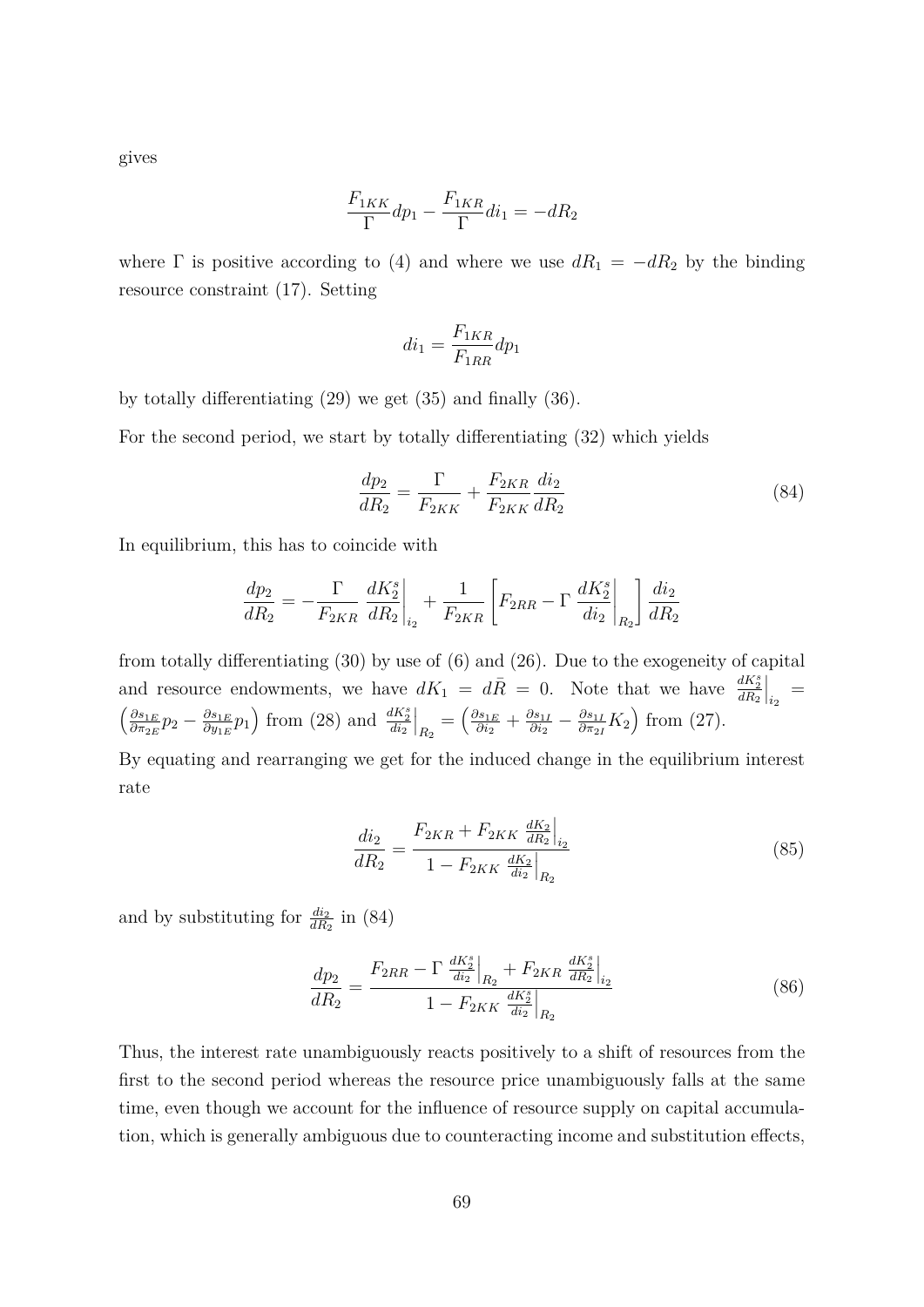and for the complementarity of capital and resources in production. This is due to the strict concavity of the production technology which ensures that  $\Gamma > 0$  holds.

# **A.2.2** Sign of  $\frac{dK_2}{dR_2}$

First, given that the conditional market equilibrium and in particular final goods market equilibrium from section 2.4.3 holds, we can rewrite the aggregate substitution effect in (27)

$$
\frac{dK_2^s}{di_2}\bigg|_{R_2,K_1} = \frac{\partial s_{1I}}{\partial i_2} + \frac{\partial s_{1E}}{\partial i_2} - \frac{\partial s_{1I}}{\partial \pi_{2I}} K_2
$$

$$
= \frac{1}{\eta(1+i_2)} \cdot \frac{c_{2I} + c_{2E}}{1 + i_2 + [\beta(1+i_2)]^{\frac{1}{\eta}}}
$$

$$
= \frac{1}{1 + i_2 + [\beta(1+i_2)]^{\frac{1}{\eta}}}\frac{F_2 + K_2}{\eta(1+i_2)}
$$

and the aggregate income effect in (28)

$$
\frac{dK_2^s}{dR_2}\bigg|_{i_2,K_1} = \frac{\partial s_{1E}}{\partial \pi_{2E}} p_2 - \frac{\partial s_{1E}}{\partial y_{1E}} p_1 = -\frac{\left[\beta(1+i_2)\right]^{\frac{1}{\eta}} p_1 + p_2}{1+i_2 + \left[\beta(1+i_2)\right]^{\frac{1}{\eta}}}
$$

Given (39) and (38) we know that

$$
\frac{dK_2}{dR_2} = \frac{dK_2^s}{dR_2}\bigg|_{i_2, K_1} + \frac{dK_2^s}{di_2}\bigg|_{R_2, K_1} \left[F_{2KR} + F_{2KK}\frac{dK_2}{dR_2}\right]
$$

Rearranging and defining  $\Omega = 1 - F_{2KK} \frac{dK_2^s}{di_2}$  $\Big|_{R_2,K_1}$ , we then have

$$
\frac{dK_2}{dR_2} = \frac{\frac{dK_2^s}{dR_2}\Big|_{i_2, K_1} + F_{2KR} \frac{dK_2^s}{di_2}\Big|_{R_2, K_1}}{\Omega}
$$
\n
$$
= \frac{1}{\Omega} \frac{1}{1 + i_2 + [\beta(1 + i_2)]^{\frac{1}{\eta}}} \left[ F_{2KR} \frac{F_2 + K_2}{\eta(1 + i_2)} - \left( [\beta(1 + i_2)]^{\frac{1}{\eta}} p_1 + p_2 \right) \right]
$$
\n
$$
= \frac{1}{\Omega} \frac{1}{1 + i_2 + [\beta(1 + i_2)]^{\frac{1}{\eta}}} \left\{ p_2 \left[ \frac{i_2}{1 + i_2} \frac{F_2 + K_2}{\sigma \eta F_2} - 1 \right] - (\beta(1 + i_2))^{\frac{1}{\eta}} p_1 \right\}
$$
\n
$$
= \frac{1}{1 + i_2 + (\beta(1 + i_2))^{\frac{1}{\eta}} - F_{2KK} \frac{F_2 + K_2}{\eta(1 + i_2)}} \left\{ p_2 \left[ \frac{i_2}{1 + i_2} \frac{F_2 + K_2}{\sigma \eta F_2} - 1 \right] - (\beta(1 + i_2))^{\frac{1}{\eta}} p_1 \right\}
$$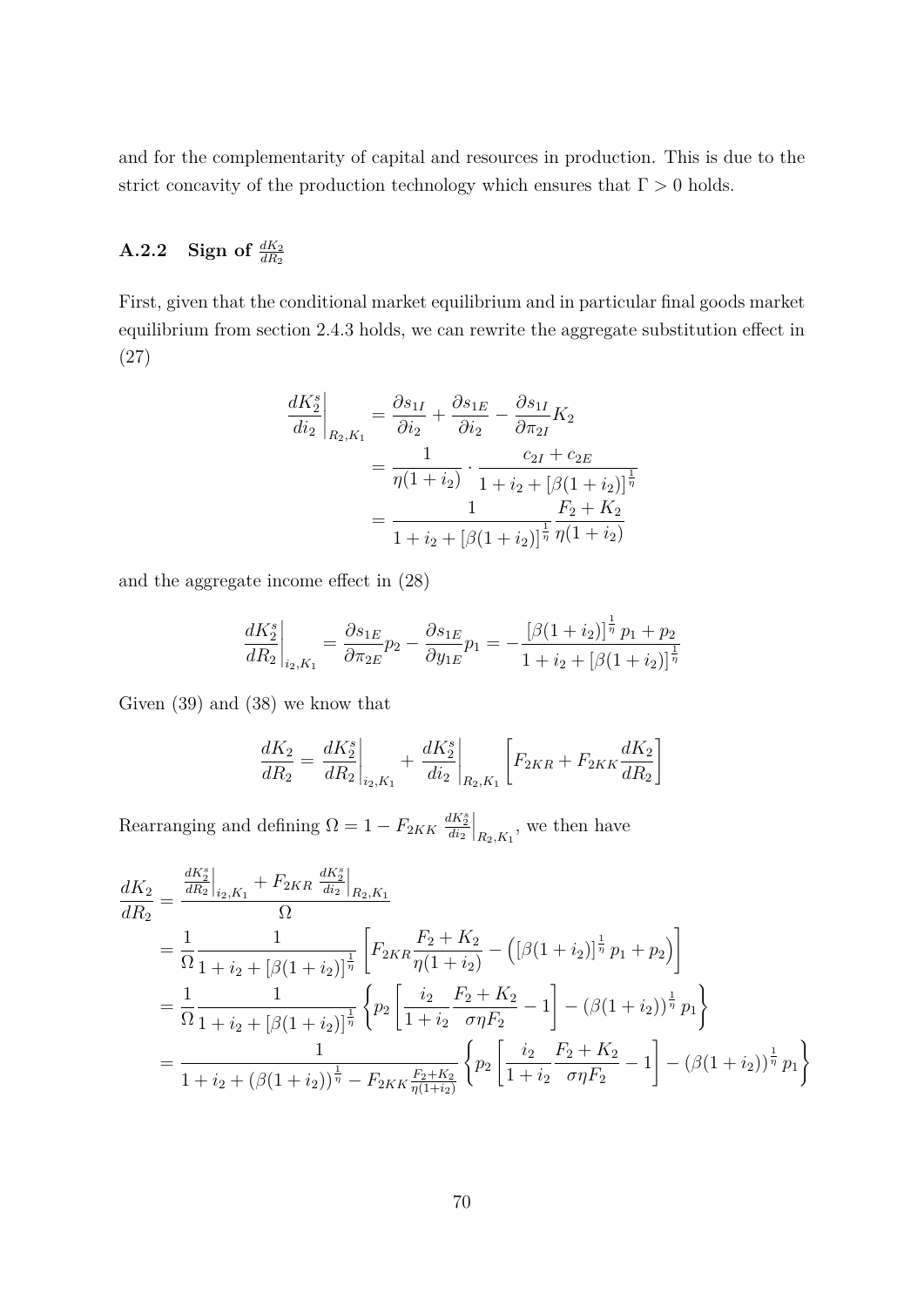Since the denominator is unambiguously positive, a necessary condition for  $\frac{dK_2}{dR_2} < 0$  is

$$
\frac{1}{\sigma \eta} < \frac{(1+i_2)F_2}{i_2 F_2 + i_2 K_2} \left\{ \left[ \beta (1+i_2) \right]^{\frac{1}{\eta}} \frac{p_1}{p_2} + 1 \right\}
$$

Note that the right side is greater than unity because  $i_2K_2 < F_2$  and  $[\beta(1+i_2)]^{\frac{1}{\eta}} > 0$ . Therefore, a sufficient condition for  $\frac{dK_2}{dR_2} < 0$  is

 $\sigma\eta \geq 1$ 

In the intertemporal final goods market equilibrium (see section 2.4.3) we may substitute for

$$
[\beta(1+i_2)]^{\frac{1}{\eta}} = \frac{c_{2I} + c_{2E}}{c_{1I} + c_{1E}} = \frac{F_2 + K_2}{F_1 + K_1 - K_2}
$$

in the necessary condition to get

$$
\frac{1}{\sigma \eta} < \frac{1+i_2}{i_2} \frac{F_2}{p_2} \left[ \frac{p_1}{F_1 + K_1 - K_2} + \frac{p_2}{F_2 + K_2} \right]
$$

Figure 4 shows the reactions of the period 2 interest rate and capital stock for an increase in future extraction *R*2.

## **A.2.3 The savings reactions of country** *E* **and** *I* **to a change in the resource supply path**

Households in country *E* react to a change in the resource supply path, i.e. when observing an intertemporal redistribution of the given resource stock, according to

$$
\frac{ds_{1E}}{dR_2} = \frac{\partial s_{1E}}{\partial y_{1E}} \frac{\partial y_{1E}}{\partial R_1} \frac{dR_1}{dR_2} + \frac{\partial s_{1E}}{\partial \pi_{2E}} \frac{d\pi_{2E}}{dR_2} + \frac{\partial s_{1E}}{\partial i_2} \frac{di_2}{dR_2} \n= -\frac{\partial s_{1E}}{\partial y_{1E}} \left( M R_1^N + F_{1KR} s_{0E} \right) + \frac{\partial s_{1E}}{\partial \pi_{2E}} \left( p_2 + \frac{dp_2}{dR_2} R_2 \right) \n+ \frac{\partial s_{1E}}{\partial \pi_{2E}} s_{1E} \frac{di_2}{dR_2} - \beta \frac{u'(c_{2E})}{\Delta_E} \frac{di_2}{dR_2} \n= \frac{\partial s_{1E}}{\partial \pi_{2E}} \left\{ \left[ \beta (1 + i_2) \right]^{\frac{1}{\eta}} M R_1^{NA} + \left( p_2 + \frac{dp_2}{dR_2} R_2 \right) + \left[ s_{1E} - \frac{\pi_{2E} + (1 + i_2)s_{1E}}{\eta (1 + i_2)} \right] \frac{di_2}{dR_2} \right\} \n= \frac{\partial s_{1E}}{\partial \pi_{2E}} \left\{ \left[ \beta (1 + i_2) \right]^{\frac{1}{\eta}} M R_1^{NA} + M R_2^{GA} - \frac{\pi_{2E} + (1 + i_2)s_{1E}}{\eta (1 + i_2)} \frac{di_2}{dR_2} \right\}
$$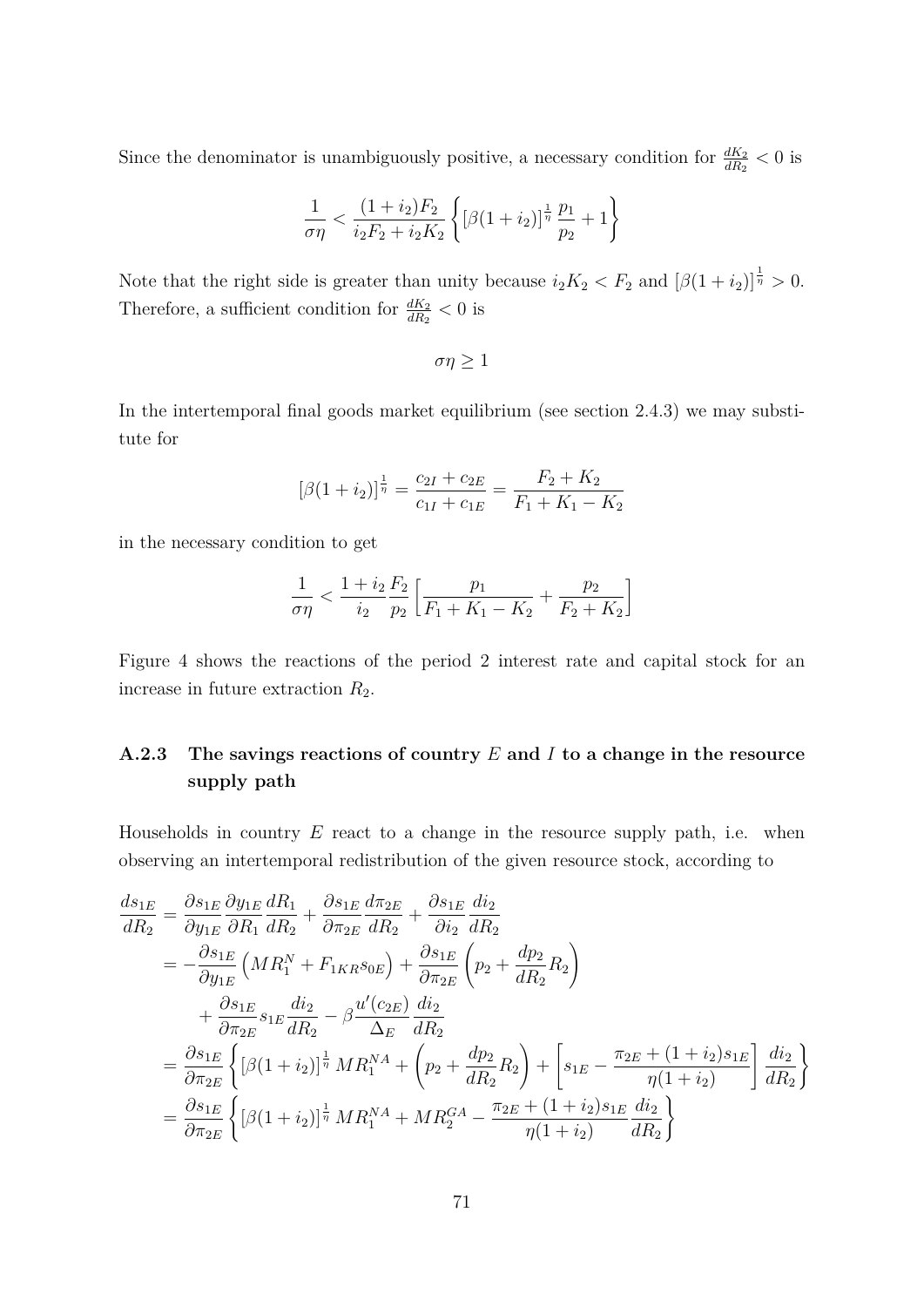

Figure 4: Reaction of the capital stock and the interest rate to a change in  $R_2$  over the extraction rate  $R_2$  for parameter values  $\sigma \approx 0.9$ ,  $\eta = 2$ ,  $\beta = 0.3$ ,  $\lambda = 0.1$ ,  $\phi = 0.4$ ,  $K_1 = 200, \ \bar{R} = 10.$ 

Note that we substituted for  $\frac{\partial s_{1E}}{\partial i_2}$  as we know from the implicit definition of the savings function in (16) for homothetic preferences that

$$
\frac{\partial s_{1E}}{\partial i_2} = \frac{\partial s_{1E}}{\partial \pi_{2E}} \left[ s_{1E} - \frac{\pi_{2E} + (1 + i_2)s_{1E}}{\eta(1 + i_2)} \right]
$$

The savings reaction is generally of ambiguous sign and depends on the level of resource income streams in both periods and the capital endowments  $s_{0E}$ .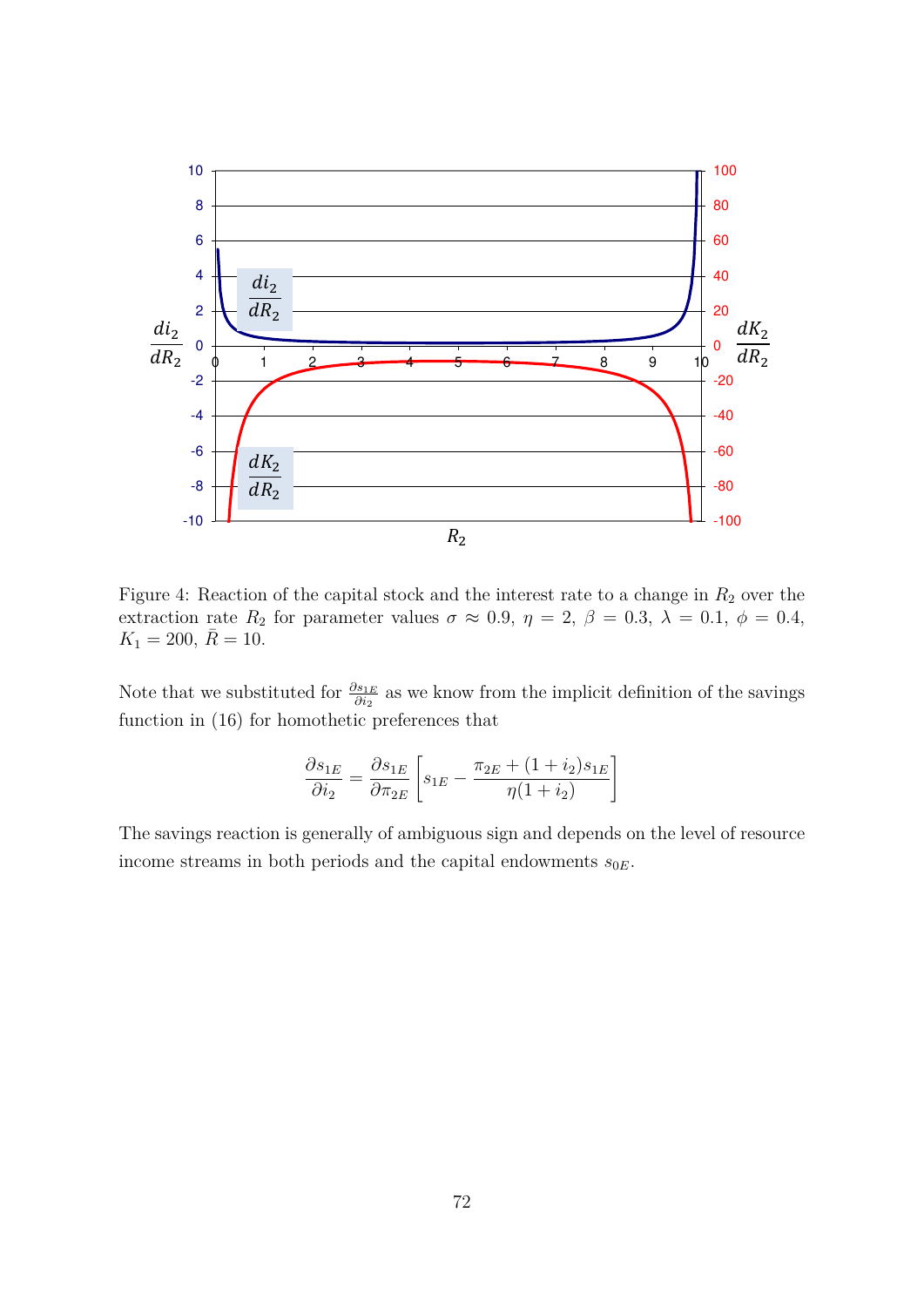Correspondingly, the savings reaction of households in country *I* is given by

$$
\frac{ds_{1I}}{dR_2} = \frac{\partial s_{1I}}{\partial y_{1I}} \frac{\partial y_{1I}}{\partial R_1} \frac{dR_1}{dR_2} + \frac{\partial s_{1I}}{\partial \pi_{2I}} \frac{d\pi_{2I}}{dR_2} + \frac{\partial s_{1I}}{\partial i_2} \frac{di_2}{dR_2} \n= -\frac{\partial s_{1I}}{\partial y_{1I}} \left[ F_{1R} - p_1 - \frac{\partial p_1}{\partial R_1} R_1 - \frac{\partial i_1}{\partial R_1} K_1 + \frac{\partial i_1}{\partial R_1} s_{0I} \right] \n+ \frac{\partial s_{1I}}{\partial \pi_{2I}} \left[ \frac{dF_2}{dR_2} - p_2 - \frac{dp_2}{dR_2} R_2 - \frac{di_2}{dR_2} K_2 - i_2 \frac{dK_2}{dR_2} \right] + \frac{\partial s_{1I}}{\partial i_2} \frac{di_2}{dR_2} \n= \frac{\partial s_{1I}}{\partial y_{1I}} \left[ \frac{\partial p_1}{\partial R_1} R_1 + \frac{\partial i_1}{\partial R_1} s_{1E} \right] + \frac{\partial s_{1I}}{\partial \pi_{2I}} \left[ s_{1I} \frac{di_2}{dR_2} - \frac{\pi_{1I} + (1 + i_2)s_{1I}}{\eta(1 + i_2)} \frac{di_2}{dR_2} \right] \n+ \frac{\partial s_{1I}}{\partial \pi_{2I}} \left[ F_{2R} + F_{2K} \frac{dK_2}{dR_2} - p_2 - \frac{dp_2}{dR_2} R_2 - \frac{di_2}{dR_2} K_2 - i_2 \frac{dK_2}{dR_2} \right] \n= \frac{\partial s_{1I}}{\partial \pi_{2I}} \left\{ -[\beta(1 + i_2)]^{\frac{1}{\eta}} \left[ F_{1RR} R_1 + F_{1KR} s_{0E} \right] - \left[ \frac{dp_2}{dR_2} R_2 + \frac{di_2}{dR_2} s_{1E} \right] \right\} \n- \frac{\partial s_{1I}}{\partial \pi_{2I}} \left\{ \frac{\pi_{2I} + (1 + i_2)s_{1I}}{\eta(1 + i_2)} \frac{
$$

where we again set  $\frac{\partial s_{1I}}{\partial i_2} = \frac{\partial s_{1I}}{\partial \pi_{2I}}$ *∂π*2*<sup>I</sup>*  $s_{1I} - \frac{\pi_{2I} + (1+i_2)s_{1I}}{n(1+i_2)}$  $\eta(1+i_2)$ due to the symmetry of preferences. Furthermore, we use  $s_{1I} = K_2 - s_{1E}$  and  $\frac{dF_2}{dR_2} = F_{2R} + F_{2K} \frac{dK_2}{dR_2}$  $\frac{dK_2}{dR_2}$ .

Figure 5 shows these savings functions for the numerical simulation which is used in the scenario analysis.

# **B Appendix: Scenario Analysis**

## **B.1 Scenario NA**

## **B.1.1** Relationship of capital endowment  $s_{0E}$  and savings  $s_{1E}$  in country *E*

We show in the following, that savings  $s_{1E}$  are linearly increasing in capital endowment if capital endowments are redistributed from country *I* to country *E* for a given extraction path and a given overall first period capital stock *K*1.

Due to our assumption of symmetric homothetic preferences, overall capital accumulation is just a function of the extraction path and the first period capital stock  $K_1$  ((26)) and (39)). This implies that for any given extraction path the interest rates in both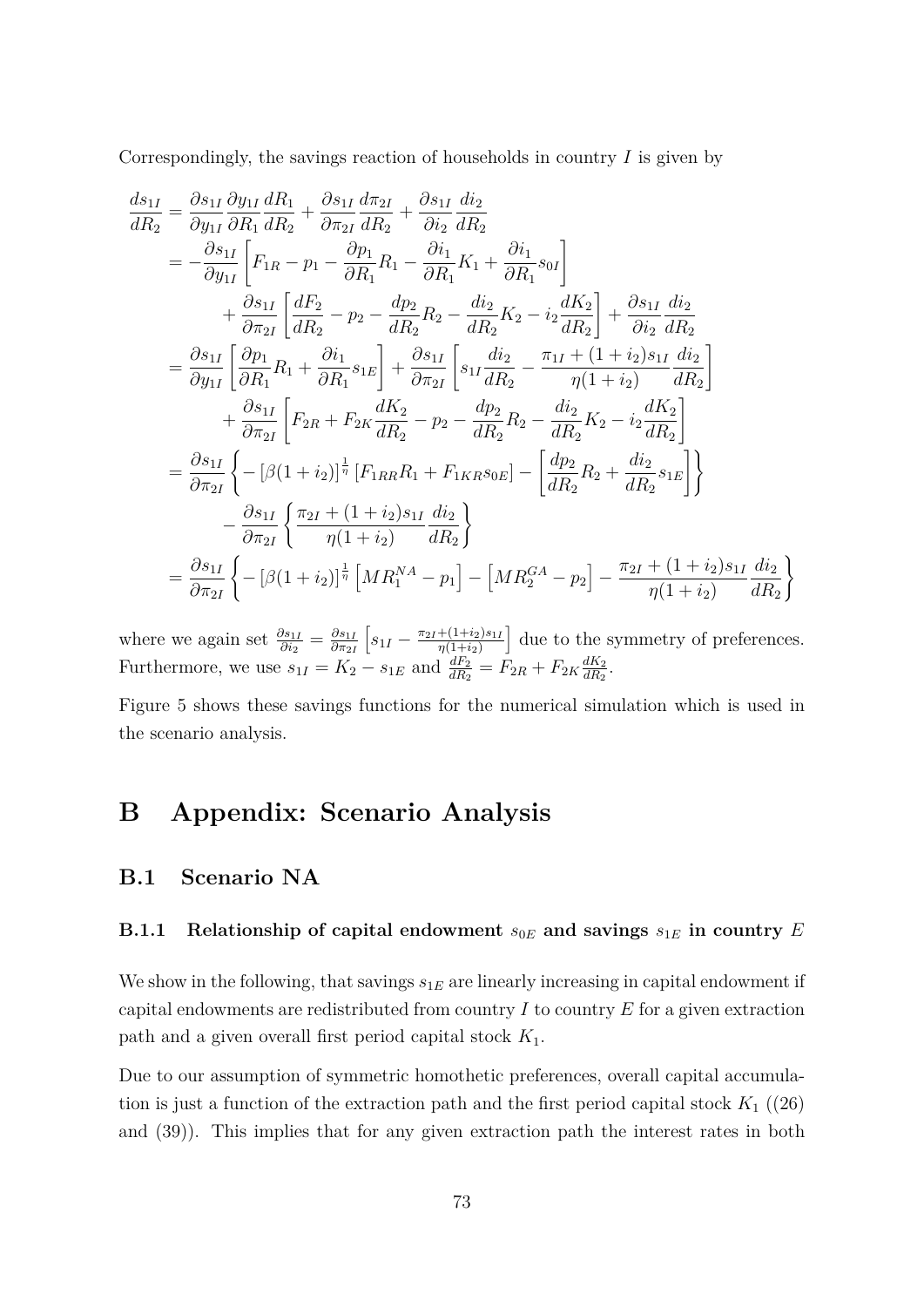

Figure 5: Country E's  $s_{1E}$ , country I's savings  $s_{1I}$  and the resulting capital stock  $K_2$ over the extraction rate  $R_2$  for parameter values  $\sigma \approx 0.9$ ,  $\eta = 2$ ,  $\beta = 0.3$ ,  $\lambda = 0.1$ ,  $\phi = 0.4, K_1 = 200, \bar{R} = 10.$ 

periods  $i_1, i_2$  and the period resource income streams  $\pi_{1E}, \pi_{2E}$  from (18) are determined and independent of any redistribution of capital endowment. In contrast, overall first period household income  $y_{1E}$  from (21) still depends on the capital endowment  $s_{0E}$ .

For a given extraction path and given  $K_1$ , we therefore can decompose savings as a function of endowments

$$
s_{1E}(s_{0E}) = s_{1E}(0) + \frac{\partial s_{1E}}{\partial s_{0E}} s_{0E} = s_{1E}(0) + \frac{\partial s_{1E}}{\partial y_{1E}} \frac{\partial y_{1E}}{\partial s_{0E}} s_{0E} = s_{1E}(0) + \frac{\partial s_{1E}}{\partial y_{1E}} (1 + i_1^{N*}) s_{0E}
$$
\n(87)

where the marginal savings propensity with respect to increases in first period household income,  $\frac{\partial s_{1E}}{\partial y_{1E}}$  from (16), is a positive constant (again greater or lower than unity).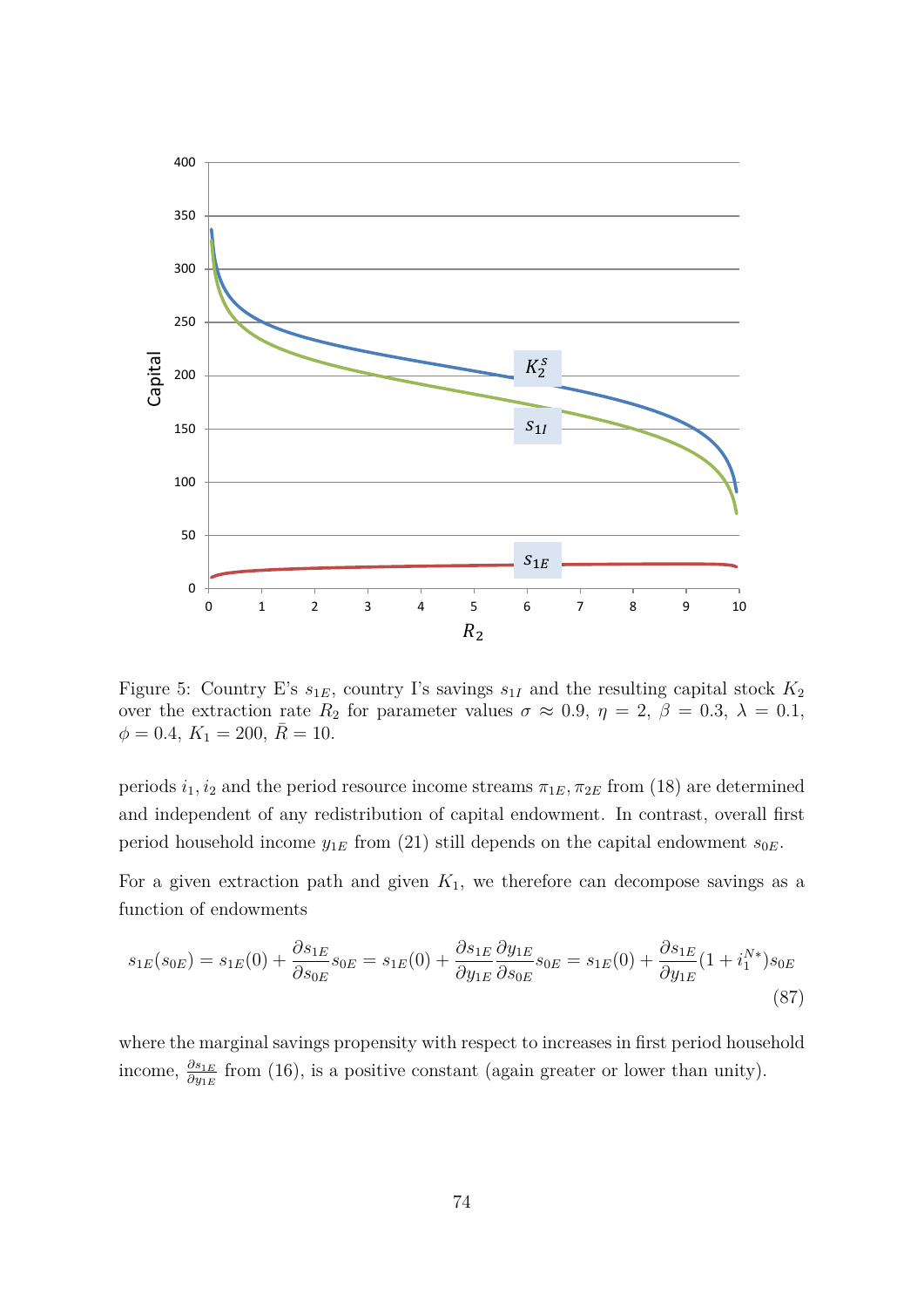Using this functional relationship, we observe from

$$
\frac{\partial \frac{s_{1E}}{s_{0E}}}{\partial s_{0E}}\bigg|_{K_1,R_1,R_2} = \frac{1}{s_{0E}}\left[ \frac{\partial s_{1E}}{\partial y_{1E}}(1+i_1^{N*}) - \frac{s_{1E}}{s_{0E}}\right] = -\frac{s_{1E}(0)}{s_{0E}^2} < 0
$$

that the ration of asset holdings falls upon redistributing capital endowment to country *E*. Moreover, we can characterize the influence of an (ceteris paribus) increase in endowment  $s_{0E}$  on the ratio of second to first period capital holdings by considering the limits

$$
\lim_{s_{0E} \to 0} \frac{s_{1E}}{s_{0E}} \Big|_{K_1, R_1, R_2} = \lim_{s_{0E} \to 0} \left[ \frac{s_{1E}(0)}{s_{0E}} + \frac{\partial s_{1E}}{\partial y_{1E}} (1 + i_1^{N*}) \right] = +\infty
$$
\n
$$
\lim_{s_{0E} \to \infty} \frac{s_{1E}}{s_{0E}} \Big|_{K_1, R_1, R_2} = \lim_{s_{0E} \to \infty} \left[ \frac{s_{1E}(0)}{s_{0E}} + \frac{\partial s_{1E}}{\partial y_{1E}} (1 + i_1^{N*}) \right] = \frac{\partial s_{1E}}{\partial y_{1E}} (1 + i_1^{N*})
$$
\n
$$
\lim_{s_{0E} \to K_1} \frac{s_{1E}}{s_{0E}} \Big|_{K_1, R_1, R_2} = \frac{s_{1E}(K_1)}{K_1} = \frac{s_{1E}(0)}{K_1} + \frac{\partial s_{1E}}{\partial y_{1E}} (1 + i_1^{N*}) > \frac{\partial s_{1E}}{\partial y_{1E}} (1 + i_1^{N*})
$$
\n
$$
(88)
$$

#### **B.1.2** Reaction of the Hotelling Condition to Changes in  $R_2$

In this section, we discuss the effective change of the left and the right side of the modified Hotelling condition (45) in general equilibrium. The left side given by (66) monotonously falls  $R_1$  taking into account the resource constraint  $(17)$ , or, equivalently, increases in  $R_2$  for a given capital endowment  $s_{0E}$  and given capital stock  $K_1$ . The first term is unambiguously of negative sign for  $MR_t^{NA} \geq 0$  because we have<sup>43</sup>

$$
\frac{\partial MR_t^{NA}}{\partial R_t}\bigg|_{s_{(t-1)E}, K_t} = \frac{1}{\sigma} \frac{1}{R_t} \left[ \left(\theta_{tR} - 1\right) MR_t^{NA} + (1 - \sigma)\theta_{tR} \left(MR_t^{NA} - F_{tR}\right) \right] < 0 \quad (89)
$$

as  $\theta_{tR} < 1$  and  $MR_t^{NA} < F_{tR}$  due to the Euler theorem.<sup>44</sup>

For the right side of the modified Hotelling condition (58), the effective total reaction of the second period marginal revenue  $MR_2^{NA}$  in general equilibrium to a shift of resources to the second period is given by (67) and of ambiguous sign. This ambiguity arises due to the second and the third term, whereas the first term represents the ceteris paribus

$$
\frac{\partial MR_t^{NA}}{\partial R_t}\bigg|_{s_{(t-1)E}, K_t} = \frac{F_{tRR}}{\sigma} \left[ \theta_{tR} + \theta_{tK} \frac{s_{(t-1)E}}{K_t} - (1 - \sigma) \right] + \frac{F_{tR}}{\sigma} \left[ \frac{\partial \theta_{tR}}{\partial R_t} + \frac{\partial \theta_{tK}}{\partial R_t} \frac{s_{(t-1)E}}{K_t} \right]
$$

Using  $\frac{\partial \theta_{tR}}{\partial R_t} = \frac{\sigma - 1}{\sigma} \frac{F_{tR}}{F_t} (1 - \theta_{tR})$  and  $\frac{\partial \theta_{tK}}{\partial R_t} = \frac{1 - \sigma}{\sigma} \frac{F_{tR}}{F_t} \theta_{tK}$  and rearranging by use of (60) yields (89).  $^{44}$ We have  $MR_t^{NA} - F_{tR} = \frac{p_2}{\sigma} \left[ \theta_{tR} + \theta_{tK} \frac{s_{(t-1)E}}{K_t} \right]$  $\frac{f_{t-1/E}}{K_t} - 1$  < 0.

 $43$ From (60) we get for given asset holdings and given capital stock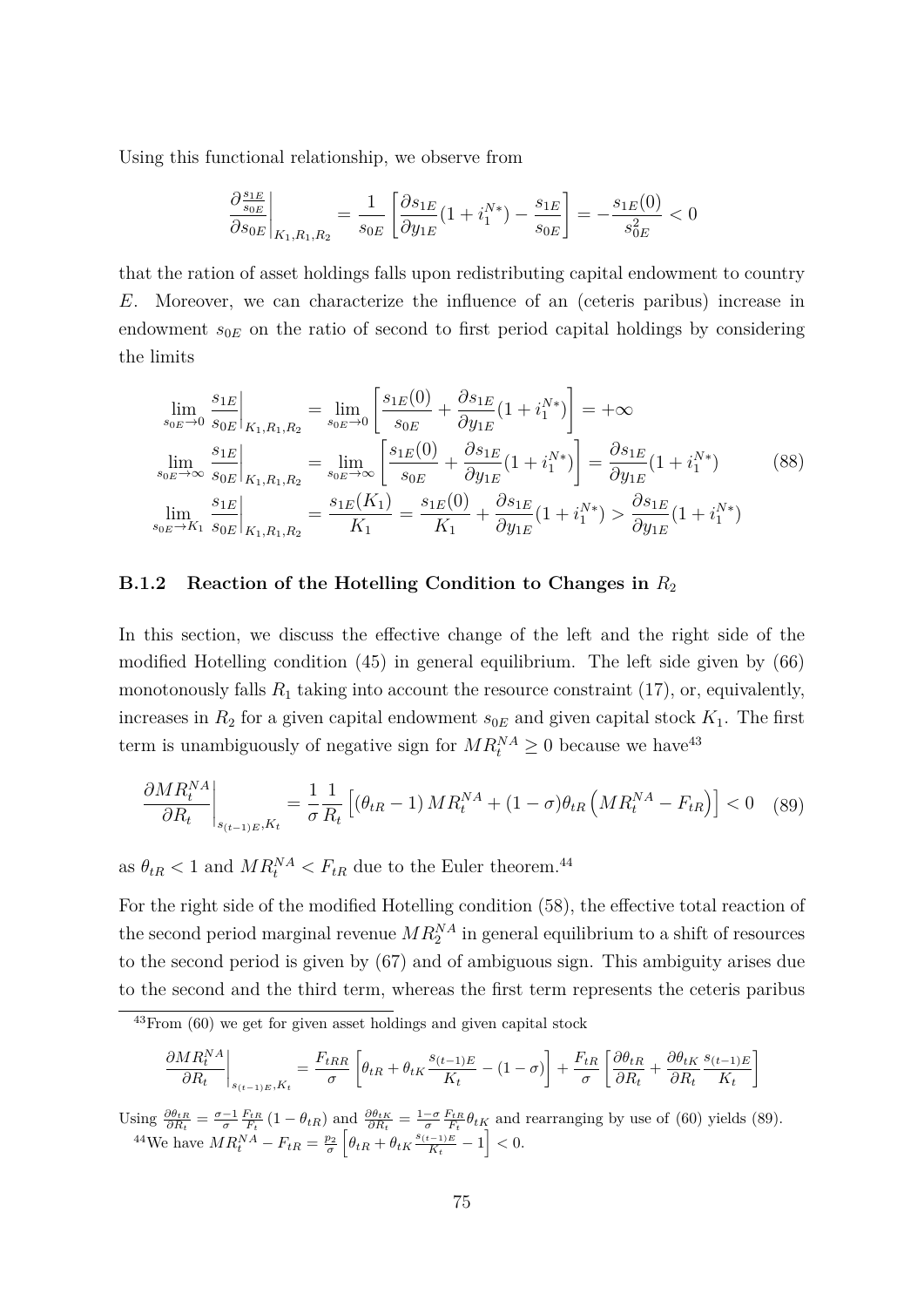influence of resource supply and is unambiguously negative for  $MR_2^{NA}$  according to (89). The second term captures the feedback effect from capital accumulation. Given *dK*<sup>2</sup>  $\frac{dK_2}{dR_2}$  < 0 according to (41), the sign of the second term depends on the ceteris paribus influence of capital on the modified marginal resource value<sup>45</sup>

$$
\frac{\partial MR_2^{NA}}{\partial K_2}\bigg|_{s_{1E},R_2} = \frac{\partial MR_2^N}{\partial K_2}\bigg|_{R_2} + \frac{\partial F_{2KR}}{\partial K_2}s_{1E}
$$
\n
$$
= \frac{F_{2KR}}{\sigma} \left[ (1-\sigma) \left( \theta_{2R} + \theta_{2K} \frac{s_{1E}}{K_2} - 1 \right) + \theta_{2R} + \theta_{2K} \frac{s_{1E}}{K_2} - \frac{s_{1E}}{K_2} \right] \tag{90}
$$

which is generally ambiguous. The first term in the first line is positive for  $MR_2^N > 0$ according to (48) which on the one hand no longer needs to be the case for the naive monopolist with asset motive as  $MR_2^N > MR_2^N$ . On the other hand,  $MR_2^N > 0$  also implies that the second term is negative and thereby counteracting the first.  $^{46}$ 

From the second line, we can conclude that a sufficient condition for (90) to be negative is

$$
\theta_{2R} + \theta_{2K} \frac{s_{1E}}{K_2} - \frac{s_{1E}}{K_2} \le 0
$$
\n(91)

where  $\theta_{2R} + \theta_{2K} \frac{s_{1E}}{K_2}$  $\frac{s_{1E}}{K_2} - \frac{s_{1E}}{K_2}$  $\frac{s_{1E}}{K_2}$  may be positive or negative, in general.<sup>47</sup> A necessary condition is

$$
\theta_{2R} + \theta_{2K} \frac{s_{1E}}{K_2} - \frac{s_{1E}}{K_2} < \frac{1 - \sigma}{2 - \sigma} \left( 1 - \frac{s_{1E}}{K_2} \right)
$$

where the right side is non-negative for  $\sigma < 1$ .

The third term in (67) captures the feedback from the induced change in asset holdings in the second period where we have  $\frac{\partial MR_2^{NA}}{\partial s_{1E}}$  $\Big|_{R_2,K_2}$  $= F_{2KR} > 0$ . Since a change in the extraction path leads to changes in the interest rate and the period incomes of households, this savings reaction is generally of ambiguous sign, due to counteracting substitution and income effects (see also appendix A.2.3).

In the following, we discuss the influence of capital endowment  $s_{0E}$  on the total reaction

<sup>&</sup>lt;sup>45</sup>The second line is derived from  $\frac{\partial MR_2^N}{\partial K_2}$  $\Big|_{R_2}$  from (48) and  $\frac{\partial F_{2KR}}{\partial K_2} = \frac{2-\sigma}{\sigma} \frac{F_{2RK}}{K_2} \left( \theta_{2K} - \frac{1}{2-\sigma} \right) \frac{dK_2}{dR_2}.$ <sup>46</sup>For  $MR_2^N > 0$  we have  $\theta_{2R} > 1 - \sigma$ . By the Euler theorem, we then must have  $\theta_{2K} < \frac{1}{2-\sigma}$  and therefore  $\frac{\partial F_{2KR}}{\partial K_2} = \frac{2-\sigma}{\sigma} \frac{F_{2KR}}{K_2} \left[ \theta_{2K} - \frac{1}{2-\sigma} \right] < 0.$ 

<sup>&</sup>lt;sup>47</sup>Note that  $\theta_{2R} + \theta_{2K} \frac{s_{1E}}{K_2} - \frac{s_{1E}}{K_2} \leq 0$  also implies that the marginal revenue curve plotted for scenario *NA* lies below the marginal revenue curve of scenario *GA* for a given extraction path (*R*1*, R*2).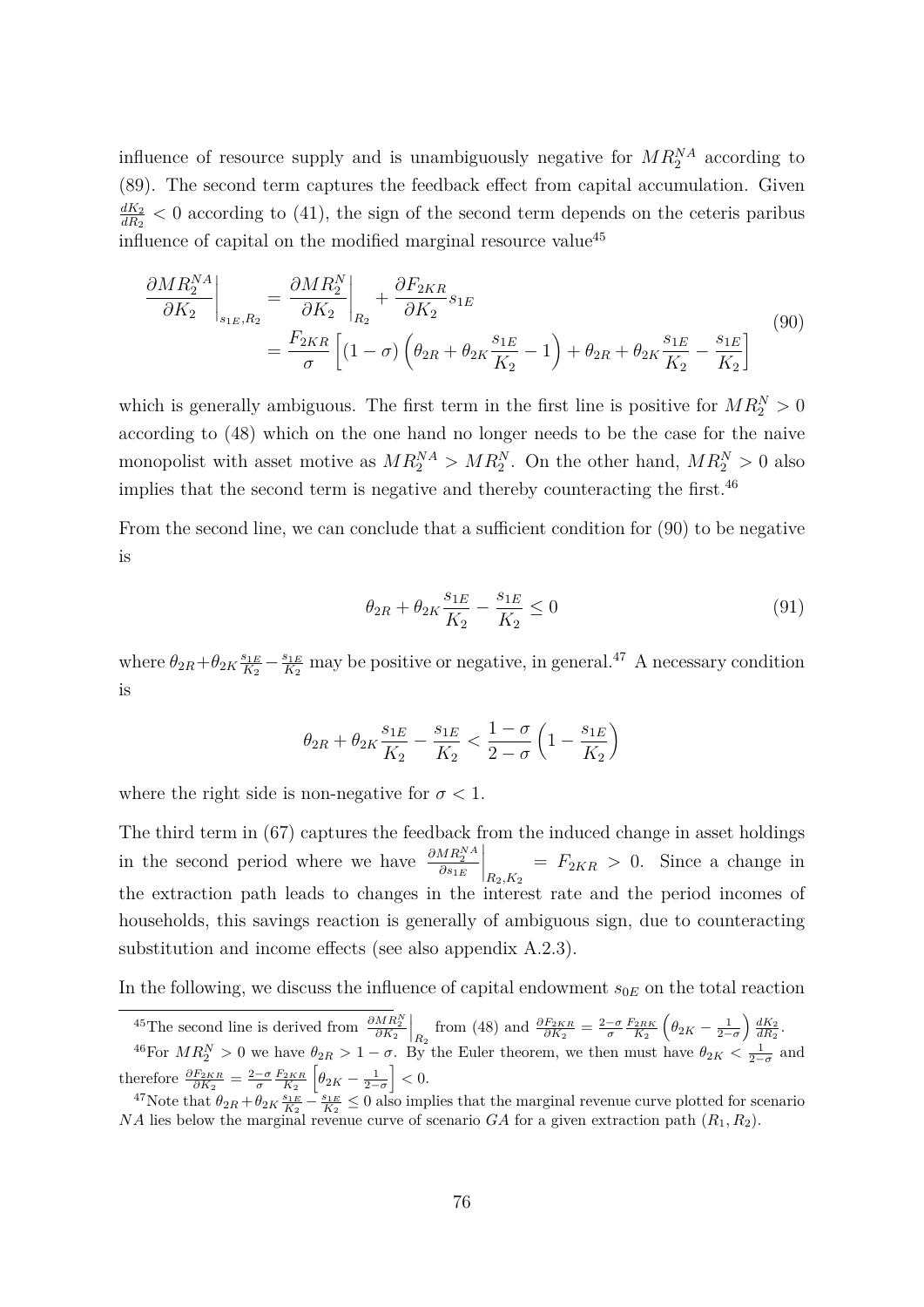(67). By analyzing the limits, we can show, that  $MR_2^{\text{NA}}$  approaches  $MR_2^{\text{N}}$  for  $R_2 \to 0.48$ Given that  $MR_2^N$  falls in  $R_2$  according to (57), this implies that  $MR_2^{NA}$  may only increase in  $R_2$  for rather high  $R_2$ . If we assume that  $MR_2^{NA} \geq 0$  for all feasible extraction paths within the resource constraint  $\bar{R}$ , the first term in (67) is always negative so that the right side in  $(58)$  may only increase if the second and/or the third term positively contribute to the slope in (67). However, since the savings reaction of households in country *E* is entirely ambiguous in general, we focus on the second term, the influence of the capital dynamics, where we assume throughout that condition (41) holds and therefore that  $\frac{dK_2}{dR_2} < 0$ .

Given (67) and  $\frac{dK_2}{dR_2}$  < 0 for  $\sigma\eta \geq 1$ , the capital dynamics positively contribute to the slope of the marginal revenue curve if the partial or ceteris paribus effect of capital accumulation on the modified marginal revenue  $\frac{\partial MR_2^{\text{NA}}}{\partial K_2}$  $\Bigg|_{R_2,s_{1E}}$ from (90) is negative, at least for high  $R_2$ . From the discussion of the ambiguity of (90) we know that the sign of this partial influence of capital on  $MR_t^{NA}$  strongly depends on the ambiguous term  $\theta_{2R} + \theta_{2K} \frac{s_{1E}}{K_2}$  $\frac{s_{1E}}{K_2} - \frac{s_{1E}}{K_2}$  $\frac{\mathscr{B}_{1E}}{K_2}$ . For any given extraction path  $(R_1, R_2)$ , this term is, however, a function of capital endowment. Whereas overall capital accumulation and thereby the factor shares  $\theta_{2R}$ ,  $\theta_{2K}$  do not directly depend on the distribution of capital endowments for symmetric homothetic preferences, savings are ceteris paribus – for a given extraction path and a given aggregated capital endowment  $K_1$  – a positive and linear function of households capital endowment  $s_{0E}$  (see (87)). Since  $\theta_{2K}$  < 1 by the Euler theorem, redistributing capital endowments to country *E*, therefore, ceteris paribus tends to lower the term  $\theta_{2R} + \theta_{2K} \frac{s_{1E}}{K_2}$  $\frac{s_{1E}}{K_2} - \frac{s_{1E}}{K_2}$  $\frac{s_{1E}}{K_2}$ . Thus, the partial influence of capital on the marginal revenue from (90) is more likely of negative sign for high asset endowments  $s_{0E}$ .<sup>49</sup>

## **B.2 Scenario G**

### **B.2.1 General Equilibrium Price Elasticity of Demand**

When accounting for the endogeneity of second-period resource demand, the monopolist effectively no longer considers just the standard price elasticity  $\epsilon_{R_t,p_t}$  from (51) which measures the reaction of resource demand to changes in the resource price for a *given*

<sup>&</sup>lt;sup>48</sup>See section B.4.3 for a more extensive discussion of the limits of  $MR_2^{NA}$ .

<sup>&</sup>lt;sup>49</sup> From (90) we know that  $\theta_{2R} + \theta_{2K} \frac{s_{1E}}{K_2} - \frac{s_{1E}}{K_2} < 0$  is a sufficient (but not a necessary) condition for  $\frac{\partial MR_2^{NA}}{\partial K_2}$  $\left| \frac{R_{2,81E}}{R_{2,81E}} - \frac{s_{1E}}{K_{2}} \right| < 0$  we show that for  $\theta_{2R} + \theta_{2K} \frac{s_{1E}}{K_{2}} - \frac{s_{1E}}{K_{2}} \right| < 0$  we also have  $MR_2^{NA} < MR_2^{GA}$ . Therefore, we can also conclude that  $MR_2^{NA}$  will unambiguously rise for high  $R_2$  if  $MR_2^{NA} < MR_2^{GA}$ .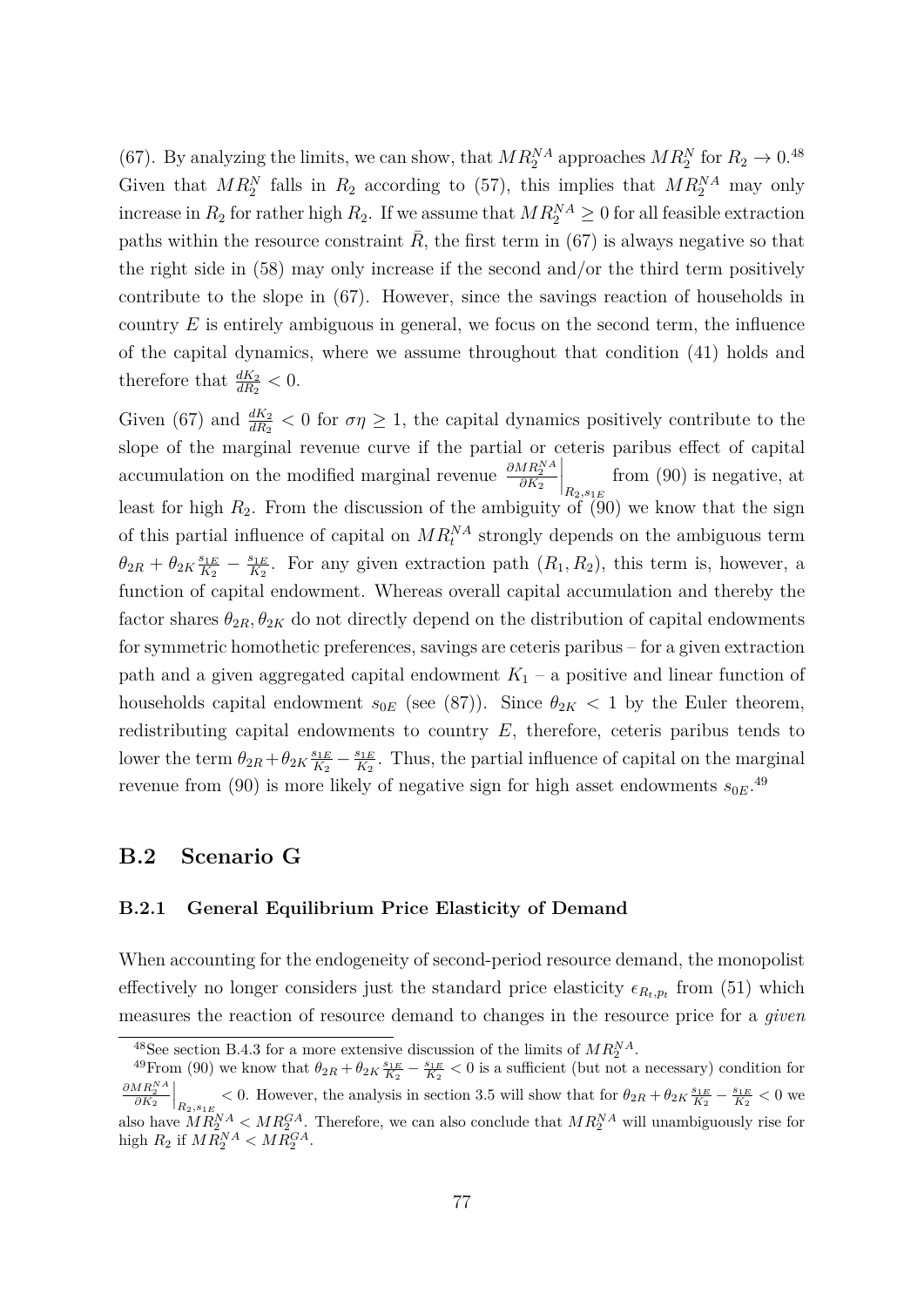capital stock. Instead, we can think of the monopolist now taking into account a "total" price elasticity based on the total price reaction from (37) and defined as

$$
e_{R_2,p_2} = \frac{1}{\frac{dp_2}{dR_2} \frac{R_2}{p_2}} = \frac{\epsilon_{R_2,p_2}}{1 + \epsilon_{R_2,p_2} \frac{\partial p_2}{\partial K_2} \frac{dK_2}{dR_2} \frac{R_2}{p_2}} = -\frac{\sigma}{1 - \theta_{2R} - \theta_{2K} \frac{dK_2}{dR_2} \frac{R_2}{K_2}}
$$
(92)

which includes the simultaneously induced change in capital accumulation on resource demand. Since in general equilibrium any postponement of extraction induces a downward shift in (inverse) resource demand in addition to the standard own-price effect as long as  $\frac{dK_2}{dR_2}$  < 0, the price elasticity of second period resource demand decreases in value ceteris paribus when we let the monopolist become aware of the total price reaction.<sup>50</sup> Just as in a static/one-period analysis of monopolistic supply, second period resource supply thereby becomes less attractive from the monopolist's perspective and the monopolist starts to shift resources to the first period.

Correspondingly, we may restate Hotelling rule (68) in terms of price elasticities as

$$
(1+i_2^{G*})p_1^{G*}\left[1+\frac{1}{\epsilon_{R_1,p_1}(R_1^{G*},R_2^{G*})}\right]=p_2^{G*}\left[1+\frac{1}{\epsilon_{R_2,p_2}(R_1^{G*},R_2^{G*})}\right]
$$

By the comparison with the standard Hotelling rule (49) it is obvious that the addiction motive is introduced by the term  $\theta_{2K} \frac{dK_2}{dR_2}$ *dR*<sup>2</sup> *R*<sup>2</sup>  $\frac{R_2}{K_2}$  in the total price elasticity. The strength of the addiction motive's effect on the extraction path, crucially depends on the sensitivity of the second period capital stock to changes in the extraction pattern which is measured by the elasticity of the capital stock with respect to a postponement of extraction  $\frac{dK_2}{dR_2}$ *K*<sup>2</sup> *R*<sup>2</sup> in (92).

<sup>&</sup>lt;sup>50</sup>Note that the denominator in (92) is greater than in (51) so that  $e_{R_2,p_2}$  is lower *in value* than  $\epsilon_{R_2,p_2}$  for any extraction path  $(R_1, R_2)$ .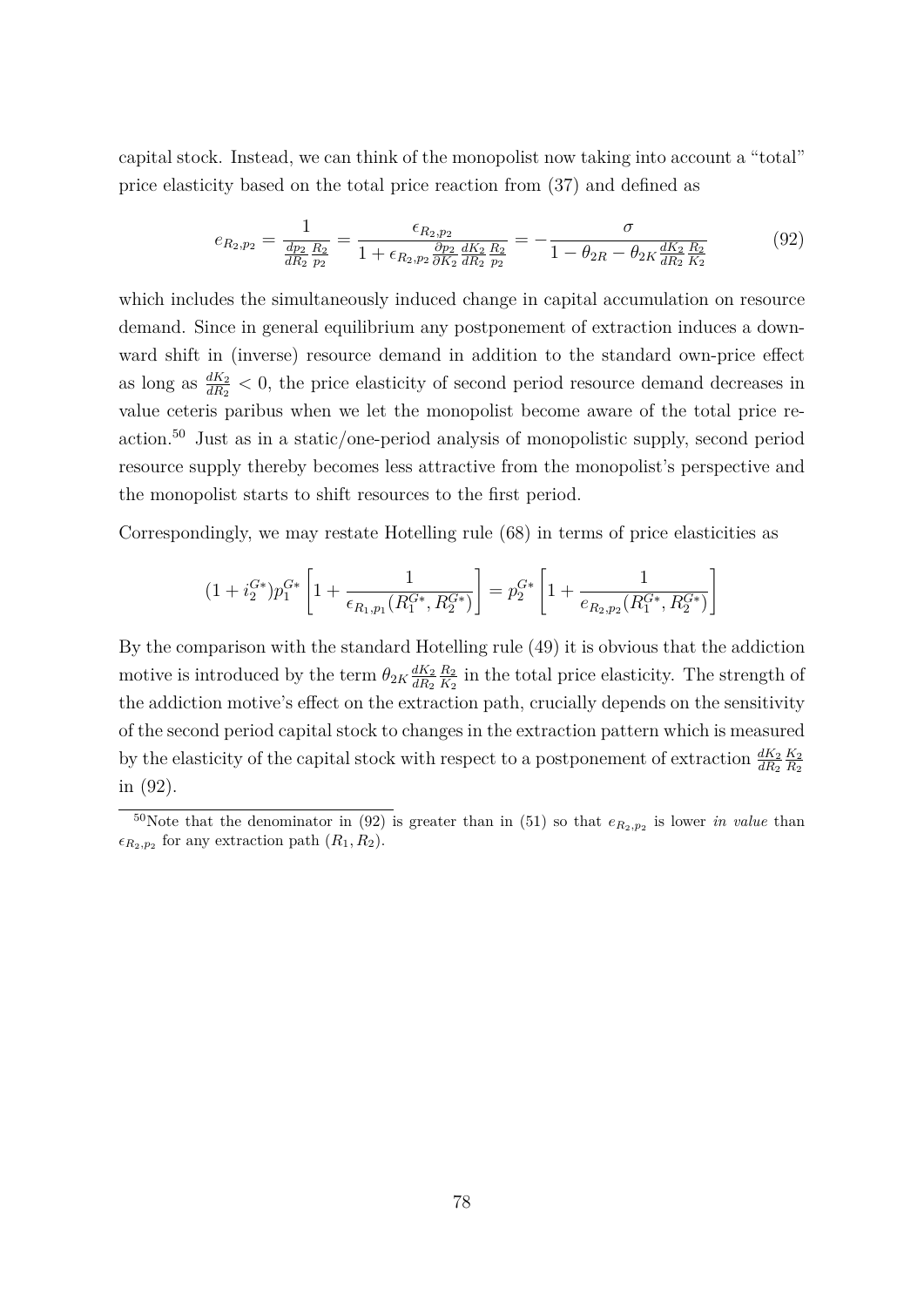#### **B.2.2 Slope of Marginal Revenue Curve**

While the marginal revenue curve of period 1 does not differ from scenario N and is falling monotonously, the slope of the marginal revenue curve in period 2 is ambiguous:

$$
\frac{dMR_2^G}{dR_2} = \frac{\partial MR_2^N}{\partial R_2}\Big|_{K_2} + \frac{\partial MR_2^N}{\partial K_2}\Big|_{R_2} \frac{dK_2}{dR_2} + \frac{\partial p_2}{\partial K_2} \frac{dK_2}{dR_2} + \frac{\partial^2 p_2}{\partial K_2 \partial R_2} R_2 \frac{dK_2}{dR_2} \n+ \frac{\partial^2 p_2}{(\partial K_2)^2} R_2 \left(\frac{dK_2}{dR_2}\right)^2 + \frac{\partial p_2}{\partial K_2} R_2 \frac{d^2 K_2}{(dR_2)^2} \n= \frac{dMR_2^N}{dR_2} + \frac{2-\sigma}{\sigma} F_{2KR} \left[ \left(\theta_{2R} - \frac{1-\sigma}{2-\sigma}\right) + \left(\theta_{2K} - \frac{1}{2-\sigma}\right) \frac{R_2}{K_2} \frac{dK_2}{dR_2} \right] \frac{dK_2}{dR_2} \n+ F_{2RK} R_2 \frac{d^2 K_2}{(dR_2)^2}
$$
\n(93)

with  $\frac{dMR_2^N}{dR_2}$  from (57) and  $\frac{dp_2}{dR_2}$  from (37) reveals that the ambiguity arises only from the term  $\frac{d^2 K_2}{(dR_2)}$  $\frac{d^2 K_2}{(dR_2)^2}$  whereas all the other terms are analytically of negative sign for  $\frac{dK_2}{dR_2} < 0$  and  $MR_2^N > 0.51$ 

#### **B.2.3 Scenario G vs. Competition - Reversal of Conservationist Bias**

The addiction motive may even reverse the naive conservationist bias (for  $\sigma < 1$ ), if it is sufficiently strong. To show this assume that the optimal competitive extraction path  $(R_1^{C*}, R_2^{C*})$  – even with capital accumulation – falls over time so that  $R_1^{C*} > R_2^{C*}$ and the standard monopolist chooses a more conservationist extraction policy due to the more price elastic demand in the second period.<sup>52</sup> The addiction motive will induce the monopolist to speed up extraction compared to the competitive outcome if the evaluation of the Hotelling rule (68) for the competitive extraction path yields

$$
(1 + i_2^{C*})MR_1^N(R_1^{C*}, R_2^{C*}) > MR_2^G(R_1^{C*}, R_2^{C*})
$$

By using the definition of the respective marginal revenue from (46) and (69) as well as the definition of the (standard partial) price elasticity of demand in (51), this inequality

 ${}^{51}MR_2^N > 0$  ensures that  $\frac{\partial MR_2^N}{\partial R_2} < 0$  (cf. (47)),  $\frac{\partial MR_2^N}{\partial K_2} > 0$  (cf. (48)) and  $(\theta_{2R} - \frac{1-\sigma}{2-\sigma}) +$  $\left(\theta_{2K} - \frac{1}{2-\sigma}\right) \frac{R_2}{K_2} \frac{dK_2}{dR_2} > 0$  because by combining  $\theta_{2R} > 1 - \sigma$  from  $MR_2^N > 0$  and  $\theta_{2R} + \theta_{2K} < 1$ by the Euler theorem we have  $\theta_{2R} > \frac{1+\sigma}{2-\sigma} > \frac{1}{2-\sigma}$  and  $\theta_{2K} < \frac{1}{2-\sigma}$  at least for  $\sigma < 2$ .

<sup>&</sup>lt;sup>52</sup>i.e. we have  $|\epsilon_{R_2,p_2}| > |\epsilon_{R_1,p_1}|$  for the falling competitive extraction path due to  $\sigma < 1$  and (52) and (54).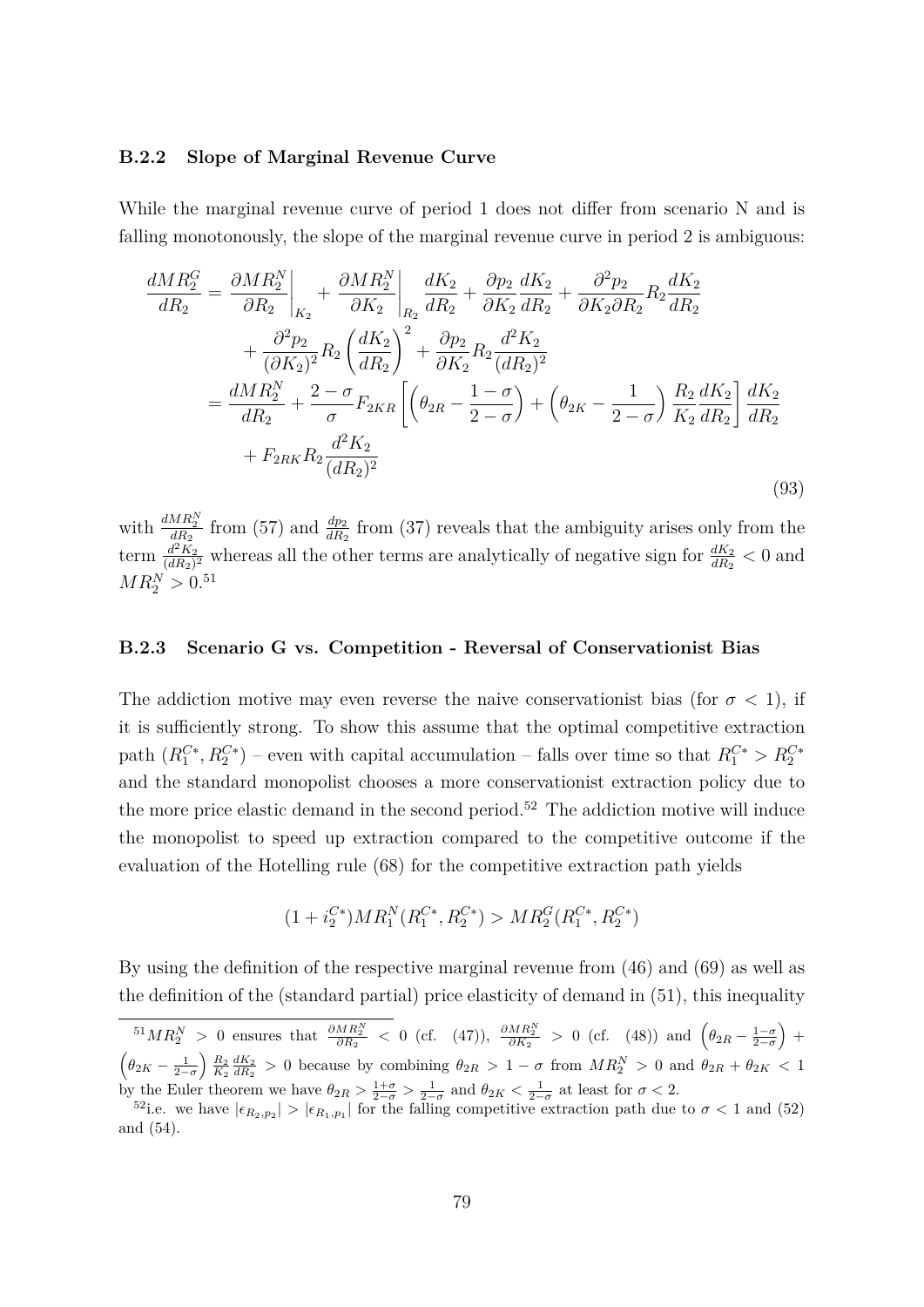will only arise if

$$
-\frac{dK_2}{dR_2} \frac{R_2^{C*}}{K_2(R_1^{C*}, R_2^{C*})} > \frac{\theta_{2R}(R_1^{C*}, R_2^{C*}) - \theta_{1R}(R_1^{C*}, R_2^{C*})}{\theta_{2K}(R_1^{C*}, R_2^{C*})}
$$
(94)

Note that the right side is positive because  $\theta_{2R}(R_1^{C_*}, R_2^{C_*}) > \theta_{1R}(R_1^{C_*}, R_2^{C_*})$  directly follows from the definition of the price elasticity of demand (51) and  $|\epsilon_2| > |\epsilon_1|$  which ensures that the naive monopolist indeed postpones extraction compared to the competitive outcome. For  $\sigma \eta > 1$ , we know that the left side is also positive according to (41). Obviously, the addiction motive will induce the monopolist to speed up extraction compared to competitive extraction only for a sufficiently high sensitivity of second period capital stock to changes in the resource extraction path which is measured in (94) by the elasiticity of the second-period capital stock with respect to a postponement of extraction<sup>53</sup> if demand is not iso-elastic and  $\sigma < 1$ . Note that the sensitivity of second period capital stock does in the end depend on the consumption preferences in both countries and the production structure given by the CES-technology (1).

From the definitions of the standard partial price elasticity (51) and of the total price elasticity (92) it readily can be seen that such a sufficiently high sensitivity of the second period capital stock as defined by (94) in turn implies that second period demand is less price elastic in terms of the total price elasticity  $e_{R_2,p_2}$  than first period demand for the competitive supply path  $(R_1^{C*}, R_2^{C*})$ , i.e. that

$$
\left| e_{R_2,p_2}(R_1^{C*},R_2^{C*})\right| < \left| \epsilon_{R_1,p_1}(R_1^{C*},R_2^{C*})\right|
$$

At the same time, we still have  $|\epsilon_{R_2,p_2}| > |\epsilon_{R_1,p_1}|$  for  $(R_1^{C*}, R_2^{C*})$  due to our assumption that the naive monopolist postpones extraction compared to the competitive market solution (thereby introducing the conservationist bias).

<sup>&</sup>lt;sup>53</sup>i.e. a change in the resource extraction path by shifting resources from the first to the second period.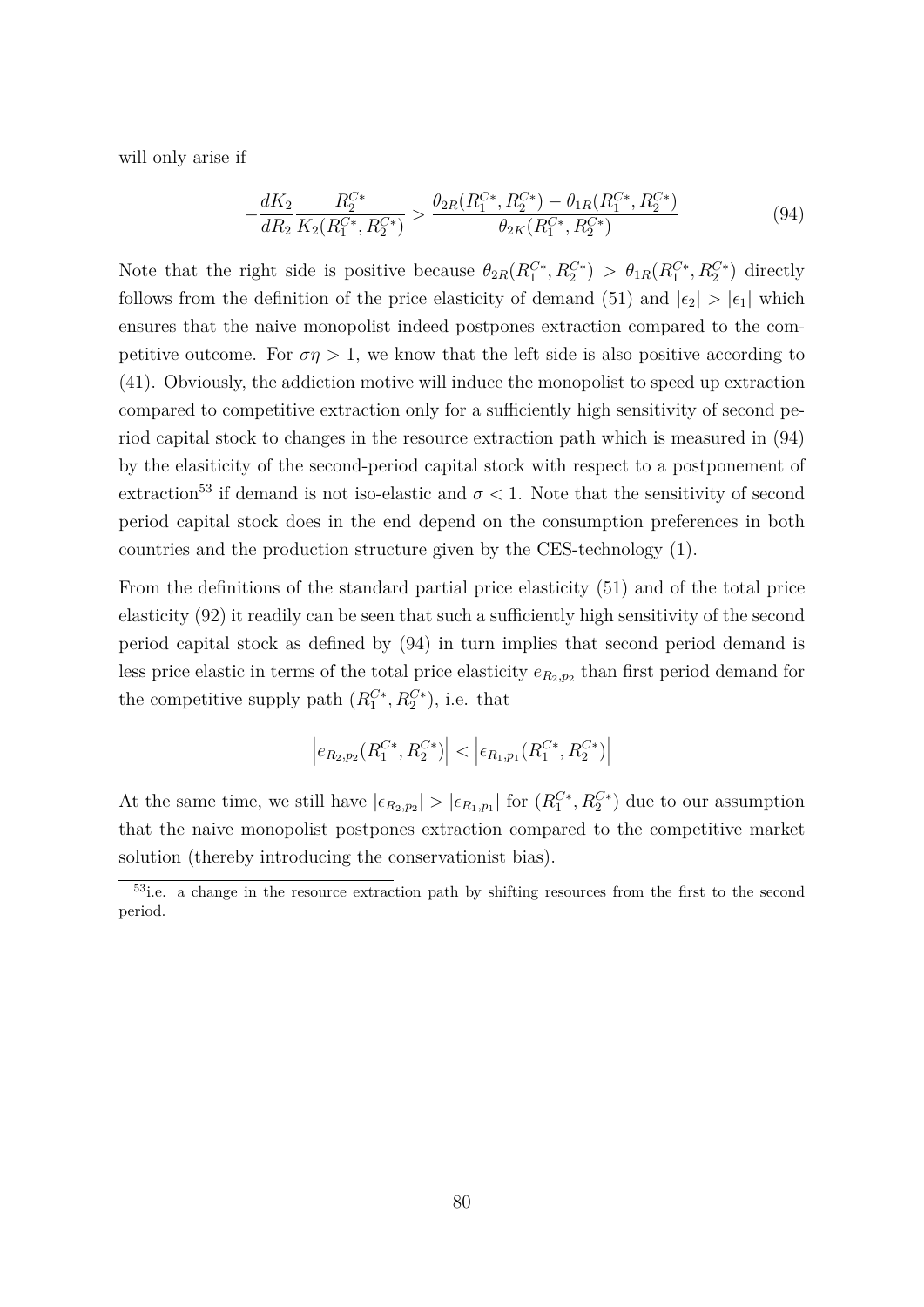## **B.3 Scenario GA**

#### **B.3.1 Sign and Slope of the General Equilibrium Feedback Effect** Ψ

The total general equilibrium feedback effect  $\Psi$  from (71) changes with the extraction path ambiguously. This can be observed from the total derivative

$$
\frac{d\Psi}{dR_2} = \frac{\partial \Psi}{\partial R_2}\bigg|_{K_2, s_{1E}} + \frac{\partial \Psi}{\partial K_2}\bigg|_{R_2, s_{1E}} \frac{dK_2}{dR_2} + \frac{\partial \Psi}{\partial s_{1E}}\bigg|_{R_2, K_2} \frac{ds_{1E}}{dR_2} \tag{95}
$$

where we use for abbreviation

$$
\frac{\partial \Psi}{\partial R_2}\bigg|_{K_2, s_{1E}} = \frac{2 - \sigma}{\sigma} F_{2KR} \left[ \theta_{2R} + \theta_{2K} \frac{s_{1E}}{K_2} - \frac{s_{1E}}{K_2} - \frac{1 - \sigma}{2 - \sigma} \left( 1 - \frac{s_{1E}}{K_2} \right) \right] = \frac{\partial MR_2^{NA}}{\partial K_2}\bigg|_{R_2, s_{1E}} \tag{96}
$$

according to (90),

$$
\frac{\partial \Psi}{\partial K_2}\bigg|_{R_2, s_{1E}} = \frac{1}{\sigma} \frac{F_{2K}}{K_2} \left[ \frac{2 - \sigma}{\sigma} \left( \theta_{2K} - \frac{1}{2 - \sigma} \right) \left( \theta_{2R} + \theta_{2K} \frac{s_{1E}}{K_2} - \frac{s_{1E}}{K_2} \right) + (1 - \theta_{2K}) \frac{s_{1E}}{K_2} \right]
$$
\n(97)

which implies that if either  $\sigma \geq 2$  or  $\sigma < 2$  and  $\theta_{2K} < \frac{1}{2-\sigma}$ , then  $\frac{\partial \Psi}{\partial K_2}$  $\Big|_{R_2, s_{1E}} > 0$  whenever *∂*Ψ *∂R*<sup>2</sup>  $\Big|_{K_2, s_{1E}}$  < 0. Note that  $\theta_{2K} < \frac{1}{2-\sigma}$  holds due to the Euler theorem at least as long as  $MR_2^N > 0.$ 

Finally we have

$$
\left. \frac{\partial \Psi}{\partial s_{1E}} \right|_{R_2, K_2} = F_{2KK} \tag{98}
$$

The first two terms in (95) are ambiguous because  $\theta_{2R} + \theta_{2K} \frac{s_{1E}}{K_2}$  $\frac{s_{1E}}{K_2} - \frac{s_{1E}}{K_2}$  $\frac{s_{1E}}{K_2}$  or, equivalently,  $\Psi$  is of ambiguous sign, in general.<sup>54</sup> The last term is ambiguous due to the generally ambiguous savings reaction (see section A.2.3). In general, therefore,  $\Psi$  may change sign

$$
\Psi = \frac{F_{2K}}{\sigma} \left[ \theta_{2R} + \theta_{2K} \frac{s_{1E}}{K_2} - \frac{s_{1E}}{K_2} \right]
$$

 $54\Psi$  may also be stated as

by use of the CES-technology (1) and the resource and capital market equilibrium conditions  $p_t = F_{tR}$ and  $i_t = F_{tK}$ .  $\Psi > 0$  therefore also implies that the share of total output which country *E* can capture as factor remuneration exceeds its share in the second period capital stock, and the other way round. Moreover, note that  $\theta_{2K} - \frac{1}{2-\sigma} < 0$  for  $\sigma < 2$  and  $MR_2 > 0$  from (59).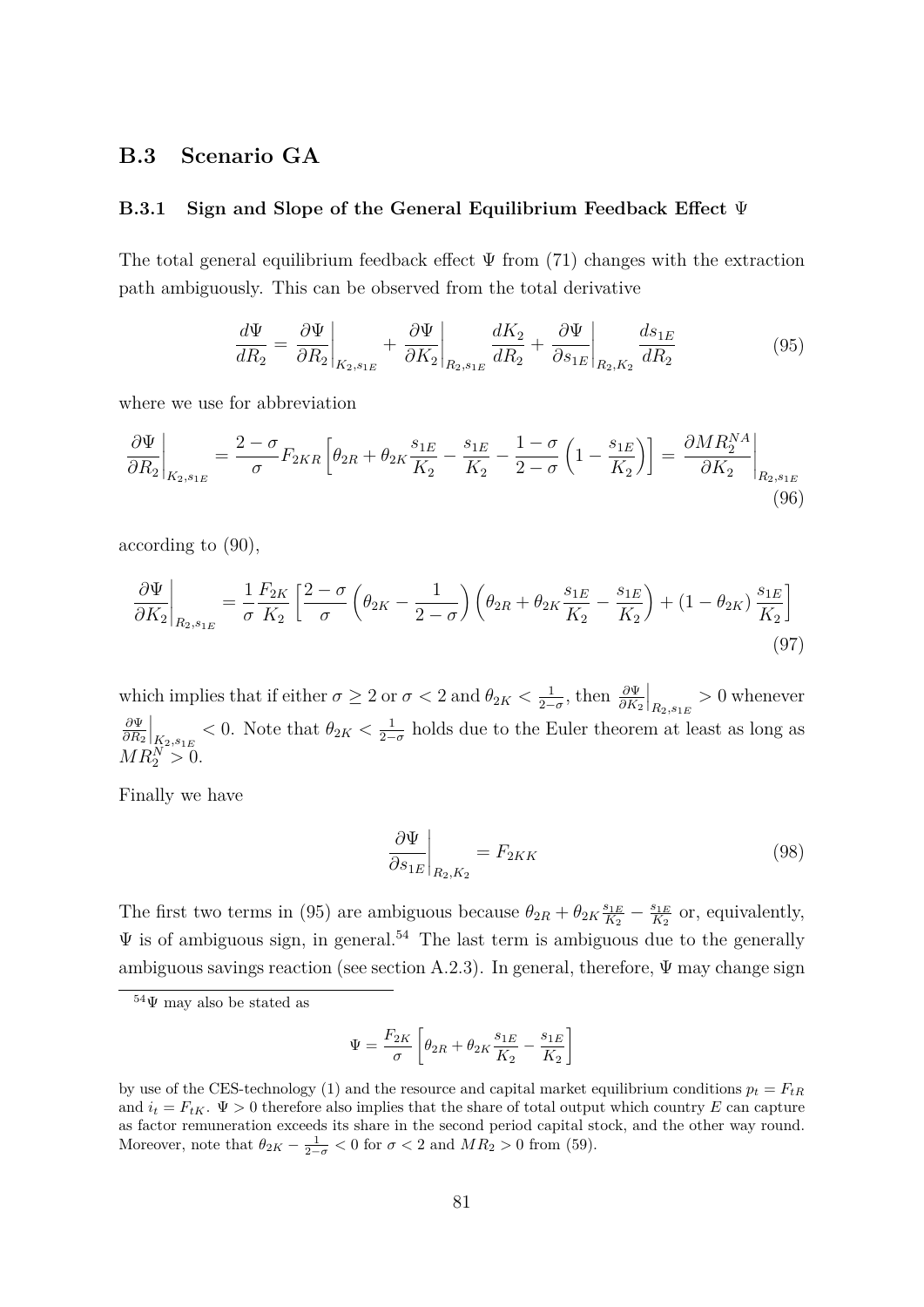when redistributing resources from one period to another so that  $MR_2^{GA}$  and  $MR_2^{NA}$ intersect.

## $B.3.2$  Slope of  $MR_2^{GA}$

Recall that by  $(44)$ ,  $(59)$  and  $(71)$  we have

$$
MR_2^{GA} = MR_2^{NA} + \Psi \frac{dK_2}{dR_2}
$$

By using (67) and (95) we get (75) which we decompose by noting the  $\frac{di_2}{dR_2} = F_{2KR} +$  $F_{2KK} \frac{dK_2}{dR_2}$  $\frac{dK_2}{dR_2}$  according to (38). Using our previous results in sections B.3.1 and B.1.2 we then can state the following:

$$
\frac{dMR_2^{GA}}{dR_2} = \frac{dMR_2^{NA}}{dR_2} + \frac{d\Psi}{dR_2}\frac{dK_2}{dR_2} + \Psi \frac{d^2K_2}{(dR_2)^2}
$$
\n
$$
= \underbrace{\left.\frac{\partial MR_2^{NA}}{\partial R_2}\right|_{K_2, s_{1E}}}_{\text{for } MR_2^{NA} > 0\ (89))} + \underbrace{\left.\frac{\partial MR_2^{NA}}{\partial K_2}\right|_{R_2, s_{1E}}}_{1 \text{ from (90)}} \underbrace{\frac{dK_2}{dR_2}}_{\text{from (96)}} + \underbrace{\left.\frac{\partial \Psi}{\partial K_2}\right|_{R_2, s_{1E}}}_{3 \text{ from (97)}} \underbrace{\left(\frac{dK_2}{dR_2}\right)^2}_{\text{from (38)}} + \underbrace{\frac{d^2\chi}{dR_2}}_{\text{from (38)}} + \underbrace{\frac{d^2\chi}{dR_2}}_{\text{from (71)}} + \underbrace{\frac{d^2K_2}{dR_2^2}}_{\text{from (71)}} \underbrace{\frac{d^2K_2}{(dR_2)^2}}_{\text{from (71)}} \underbrace{\frac{d^2K_2}{dR_2^2}}_{\text{from (71)}} \underbrace{\frac{d^2K_2}{(dR_2)^2}}_{\text{from (72)}}
$$

Overall, the total derivative is of ambiguous sign. In addition to the terms where we already indicated the ambiguity note that, even though the omniscient monopolist will never choose a supply path for which  $MR_t^{GA} < 0$ ,  $MR_2^{NA} > 0$  does not necessarily hold if  $\Psi$  < 0 (see (70) and (71)). Moreover, the terms 1, 2 and 3 are generally of ambiguous sign due to  $(90)$  in appendix B.1.2 and  $(96)$  and  $(97)$  from appendix B.3.1. Finally, the overall ambiguity of the total derivative above is also due to the ambiguous savings reaction  $\frac{ds_{1E}}{dR_2}$  from (42), which also complicated the analysis in scenario *NA* (see (67)), and due to the ambiguity of  $\frac{d^2 K_2}{(dR_0)}$  $\frac{d^2 K_2}{(dR_2)^2}$ , which is already pointed out in section 3.4 when we analyze the slope of the addiction-motivated monopolist's marginal revenue curve of the second period (see (93) in section B.2.2).

**Upward Sloping of**  $MR_2^{GA}$  The ambiguity of (75) is also illustrated by the numerical simulation example in section 4 as  $MR_2^{GA}$  is obviously not downward sloping for all feasible extraction paths but sharply increasing at the right end of the diagram when the resource stock is quite unevenly allocated to the second period. A similar but much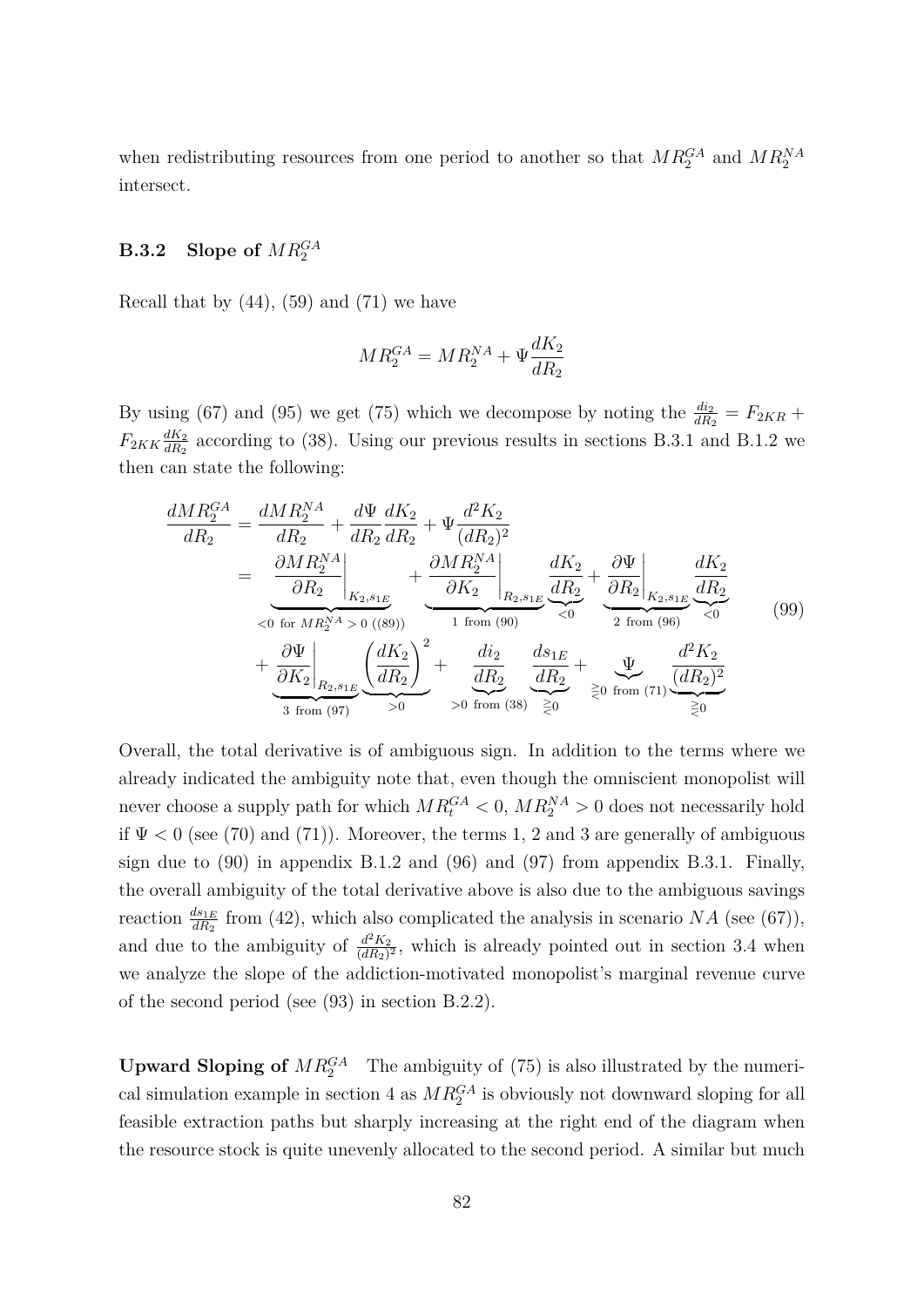attenuated upward sloping is observed for  $MR_2^{NA}$ , too. We argue in appendix B.1.2 that such an increase of  $MR_2^{NA}$  crucially depends on the effect which the capital accumulation dynamics has on the total derivative (67) and on the partial equilibrium asset motive, in particular. In principle, the same reasoning also applies for the omniscient monopolist's scenario at hand. Nevertheless, as the comparison of (75) with (67) shows there are some additional elements to account for which obviously must give rise to the much more pronounced increase of  $MR_2^{GA}$  in figure 1.

From (90) and (96) we know that the terms 1 and 2 are identical and therefore always have the same sign. Moreover, if either  $\sigma \geq 2$  or  $\sigma < 2$  and  $\theta_{2K} < \frac{1}{2-\sigma}$  we know from (97) that 3 will be positive whenever 1 and 2 are negative. Note that in this case, all three terms 1, 2, 3 positively contribute to the overall total derivative of  $MR_2^{GA}$  as we assume  $\frac{dK_2}{dR_2}$  < 0 (see section 2.4.4). In appendix B.1.2 we identify (91)

$$
\theta_{2R}+\theta_{2K}\frac{s_{1E}}{K_2}-\frac{s_{1E}}{K_2}\leq 0 \leftrightarrow \Psi\leq 0
$$

as a sufficient (and independent of  $\sigma$ ) condition for 1 (and 2) being negative which is also of crucial importance for an upward sloping of  $MR_2^{NA}$ . Thus, as soon as  $MR_2^{GA} \geq$  $MR_2^{NA}$  which implies  $\Psi \leq 0$  according to (70) and (71), the terms 1 and 2 are negative, 3 is positive and  $MR_2^{GA}$  is likely to increase in  $R_2$ .

Since savings  $s_{1E}$  are a linear increasing function of capital endowment  $s_{0E}$  ceteris paribus (see appendix B.1.1) whereas overall capital accumulation does not depend on the endowment distribution, this condition is more likely to hold if we redistribute capital endowment to country *E*, i.e. for higher capital endowment  $s_{0E}$ , because  $\theta_{2K}$  −  $1 < 0$  due to the Euler theorem and the left side of condition (91) decreases with  $s_{0E}$ ceteris paribus. Moreover, if the sufficient condition (91) holds, note that the terms 2 and 3 positively add to the derivative of  $MR_2^{NA}$  in (67). Therefore, if  $MR_2^{NA}$  indeed increases which is according to appendix B.1.2 mainly due to the capital feedback effect dominating,  $MR_2^{GA}$  tends to increase more strongly.

Nevertheless, the analytical assessment of the total derivative of  $MR_2^{GA}$  is rather restricted due to the ambiguous savings reaction  $\frac{ds_{1E}}{dR_2}$  (see appendix A.2.3) and the entirely ambiguous second derivative of the relationship between capital accumulation and the extraction path, as we pointed out in section 3.4.3. Note that the influence of the savings reaction is strengthened in  $(99)$  compared to the total derivative  $MR_2^{NA}$ , because we have  $\frac{di_2}{dR_2}$  instead of  $F_{2KR}$  in (67) and  $\frac{di_2}{dR_2} > F_{2KR}$  according to (38). Thus, if households in country *E* react to a postponement of extraction with an increase in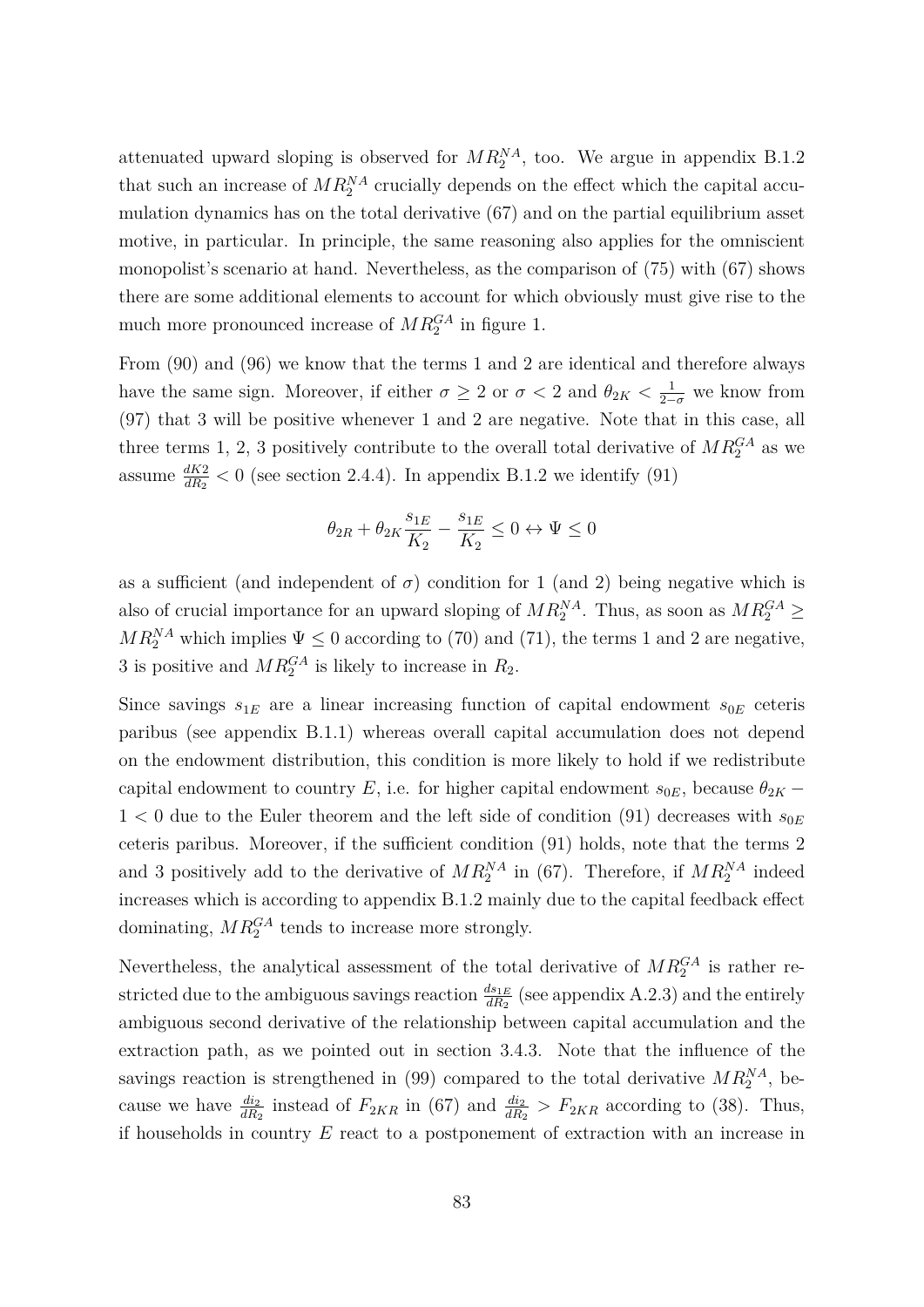savings, the savings reaction works towards an upward sloping of  $MR_2^{GA}$  as well as of  $MR_2^{NA}$ , but the effect is again stronger for  $MR_2^{GA}$ . If capital accumulation increasingly falls with  $R_2$  and  $\frac{d^2 K_2}{(dR_2)}$  $\frac{d^2 K_2}{(dR_2)^2}$ , the last term in (99) contributes to an overall positive sign as soon as  $\Psi < 0$  or condition (91) holds so that the upward sloping tendency for  $MR_2^{GA}$ arising from the terms 1, 2 and 3 is further strengthened.

Given the decomposition in (99) and the analytical assessment, we can discuss the sharp increase of  $MR_2^{GA}$  in our numerical example at right end of figure 1. First, note  $MR_2^{NA}$ increases, too, and that  $MR_2^{GA} > MR_2^{NA}$  for  $R_2 \to \overline{R}$ . Since therefore  $\Psi < 0$ , condition (91) holds and the terms 1, 2 and 3 all positively contribute to the total derivative for high  $R_2$ . Moreover, whereas the savings reaction is mostly positive but rather weak according to figure 5, the interest rate reaction now directly mirrors the increasingly negative sensitivity of capital accumulation and therefore sharply increases for high *R*<sup>2</sup> as can be observed from figure 4. Finally, figure 4 also illustrates that we have  $\frac{d^2 K_2}{(dR_0)}$  $\frac{d^2 K_2}{(dR_2)^2} < 0$ for high  $R_2$  which in turn implies that the last term in  $(99)$  also positively contributes to the total derivative because  $\Psi < 0$  due to (91). In the numerical example, all the additional effects in (99) compared to (67) therefore work towards an upward sloping of  $MR_2^{GA}$  which correspondingly increases stronger than  $MR_2^{NA}$ .

## **B.4 Existence of Equilibrium**

To proof the existence of an overall equilibrium outcome in the respective scenario, we evaluate the left and the right side of the respective Hotelling condition for the limiting cases  $R_2 \to 0$  and  $R_2 \to \overline{R}$  thereby taking into account that the conditional market equilibrium holds. The latter implies that on the one hand the resource constraint (17) binds and, on the other hand, that in every scenario the capital market equilibrium represented by  $(K_2, i_2)$  is a function of the resource extraction path only.

### **B.4.1 Limiting Behavior of Capital Market Equilibrium**

Due to the assumption of symmetric homothetic preferences, the functional relationship between capital accumulation or the interest rate and the resource supply path is the same across all scenarios and the competitive case. Since aggregate savings cannot exceed aggregate income in period 1, we have

$$
\lim_{R_2 \to 0} K_2(R_2) = K_2^{max} < F(\bar{R}, K_1) + K_1 \tag{100}
$$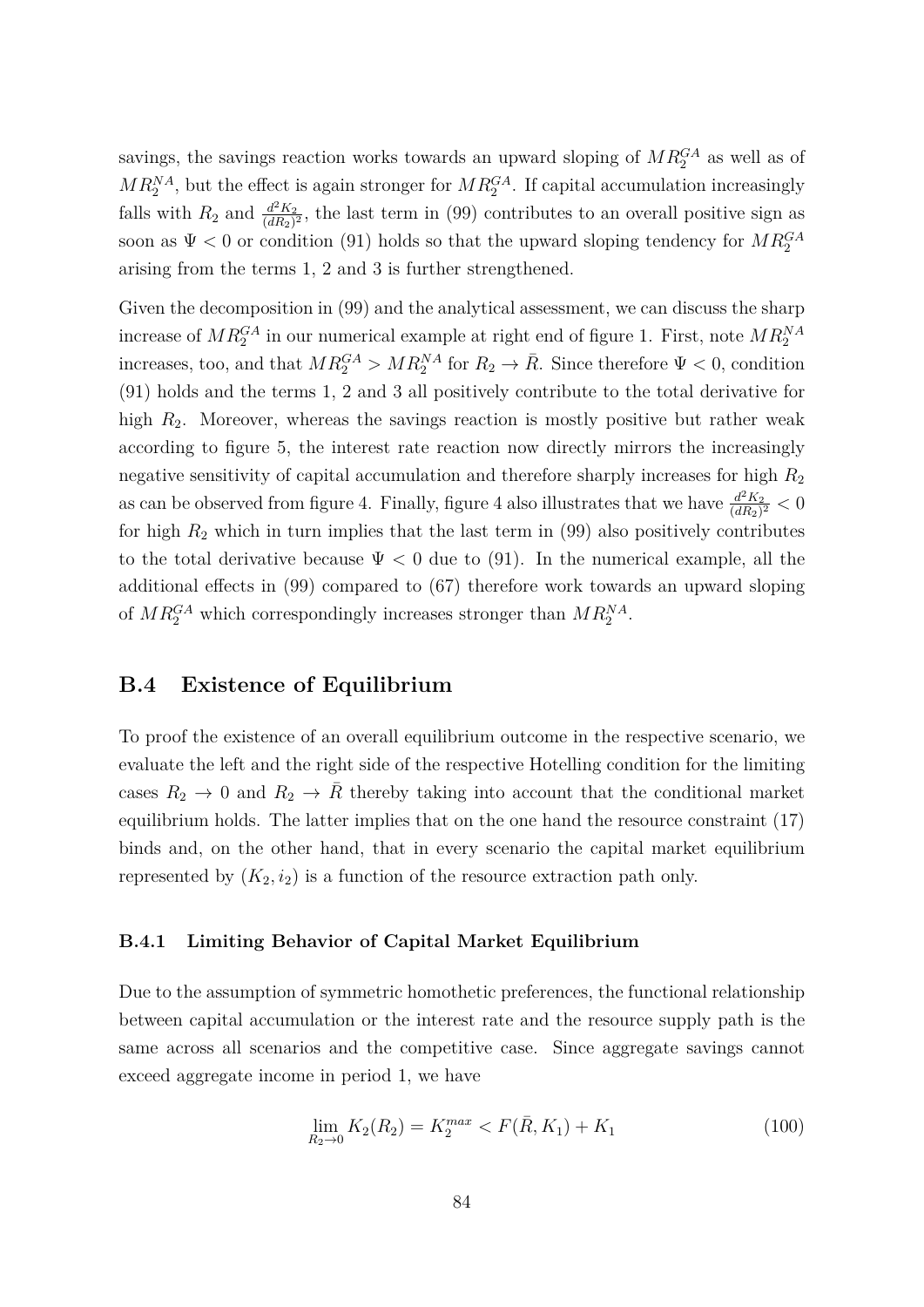and

$$
\lim_{R_2 \to \bar{R}} K_2(R_2) = K_2^{\min} < K_1 \tag{101}
$$

where the inequality signs are due to the strict concavity of the period utility functions *u*(*c<sub>t</sub>*). Note that for  $\sigma \leq 1$  we also can conclude that  $K_2^{min} > 0$  as there would be no production in period 2 otherwise. For  $\sigma > 1$ , when the a positive capital input no longer is necessary for final goods' production, the lower bound on capital accumulation is, however,  $K_2^{min} \geq 0$ .

As  $i_2 = F_{2K}(R_2, K_2)$  according to (7) in the conditional market equilibrium, the CES technology  $(1)$  and  $(100)$  imply that<sup>55</sup>

$$
\lim_{R_2 \to 0} i_2(R_2, K_2) = \lim_{R_2 \to 0} \gamma A \left[ \gamma + \lambda \left( \frac{R_2}{K_2} \right)^{\alpha} + (1 - \gamma - \lambda) \left( \frac{L}{K_2} \right)^{\alpha} \right]^{\frac{1 - \alpha}{\alpha}}
$$
  
= 
$$
\begin{cases} 0 & \text{for } \sigma \le 1 \\ \gamma A \left[ \gamma + (1 - \gamma - \lambda) \left( \frac{L}{K_2^{\max}} \right)^{\alpha} \right]^{\frac{1 - \alpha}{\alpha}} = i_2(0, K_2^{\max}) & \text{for } \sigma > 1 \end{cases}
$$
(102)

due to the finite upper and lower bounds of  $K_2$  according to (100) and (101) and because we have for a given and exogenous capital stock

$$
\lim_{R_t \to 0} F_{tK} \Big|_{K_t} = \lim_{R_t \to 0} \gamma A \left[ \gamma + \lambda \left( \frac{R_t}{K_t} \right)^{\alpha} + (1 - \gamma - \lambda) \left( \frac{L}{K_t} \right)^{\alpha} \right]^{\frac{1 - \alpha}{\alpha}} \Big|_{K_t}
$$

$$
= \begin{cases} 0 & \text{for } \sigma \le 1 \\ \gamma A \left[ \gamma + (1 - \gamma - \lambda) \left( \frac{L}{K_t} \right)^{\alpha} \right]^{\frac{1 - \alpha}{\alpha}} & \text{for } \sigma > 1 \end{cases}
$$

This also implies, that for  $R_2 \rightarrow \overline{R}$ ,  $i_2$  approaches some positive upper bound for both  $\sigma \leq 1$  as well as for  $\sigma > 1$ :

$$
\lim_{R_2 \to \bar{R}} i_2(R_2, K_2) = \gamma A \left[ \gamma + \lambda \left( \frac{\bar{R}}{K_2^{\min}} \right)^{\alpha} + (1 - \gamma - \lambda) \left( \frac{L}{K_2^{\min}} \right)^{\alpha} \right]^{\frac{1 - \alpha}{\alpha}}
$$
\n
$$
= i_2(\bar{R}, K_2^{\min}) < +\infty
$$
\n(103)

<sup>&</sup>lt;sup>55</sup>Note that  $\alpha < 0$  implies  $\sigma < 1$  and vice versa.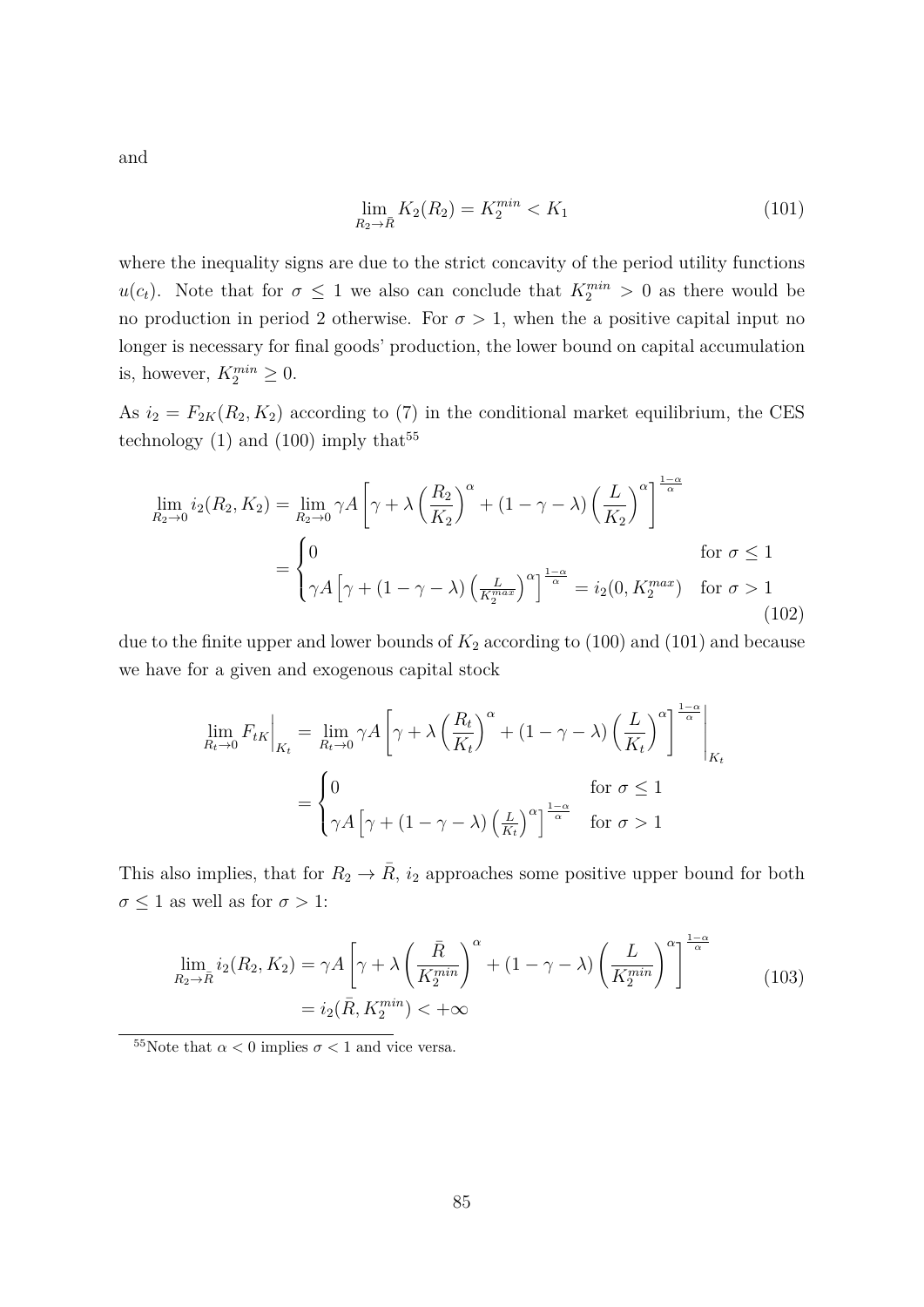Furthermore, we know that

$$
\frac{di_2}{dR_2} = \frac{F_{2KR} + F_{2KK} \left. \frac{dK_2}{dR_2} \right|_{i_2}}{1 - F_{2KK} \left. \frac{dK_2}{di_2} \right|_{R_2}} > 0
$$

with  $\frac{dK_2}{dR_2}$  $\Big|_{i_2}$  from (28) and  $\frac{dK_2}{di_2}$  $\left| \right|_{R_2}$  from (27) in the conditional market equilibrium (i.e.  $K_2^s = K_2^d$ . We first consider the limits of the components of  $\frac{di_2}{dR_2}$  for  $R_2 \to 0$ , separately, thereby again taking into account that  $K_2 \to K_2^{max} < \infty$  from (100):

• for  $F_{2KR}$ :

$$
\lim_{R_2 \to 0} F_{2KR} = \lim_{R_2 \to 0} \frac{1}{\sigma} \frac{F_{2R}}{K_2} \frac{\gamma}{\gamma + \lambda \left(\frac{R_2}{K_2}\right)^{\alpha} + (1 - \gamma - \lambda) \left(\frac{L}{K_2}\right)^{\alpha}}
$$
\n
$$
= \begin{cases} 0 & \text{for } \sigma < 1 \\ \infty & \text{for } \sigma \ge 1 \end{cases} \tag{104}
$$

• for  $F_{2KK}$ :

• for  $\frac{dK_2}{dR_2}$ 

 $\Big|_{i_2}$ :

$$
\lim_{R_2 \to 0} F_{2KK} = \lim_{R_2 \to 0} \frac{1}{\sigma} \frac{F_{2K}}{K_2} \left[ \frac{\gamma}{\gamma + \lambda \left( \frac{R_2}{K_2} \right)^{\alpha} + (1 - \gamma - \lambda) \left( \frac{L}{K_2} \right)^{\alpha}} - 1 \right]
$$
\n
$$
= \begin{cases}\n0 & \text{for } \sigma \le 1 \\
\frac{1}{\sigma} \frac{\gamma A \left[ \gamma + (1 - \gamma - \lambda) \left( \frac{L}{K_2^{max}} \right)^{\alpha} \right]^{\frac{1 - \alpha}{\alpha}}}{K_2^{max}} \left[ \frac{\gamma}{\gamma + (1 - \gamma - \lambda) \left( \frac{L}{K_2^{max}} \right)^{\alpha}} - 1 \right] & \text{for } \sigma > 1 \\
105\n\end{cases}
$$

$$
\lim_{R_2 \to 0} \frac{dK_2}{dR_2}\Big|_{i_2} = \lim_{R_2 \to 0} -\frac{\left[\beta(1+i_2)\right]^{-\frac{1}{\eta}} p_2 + p_1}{1 + (1+i_2) \left[\beta(1+i_2)\right]^{-\frac{1}{\eta}}}
$$
\n
$$
= \begin{cases}\n-\frac{\beta^{-\frac{1}{\eta}} A \lambda^{\frac{1}{\alpha}} + F_{1R}(\bar{R}, K_1)}{1 + \beta^{-\frac{1}{\eta}}} > -\infty \quad \text{for } \sigma < 1 \\
-\infty & \text{for } \sigma \ge 1\n\end{cases} \tag{106}
$$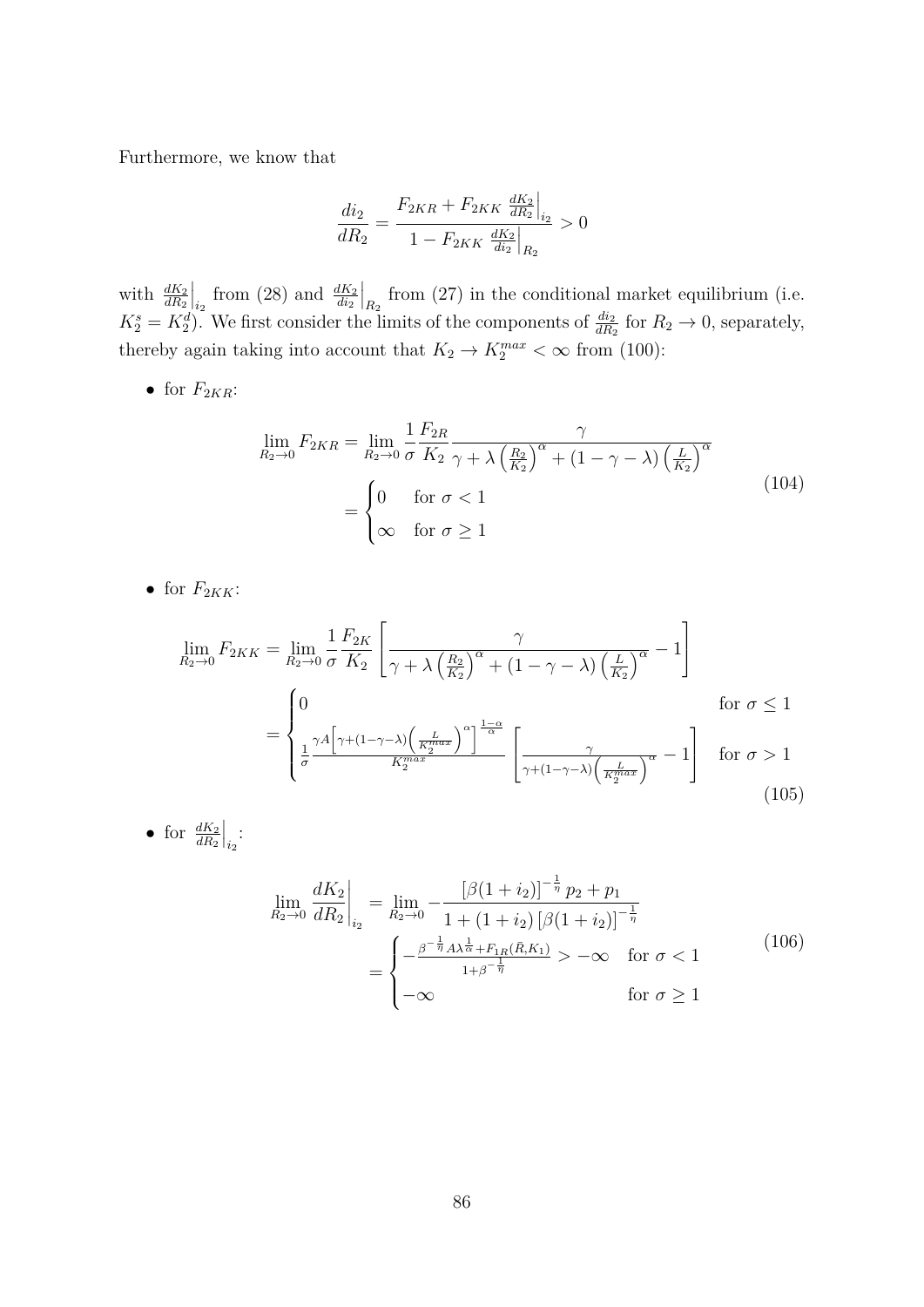• for 
$$
\frac{dK_2}{di_2}\Big|_{R_2}
$$
:  
\n
$$
\lim_{R_2 \to 0} \frac{dK_2}{di_2}\Big|_{R_2} = \lim_{R_2 \to 0} \frac{1}{\eta(1+i_2)} \frac{F_2 + K_2}{1 + i_2 + [\beta(1+i_2)]^{\frac{1}{\eta}}}
$$
\n
$$
= \begin{cases}\n\frac{1}{\eta} \frac{K_2^{max}}{1 + \beta^{\frac{1}{\eta}}} < +\infty & \text{for } \sigma \le 1 \\
\frac{1}{\eta(1+i_2(0,K_2^{max}))} \frac{F_2(0,K_2^{max}) + K_2^{max}}{1 + i_2(0,K_2^{max}) + [\beta(1+i_2(0,K_2^{max}))]^{\frac{1}{\eta}}} < +\infty & \text{for } \sigma > 1\n\end{cases}
$$
\n(107)

From the behavior of these components of  $\frac{di_2}{dR_2}$  we can conclude that

$$
\lim_{R_2 \to 0} \frac{di_2}{dR_2} = \begin{cases} 0 & \text{for } \sigma \le 1 \\ \infty & \text{for } \sigma > 1 \end{cases} \tag{108}
$$

Moreover, from (39) we have  $\frac{dK_2}{dR_2} = \frac{dK_2}{dR_2}$ *dR*<sup>2</sup>  $\Big|_{i_2} + \frac{dK_2}{di_2}$ *di*<sup>2</sup>  $\Big|_{R_2}$ *di*<sup>2</sup>  $\frac{di_2}{dR_2}$  so that

$$
\lim_{R_2 \to 0} \frac{dK_2}{dR_2} = \begin{cases} \lim_{R_2 \to 0} \frac{dK_2}{dR_2}\Big|_{i_2} = -\frac{\beta^{-\frac{1}{\eta}} A \lambda^{\frac{1}{\alpha}} + F_{1R}(\bar{R}, K_1)}{1 + \beta^{-\frac{1}{\eta}}} > -\infty & \text{for } \sigma < 1\\ \lim_{R_2 \to 0} \frac{dK_2}{dR_2}\Big|_{i_2} = -\infty & \text{for } \sigma = 1\\ \in \left[ \lim_{R_2 \to 0} \frac{dK_2}{dR_2}\Big|_{i_2}; 0 \right] & \text{for } \sigma > 1 \end{cases}
$$
(109)

as long as  $\sigma \eta \geq 1$  and  $\frac{dK_2}{dR_2} < 0$  for all  $R_2$ . Recall that  $\lim_{R_2 \to 0} \frac{di_2}{dR_2}$  $\frac{di_2}{dR_2} = 0$  for  $\sigma \leq 1$ according to (108). The interval for  $\sigma > 1$  is due to the fact that  $\lim_{R_2 \to 0} \frac{dK_2}{dR_2}$ *dR*<sup>2</sup>  $\Big|_{i_2} = -\infty$ according to (106) but  $\lim_{R_2 \to 0} \frac{dK_2}{di_2}$ *di*<sup>2</sup>  $\Big|_{R_2}$ *di*<sup>2</sup>  $\frac{du_2}{dR_2}$  =  $+\infty$  according to (107) and (108).

## **B.4.2 Scenario N: Existence of Equilibrium**

For the limiting behavior of the marginal revenue from (46) for  $R_t \to 0$ , we have

$$
\lim_{R_t \to 0} MR_t^N = \lim_{R_t \to 0} \frac{p_t}{\sigma} \left[ \theta_{tR} - (1 - \sigma) \right] = \lim_{R_t \to 0} F_{tR}(R_t, K_t)
$$
\n
$$
= \begin{cases}\nA\lambda^{\frac{1}{\alpha}} & \text{for } \sigma < 1 \\
\infty & \text{for } \sigma \ge 1\n\end{cases}
$$
\n(110)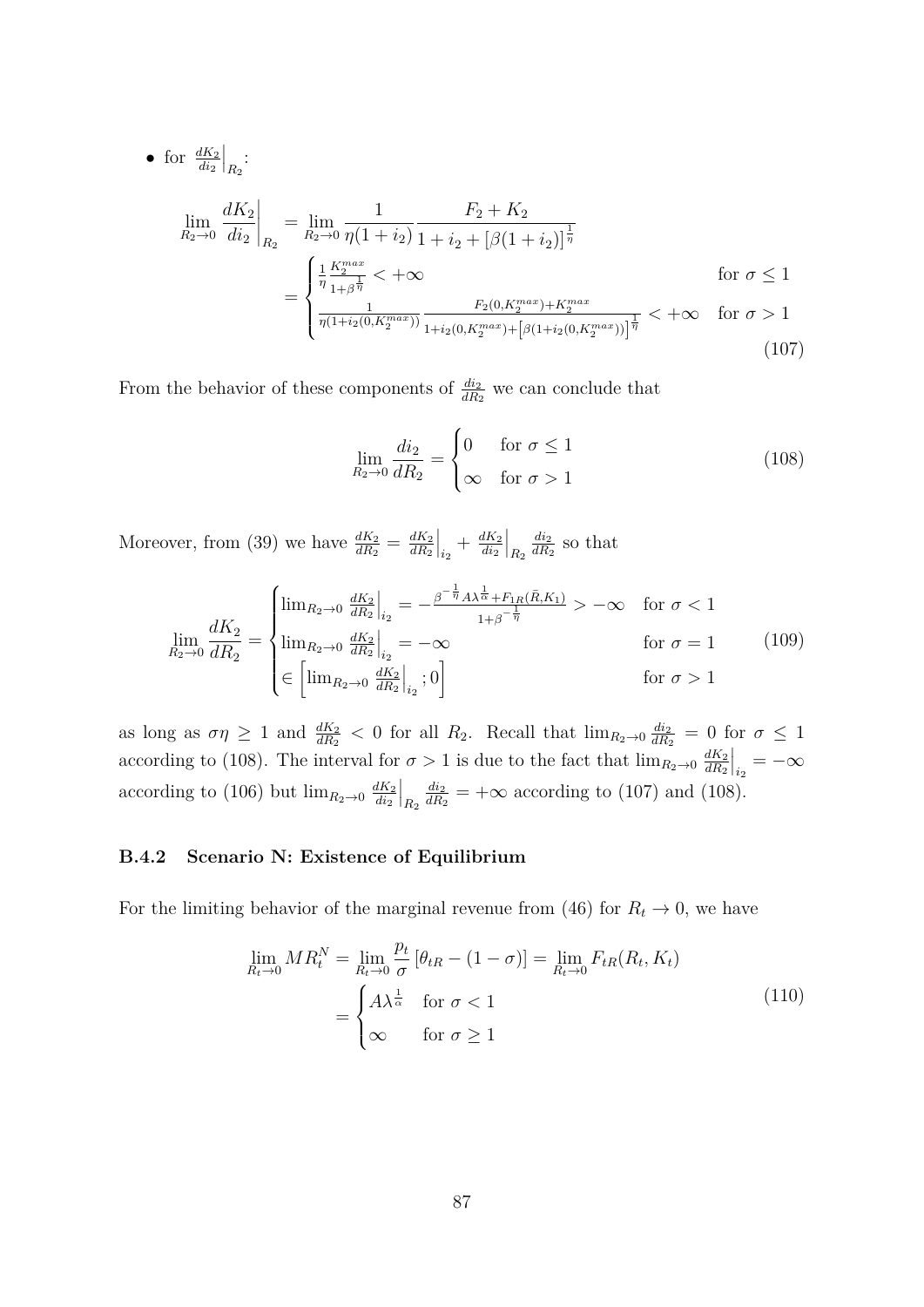because  $\theta_{tR} = \frac{p_t R_t}{F_t}$  $F_t^{Ht}$ ,  $p_t = F_{tR}$  according to (6) in the conditional market equilibrium and

$$
F_{tR} = \frac{\partial F_t}{\partial R_t} = \lambda A^{\alpha} \left(\frac{F_t}{R_t}\right)^{1-\alpha}
$$

Note that the limits for  $R_t \to 0$  do not depend on the capital stock  $K_t$  for  $\sigma < 1$  as well as for  $\sigma \geq 1$ . Since  $K_2$  is bounded from above according to (100), the limits of  $MR_t^N$  or  $F_{tR}$  derived in (110) therefore also hold for the second period in the conditional market equilibrium where the capital stock increases for  $R_2 \rightarrow 0$  (cf. (41)).

Evaluating the left side of Hotelling condition (45) for  $R_2 \rightarrow \overline{R}$  and correspondingly  $R_1 \rightarrow 0$  therefore yields

$$
\lim_{R_2 \to \bar{R}} (1 + i_2)MR_1^N = \begin{cases} (1 + i_2(\bar{R}, K_2^{min}))A\lambda^{\frac{1}{\alpha}} & \text{for } \sigma < 1\\ \infty & \text{for } \sigma \ge 1 \end{cases}
$$

For the right side, we get

$$
\lim_{R_2 \to \bar{R}} MR_2^N = MR_2^N(\bar{R}, K_2^{min}) < A\lambda^{\frac{1}{\alpha}}
$$

where the inequality follows from  $\frac{dMR_2^N}{dR_2} < 0$  in (57). In contrast, for  $R_2 \to 0$  and  $R_1 \to \overline{R}$  we get for the left side

$$
\lim_{R_2 \to 0} (1 + i_2)MR_1^N = \begin{cases} MR_1^N(\bar{R}, K_1) & \text{for } \sigma \le 1\\ (1 + i_2(0, K_2^{max})) MR_1^N(\bar{R}, K_1) & \text{for } \sigma > 1 \end{cases}
$$

and for the right side

$$
\lim_{R_2 \to 0} M R_2^N = \begin{cases} A \lambda^{\frac{1}{\alpha}} & \text{for } \sigma < 1 \\ \infty & \text{for } \sigma \ge 1 \end{cases}
$$

This implies that for  $R_2 \to 0$  and  $R_1 \to \overline{R}$  the right side of Hotelling condition always exceeds the left side whereas the opposite holds true for  $R_2 \to \overline{R}$  and  $R_1 \to 0$ . Thus, there necessarily exists an interior solution for which the equilibrium resource extraction fulfills Hotelling condition (45). Moreover, since both sides of the Hotelling condition are monotonously falling in the resource supply of the respective period according to (56) and (57), this equilibrium solution is unique.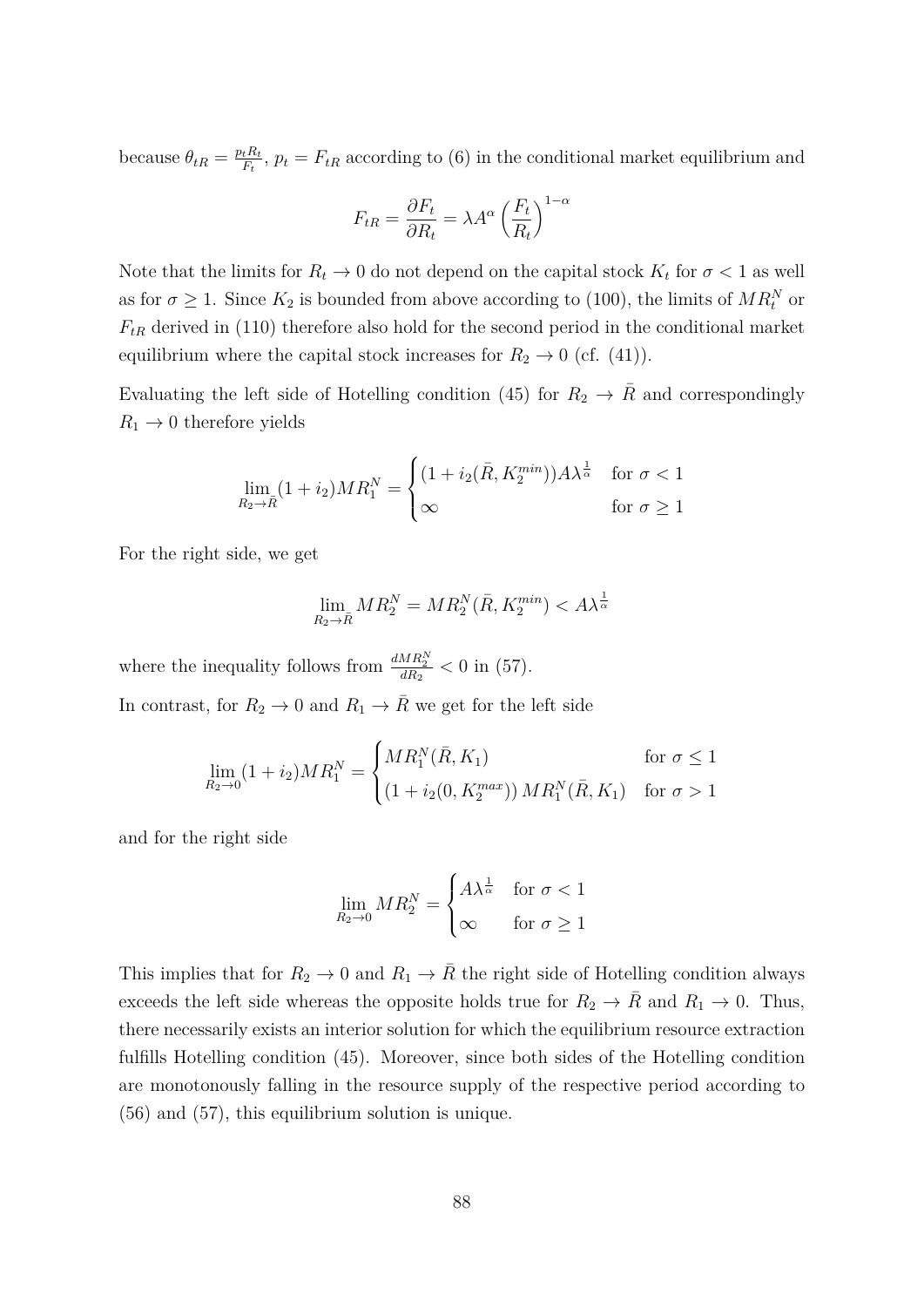#### **B.4.3 Scenario NA: Existence of Equilibrium**

With the monopolist pursuing the asset motive in scenario *NA*, we first have to derive the limits for the second period asset holdings. Although the influence of shifting resources to or from the second period is generally of ambiguous sign due to counteracting income and substitution effects, savings  $s_{1E}$  approach some finite limits for  $R_2 \rightarrow 0$ 

$$
\lim_{R_2 \to 0} s_{1E}(y_{1E}, \pi_{2E}, i_2) = s_{1E} \left( y_{1E}(\bar{R}, K_1, s_{0E}), \pi_{2E}(0, K_2^{max}), i_2(0, K_2^{max}) \right) \n< y_{1E}(\bar{R}, K_1, s_{0E}) < F_1(\bar{R}, K_1) + K_1
$$
\n(111)

Note that for  $\sigma \leq 1$ , we have  $\pi_{2E}(0, K_2^{max}) = 0$  and  $i_2(0, K_2^{max}) = 0$ . Similarly, for  $R_2 \rightarrow \overline{R}$  we get

$$
\lim_{R_2 \to \bar{R}} s_{1E}(y_{1E}, \pi_{2E}, i_2) = s_{1E} \left( y_{1E}(0, K_1, s_{0E}), \pi(\bar{R}, K_2^{min}), i_2(\bar{R}, K_2^{min}) \right) \n\le F_1(0, K_1) + K_1
$$
\n(112)

where  $y_{1E}(0, K_1, s_{0E}) = s_{0E}$  and  $F_1(0, K_1) = 0$  for  $\sigma \leq 1$ .

From (59) we know that  $MR_t^N = MR_t^N + F_{tKR} s_{(t-1)E}$ . Since  $s_{1E}$  and  $K_2$  according to (101) are bounded for  $R_2 \rightarrow 0$ , we can conclude that

$$
\lim_{R_t \to 0} MR_t^{NA} = \lim_{R_t \to 0} MR_t^N + \lim_{R_t \to 0} F_{tKR} s_{(t-1)E}
$$
\n
$$
= \lim_{R_t \to 0} MR_t^N + \lim_{R_t \to 0} \frac{1}{\sigma} F_{tR} \frac{s_{(t-1)E}}{K_t} \frac{\gamma}{\gamma + \lambda \left(\frac{R_t}{K_t}\right)^{\alpha} + (1 - \gamma - \lambda) \left(\frac{L}{K_t}\right)^{\alpha}}}{\sqrt{\frac{L}{K_t}}}
$$
\n
$$
= \begin{cases}\nA\lambda^{\frac{1}{\alpha}} & \text{for } \sigma < 1 \\
\infty & \text{for } \sigma \ge 1\n\end{cases}
$$
\n(113)

holds for both periods according to  $(110)$  because the limits are independent of  $K_2$  and *s*1*<sup>E</sup>*.

Evaluating the left side of Hotelling condition (58) therefore gives for  $R_2 \rightarrow \overline{R}$ 

$$
\lim_{R_2 \to \bar{R}} (1 + i_2)MR_1^{NA} = \begin{cases} \left(1 + i_2(\bar{R}, K_2^{min})\right) A \lambda^{\frac{1}{\alpha}} & \text{for } \sigma < 1\\ \infty & \text{for } \sigma \ge 1 \end{cases}
$$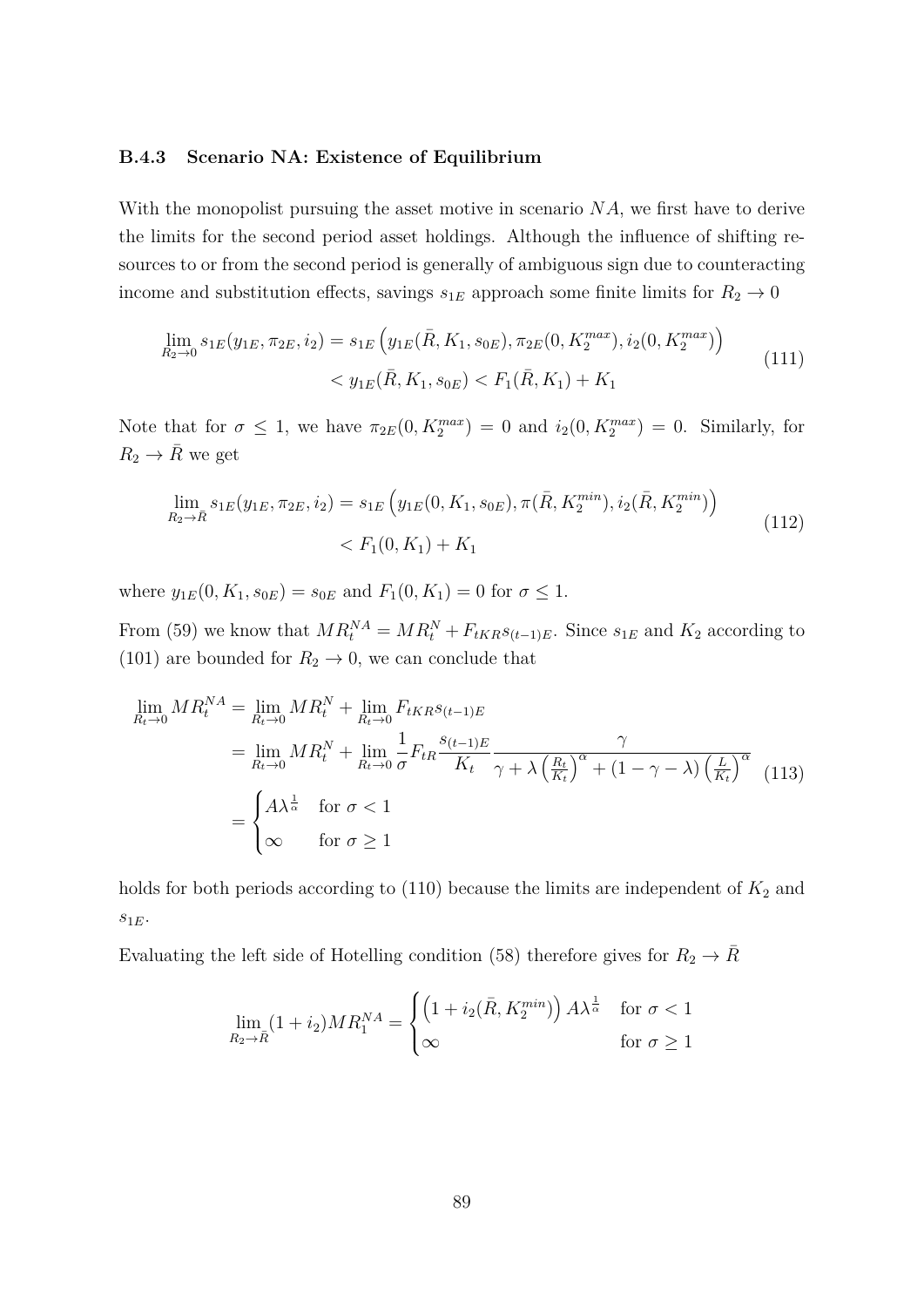and for  $R_2 \to 0$ 

$$
\lim_{R_2 \to 0} (1 + i_2)MR_1^{NA} = \begin{cases} MR_1^{NA}(\bar{R}, K_1, s_{0E}) & \text{for } \sigma \le 1\\ (1 + i_2(0, K_2^{max})) MR_1^{NA}(\bar{R}, K_1, s_{0E}) & \text{for } \sigma > 1 \end{cases}
$$

where  $MR_1^{NA}(\bar{R}, K_1, s_{0E})$  is some finite value which may be positive or negative and  $i_2(0, K_2^{max}) = 0$  for  $\sigma \le 1$  according to (102). Since the right side of (58) unambiguously falls in  $R_1$  according to (66), we also can conclude that

$$
\lim_{R_2 \to 0} (1 + i_2)MR_1^{NA} = (1 + i_2(0, K_2^{max}))MR_1^{NA}(\overline{R}, K_1, s_{0E}) < \lim_{R_2 \to \overline{R}} (1 + i_2)MR_1^{NA}
$$

for all  $\sigma > 0$ .

Combining this observation and with the limit of the right side of the Hotelling condition (58) for  $R_2 \rightarrow 0$  from (113) we have

$$
A\lambda^{\frac{1}{\alpha}} = \lim_{R_2 \to 0} M R_2^{NA} > M R_1^{NA} (\bar{R}, K_1) = \lim_{R_2 \to 0} (1 + i_2) M R_1^{NA}
$$
 for  $\sigma \le 1$ 

and

$$
\infty = \lim_{R_2 \to 0} M R_2^{NA} > (1 + i_2(0, K_2^{max})) M R_1^{NA} (\bar{R}, K_1) = \lim_{R_2 \to 0} (1 + i_2) M R_1^{NA} \text{ for } \sigma > 1
$$

This implies that right side always exceeds the left side for  $R_2 \rightarrow 0$ .

For  $R_2 \rightarrow \bar{R}$ , the right side approaches some, again positive or negative, finite value

$$
\lim_{R_2 \to \bar{R}} M R_2^{NA}(K_2, R_2, s_{1E}) = M R_2^{NA}(K_2^{\min}, \bar{R}, s_{1E}) \text{ for all } \sigma > 0
$$

with  $K_2^{min}$  from (101).

In contrast to the left side,  $MR_2^{\text{NA}}$  does not necessarily fall in  $R_2$  due to the influence of the feedback effect from capital accumulation on the asset motive in the second period as (67) demonstrates. Nevertheless, we can show by contradiction that

$$
MR_2^{NA} < p_2(R_2, K_2)
$$

holds for all feasible extraction paths  $R_2 \leq \overline{R}$ , because due to the Euler theorem  $\theta_{2R} + \theta_{2K} \frac{s_{1E}}{K_2}$  $\frac{M_{E}}{K_{2}}$  < 1. However, since  $\frac{dp_{2}}{dR_{2}}$  < 0 from (37), this implies that even though  $MR_2^{NA}$  might increase in  $R_2$  given that the conditional market equilibrium holds we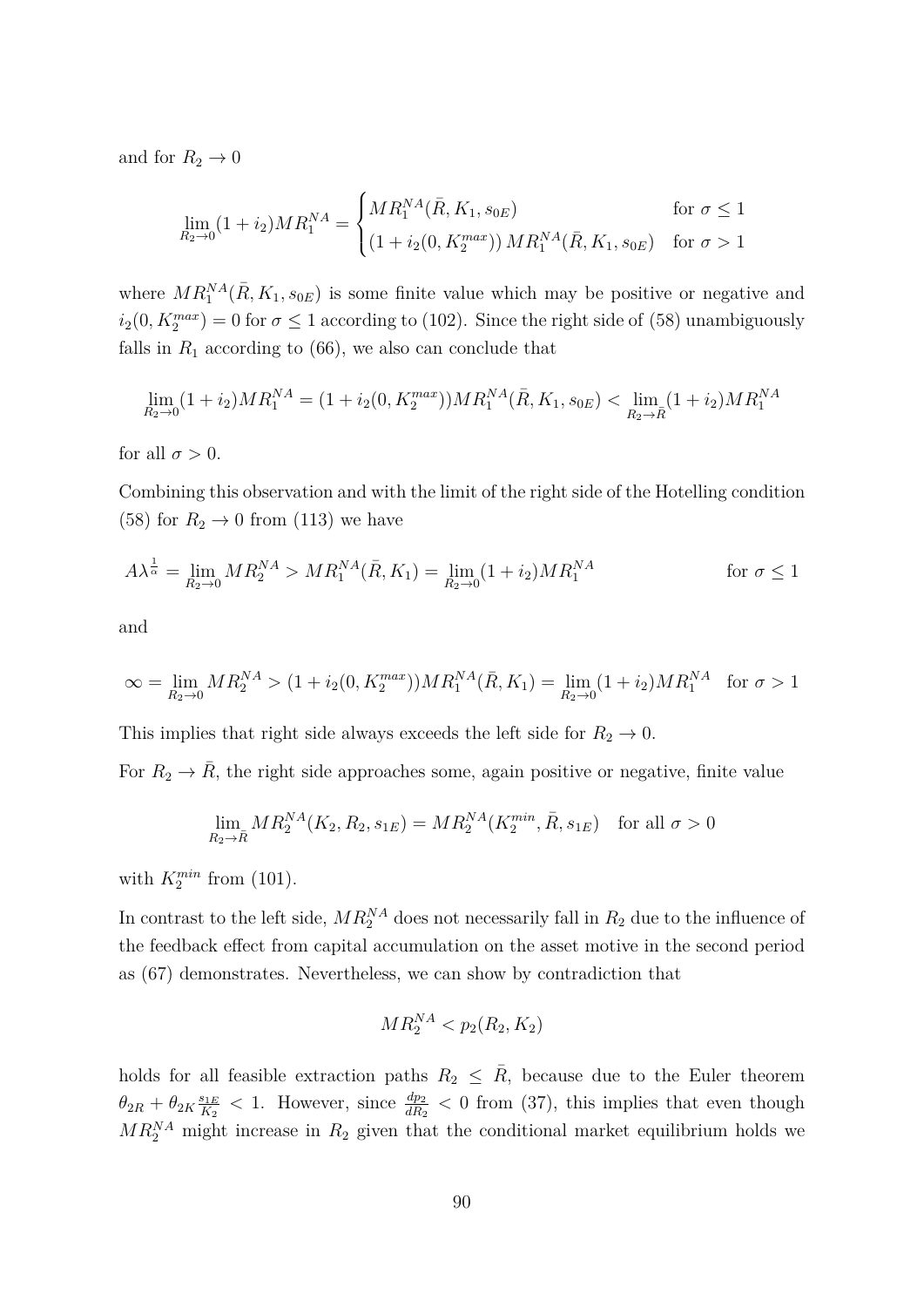necessarily have for all  $\sigma > 0$ 

$$
\lim_{R_2 \to \bar{R}} M R_2^{NA} < p_2(\bar{R}, K_2^{\min}) < A\lambda^{\frac{1}{\alpha}} \le \lim_{R_2 \to 0} M R_2^{NA} \le \lim_{R_2 \to \bar{R}} (1 + i_2) M R_1^{NA}
$$

Thus, the right side of Hotelling condition (58) is necessarily lower for  $R_2 \rightarrow \overline{R}$  than the left side whereas for  $R_2 \rightarrow 0$  the right side always exceeds the left side. This implies that there must be at least one feasible extraction path within the given resource constraint for which the equilibrium condition (58) holds. Since the right side of Hotelling condition (58) monotonously falls in  $R_1$ , this proves the existence of an interior equilibrium solution in scenario *NA* for which the Hotelling condition and the conditional market equilibrium hold. In contrast to scenario *N*, this equilibrium solution does not have to be unique due to the eventually upward sloping of the  $MR_2^{NA}$ . Referring to the stability criterion laid out in section 3.1, however, we can also conclude that there necessarily must be at least one stable equilibrium outcome.

#### **B.4.4 Scenario G: Existence of Equilibrium**

The first period's marginal revenues in the scenarios G and N are identical  $(MR_1^G =$  $MR_1^N$  (cf. (68) and (49)) and are strictly monotonic decreasing in  $R_1$ . The existence of an equilibrium in scenario N is given (cf. B.4.2 above), and in period  $2 \overline{MR_2^G} < \overline{MR_2^N}$ necessarily holds. Therefore, in scenario G an interior equilibrium exists, too, if we can show that  $MR_2^G(R_2 = 0) > MR_1^G(R_2 = 0)$ . We again look at the limits of the components of  $MR_2^G = MR_2^N + F_{2KR}R_2 \frac{dK_2}{dR_2}$  $\frac{dK_2}{dR_2}$ .

For  $F_{2KR}R_2$ :

$$
\lim_{R_2 \to 0} F_{2KR} R_2 = \lim_{R_2 \to 0} \left[ \frac{1}{\sigma} \lambda A^{\alpha} \left[ \frac{F_2}{R_2} \right]^{-\alpha} F_{2K} \right] = 0
$$

for all  $\sigma$  with

$$
\lim_{R_2 \to 0} \left[ \frac{F_2}{R_2} \right]^{-\alpha} = \begin{cases} \frac{1}{A^{\alpha} \lambda} & \text{for } \sigma < 1 \\ 1 & \text{for } \sigma = 1 \\ 0 & \text{for } \sigma > 1 \end{cases}
$$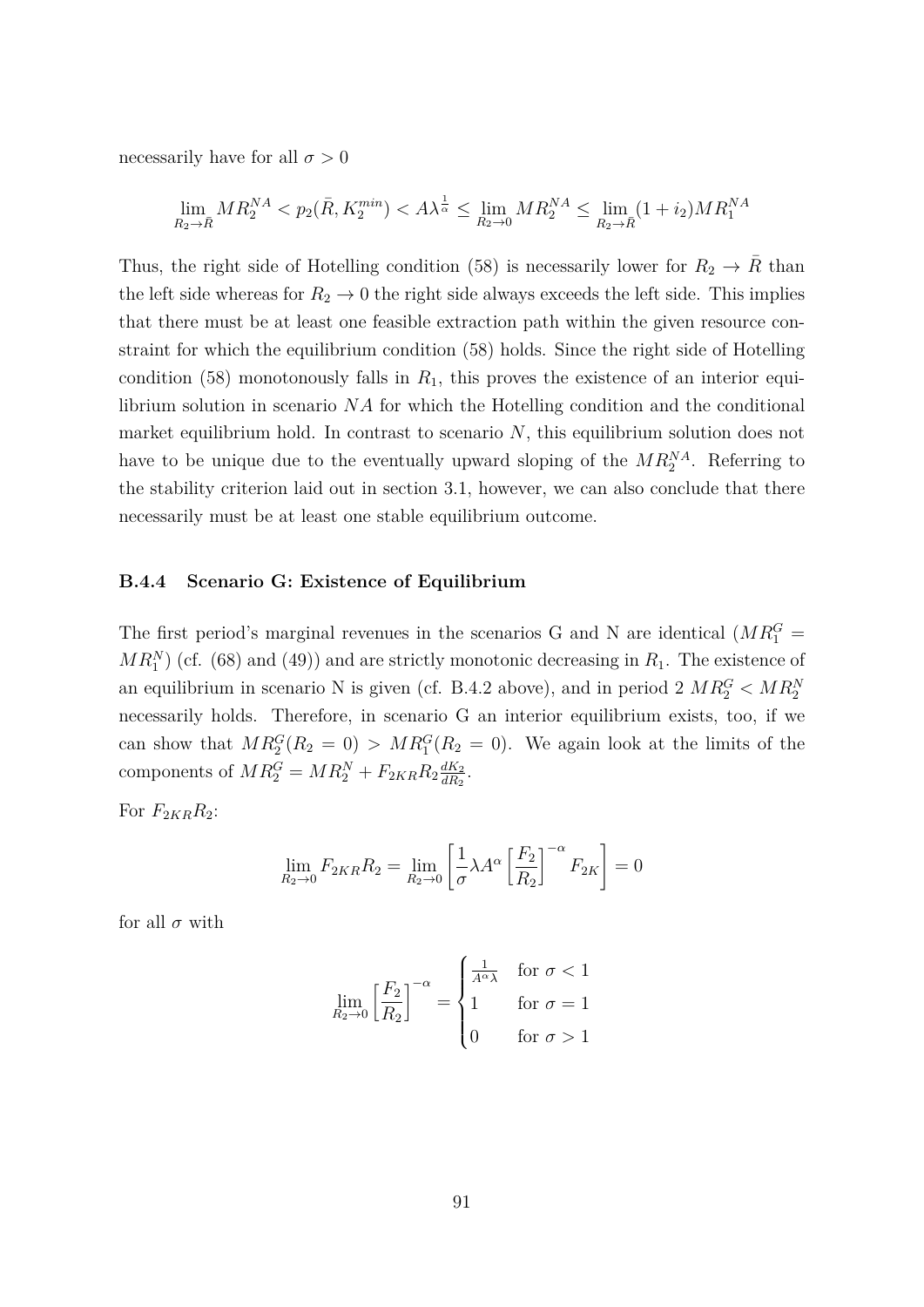**Case 1)**  $\sigma < 1$ : As  $\lim_{R_2 \to 0} \frac{dK_2}{dR_2}$  $\frac{dK_2}{dR_2}$  is a constant, we get

$$
\lim_{R_2 \to 0} \left[ F_{2KR} R_2 \frac{dK_2}{dR_2} \right] = 0 \cdot const. = 0
$$

And as a result

$$
\lim_{R_2 \to 0} M R_2^G = \lim_{R_2 \to 0} M R_2^N = A \lambda^{\frac{1}{\alpha}}
$$

**Case 2)**  $\sigma = 1$ : In the Cobb-Douglas case we have

$$
\lim_{R_2 \to 0} \left[ F_{2KR} R_2 \frac{dK_2}{dR_2} \right]
$$
\n
$$
= \lim_{R_2 \to 0} \left[ \frac{\lambda \gamma A^{2\alpha}}{\sigma K_2} F_2 \frac{dK_2}{dR_2} \right]
$$
\n
$$
= \lim_{R_2 \to 0} \left[ \frac{\lambda \gamma A^{2\alpha}}{\sigma K_2} F_2 (-C_0 F_{2R} + C_1) \right]
$$
\n
$$
= \lim_{R_2 \to 0} \left[ -C_2 R_2^{2\lambda - 1} \right] = \begin{cases} 0 & \text{for } \lambda > 0.5 \\ -C_2 & \text{for } \lambda = 0.5 \\ -\infty & \text{for } \lambda < 0.5 \end{cases}
$$

with  $C_0, C_1, C_2$  being positive constants in the limit. For the other part of  $MR_2^G$  we have from (110)

$$
\lim_{R_2 \to 0} [p_2 + F_{2RR} R_2]
$$

$$
= +\infty
$$

For the sum of both parts, i.e. for the limit of  $MR_2^G$  for  $R_2 \to 0$  we get

$$
\lim_{R_2 \to 0} MR_2^G
$$
\n
$$
= \lim_{R_2 \to 0} \left[ p_2 + F_{2RR}R_2 + F_{2KR}R_2 \frac{dK_2}{dR_2} \right]
$$
\n
$$
= \lim_{R_2 \to 0} \left[ \lambda^2 AK_2^{\gamma} R_2^{\lambda - 1} \right] + \lim_{R_2 \to 0} \left[ -C_2 R_2^{2\lambda - 1} \right]
$$
\n
$$
= \lim_{R_2 \to 0} MR_2^N
$$
\n
$$
= + \infty
$$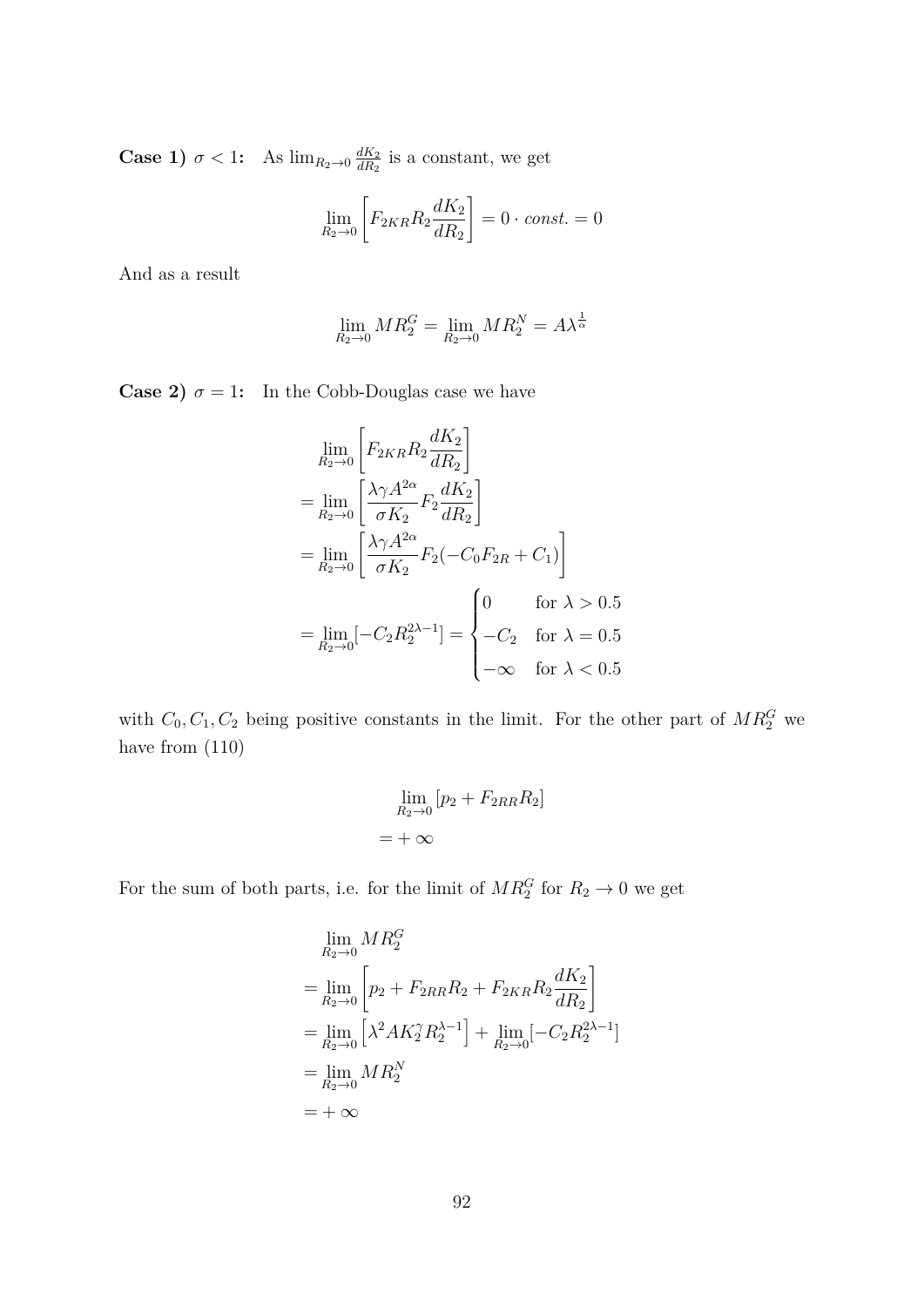For  $\lambda \geq 0.5$ ,  $F_{2KR}R_2 \frac{dK_2}{dR_2}$  $\frac{dK_2}{dR_2}$  approaches a constant or zero, so that  $\lim_{R_2 \to 0} MR_2^N = +\infty$ dominates. For  $\lambda < 0.5$  the term  $p_2 + F_{2RR}R_2$  dominates in the limit too, because its exponent has a higher absolute value:

$$
|\lambda - 1| > |2\lambda - 1|
$$

**Case 3)**  $\sigma > 1$ : In the Cobb-Douglas case above we had (cf. (101))

$$
\lim_{R_2 \to 0} \frac{dK_2}{dR_2} = \lim_{R_2 \to 0} \frac{dK_2}{dR_2}\Big|_{i_2} + \frac{dK_2}{di_2}\Big|_{R_2} \frac{di_2}{dR_2}
$$

$$
= \lim_{R_2 \to 0} \frac{dK_2}{dR_2}\Big|_{i_2}
$$

$$
= -\infty
$$

But this negative force was too weak to dominate  $\lim_{R_2\to 0} MR_2^N = +\infty$ . In the following we first show, that the same holds true for  $\sigma > 1$ : With  $\lim_{R_2 \to 0} \frac{F_2}{R_2}$  $\frac{F_2}{R_2}$  =  $+\infty$  we have for the addition motive in the limit

$$
\lim_{R_2 \to 0} F_{2KR} R_2 \frac{dK_2}{dR_2} \Big|_{i_2}
$$
\n
$$
= \lim_{R_2 \to 0} F_{2KR} R_2 (-C_3 p_2)
$$
\n
$$
= \lim_{R_2 \to 0} -C_3 \frac{1}{\sigma} \frac{F_{2K} F_{2R}}{F_2} R_2 F_{2R}
$$
\n
$$
= \lim_{R_2 \to 0} -C_3 \frac{1}{\sigma} F_{2K} \lambda^2 A^{2\alpha} \left[ \frac{F_2}{R_2} \right]^{1-2\alpha}
$$
\n
$$
= \lim_{R_2 \to 0} -C_4 \left[ \frac{F_2}{R_2} \right]^{1-2\alpha} = \begin{cases} -\infty & \text{for } 0 < \alpha < 0.5 \\ -\text{const.} & \text{for } \alpha = 0.5 \\ 0 & \text{for } 0.5 < \alpha < 1 \end{cases}
$$

with  $C_3, C_4$  being further constants in the limit. The limit of the marginal revenue according to (110) is

$$
\lim_{R_2 \to 0} p_2 + F_{2RR} R_2
$$

$$
= +\infty
$$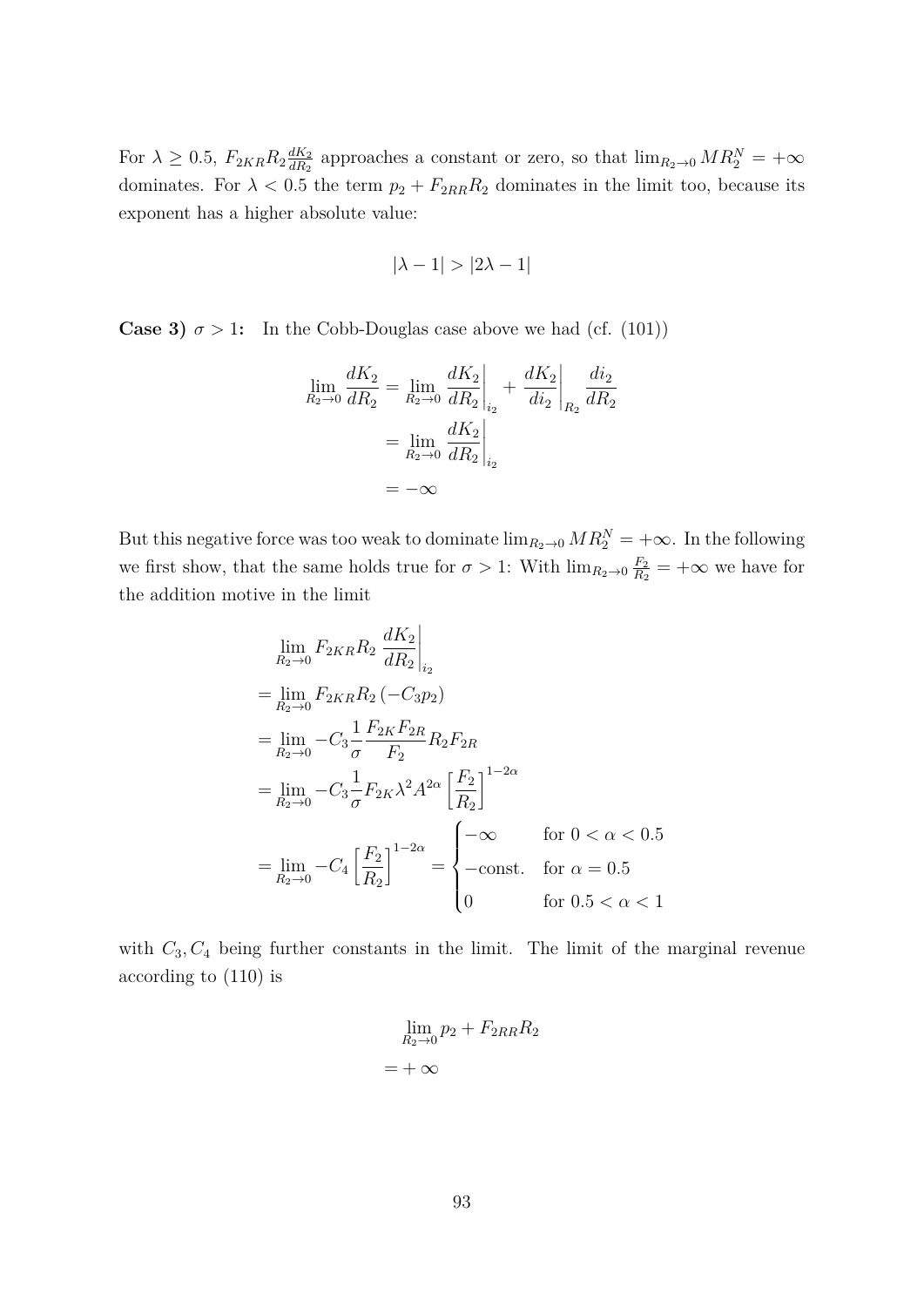Putting both components together we get

$$
\lim_{R_2 \to 0} \left[ p_2 + F_{2RR} R_2 + F_{2KR} R_2 \frac{dK_2}{dR_2} \Big|_{i_2} \right]
$$
  
= 
$$
\lim_{R_2 \to 0} \left[ M R_2^N - C_4 \left[ \frac{F_2}{R_2} \right]^{1-2\alpha} \right]
$$
  
= 
$$
\lim_{R_2 \to 0} M R_2^N
$$
  
= + 
$$
\infty
$$

for all  $\alpha$  and  $\lim_{R_2 \to 0} MR_2^N$  indeed dominates the rest, because its exponent is again higher:

$$
1-\alpha>1-2\alpha
$$

Now the additional positive term  $\frac{dK_2}{di_2}$  $\Big|_{R_2}$ *di*<sup>2</sup>  $\frac{du_2}{dR_2}$  further attenuates the force towards  $-\infty$ . Moreover, this additional positive force grows infinitely itself for  $R_2 \rightarrow 0$ 

$$
\lim_{R_2 \to 0} \left[ \frac{dK_2}{di_2} \bigg|_{R_2} \frac{di_2}{dR_2} \right] = +\infty
$$

Therefore,  $\lim_{R_2\to 0} MR_2^N = +\infty$  will continue to dominate and we finally get also for  $\sigma > 1$ 

$$
\lim_{R_2 \to 0} MR_2^G
$$
\n
$$
= \lim_{R_2 \to 0} \left[ MR_2^N + F_{2KR}R_2 \frac{dK_2}{dR_2} \Big|_{i_2} \right]
$$
\n
$$
= \lim_{R_2 \to 0} MR_2^N
$$
\n
$$
= +\infty
$$

Thus,  $MR_2^G(R_2 = 0) > MR_1^G(R_2 = 0)$  always holds and we necessarily have at least one stable (cf. stability criterion in section 3.1) interior equilibrium. In case, that an upward sloping part of  $MR_2^G$  indeed arises and gives way to multiple equilibria (which we cannot totally exclude, although we did not observe any), all of these must be interior solutions.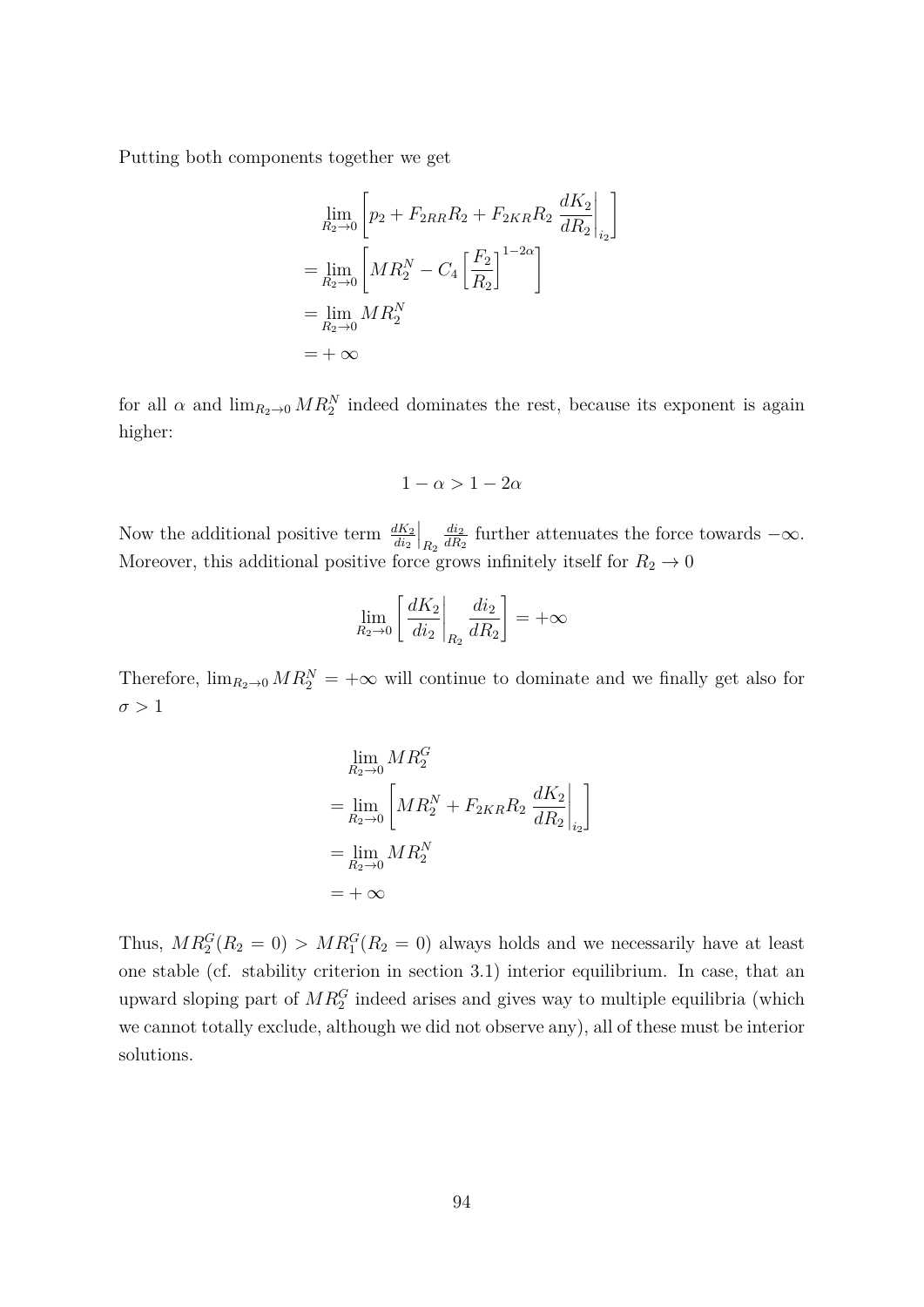#### **B.4.5 Scenario GA: Existence of Equilibrium**

According to (44), we have  $MR_1^{GA} = MR_1^{NA}$  and  $MR_2^{GA} = MR_2^{NA} + \Psi \frac{dK_2}{dR_2}$  with  $\Psi$  from (71). Thus, according to (113) we have for the first period

$$
\lim_{R_1 \to 0} M R_1^{GA} = \lim_{R_1 \to 0} M R_1^{NA} = \begin{cases} A \lambda^{\frac{1}{\alpha}} & \text{for } \sigma \le 1 \\ \infty & \text{for } \sigma > 1 \end{cases}
$$

In contrast, for the second period we get

$$
\lim_{R_2 \to 0} M R_2^{GA} = \lim_{R_2 \to 0} M R_2^{NA} + \lim_{R_2 \to 0} \Psi \frac{dK_2}{dR_2}
$$
\n(114)

where the second limit is given by

$$
\lim_{R_2 \to 0} \Psi \frac{dK_2}{dR_2} = \lim_{R_2 \to 0} \frac{\partial p_2}{\partial K_2} R_2 \frac{dK_2}{dR_2} + \lim_{R_2 \to 0} \frac{\partial i_2}{\partial K_2} s_{1E} \frac{dK_2}{dR_2}
$$

Regarding the first limit, we can refer to the discussion of the existence of an equilibrium solution for scenario  $G$  in section B.4.4 and conclude given  $(113)$  that

$$
\lim_{R_2 \to 0} M R_2^G = \lim_{R_2 \to 0} M R_2^N + \lim_{R_2 \to 0} \frac{\partial p_2}{\partial K_2} R_2 \frac{dK_2}{dR_2}
$$

$$
= \lim_{R_2 \to 0} M R_2^{NA} + \lim_{R_2 \to 0} \frac{\partial p_2}{\partial K_2} R_2 \frac{dK_2}{dR_2}
$$

Regarding the second component of  $\Psi$ , we have

$$
\lim_{R_2 \to 0} \frac{\partial i_2}{\partial K_2} s_{1E} = \lim_{R_2 \to 0} F_{2KK} s_{1E}
$$
\n
$$
= \begin{cases}\n0 & \text{for } \sigma < 1 \\
F_{2KK}(0, K_2^{max}) s_{1E} (y_{1E}(\bar{R}), \pi_{2E}(0, K_2^{max}), i_2(0, K_2^{max})) & \text{for } \sigma \ge 1\n\end{cases}
$$

according to  $(105)$  and due to  $s_{1E}$  being bounded according to  $(111)$ . Note that the limit for  $\sigma \geq 1$  is some negative but finite value.

However, given that  $\frac{dK_2}{dR_2}$  < 0 for all feasible  $R_2$ , we can combine these results and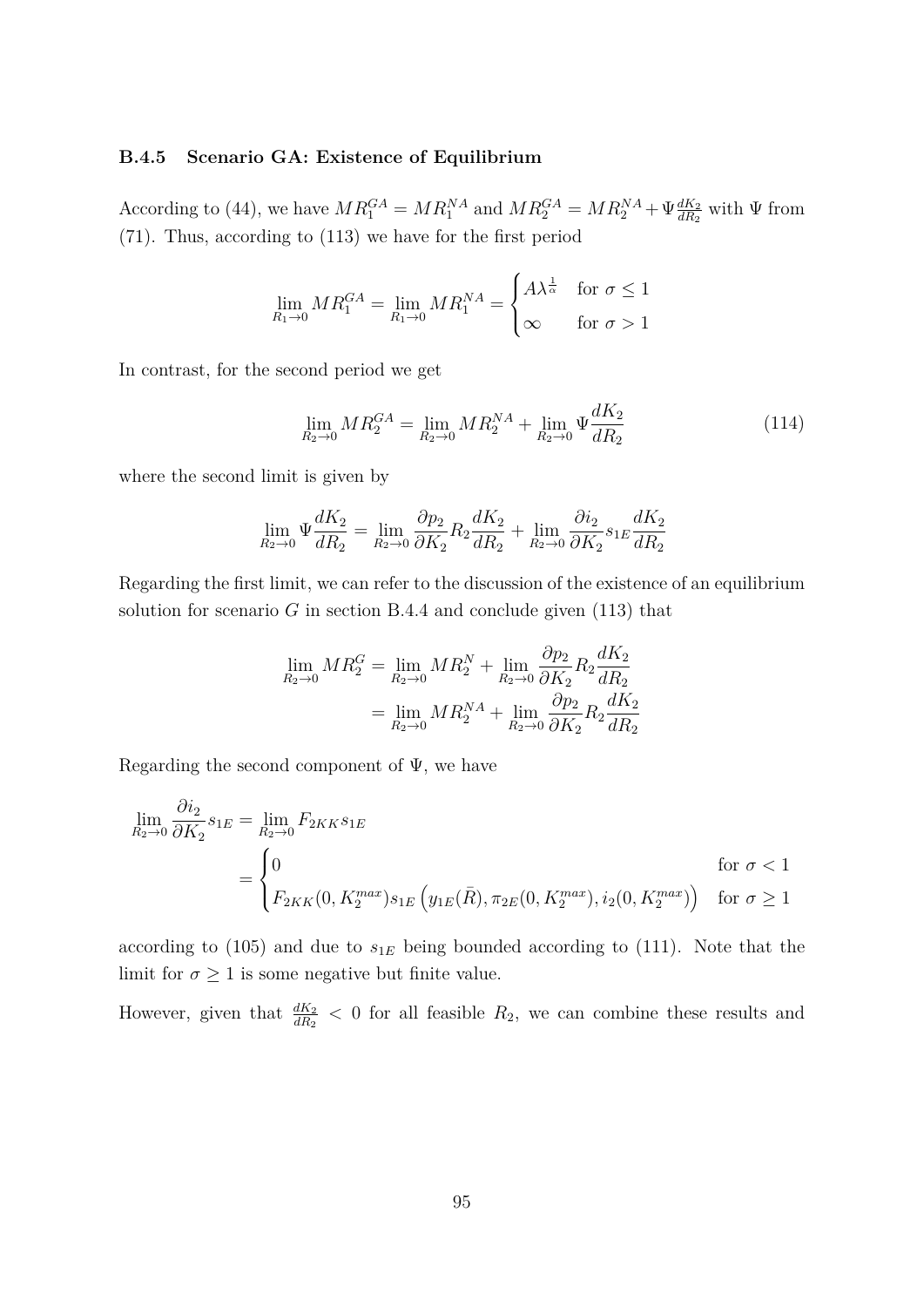conclude that the right side of  $(43)$  for  $R_2 \rightarrow 0$  goes to

$$
\lim_{R_2 \to 0} MR_2^{GA} = \lim_{R_2 \to 0} MR_2^{NA} + \lim_{R_2 \to 0} \frac{\partial p_2}{\partial K_2} R_2 \frac{dK_2}{dR_2} + \lim_{R_2 \to 0} F_{2KK} s_{1E} \frac{dK_2}{dR_2}
$$

$$
= \begin{cases} A\lambda^{\frac{1}{\alpha}} & \text{for } \sigma < 1 \\ +\infty & \text{for } \sigma \ge 1 \end{cases}
$$

Following the same reasoning as in section B.4.3, this implies that the right side of Hotelling condition (43) necessarily exceeds the left side for  $R_2 \to 0$  and  $R_1 \to \overline{R}$ , i.e. we have

$$
\lim_{R_2 \to 0} (1 + i_2)MR_1^{GA} = (1 + i_2(0, K_2^{max}))MR_1^{NA}(\overline{R}, K_1) < \lim_{R_2 \to 0} MR_2^{GA}
$$

with  $i_2(0, K_2^{max})$  from (102).

For  $R_2 \rightarrow \overline{R}$ , the left side of Hotelling condition (43) approaches

$$
\lim_{R_2 \to \bar{R}} (1 + i_2)MR_1^{NA} = \begin{cases} (1 + i_2(\bar{R}, K_2^{min}))A\lambda^{\frac{1}{\alpha}} & \text{for } \sigma < 1\\ +\infty & \text{for } \sigma \ge 1 \end{cases}
$$

according to (103) and (113). However, we know from the discussion of (75) that the right side may increase with shifting resources to the second period. Moreover, in contrast to scenario *NA*, for which we could show in section B.4.3 that the eventually increasing right side of Hotelling condition (58) is bounded above by  $F_{2R}$ ,  $MR_2^{GA}$  might even exceed  $F_{2R}$ . Thus, we generally cannot exclude

$$
\lim_{R_2 \to \bar{R}} M R_2^{GA} > \lim_{R_2 \to \bar{R}} (1 + i_2) M R_1^{GA}
$$

Since in this case we may have  $MR_2^{GA} > (1+i_2)MR_1^{GA}$  for all feasible extraction paths, a corner solution may arise where the monopolist extracts the resource just in period 2 and the Hotelling condition (43) does not hold. If, however,

$$
\lim_{R_2 \to \bar{R}} M R_2^{GA} < \lim_{R_2 \to \bar{R}} (1 + i_2) M R_1^{GA}
$$

there must be at least one stable and interior equilibrium solution defined by the Hotelling condition (43) as the right side necessarily exceeds the left side for  $R_2 \rightarrow 0$ and as we know from (66) that the left side of the Hotelling condition unambiguously falls in  $R_1$  even when taking into account the resource constraint.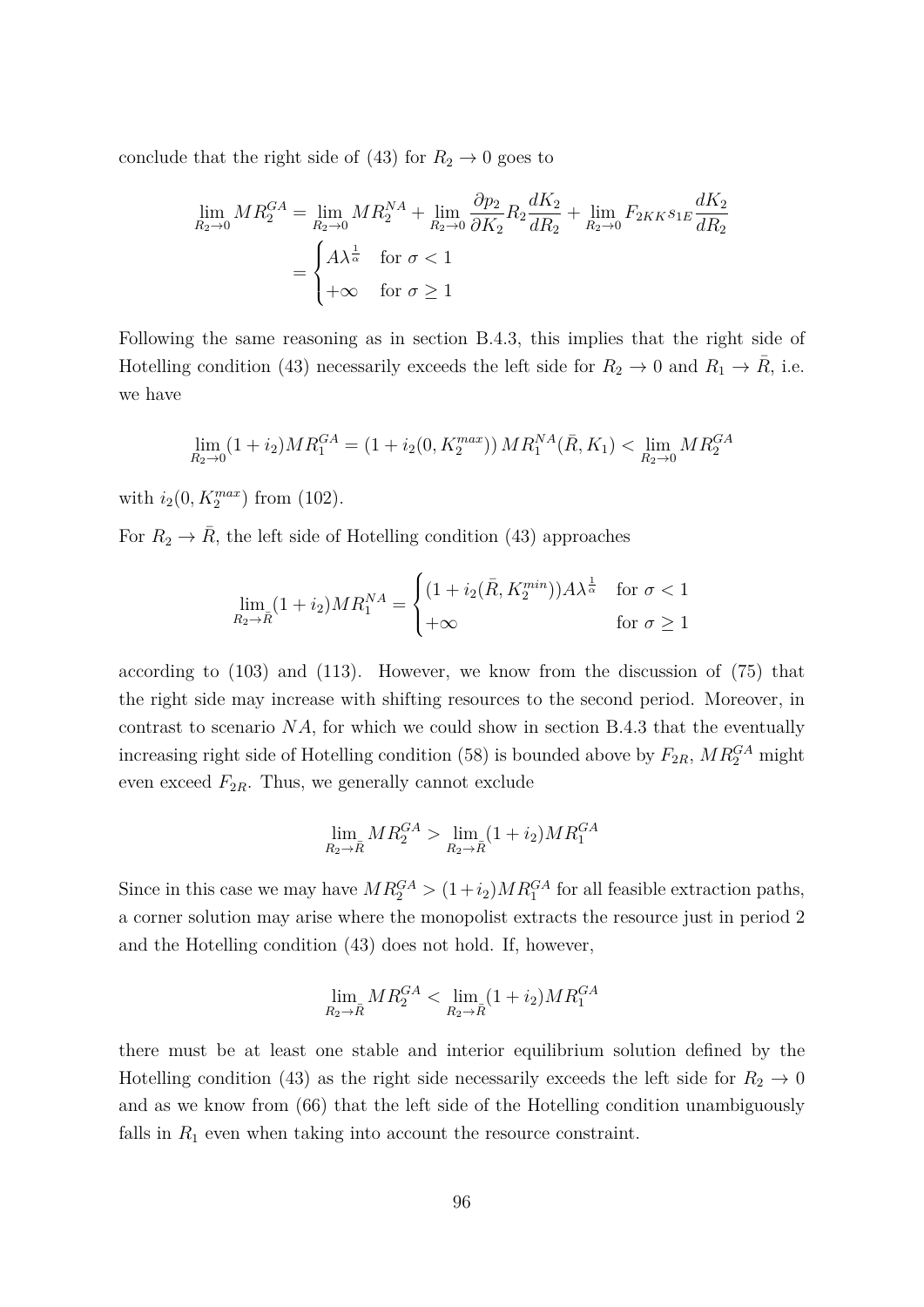# **References**

- Calvo, G. and R. Findlay (1978). On the optimal acquisition of foreign capital through investment of oil export revenues. *Journal of International Economics 8* (4), 513–524.
- Dasgupta, P. S. and G. M. Heal (1979). *Economic Theory and Exhaustible Resources*. Cambridge Economic Handbooks. Cambridge: Cambridge University Press.
- Fischer, C. and R. Laxminarayan (2005). Sequential development and exploitation of an exhaustible resource: do monopoly rights promote conservation? *Journal of Environmental Economics and Management 49* (3), 500–515.
- Gaitan, B., R. S. Tol, and I. Yetkiner (2006). The hotelling's rule revisited in a dynamic general equilibrium model. In O. Esen and A. Ogus (Eds.), *Proceedings of the Conference on Human and Economic Recources*, pp. 213–238.
- Hassler, J., P. Krusell, and C. Olovsson (2010). Oil monopoly and the climate. *American Economic Review 100* (2), 460–464.
- Hillman, A. L. and N. V. Long (1985). Monopolistic recycling of oil revenue and intertemporal bias in oil depletion and trade. *Quarterly Journal of Economics 100* (3), 597–624.
- Hoel, M. (1981). Resource extraction by a monopolist with influence over the rate of return on non-resource assets. *International Economic Review 22* (1), 147.
- Hotelling, H. (1931). The economics of exhaustible resources. *Journal of Political Economy 39* (2), 137–175.
- Long, N. V. and F. Stähler (2014). Resource extraction and backstop technologies in general equilibrium. In K. Pittel, F. van der Ploeg, and C. Withagen (Eds.), *Climate policy and nonrenewable resources*, CESifo seminar series, Cambridge and Mass, pp. 151–170. The MIT Press.
- Moussavian, M. and L. Samuelson (1984). On the extraction of an exhaustible resource by a monopoly. *Journal of Environmental Economics and Management 11* (2), 139– 146.
- Solow, R. M. (1974). The economics of resources or the resources of economics. *American Economic Review 64* (2), 1.
- Sovereign Wealth Fund Institute (2014). Sovereign wealth fund rankings. http://www.swfinstitute.org/fund-rankings/.